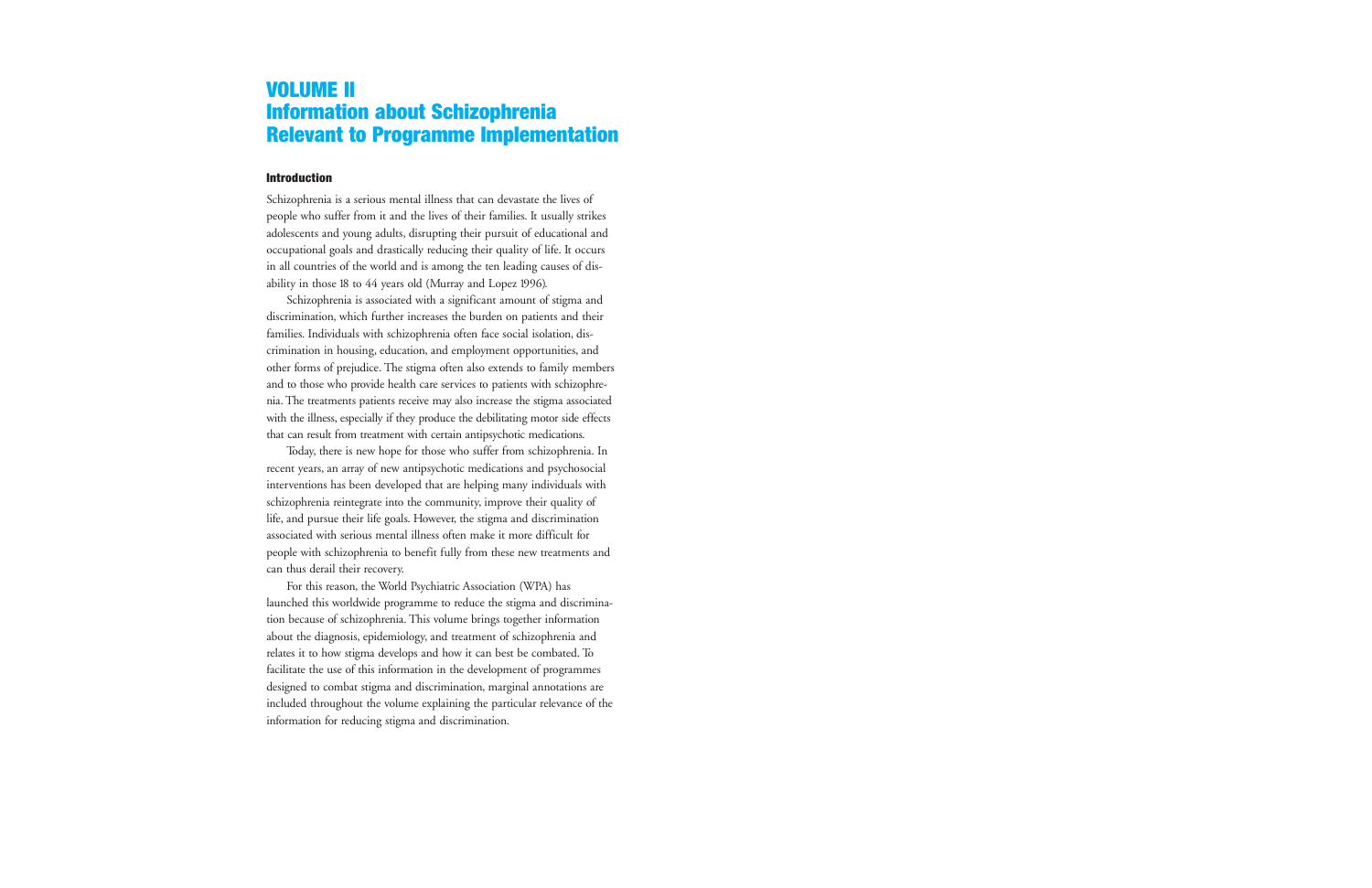# **IA. What is Schizophrenia?**

One of the best ways to eliminate the stigma and reduce the discrimination associated with schizophrenia is to clear up common misconceptions

- about the illness and replace them with clear accurate information.
- This section covers the following topics:
- Symptoms and diagnosis of schizophrenia
- Causes of schizophrenia
- 
- 
- Onset, course, and outcome of schizophrenia

Volume II is organized in two parts:

Part I. What Is Schizophrenia (IA) and How Is It Treated (IB)? This section provides information on the diagnosis, epidemiology, and treatment of schizophrenia that can be adapted for use in targeted anti-stigma campaigns.

Part II. Decreasing Stigma. This section describes the nature, origins, and consequences of stigma, prejudice, and discrimination and then describes the types of initiatives that can be most effective in reducing stigma and discrimination. Although the material in this section focuses specifically on schizophrenia, much of the information is also applicable to the stigma and discrimination associated with other serious mental illnesses.

[1] Murray CJL, Lopez AD. The Global Burden of Disease. Geneva: World Health Organization; 1996: 270.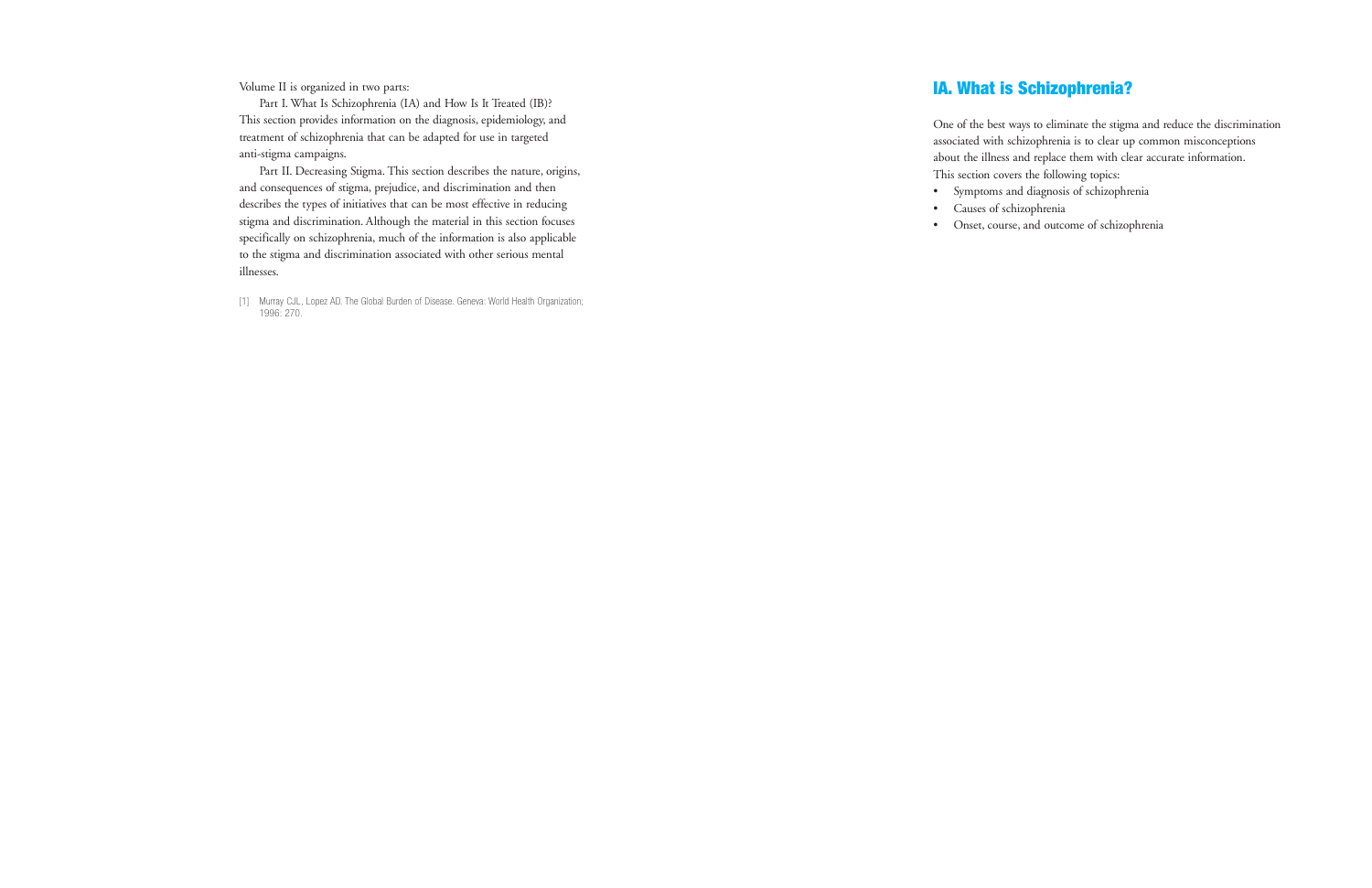## **Related Disorders**

Schizophrenia historically belongs to a group of mental disorders that were commonly described as "insanity" in the last century. Unfortunately, much of the prejudice and negative image of this term still exists and is attached to the newer term "schizophrenia". The term "insanity" has been gradually replaced by the terms "psychosis" or "psychotic disorders". These descriptive terms broadly refer to symptoms of inappropriate social behaviour and lack of insight accompanied by positive symptoms (see below) such as hallucinations and delusions. However, psychotic symptoms are not specific and can occur in association with many mental disorders in addition to schizophrenia.

The World Health Organization's ICD-10 includes schizophrenia, schizotypal disorder, and acute and transient psychotic disorders in the chapter on schizophrenic disorders. Schizophrenia is the most common and important psychotic disorder. Schizotypal disorder is a personality disorder characterised by traits and symptoms that resemble those seen in schizophrenia but that are less severe, such as inappropriate or constricted affect, eccentric behaviour, a tendency for social withdrawal, suspiciousness, and mild perceptual disturbances and delusions. Acute and transient psychotic disorders are particularly frequent in developing countries (Jablensky et al. 1992). Although the relationship of acute and transient psychosis to schizophrenia remains unclear, patients usually recover completely within 3 months and, in about 80% of cases, no further episode occurs within the first year after onset. Persistent delusional disorders are probably not related to schizophre-

nia, although they may be difficult to distinguish, particularly in the early stages of illness. Schizoaffective disorder involves a combination of mood and psychotic symptoms that can occur independently of each other during the course of the illness. Severe depressive or bipolar disorder may also be accompanied by psychotic symptoms. Psychosis can also occur in the context of organic brain disorders such as dementia.

Schizophrenic-like syndromes can also be caused by other conditions such as Wilson's disease, Huntington's chorea, or the cerebral form of multiple sclerosis. Intoxication with substances that increase dopaminergic neurotransmission in the brain, such as amphetamines, can cause a relapse of schizophrenia or, at sufficiently high doses, may cause a schizophrenialike psychosis. Ketamine and phencyclidine (PCP; angel dust), drugs of abuse which influence glutamate receptors, can cause a schizophreniclike psychosis with negative symptoms. In all such cases of secondary schizophrenia-like disorders, the underlying causes of the psychosis should always be treated if possible.

In some countries, clear distinctions between the various types of schizophrenia-like disorders are not usually made and disorders characterised by psychotic symptoms may be grouped together under the more general rubric of psychotic disorders.

# **The Symptoms and Diagnosis of Schizophrenia**

Schizophrenia is a mental disorder that interferes with a person's ability to recognise what is real, manage his or her emotions, think clearly, make judgements, and communicate. The International Classification of Diseases gives the following description of schizophrenia in the ICD-10 Classification of Mental and Behavioural Disorders: Clinical Descriptions and Diagnostic Guidelines (World Health Organization 1992):

The schizophrenic disorders are characterized in general by fundamental and characteristic distortions of thinking and perception, and by inappropriate or blunted affect. Clear consciousness and intellectual capacity are usually maintained, although certain cognitive deficits may evolve in the course of time. The disturbance involves the most basic functions that give the normal person a feeling of individuality, uniqueness, and self-direction. The most intimate thoughts, feelings, and acts are often felt to be known to or shared by others, and explanatory delusions may develop, to the effect that natural or supernatural forces are at work to influence the afflicted individual's thoughts and actions in ways that are often bizarre. The individual may see himself or herself as the pivot of all that happens. Hallucinations, especially auditory, are common and may comment on the individual's behaviour or thoughts. Perception is frequently disturbed in other ways: colours or sounds may seem unduly vivid or altered in quality, and irrelevant features of ordinary things may appear more important than the whole object or situation. Perplexity is also common early on and frequently leads to a belief that everyday situations possess a special, usually sinister, meaning intended uniquely for the individual. In the characteristic schizophrenic disturbance of thinking, peripheral and irrelevant features of a total concept, which are inhibited in normal directed mental activity, are brought to the fore and utilized in place of those that are relevant and appropriate to the situation. Thus thinking becomes vague, elliptical, and obscure, and its expression in speech sometimes incomprehensible. Breaks and interpolations in the train of thought are frequent, and thoughts may seem to be withdrawn by some outside agency. Mood is characteristically shallow, capricious, or incongruous. Ambivalence and disturbance of volition may appear as inertia, negativism, or stupor. Catatonia may be present. The onset may be acute, with seriously disturbed behaviour, or insidious, with a gradual development of odd ideas and conduct. The course of the disorder shows equally great variation and is by no means inevitably chronic or deteriorating… In a proportion of cases, which may vary in different cultures and populations, the outcome is complete, or nearly complete, recovery. The sexes are approximately equally affected but the onset tends to be later in women (pp. 86-87).

*Schizophrenia, schizotypal disorder, and acute and transient psychotic disorders are referred to as the schizophrenia spectrum disorders.*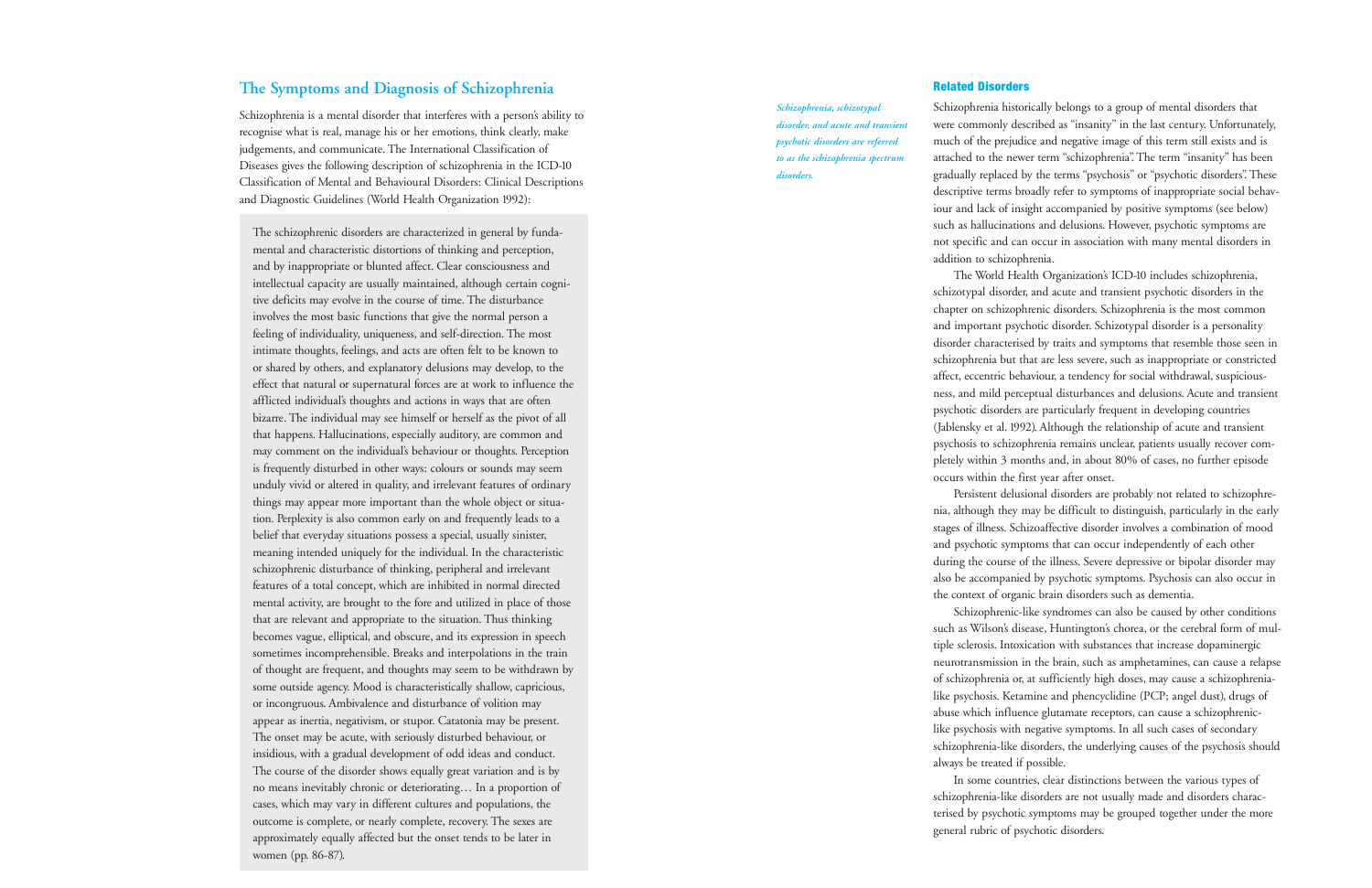### **Drug Abuse and Schizophrenia**

Drug abuse alone does not cause schizophrenia (although it may make people with the illness worse). It is recognised that hallucinogenic drugs like LSD can induce short-lasting episodes of psychosis and that the heavy use of marijuana and stimulant drugs such as cocaine and methamphetamine may precipitate brief, toxic psychoses with features similar to schizophrenia (Bowers 1987; Tennent and Groesbeck 1972). It is also possible, though not certain, that drug abuse can trigger the onset of schizophrenia; however, drug abuse does not appear to cause schizophrenia in someone who would not otherwise have developed the illness. This is known because, in the 1950s and 1960s, LSD was used as an experimental drug in psychiatry in Britain and America. The proportion of those volunteers and patients who developed a long-lasting psychosis like schizophrenia was scarcely greater than might have been expected in the general population (Cohen 1960; Malleson 1971). It is true that a Swedish study found that army conscripts who used marijuana heavily were six times more likely to develop schizophrenia later in life (Andreasson et al. 1987), but this may have been because those people who were destined to develop schizophrenia were more likely to use marijuana as a way of coping with the premorbid symptoms of the illness. In fact, most people with schizophrenia begin to use street drugs after the earliest prodromal symptoms of the illness develop (Hambrecht and Häfner 1996). If drug abuse triggers a schizophrenic illness that would have occurred anyway, we would expect the age of onset of the illness to be earlier in those who use drugs. Several studies show that this is in fact the case (Breakey et al. 1974; Weller et al. 1988; Tsuang et al. 1982), while a few

others do not (Vardy and Kay 1982; Taylor and Warner 1994). On balance, it seems possible that substance abuse may trigger a schizophrenic illness,

but does not cause it.

Drug and alcohol abuse may make the course of schizophrenia worse. Several studies have shown that people with mental illness who use street drugs or use alcohol heavily have more psychotic symptoms (Janowsky and Davis 1976; Knudson and Vilmar 1984; Negrete et al. 1986), function less well in the community (Drake and Wallach 1989; Hekimian and Gershon 1968), and are admitted to hospital more frequently (Drake and Wallach 1989; Carpenter et al. 1985; Crowley et al. 1974; Safer 1985). It has also been noted, however, that people with mental illness who use street drugs are less likely to take their medication regularly (Drake and Wallach 1989), which may partly explain why their symptoms are more severe and the course of their illness is worse. In many cases, the use of marijuana and stimulant drugs, such as cocaine, can increase the symptoms of schizophrenia, such as hallucinations and delusions (Janowsky and Davis 1976; Knudson and Vilmar 1984; Negrete et al. 1986). On the other hand, some people with schizophrenia say that they use marijuana because it helps them feel less anxious, depressed, or bored (Test et al. 1989; Warner et al. 1994). Alcohol abuse can be a particularly serious problem for people with

## **Comorbid Disorders**

- [1] Cournos F, Bakalar N, eds. AIDS and People with Severe Mental Illness. New Haven, CT: Yale University Press; 1996:3-16.
- [2] Cournos F, Herman R, Kaplan M, et al. AIDS prevention for people with severe mental illness. J Pract Psychiatry Behav Health 1997;3:285-292.
- [3] Cournos F, McKinnon K. HIV seroprevalence among people with severe mental illness in the United States: A critical review. Clinical Psychology Review 1997;17:259-270.
- [4] Hambrecht, M., Häfner, H. Substance abuse and the onset of schizophrenia, Biol Psychiatry 1996;40:1155-1163.
- [5] Jablensky A. Schizophrenia: The epidemiological horizon, in Hirsch SR, Weinberger DR, eds. Schizophrenia. Oxford: Blackwell Science; 1995:206-252.
- [6] Jablensky A, Sartorius N, Ernberg G, et al. Schizophrenia: Manifestations, incidence and course in different cultures: A World Health Organization ten-country study. Psychol Med 1992; 22(suppl 20):1-97.
- Lohr JB, Flynn K. Smoking and schizophrenia. Schizophr Res 1992;8:93-102.
- Mortensen PB, Juel K. Mortality and causes of death in schizophrenia patients in Denmark. Acta Psychiatr Scand 1990;81:372-377.
- [9] Susser E, Colson P, Jandorf L, et al. HIV infection among young adults with psychotic disorders. Am J Psychiatry 1997;154:864-866.
- [10] Vieweg V, Levenson J, Pandurangi A, et al. Medical disorders in the schizophrenic patient. Int J Psychiatry Med 1995;25(2): 137-172.
- [11] World Health Organization. The ICD-10 Classification of Mental and Behavioural Disorders: Clinical Descriptions and Diagnostic Guidelines. Geneva: WHO; 1992.

Patients with schizophrenia suffer from a significant degree of comorbidity (co-occurring disorders) (Jablensky 1995). There is a high rate of substance abuse among those with schizophrenia, which may include abuse of alcohol, stimulants, benzodiazepines, hallucinogens, antiparkinsonian drugs, caffeine, and tobacco (Lohr and Flynn 1992). Substance abuse is the most common comorbid psychiatric disorder with schizophrenia, with prevalence rates ranging from 20% to more than 50% of patients with schizophrenia, depending on gender, age, duration of illness, the evaluation criteria used, and regional differences in the populations studied (Jablensky 1995; Hambrecht and Häfner 1996). For a more detailed discussion of substance abuse and schizophrenia, see below.

There is an increased risk of HIV infection and AIDS among individuals with severe mental illness, because they have higher rates of HIV-related risk behaviours such as unprotected sexual intercourse and injection drug use (Cournos et al. 1997; Cournos and Bakalar 1996; Cournos and McKinnon 1997; Susser et al. 1997).

Individuals with schizophrenia have been found to have a higher mortality rate from cardiovascular disease, lung disease, gastrointestinal and urogenital disorders, accidents, and suicide than the general population (Mortensen and Juel 1990).

The symptoms of schizophrenia can make it difficult for patients to recognise or accurately report the symptoms of physical disorders or to follow through with treatments. In addition, the stigma associated with schizophrenia may result in physical disorders being undetected or untreated. It is important for mental health professionals to act as liaisons with general medical practitioners to educate them about how schizophrenia may alter the usual presentation, clinical course, and response to treatment of common medical and surgical conditions (Vieweg et al. 1995).

# 瓣

*The stigma associated with schizophrenia can result in physical disorders being undetected or untreated.*

*The belief that drug abuse causes schizophrenia can increase the stigma associated with the illness.*

*Antipsychotic medications are* 

*not addictive.*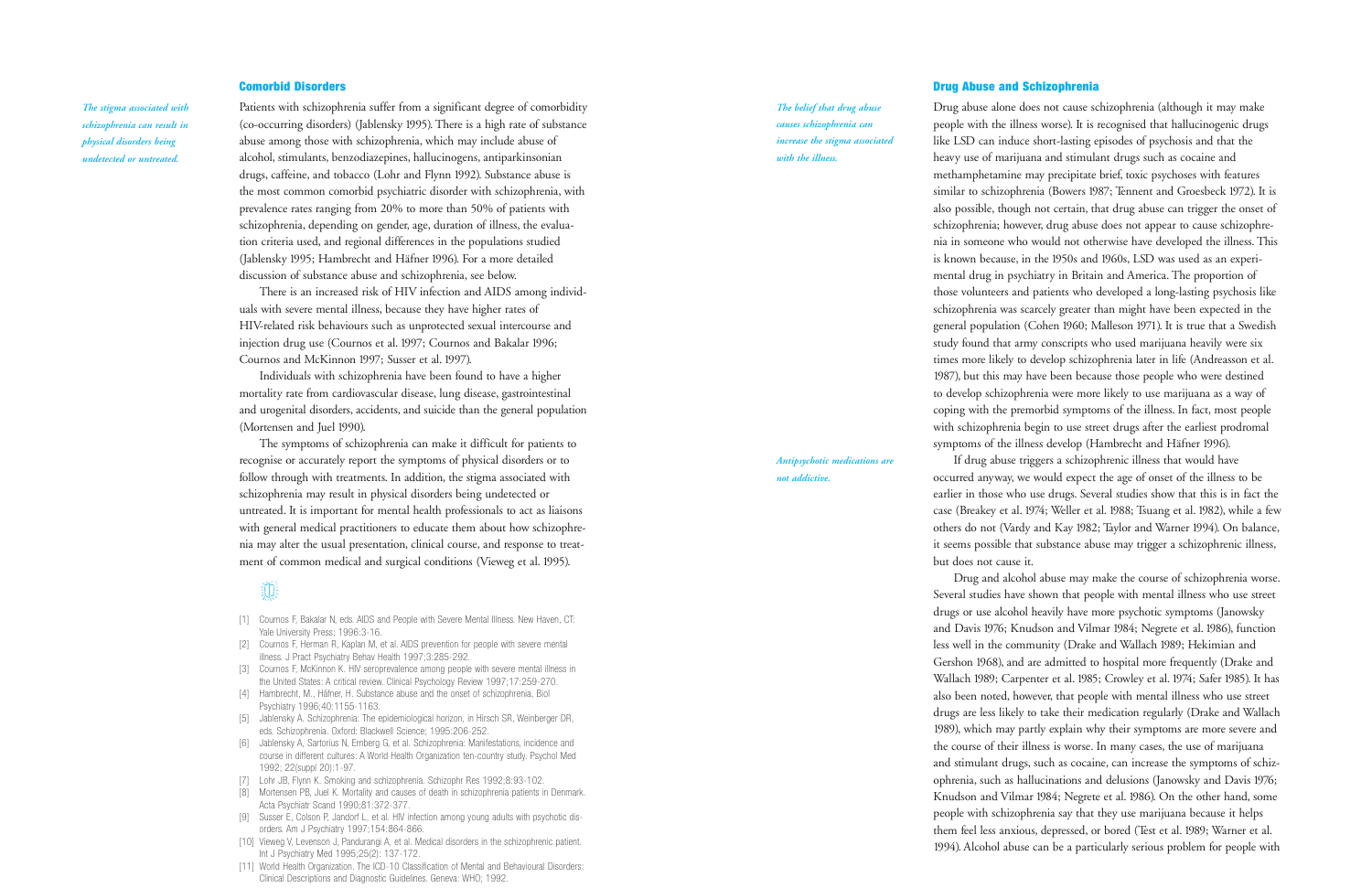# **Early Signs**

Schizophrenia is usually first recognised because of a change in the person's social and personal functioning for which there is no adequate explanation. The period before the onset of the active symptoms of schizophrenia is called the "prodromal" period and may last for years. In threefourths of the cases, non-specific and negative symptoms occur long before the first positive symptom. These early symptoms are frequently accompanied by functional impairment. In regions with a well-developed mental health care system, social impairment is generally observed more than 2 years before first admission and is often at its maximum at the beginning of treatment (Häfner 1996). Early signs may also include changes in behaviour such as generalised anxiety, transient mild depression, a loss of interest in or withdrawal from work and social activities that werepreviously important to the person, suspiciousness, and a marked and conspicuous change in personal habits and values such as grooming, hygiene, dress, or punctuality. The person may act or dress in odd or extravagant ways. Often the explanations offered for these changes and behaviours are symbolic, metaphoric, or bizarre.

# **The Diagnostic Evaluation**

The diagnostic evaluation for schizophrenia should ideally include

the following:

- <sup>A</sup> detailed history of the patient, based on reports from the patient and from others close to him or her (e.g., family members, friends) to assess the patient's personality and global functioning A mental state examination
- •
- • Physical examination (including neurological examination) • Standard laboratory evaluation of blood biochemistry and blood count

Although there are no specific physical or laboratory findings that confirm the diagnosis of schizophrenia, the physical evaluations included in the preceding list are needed to rule out other possible causes of the symptoms, such as organic disorders, and to evaluate for comorbid physical illness. Although, in many cases, the diagnosis can be made without difficulty by a well trained physician, in others, an evaluation by a skilled psychiatrist will be needed to confirm it.

In addition to evaluating symptoms, it is also important to obtain information about the individual's social functioning, the environment in which he or she lives, the availability of social support, and the individual's skills, assets, and financial situation, since these factors will be extremely important in planning treatment and implementing reintegration into the community.

The symptoms of schizophrenia are often classified as positive and negative (Andreasen and Olsen 1982). Both types of symptoms can cause special problems in social functioning and contribute to the stigma because of schizophrenia. In most patients with schizophrenia, positive

schizophrenia since it is easy to obtain and can reduce impulse control and exacerbate symptoms.

People with schizophrenia are much more likely than the average person to smoke cigarettes and to smoke heavily. Recent research suggests a reason for this–nicotine produces a brief reduction in hallucinations and other symptoms of schizophrenia (Freedman et al. 1994, 1997).

# 沠

- [1] Andreasson S, Allebeck P, Engstrom A,et al. Cannabis and schizophrenia: A longitudinal study of Swedish conscripts. Lancet 1987;ii1483-1486
- [2] Bowers MB. The role of drugs in the production of schizophreniform psychoses and related disorders, in Meltzer HY, ed. Psychopharmacology: The Third Generation of Progress. New York: Raven Press; 1987.
- [3] Breakey WR, Goodell H, Lorenz PC, et al. Hallucinogenic drugs as precipitants of schizophrenia. Psychol Med 1974;4:255-261.
- [4] Carpenter MD, Mulligan JC, Bader IA, et al. Multiple admissions to an urban psychiatric center. Hosp Community Psychiatry 1985;31:397-400.
- [5] Cohen S. Lysergic acid diethylamide: Side effects and complications. J Nerv Ment Dis 1960;130:30-40.
- [6] Crowley TJ, Chesluk D, Dilts S, et al. Drug and alcohol abuse among psychiatric admissions. Arch Gen Psychiatry 1974;30:13-20.
- [7] Drake RE, Wallach MA. Substance abuse among the chronic mentally ill. Hosp Community Psychiatry 1989;40:1041-1046.
- [8] Freedman R, Adler LE, Bickford P, et al., Schizophrenia and nicotine receptors. Harvard Review of Psychiatry 1994;2:179-192.
- [9] Freedman R, Coon H, Myles-Worsley M, et al. Linkage of a neurophysiological deficit in schizophrenia to a chromosome 15 locus. Proceedings of the National Academy of Sciences 1997;94:587-592.
- [10] Hambrecht, M., Häfner, H. Substance abuse and the onset of schizophrenia, Biol Psychiatry 1996;40:1155-1163.
- [11] Hekimian LJ, Gershon S. Characteristics of drug abusers admitted to a psychiatric hospital. JAMA 1968;205:75-80.
- [12] Janowsky DS, Davis JM. Methylphenidate, dextroamphetamine, and levamfetamine: Effects on schizophrenic symptoms. Arch Gen Psychiatry 1976;33:304-308.
- [13] Knudson P, Vilmar T. Cannabis and neuroleptic agents in schizophrenia. Acta Psychiatr Scand 1984;69:162-174.
- [14] Malleson N. Acute adverse reactions to LSD in clinical and experimental use in the United Kingdom. Br J Psychiatry 1971;118:229-230.
- [15] Negrete JC, Knapp WP, Douglas DE, et al. Cannabis affects the severity of schizophrenic symptoms: Results of a clinical survey. Psychol Med 1986;16:515-520
- [16] Safer DJ. Substance abuse by young adult chronic patients. Hosp Community Psychiatry 1985;38:853-858.
- [17] Taylor D, Warner R. Does substance use precipitate the onset of functional psychosis? Social Work & Social Sciences Review 1994; 5:64-75.
- [18] Tennent FS, Groesbeck CJ. Psychiatric effects of hashish. Arch Gen Psychiatry 1972;27:133-136.
- [19] Test MA, Wallisch LS, Allness DJ, et al. Substance use in young adults with schizophrenic disorders. Schizophr Bull 1989;15:465-476.
- [20] Tsuang M, Simpson JC, Kronfol Z. Subtypes of drug abuse with psychosis. Arch Gen Psychiatry 1982;39:141-147.
- [21] Vardy MM, Kay SR. LSD psychosis or LSD-induced schizophrenia? A multimethod inquiry. Arch Gen Psychiatry 1982;39:141-147.
- [22] Warner R, Taylor D, Wright J, et al. Substance use among the mentally ill: Prevalence, reasons for use and effects on illness, Am J Orthopsychiatry 1994;64:30-39.
- [23] Weller MP, Ang PC, Latimer-Sayer DT, Zachary A. Drug abuse and mental illness. Lancet 1988; i:997.

# *The early changes associated with schizophrenia often lead to a loss of friends, acquaintances, and usual social connections, which results in social isolation.*

# *In many cases, the evaluation of schizophrenia should include a physical examination.*

*Symptoms that suggest schizophrenia should not be neglected because a psychiatrist is not available.*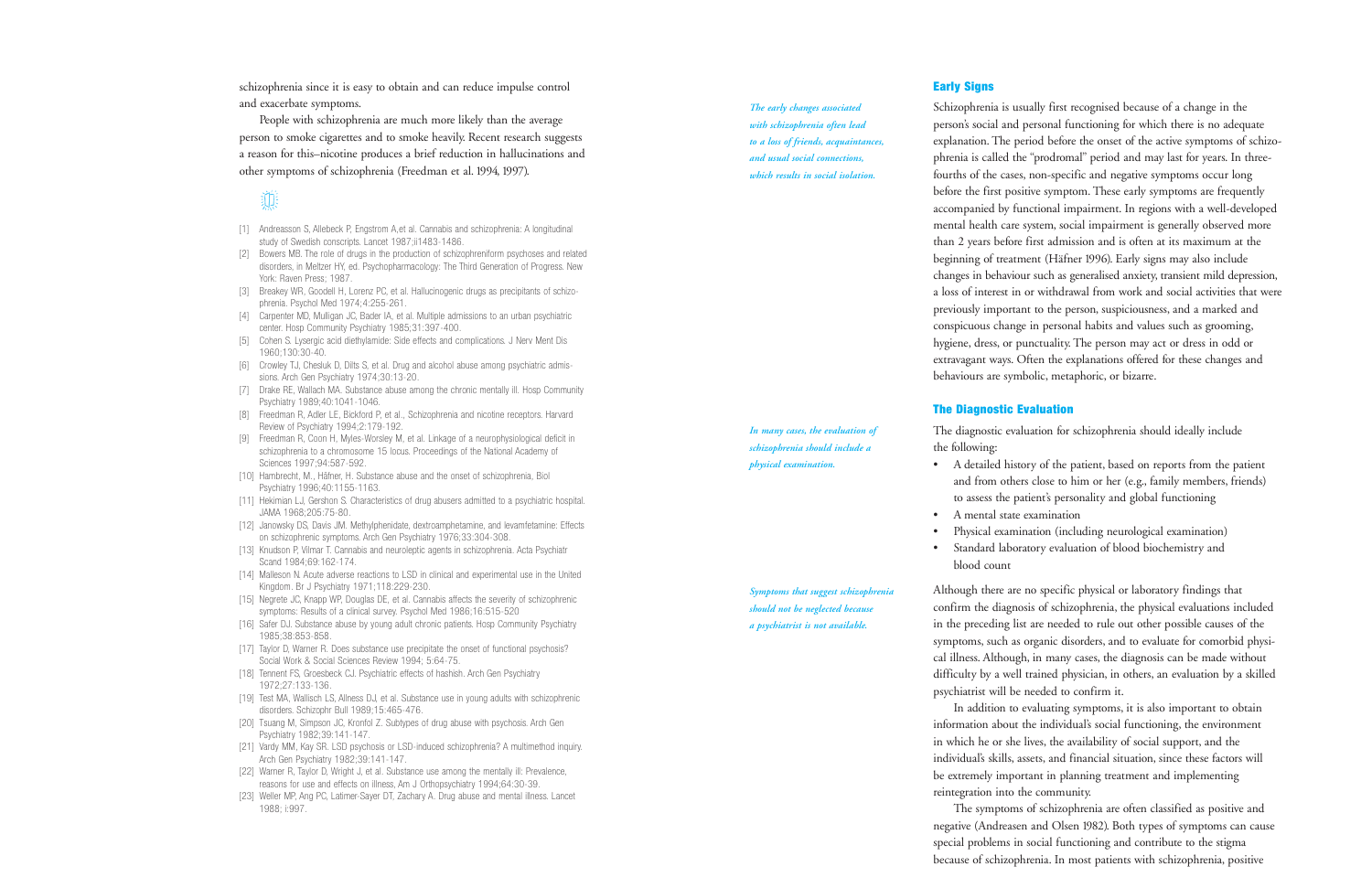Because prominent positive symptoms make it very difficult for the person to function socially, they often result in admission to a psychiatric hospital. Fortunately, antipsychotic medication can eliminate or reduce the intensity of positive symptoms and lessen the chance that they will recur, although the person may still be affected by negative symptoms. <sup>A</sup> relapse can occur if the person experiences a stressful life event, long-term stressful relationships, or if medications are stopped or the dosage reduced. Relapses can also occur without any apparent trigger even when the person has continued to take a dosage of medication that was previously adequate.

# **Negative symptoms**

*Blunted emotions:* People with schizophrenia often seem emotionally flat and unresponsive to things happening around them. They may be unable to show emotion by varying their facial expressions, gestures, or tone of voice. The person may not show much response to happy or sad events, or may respond in an inappropriate way. In some types of schizophrenia, especially the hebephrenic or disorganised type (see below), grossly inappropriate and incongruous emotions and actions are among the main symptoms. The person may appear to be misdirected, goalless, <sup>p</sup>layfully intrusive, and often impulsive. The whole personality of the person with schizophrenia often appears to be changed from its previous pattern. *Loss of drive:* Schizophrenia may reduce people's motivation so that they are less able to work or participate in leisure activities. They may seem uninterested in everyday activities such as washing and cooking or, in extreme cases, may be unable to care for their personal hygiene or feed themselves. Indecision, negativism, and passivity may appear, mixed with sudden impulses. In extreme cases, the person may become withdrawn, agitated, or stuporous for no apparent reason.

*Social withdrawal:* People with schizophrenia may have difficulty making and keeping friends or acquaintances; they may have few, if any, intimate relationships. Their interactions with others may be brief and superficial. In extreme cases, the person may actively avoid all social interactions.

*Poverty of thought:* Some people with schizophrenia reveal a marked reduction in the amount and content of their thinking. They may only rarely speak spontaneously and may answer questions with short answers that provide no detail. In extreme cases, the person's speech is limited to short phrases such as "yes," "no," or "I don't know." Other people with schizophrenia may talk freely, but their speech, while comprehensible, does not really convey any content. They may answer questions in a roundabout way that never gets to the point. Their speech may reflect loose or unrelated associations between ideas and incomprehensible breaks and jumps in the train of thought.

and negative symptoms are present in different proportions at different periods of the illness.

### **Positive symptoms**

*Delusions* are false beliefs about which a person is firmly convinced despite the absence of concrete evidence. Such false beliefs must be distinguished from culture-specific beliefs that are held by an entire group or society. People with delusions may believe they are being persecuted, have special gifts or powers, or that their thoughts or actions are under the control of an external force. The delusions may be fantastic or bizarre (e.g., being able to control the weather or being in communication with aliens from another world). People holding these false beliefs may be very fearful that they are going to be harmed or may act in unusual ways because of the beliefs.

*Hallucinations* are imagined sensory perceptions. The most common type of hallucinations that occur in schizophrenia are auditory in which the person hears imagined voices. Sometimes people with schizophrenia hold ongoing conversations with these voices. Sometimes the voices give commands or comment on the character and actions of the person with schizophrenia. Less common types of hallucinations include seeing, feeling, tasting, or smelling things that are very real to the person but which are not actually there. The person may perceive ordinary colours and shapes in a distorted fashion and feel that they possess an urgent personal significance.

People with *thought disorder* have confused thinking that is evident in what they say and how they say it. The person's speech may be difficult to follow because it jumps from one subject to another with little or no logical connection. Interruptions in the train of thought (thought blocks) may occur. The syntax may be bizarre and appear to make sense only to the speaker. In some cases, people believe their thoughts are being broadcast or stolen from them or that their thoughts are being controlled or influenced by an external agent (e.g., an alien, a demon). These phenomena are referred to as thought echo, broadcasting, insertion, or withdrawal. In severe cases, speech may be so jumbled and disjointed that it is impossible to understand.

*Bizarre behaviour:* Some people with schizophrenia behave in strange ways or transgress social mores (e.g., undressing in public). They may make odd gestures or incongruous facial expressions and grimaces or assume strange postures for no apparent purpose.

Positive symptoms are relatively easy to recognise because they are so obviously different from normal. However, the presence of positive symptoms such as hallucinations and delusions does not necessarily mean that the person has schizophrenia. These same symptoms may also occur in people who abuse alcohol or drugs or who have severe depression, mania, brain injury, or certain medical illnesses.

*The negative symptoms of schizophrenia are often misinterpreted by others as a sign that the person is lazy or purposely misbehaving to annoy others rather than being seen as part of the illness. Such a misinterpretation contributes in a large way to the negative image and stigma associated with schizophrenia.*

*In assessing negative symptoms that are not accompanied by positive symptoms, the clinician should evaluate for a change from previous behaviour. Although negative symptoms that occur in the absence of positive symptoms are often missed, the person with negative symptoms only still needs help.*

*In cultures in which frequent and intense social interaction is the norm (e.g., many Western cultures), the presence of negative symptoms may be particularly stigmatising. It is extremely important to take culture into consideration in evaluating negative symptoms and their impact.*

*People with schizophrenia may speak and behave in odd or bizarre ways that cause others to fear and avoid them, thus perpetuating the stigma associated with the disorder.*

*The difficulty that individuals with schizophrenia have in communicating verbally may contribute to the stigma associated with the disorder.*

*Positive symptoms are associated with the kind of stigma attached to madness. Delusions, hallucinations, disturbed behaviour, and an altered perception of reality are characteristic of those who are considered "crazy" by lay persons. The strange behaviour of those with schizophrenia raises the fear among others that they may lose control of their own behaviour.*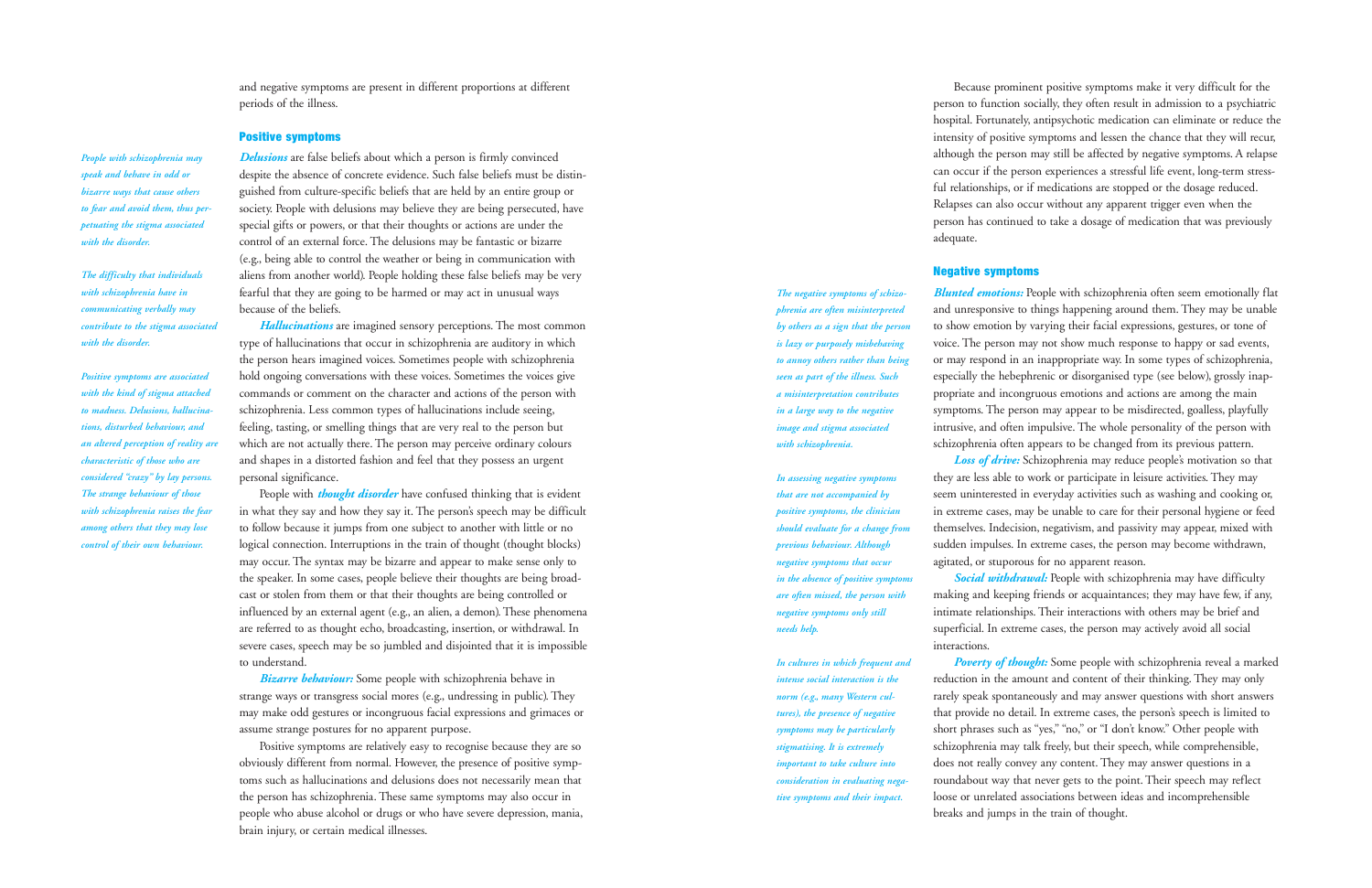*Hebephrenic:* This type of schizophrenia, which is also referred to as disorganised schizophrenia, typically begins in adolescence and is characterised by predominant negative symptoms, silly or inappropriate affect, and thought disorder and fragmentation.

*Catatonic:* Catatonic schizophrenia is becoming increasingly rare. It is characterised by predominant motor symptoms and extreme social withdrawal, flat emotions, and a lack of ideas, energy, and motivation. **Simple:** Simple schizophrenia is mainly characterised by negative symptoms alone, although there may be occasional oddities in thinking and behaviour and perceptual abnormalities.

ICD-10 also includes three additional categories: undifferentiated schizophrenia (combines features of several of the other types), residual schizophrenia, and post-schizophrenic depression (see Appendix B for

descriptions).

#### **Symptoms**

Lack of insight Auditory hallucination Ideas of reference Suspiciousness Flatness of affect Second person hall Delusional mood Delusions of persed

Thought alienation

Thoughts spoken al

# **Are the Symptoms of Schizophrenia the Same Everywhere?**

The WHO International Pilot Study of Schizophrenia, conducted in 1969-76, found that schizophrenia was a fairly ubiquitous disorder with a similar clinical picture in all the settings studied (WHO 1973). **Table 1** shows the ten most frequent symptoms of acute schizophrenia.

|             | <b>Frequency</b> |
|-------------|------------------|
|             | 97%              |
| ons         | 74%              |
|             | 70%              |
|             | 66%              |
|             | 66%              |
| lucinations | 65%              |
|             | 64%              |
| cution      | 64%              |
|             | 52%              |
| loud        | 50%              |

# **Table 1**

Ten most frequent symptoms of acute schizophrenia

Source: World Health Organization Report of the International Pilot Study of Schizophrenia

(WHO 1973; Jablensky et al. 1992)

Unlike positive symptoms, negative symptoms are more subtle deficits in functioning that are often not recognised as symptoms of the illness. Sometimes family members or others misinterpret the negative symptoms of schizophrenia as a sign of "laziness." For example, if the person is unmotivated and unconcerned about personal appearance, they may think that he or she is just too lazy to bother or is neglecting his or her appearance to annoy the family.

Negative symptoms may also be the result of depression (which can occur at the same time as schizophrenia) or an understimulating environment (such as a prolonged hospital stay), or may actually represent side effects of some antipsychotic medications. It is often hard to tell if negative symptoms are a part of the schizophrenic illness itself or the result of these other problems.

The person's ability to work, to interact with others, and to care for himself or herself during remission depends to a large extent on the severity of the person's residual negative symptoms.

Most people with schizophrenia only have a few positive and negative symptoms at any given time. Typically, the type and severity of symptoms vary considerably over the course of the illness and from one person to another. Some individuals never have hallucinations; others never have delusions; some never have negative symptoms while others suffer from them persistently.

### **The International Classification of Diseases**

Because clinicians need to be able to diagnose schizophrenia reliably in many different settings and cultures, specific criteria for diagnosing the disorder have been developed. The most commonly used system is that provided in the World Health Organization's *International Classification of Mental and Behavioural Disorders* (ICD-10) (WHO 1992). Appendix A to this volume presents the ICD-10 diagnostic criteria with descriptive explanations. Another system that is often used to diagnose schizophrenia is found in the *Diagnostic and Statistical Manual of Mental Disorders*, published by the American Psychiatric Association. The criteria included in the 4th edition (DSM-IV) published in 1994 closely resemble those given in ICD-10. Of course, clinicians also need to rely on their clinical experience and expert judgement in order to make an accurate diagnosis.

#### **Subtypes of Schizophrenia**

The ICD-10 diagnostic classification lists four main subtypes of schizophrenia (see Appendix B for more details):

*Paranoid:* This is the commonest type of schizophrenia and is characterised by prominent delusions of persecution and hallucinations. *Hebephrenic schizophrenia is very disabling and makes it extremely difficult for people to function academically or occupationally. The behaviour and affect of these individuals appear strange and illogical to others, who are likely to avoid them for this reason.*

*It is extremely difficult for individuals with catatonic schizophrenia to interact socially or carry through tasks.*

*Because negative symptoms contribute greatly to the social and occupational problems of people with schizophrenia, simple schizophrenia can be very disabling despite the absence of more florid positive symptoms.*

*The more disturbing a symptom is in terms of local social mores, the more likely that the person with that symptom will be recognised as mentally ill and stigmatised.*

*Negative symptoms are associated with the stigma of psychological weakness, lack of will or drive to lead a more active and participatory life, and an inability to take care of oneself. The results of negative symptoms may be perceived as a voluntarily chosen life-style characterised by social withdrawal and a lack of responsibility toward others. Negative symptoms are often associated with the stigma of being lazy.*

*The person's ability to work, to interact with others, and to care for himself or herself during remission depends to a large extent on the severity of the person's residual negative symptoms.*

*People with paranoid schizophrenia find it difficult to trust or relate to others. Their bizarre beliefs and perceptions are likely to make other people fear and avoid them.*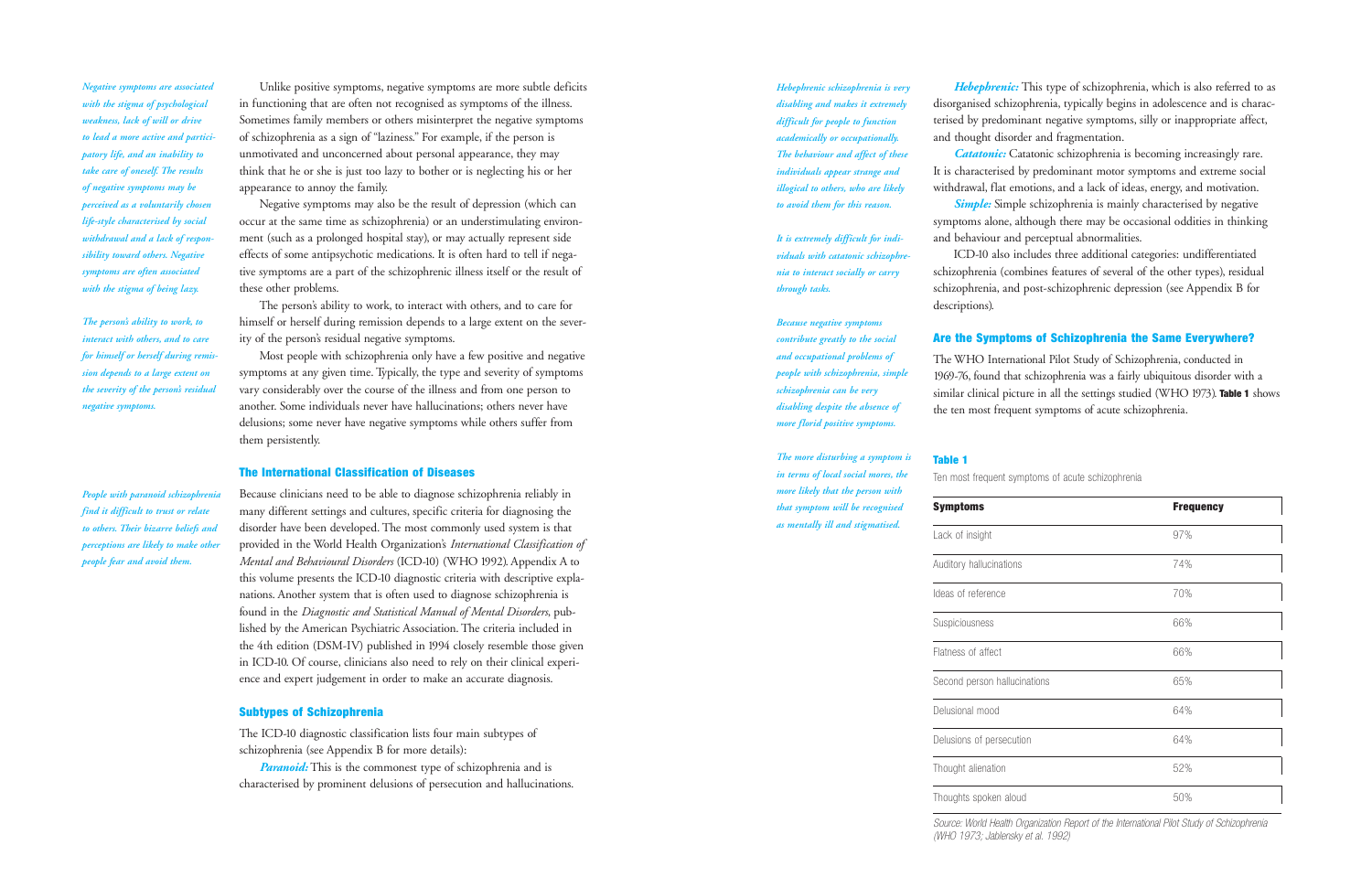# **Is Schizophrenia Associated with an Increased Risk of Violent Behaviour?**

The public perception, supported by the media, that mental illness is strongly linked to violence is not supported by scientific evidence. The vast majority of people with mental illness never commit a violent offence (Swanson et al. 1990) and persons with mental illness in general are not more dangerous than healthy individuals from the same population. Individuals with schizophrenia do show a slightly elevated rate for crimes of violence (Häfner and Böker 1982; Arboleda-Florez et al.1996; Hodgins 1992; Lindqvist and Allebeck 1990), but such acts are only likely to be committed by those who are not receiving treatment or are receiving inadequate treatment (Garmendia et al. 1992; Harris and Morrison 1995; Volavka and Krakowski 1989). Risk factors for violence in the healthy population and in those with schizophrenia include male sex, social disintegration, a history of violent behaviour, and alcohol or substance abuse (Arboleda-Florez et al.1996; Virkkunen 1976). One important symptom that increases the risk of violence is the delusional belief that one's life is threatened; proper treatment of these symptoms minimises the risk of violence (Link and Stueve 1995; Garmendia et al.1992; Harris and Morrison 1995). Patients with schizophrenia who abuse alcohol or substances have an increased risk of breaking the law; however, the pattern of criminal behaviour among these individuals is the same as is seen among those without schizophrenia who have alcohol or substance abuse or dependence (Arboleda-Florez et al.1996; Beaudoin et al.1993; Swanson 1994). Most legal offenses committed by people with schizophrenia are minor property offences related to survival. People with schizophrenia are, in fact, more likely to be victims of abuse or violence than perpetrators. Crimes of violence committed by those suffering from schizophrenia are due to different motives and have different victims from those of healthy individuals. The most likely victims of violence are intimate partners and family members, followed by authority figures such as politicians, <sup>p</sup>hysicians, and judges (Häfner and Böker 1982). <sup>A</sup> group of researchers and advocates for the mentally ill recently reviewed

the available research evidence and arrived at the following consensus:

Mental disorder and violence are closely linked in the public mind. <sup>A</sup> combination of factors promotes this perception: sensationalized reporting by the media whenever a violent act is committed by "a former mental patient," popular misuse of psychiatric terms (such as "psychotic" and "psychopathic"), and exploitation of stock formulas and narrow stereotypes by the entertainment industry. The public justifies its fear and rejection of people labeled mentally ill, and attempts to segregate them in the community, by this assumption of danger.

- [1] American Psychiatric Association. Diagnostic and Statistical Manual of Mental Disorders, 4th Edition (DSM-IV). Washington, DC: American Psychiatric Association, 1994.
- [2] Andreasen NC, Olsen S. Negative vs positive schizophrenia: Definition and validation. Arch Gen Psychiatry 1982;39:789-794.
- [3] Häfner H. When, how, and with what does schizophrenia begin? J Brasil Psiquiatr 1996; 45:7-21.
- [4] Jablensky A, Sartorius N, Ernberg G, et al. Schizophrenia: Manifestations, incidence and course in different cultures: A World Health Organization ten-country study. Psychol Med 1992; 22(suppl 20):1-97.
- [5] World Health Organization. Report of the International Pilot Study of Schizophrenia. Geneva: WHO; 1973.
- [6] World Health Organization. The ICD-10 Classification of Mental and Behavioural Disorders: Clinical Descriptions and Diagnostic Guidelines. Geneva: WHO; 1992.

The experience of people with psychiatric conditions and of their family members paints a picture dramatically different from the stereotype. The results of several recent large-scale research projects conclude that only a weak association between mental disorders and violence

*At present, the stigma associated with schizophrenia includes the idea that violence is inherent inthe disorder. However, the violence that is associated with schizophrenia is usually due to the person's response to a lack of appropriate treatment, support, and acceptance.*

*The risk of violence associated with schizophrenia is minimised by proper treatment and intervention.*

*Although the risk of criminal behavior is somewhat higher in those with schizophrenia, the overall number of crimes committed by those with schizophrenia is only a very small percent of the number of crimes committed by those without mental illness.*

*<sup>A</sup> common fear of the public is that their children are at riskfrom those with schizophrenia, but there is no evidence for this.*

*The mistreatment of people with schizophrenia may provoke a violent reaction which is then misinterpreted as a sign of the disease rather than as an understandable response. People with schizophrenia are, in fact, more likely to be victims of abuse or violence than perpetrators.*

Wherever it appears, the characteristic symptoms of schizophrenia are basically the same: delusions, hallucinations, thought disturbance, catatonic disturbances, and negative symptoms. However, the way in which the symptoms appear and the particular types of symptoms that are prominent may vary from individual to individual and culture to culture. Furthermore, because of differences in social customs and expectations, cultures differ in their assessment of the importance of different symptoms. (For a discussion of differences in course and outcome between developed and developing countries, see pp. 31-33.)

# 道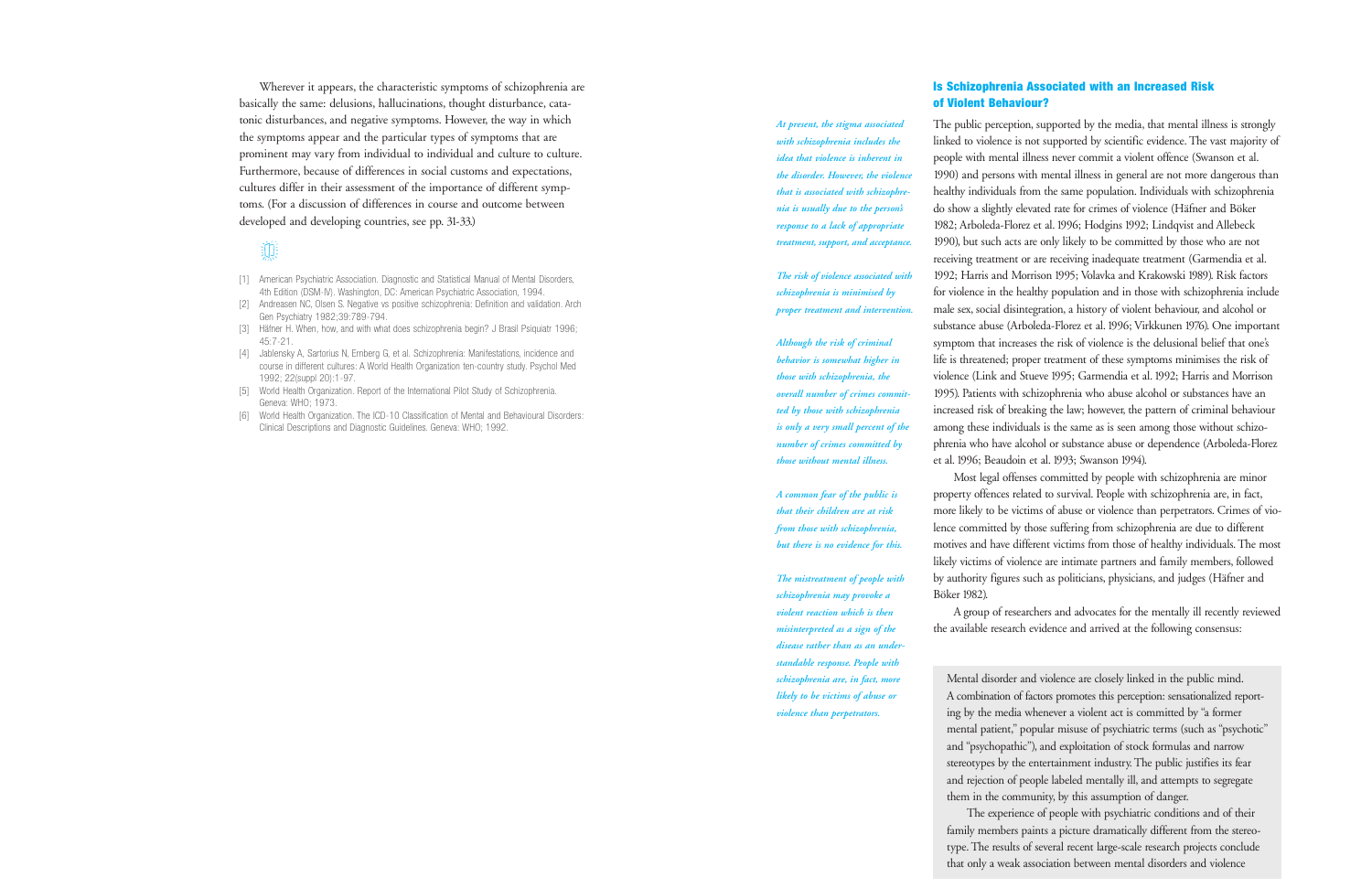# **What Are the Causes of Schizophrenia?**

Although the exact causes of schizophrenia are not known, it appears that several factors increase a person's risk for the illness. These factors interact with one another to influence the development and the course of schizo<sup>p</sup>hrenia (Strauss and Carpenter 1981; Weinberger and Hirsch 1995), and different factors assume importance at different stages in the individual's development. Genetic factors and complications of pregnancy and delivery can each play a part in forming the new-born infant's predisposition to developing the illness. The timing of the onset of illness in later life depends upon the extent of the person's vulnerability and exposure to a variety of stresses. Precipitating stresses may be biological in nature (e.g., hallucinogenic drug abuse) or social (e.g., losing a relative). These and other factors and stresses also affect the course and outcome of the illness (see p. 29).

瀄

[1] Strauss JS, Carpenter WT. Schizophrenia. New York: Plenum; 1981. [2] Weinberger DR, Hirsch SR, eds. Schizophrenia. Oxford: Blackwell Science; 1995.

# **Is Schizophrenia Inherited?**

Relatives of people with schizophrenia have a greater risk of developing the illness than others. The risk is progressively greater in relatives who are more genetically similar to the schizophrenic person. Geneticist Irving Gottesman, drawing data from about 40 European studies conducted between 1920 and 1987, has compiled a comparison of the average lifetime risk of developing schizophrenia for people with different degrees of relationship to someone with schizophrenia. His findings, shown in **Figure 1**, indicate that the closer the similarity in genetic make-up, the greater the risk (Gottesman 1991).

Studies of people adopted in infancy suggest that the increased risk of schizophrenia in the relatives of identified cases is related to inheritance rather than environment. The children of people with schizophrenia have a similar increased prevalence of the illness whether they are raised by their biological parents or by adoptive parents. Likewise, the family history of people with schizophrenia brought up by adoptive parents reveals an increased prevalence of the illness among their biological relatives but not among their relatives by adoption (Heston 1966; Kety et al. 1968; Kety et al. 1975; Tienari and Wynne 1994)

Although genetic factors appear to be important in the development of schizophrenia, they are not sufficient to explain the entire pattern of occurrence. If an illness is entirely caused by genetic factors, even if a number of abnormal genes working together are needed to cause the illness, then identical twins should share the same risk of illness–that is, if one twin is ill then both should be ill. In fact, in most studies of identical twins in which one twin is affected, it is rare to find more than half of the other members of the pairs also affected (a risk of no more than 50%

exists in the community. Serious violence by people with major mental disorders appears concentrated in a small fraction of the total number, and especially in those who use alcohol and other drugs. Mental disorders—in sharp contrast to alcohol and drug abuse—account for a minuscule portion of the violence that afflicts American society.

The conclusions of those who use mental health services and of their family members, and the observations of researchers, suggest that the way to reduce whatever relationship exists between violence and mental disorder is to make accessible a range of quality treatments including peer-based programs, and to eliminate the stigma and discrimination that discourage, provoke, and penalize those who seek and receive help for disabling conditions. (Monahan and Arnold 1996, pp. 69-70)

# 道

- [1] Arboleda-Florez J, Holley H, Crisanti A. Mental Illness and Violence: Proof or Stereotype. Ottawa: Health Canada, Minister of Supply and Services, 1996.
- [2] Beaudoin MN, Hodgins S, Lavoie F. Homicide, schizophrenia and substance abuse or dependency. Can J Psychiatry 1993;38:541-546.
- [3] Garmendia L, Sanchez JR, Azprioz A. Clozapine: Strong anti-aggressive effects with minimal motor impairment. Physiol Behav 1992;51:51-54.
- [4] Häfner H, Böker W. Crimes of Violence by Mentally Abnormal Offenders. Cambridge: Cambridge University Press; 1982.
- [5] Harris D, Morrison EF. Managing violence without coercion. Arch Psychiatr Nurs 1995;9:203-210.
- [6] Hodgins S. Mental disorder, intellectual deficiency, and crime: Evidence from a birth cohort. Arch Gen Psychiatry 1992;49:476-483.
- [7] Lindqvist P, Allebeck P. Schizophrenia and crime. Br J Psychiatry 1990;157:345-350.
- [8] Link BG, Stueve A. Evidence bearing on mental illness as a possible cause of violent behavior. Epidemiol Rev 1995;17:172-181.
- [9] Monahan J, Arnold J. Violence by people with mental illness: A consensus statement by advocates and researchers. Psychiatric Rehabilitation Journal 1996;19:67-70.
- [10] Swanson JW. Mental disorder, substance abuse and community violence: An epidemiological approach, in Monahan H, Steadman HJ, eds. Violence and Mental Disorder: Development in Risk Assessment. Chicago: University of Chicago Press; 1994:101-106.
- [11] Swanson JW, Holzer CE, Ganju VK, et al. Violence and psychiatric disorder in the community: Evidence from the epidemiological catchment area surveys. Hosp Community Psychiatry 1990;41:761-770.
- [12] Virkkunen M. Observations on violence in schizophrenia. Acta Psychiatr Scand 1976;50:145-151.
- [13] Volavka F, Krakowski M. Schizophrenia and violence. Psychol Med 1989;19:559-562.

*Although the exact causes of schizophrenia are not known, it appears that the interaction of a number of factors, including genetic factors, complications of pregnancy and delivery that may affect the developing brain, and biological and social stresses, play a role in the development of the illness.*

# *Violence and Schizophrenia: Correcting Misconceptions*

- *1) Treatment dramatically reduces the risk of violence. People with schizophrenia who do not receive treatment are likely to have an increased risk of violence.*
- *2) The risk of violence is not necessarily due to schizophrenia, but rather to a combination of disorders.*
- *3) The contribution of those with schizophrenia to the overall incidence of crime is relatively small.*
- *4) The violence associated with schizophrenia is most often directed at family members.*
- *5) People with schizophrenia do not pose a risk to children in the community.*
- *6) Risk of violence in those with schizophrenia appears to be very similar to that in the healthy population when substance abuse is factored out.*
- *7) Risk of sexual offenses associated with schizophrenia is low.*
- *8) Only a small percentage of those with schizophrenia are likely to commit violent acts.*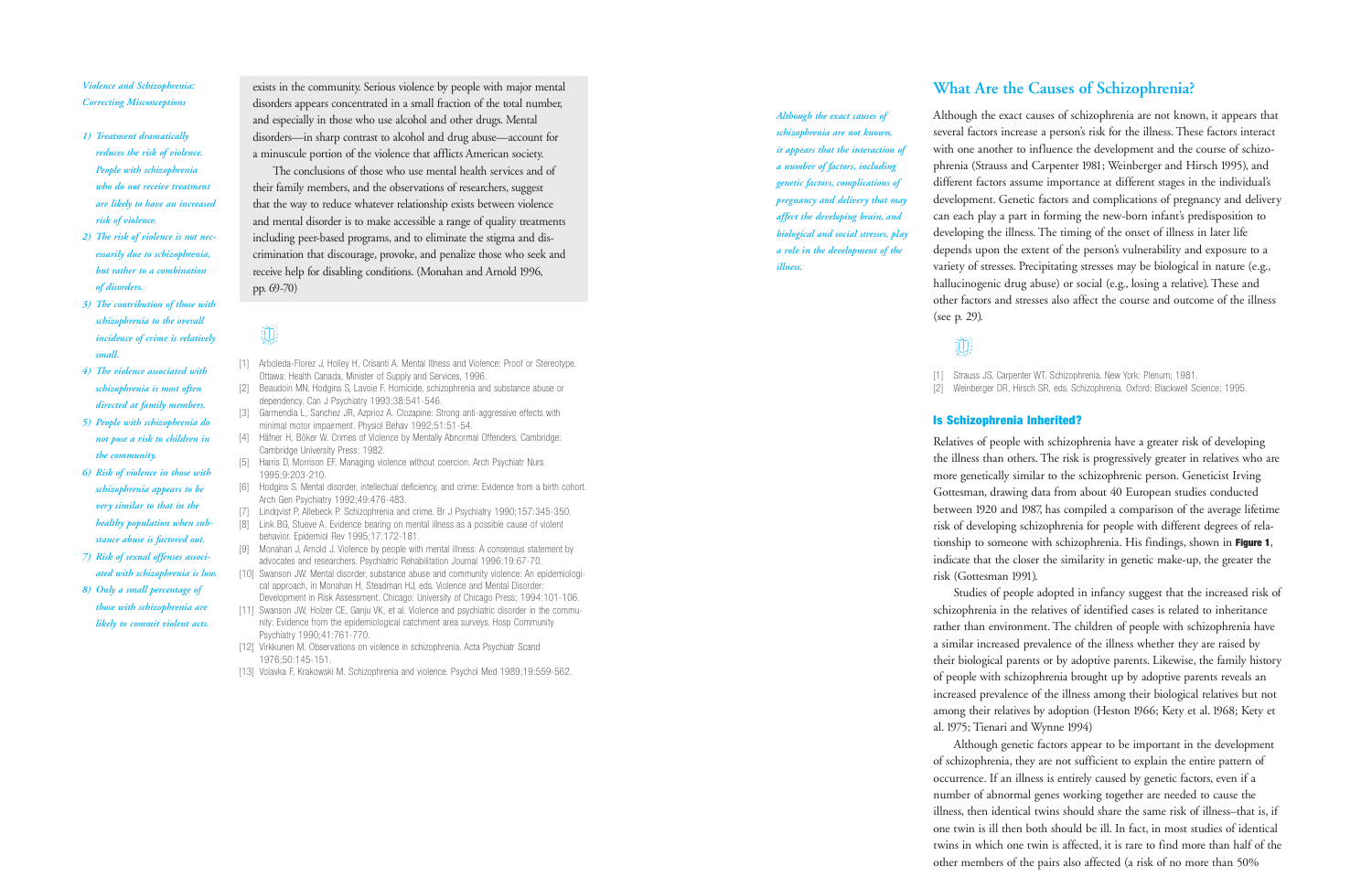Candidate regions, which are likely to cover at least one susceptibility gene, have been detected by linkage analysis on chromosome 5, 6, 8, and 22. Each of these regions is affirmed in at least two independent family samples (Straub et al. 1997; Schwab et al. 1997). However, in none of the cases has the actual mutation yet been detected. In family studies, the most promising locus has been found on bands 22-24 on the short arm of chromosome 6, which was presumed to be responsible for 15%-30% of 577 cases of schizophrenia, including spectrum disorders. Each candidate region is suspected to host one or multiple contributing genes; each of these genes may host one or multiple mutations with dysfunctional gene products which modulate the risk for the disease. <sup>A</sup> dysfunctional mutation may have a large effect in a few families loaded with schizophrenia or a small effect in many loaded families (Kendler et al. 1996). The high frequency and variability of the phenotype in relatives of people with schizo<sup>p</sup>hrenia suggest that there must be a widespread genetic liability to schizophrenia in the population at large, with additional environmental conditions presumably needed to produce a psychosis (Häfner 1998).

# 洫

[2] Häfner H. Schizophrenia, to be published in 1998 in a volume with highlights of the Xth World Congress of Psychiatry, Madrid, 1996.

[3] Heston LL. Psychiatric disorders in foster-home-reared children of schizophrenic mothers. Br J Psychiatry 1966;112:819-825.

[4] Kendler KS, Karkowski-Shuman L, Walsh D. Age at onset in schizophrenia and risk of illness in relatives: Results from the Roscommon family study. Br J Psychiatry

[7] Schwab SG, Eckstein GN, Hallmayer J, et al. Evidence suggestive of a locus on chromosome 5q31 contributing to susceptibility for schizophrenia in German and Israel families by multipoint affected sib-pair linkage analysis. Mol Psychiatry 1997;2:156-160.

[8] Straub RE, MacLean CJ, O'Neill FA, et al. Support for a possible schizophrenia vulnerability locus in region 5q22-31 in Irish families. Mol Psychiatry 1997;2:148-155.

- 1991:94-97.
- 
- 
- 1996;169:213-218.
- 1975:147 ff.
- 
- 
- 
- 

[5] Kety SS, Rosenthal D, Wender OH, et al. The types and prevalence of mental illness in the biological and adoptive families of adopted schizophrenics, in Rosenthal D, Kety SS, eds. The Transmission of Schizophrenia. Oxford: Pergamon; 1968:345ff.

[6] Kety SS, Rosenthal D, Wender PH, et al. Mental illness in the biological and adoptive families of adopted individuals who have become schizophrenic, in Fieve RR, Rosenthal D, Brill H, eds. Genetic Research in Psychiatry. Baltimore: Johns Hopkins University Press;

[9] Tienari PJ, Wynne LC. Adoption studies of schizophrenia. Ann Med 1994; 26:233-237.

## **The Neurodevelopmental Hypothesis**

Recently the view has emerged that schizophrenia is a neurodevelopmental disorder (Weinberger 1995a) "in which the primary cerebral insult or pathological process occurs during brain development long before the illness is clinically manifest" (Weinberger 1995b). According to this view, people with schizophrenia might have suffered from some form of cerebral maldevelopment during the gestational phase, in particular during the second trimester of gestation. For a variety of neurobiological reasons, the disorder would manifest itself only during early adult life, when some selected neuronal systems, maturing long after birth, become unable to cope with several types of psychosocial stress and life vicissitudes.

[1] Gottesman II. Schizophrenia Genesis: The Origins of Madness. New York: W.H. Freeman;

with identical genetic material). This suggests that the risk of schizophrenia must also include non-genetic factors. In the case of non-identical twins, the frequency with which the second twin is affected is considerably lower than the rate for identical twins (17%). Non-identical twins share a common environment (the same family setting), but on average share only half their genes; whereas identical twins share the same family setting and all their genes. The data comparing the two types of twins is evidence that the preponderance of risk for schizophrenia is probably genetically determined, but that other factors are also involved.

Schizophrenia is not a simple inherited disease with a Mendelian type of segregation within involving a single gene, but rather is what is called a complex genetic disease. <sup>A</sup> number of studies are underway to try to identify the various genes that may be associated with vulnerability for schizophrenia, but none has yet produced a definitive answer. Twin studies and epidemiological family studies have proven that not only schizophrenia but also atypical psychosis and non-psychotic spectrum disorders (see p. 5) belong to the same genotype. Recent molecular linkage and association studies have led to the discovery of several suspected gene locations that are each associated with a small proportion of risk; however, a major gene locus has not emerged.

#### **FIGURE 1**

The average risk of developing schizophrenia for relatives of a person with the illness; compiled from family and twin studies conducted in Europe between 1920 and 1987.



Source: Adapted with permission of the author. From Gottesman, I.I., Schizophrenia Genesis: The Origins of Madness, New York: W.H. Freeman, 1991, p.96 @ 1991 Irving I. Gottesman.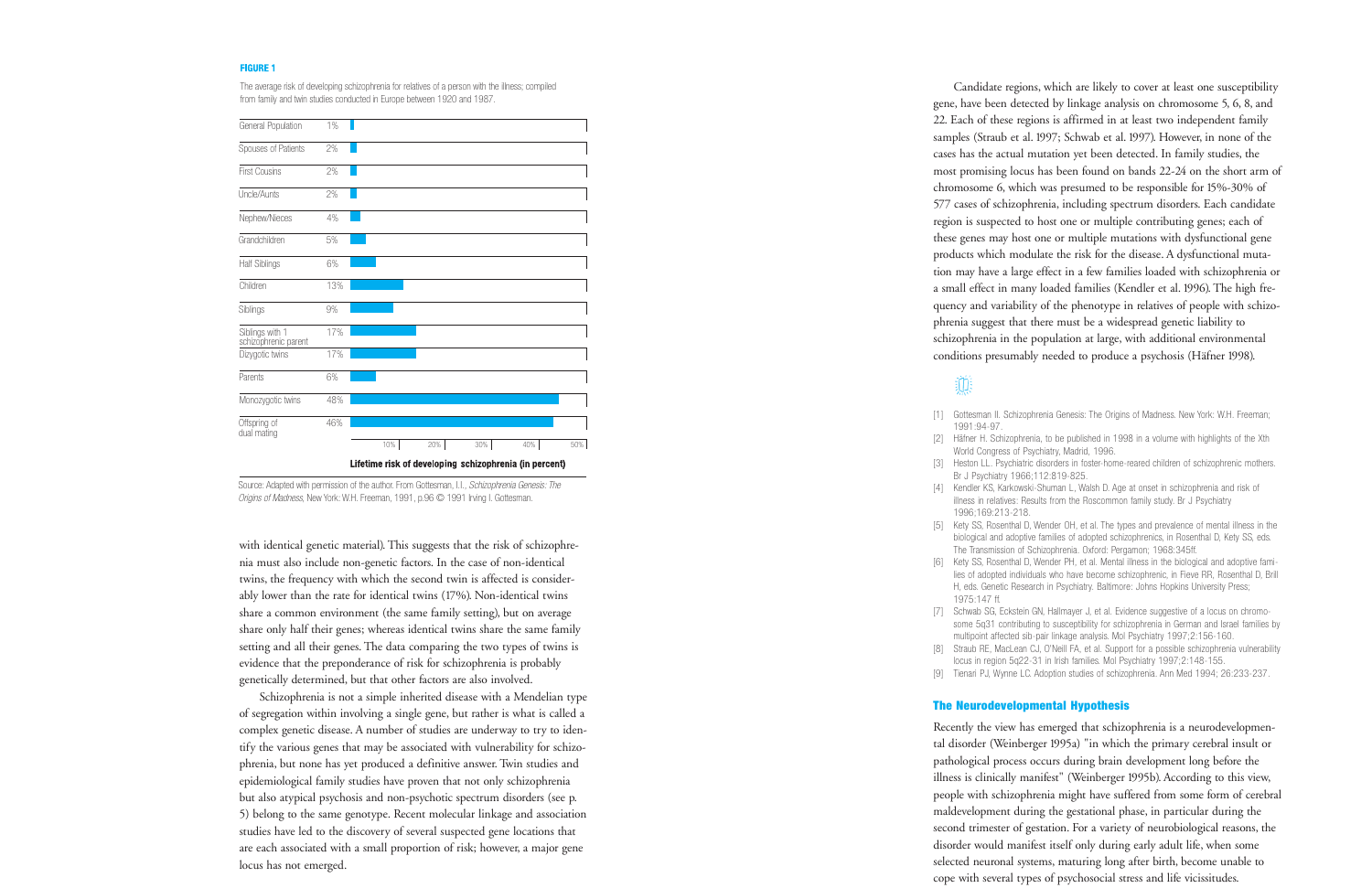[14] Sham PC, O'Callaghan E, Takei N, et al. Schizophrenia following pre-natal exposure to influenza epidemics between 1939 and 1960. Br J Psychiatry 1992;160:461-466. [15] Torrey EF, Rawlings R, Waldman IN. Schizophrenic births and viral disease in two states. Schizophr Res 1988;1:73-77.

[16] Weinberger DR. From neuropathology to neurodevelopment. Lancet 1995a;346:552-557. [17] Weinberger DR. Schizophrenia as a neurodevelopmental disorder, in Hirsch SR, Weinberger DR, eds. Schizophrenia. Oxford: Blackwell; 1995b: 293-323.

[18] Wilcox JA, Nasrallah HA. Perinatal insult as a risk factor in paranoid and non-paranoid schizophrenia. Psychopathology 1987;20:285-287.

# **Are There Physical Abnormalities in the Brain Associated with Schizophrenia?**

## **Structural Abnormalities**

Physical changes in the brain have been identified in some patients with schizophrenia. Such changes in the structure and function of the brain have been identified by the analysis of brain tissue after death, as well as by new brain imaging techniques that can be used to examine the brain while the person is alive. Computerized Tomography (CT-Scan) and Magnetic Resonance Imaging (MRI) provide images of the structure of the brain. Functional MRI and techniques that use isotopes, such as Single Photon Emission Tomography (SPECT) and Positron Emission Tomography (PET), are able to demonstrate cerebral regional blood flow (rCBF) changes and modifications of the chemistry of the brain. Early CT-Scan studies showed abnormalities in many patients with schizophrenia. These were mainly asymmetries of the brain and ventricular system, especially affecting the frontal lobes and the left hemisphere. This asymmetry is unrelated to the evolution or duration of illness or treatment and does not progress during the illness (Vita et al. 1997). It is therefore considered to reflect events that took place early during cerebral development. MRI studies have found similar results (Andreasen et al. 1986). The correlation with family history of the disease, season of birth, intrauterine viral exposure, obstetric complications (DeQuardo et al. 1996), and age of onset (Lim et al. 1996) remains unclear. Studies of sex differences (Cowell et al. 1996) have produced conflicting results. The abnormalities in the size of the brain and ventricular system, when present, are found during first episodes of the disease (Vita et al. 1997), reinforcing the interpretation that these abnormalities represent a longstanding vulnerability and are not a consequence of the evolution of the disease itself or of drug treatment.

The correlation of structural abnormalities with symptoms or symptom clusters is less well supported, although the asymmetries seem to correlate with negative symptoms (Messimy et al. 1984). Negative symptoms also appear to be correlated with left temporal lobe atrophy (Turetsky et al. 1995). The greater the observed changes, the greater the severity of the person's thought disorder and auditory hallucinations (Suddath et al. 1990).

In the baseline condition, SPECT shows a decrease in rCBF, especially in the frontal lobes, in more than 80% of patients (Steinberg et al. 1995).

Although this view is still circumstantial (Cannon 1997), several types of evidence tend to support it. In particular, it has been shown that complications of pregnancy and delivery increase the risk for developing schizophrenia two to three times, probably because of damage to the developing brain (McNeil 1988; Geddes and Lawrie 1995; Goodman 1988; Kendell et al. 1996). Perinatal hypoxia (deprivation of oxygen to the fetus), which occurs in some 20%-30% of people suffering from schizo<sup>p</sup>hrenia as compared to a base rate of 5%-10% in the general population, appears to be an important factor (McNeil, 1988; Cannon 1998). The risk of schizophrenia increases with the number of perinatal complications (McNeil 1988; Kendell et al. 1996; Eagles et al. 1990; O'Callaghan et al. 1992; Günther-Genta et al. 1994).

The risk of intrauterine brain damage is increased if a pregnant woman contracts a viral illness. It has been observed that more people with schizophrenia are born in the late winter or spring than at other times of year (Torrey et al. 1988) and that the proportion of people with schizophrenia born at this time increases after epidemics of viral illnesses such as influenza, measles, and chickenpox (Mednick et al. 1987; O'Callaghan et al. 1991; Barr et al. 1990; Sham et al. 1992). However, maternal viral infections probably account for only a small fraction of the increased risk for schizophrenia (Adams et al. 1993; Wilcox and Nasrallah 1987).

# 瀧

- [1] Adams W, Kendell RE, Hare EH, et al. Epidemiological evidence that maternal influenza contributes to the aetiology of schizophrenia: An analysis of Scottish, English and Danish data. Br J Psychiatry 1993;163:522-534.
- [2] Barr CE, Mednick SA, Munk-Jørgensen P. Exposure to influenza epidemics during gestation and adult schizophrenia: A 40-year study. Arch Gen Psychiatry 1990;47:869-874.
- [3] Cannon TD. Neurodevelopmental influences in the genesis and epigenesis of schizophrenia: An overview. Applied and Preventive Psychology 1998:7:47-62.
- [4] Cannon TD. On the nature and mechanisms of obstetric influences in schizophrenia: A review and synthesis of epidemiologic studies. International Review of Psychiatry 1997;9:387-397.
- [5] Eagles JM, Gibson I, Bremner MH, et al. Obstetric complications in DSM-III schizophrenics. Lancet 1990;335:1139-1141.
- [6] Geddes JR, Lawrie SM. Obstetric complications and schizophrenia. Br J Psychiatry 1995;167:786-793.
- [7] Goodman R. Are complications of pregnancy and birth causes of schizophrenia? Developmental Medicine and Child Neurology 1988;30:391-395.
- [8] Günther-Genta F, Bovet P, Hohlfeld P. Obstetric complications and schizophrenia: A casecontrol study. Br J Psychiatry 1994;164:165-170.
- [9] Kendell RE, Juszczak E, Cole SK. Obstetric complications and schizophrenia: A case control study based on standardised obstetric records. Br J Psychiatry 1996;168:556- 561.
- [10] McNeil TF. Obstetric factors and perinatal injuries, in Tsuang MT, Simpson JC, eds. Handbook of Schizophrenia, Volume 3. Nosology, Epidemiology and Genetics. Amsterdam: Elsevier Science Publishers, 1988: 319-344.
- [11] Mednick SA, Parnas J, Schulsinger F. The Copenhagen high-risk project, 1962-1986 Schizophr Bull 1987;13:485-495.
- [12] O'Callaghan E, Gibson T, Colohan HA, et al. Risk of schizophrenia in adults born after obstetric complications and their association with early onset of illness: A controlled study. BMJ 1992;305:1256-1259.
- [13] O'Callaghan E, Sham P, Takei N, et al. Schizophrenia after prenatal exposure to 1957 A2 influenza epidemic. Lancet 1991;337:1248-1250.
- 
- 
- 
- 
- 
- 
-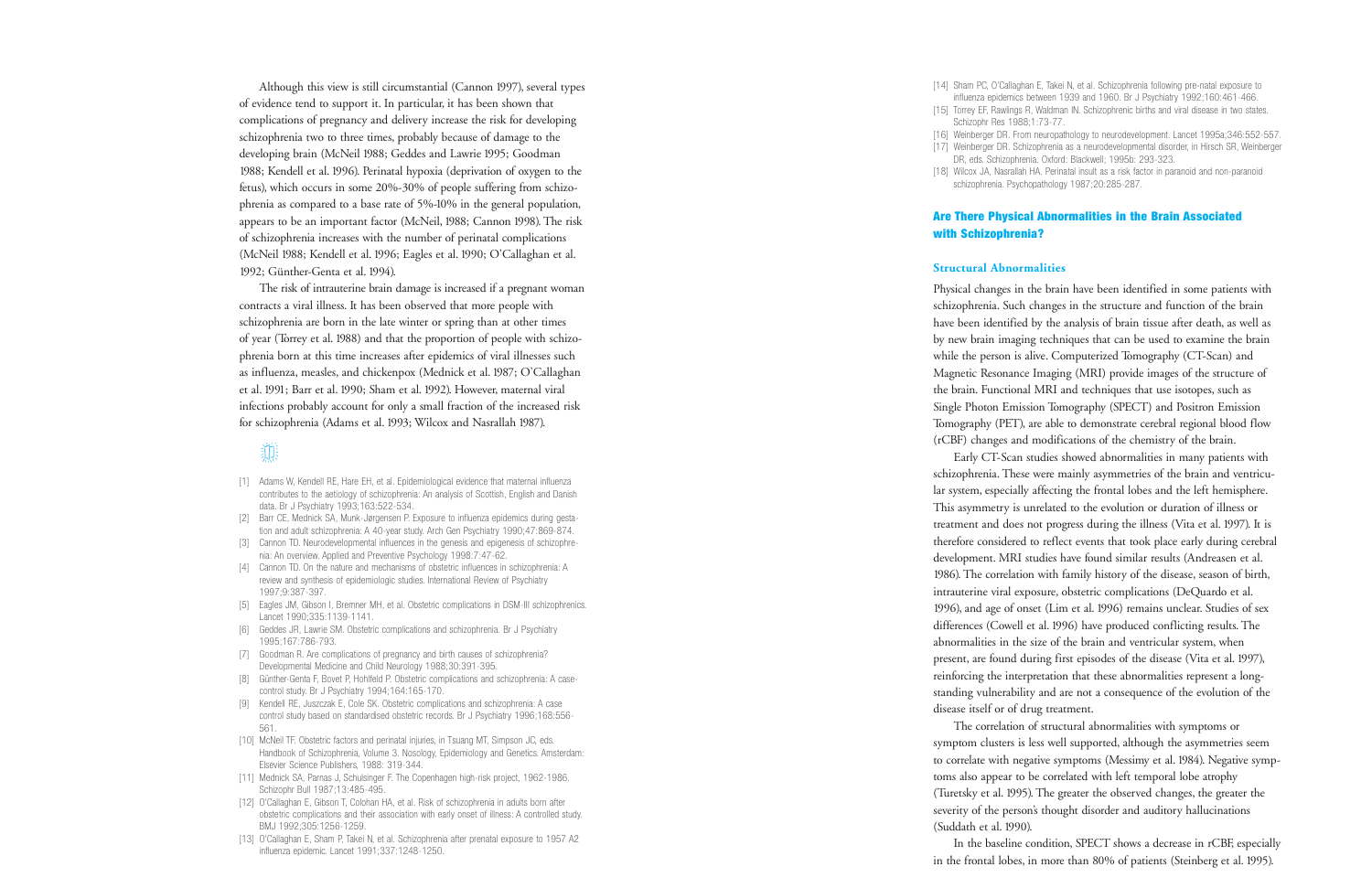PET provides a similar picture of abnormalities. SPECT and PET regional cerebral blood flow (rCBF) studies have looked at the correlation of specific symptoms or symptom patterns with abnormalities in the blood flow of different regions. In general, positive symptoms are associated with hyperfunctioning of some areas and hypofunctioning of others, while negative symptoms are always correlated with hypoperfusion (Sabri et al. 1997).

Electrophysiological brain recording using EEG tracings shows that most people with schizophrenia seem to be excessively responsive to repeated environmental stimuli (such as repeated clicking noises and flashing lights) and to have a limited ability to blot out irrelevant material (Freedman et al. 1997).

Postmortem examination of the brain tissue of individuals with schizophrenia has revealed problems in a certain type of brain cell—the inhibitor interneurons. Inhibitory interneurons damp down the action of the principal nerve cells, preventing them from responding to too many inputs. Thus, they prevent the brain from being overwhelmed by too much sensory information from the environment. These interneurons normally manufacture several neurotransmitters, including gamma-amino butyric acid (GABA), which gives them their inhibitory function. All these neurotransmitters are diminished in the interneurons of people with schizophrenia (Benes et al. 1991; Akbarian et al. 1993).

Taken together, these findings suggest that, in schizophrenia, there is a deficit in the regulation of brain activity by interneurons, so that the brain over-responds to the many signals in the environment and lacks the ability to screen out unwanted stimuli. At the same time, there is a decrease in the size of the temporal lobes that process sensory inputs and make it possible for a person to develop new and appropriate behaviour.

While the techniques discussed in this section provide clues concerning how brain function is affected in schizophrenia, they cannot today be considered as essential for diagnosis or as part of the routine clinical evaluation of patients.

#### **Neurochemical Abnormalities**

The hypothesis that neurochemical abnormalities are involved in schizo<sup>p</sup>hrenia has a long history (Andreasen 1995). However, empirical evidence was provided only when the mode of action of antipsychotic drugs was shown to be related to catecholamine metabolism in the brain and more specifically to the blocking effect of these drugs on the catecholamine postsynaptic receptors (Carlsson and Lindkvist 1963) Subsequent research indicated that it was the capacity of antipsychotics to block the dopamine-2(D<sub>2</sub>) receptors that was responsible for their clinical efficacy (Peroutka and Snyder 1980). Dopamine increases the sensitivity of brain cells to stimuli. Ordinarily, this heightened awareness is useful in increasing a person's awareness in times of stress or danger. However, for a person with schizophrenia, the addition of dopamine's effect to an already hyperactive brain state may tip that person into a psychosis.

[1] Akbarian S, Vinuela A, Kim JJ, et al. Distorted distribution of nicotinamide-adenine dinucleotide phosphate-diaphorase neurons in temporal lobe of schizophrenics implies anomalous cortical development. Arch Gen Psychiatry 1993;50:178-187.

[3] Andreasen NC, Nasrallah HA, Dunn V, et al. Structural abnormalities in the frontal system in schizophrenia: A magnetic resonance imaging study. Arch Gen Psychiatry 1986;43:136-

[4] Benes FM, McSparren J, Bird ED, et al. Deficits in small interneurons in prefrontal and cingulate cortices of schizophrenic and schizo affective patients. Arch Gen Psychiatry

Carlsson A, Lindqvist M. Effect of chloropromazine and haloperidol on formation of 3methoxytyramine and normetanephrine in mouse brain. Pharmacologica et Toxicologica

Additional support for the role of dopaminergic hyperactivation in schizophrenia came from the observation that amphetamine, a drug that increases dopamine's effects, worsens and may even elicit schizophrenialike symptoms (Meltzer and Stahl 1976). This increased dopaminergic activity in the central nervous system occurs through two mechanisms: 1) increased availability of dopamine in synaptic sites and 2) receptor hypersensitivity.

Both these mechanisms have been extensively investigated in schizophrenia, but conclusive evidence in favour of either of the two is thus far lacking. Studies of dopamine turn-over in patients' body fluids as well as direct determination of dopamine levels in postmortem brain tissue have yielded conflicting results (Heritch 1990; Hirsch and Weinberger 1995; Bloom and Kupfer 1995).

Neuroimaging techniques, such as PET, have recently been applied to determine dopamine receptor density in the brain. While the blocking effect of classical antipsychotics on dopamine receptors has been clearly demonstrated, findings concerning dopamine-receptor density in drugfree patients compared to controls vary considerably among researchers (Wong et al. 1986; Farde et al. 1990). Using techniques of molecular biology, an increased dopamine receptor density and sensitivity in postmortem brain tissue of drug-free patients with schizophrenia have been demonstrated (Seeman 1987, 1995; Stefanis et al. 1998). When the atypical antipsychotics (clozapine, followed by risperidone, olanzapine, and others) were introduced, researchers began to question the assumption that the D 2 blocking effect of antipsychotics was the major factor accounting for their antipsychotic action. It has been demonstrated that the mode of action of the "atypical" antipsychotics involves a close affinity for several receptors besides the  $\mathrm{D}_2$  dopamine receptors, including serotonin (5-HT) receptors. (Meltzer et al 1996). Current research findings therefore suggest that many other receptor sites, such as  $\mathrm{D}_1, \mathrm{D}_3, \mathrm{D}_4,$  5-HT $_2$ , and NMDA, are also likely to be involved in the pathogenesis of schizophrenia (Hirsch and Weinberger 1995; Seeman 1995; Kerwin et al. 1997).

# 扣

[2] Andreasen NC, ed. Schizophrenia: From Mind to Molecule. Washington, DC: American

- 
- Psychiatric Press; 1995.
- 144.
- 1991:48:996-1001.
- 
- 
- 1963;20:140-144.

[5] Bloom FE, Kupfer DJ, eds. Psychopharmacology: The Fourth Generation of Progress. New York: Raven Press; 1995.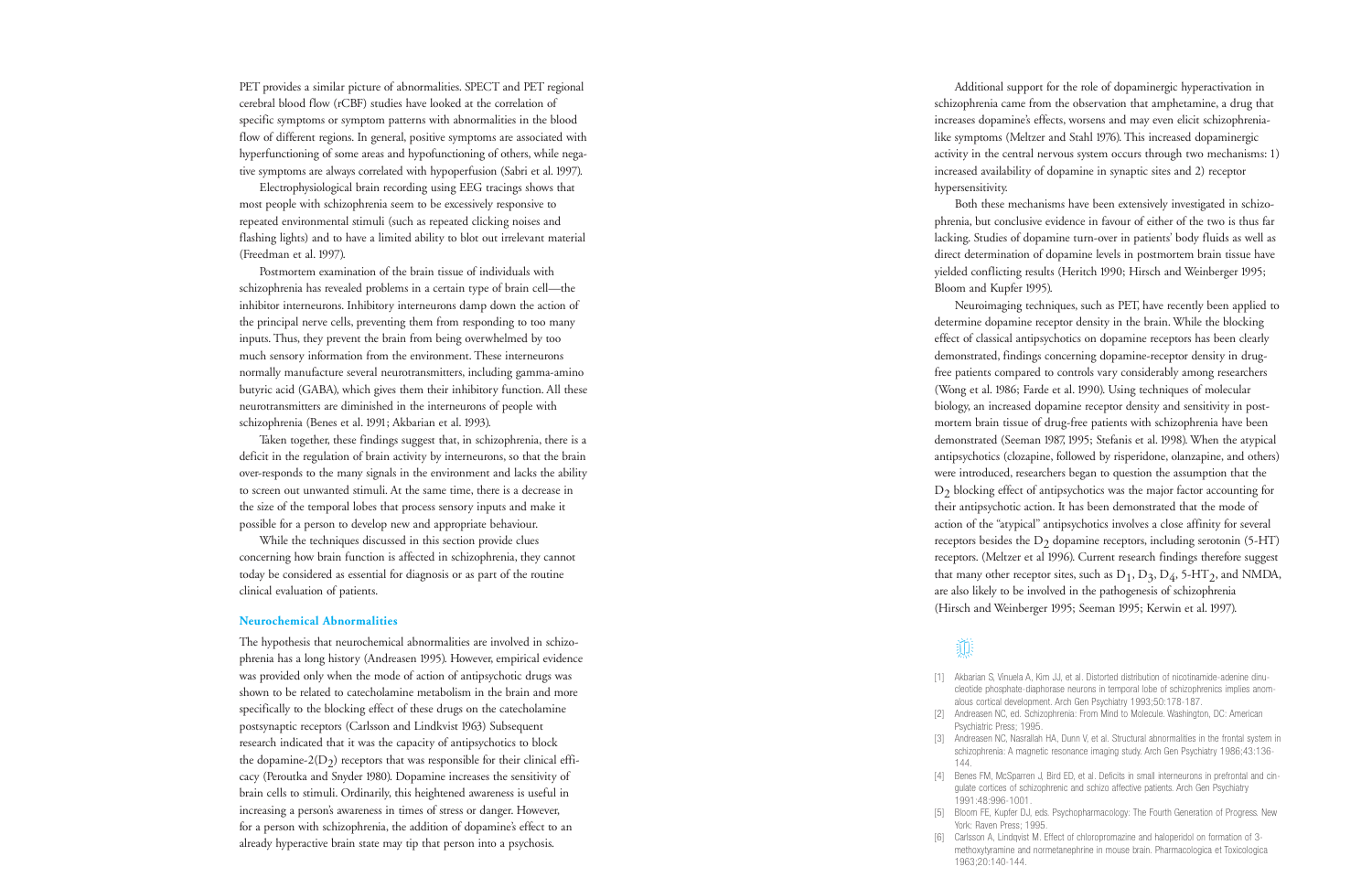# **Epidemiology of Schizophrenia**

### **Public Health Issues**

Schizophrenia is a serious public health problem. It occurs throughout the world. People suffering from schizophrenia experience significant disability, which causes them distress, reduces their productivity, and lowers their quality of life. Schizophrenia also places an emotional, and sometimes financial, burden on the families of those with the illness. The costs to society, both in terms of direct medical costs and the indirect costs associated with lost productivity, are also significant. These problems are all compounded by the stigma and discrimination associated with the illness, which often hinder the provision of effective treatment and the reintegration of people with schizophrenia into the community.

### **Incidence and Prevalence**

The presence of schizophrenia is often hidden because of feelings of shame and stigma. Therefore, many people suffering from schizophrenia remain undetected and untreated, particularly early in the course of

the illness.

Incidence refers to the number of persons who become ill with a specific disease during a specified period of time (e.g., the number of individuals who are newly diagnosed with schizophrenia in a year in developing countries). <sup>A</sup> World Health Organization (WHO) study found very little variation in the incidence of the illness in countries around the world, with incidence rates for schizophrenia very similar in both developed and developing countries. When a precise definition of schizophrenia was used, the incidence of schizophrenia was found to be between 7 and 14 per 100,000 in the sites investigated. When a less rigid definition is used, incidence figures are considerably higher. When other psychotic conditions related to schizophrenia are included, incidence rates are higher still and do show significant variation across countries (Jablensky et al. 1992; Jablensky 1995). Prevalence refers to the number of individuals with an illness that

exist in a given population at a specific period of time (e.g., the number of individuals currently diagnosed with schizophrenia in the population of the United States). Unlike incidence rates, the prevalence rates of schizophrenia vary substantially around the world, with prevalence figures for populations in developing countries consistently lower than those in developed countries. Age corrected 1-year prevalence rates of schizophrenia in developing countries average 3.4 per 1,000 (range 0.9-8.0, SD 2.09) compared with a mean prevalence rate of 6.3 per 1,000 (range 1.3-17.4, SD 4.32) in Europe and North America (Table 4 in Warner and de Girolamo 1995). This difference is likely the result of difficulties in identifying those with the illness, higher death rates (Mortensen and Juel 1990), and higher recovery rates in developing countries. Even in countries with lower prevalence rates, schizophrenia is often a major public health problem because of its severity, chronicity, and the impairment it causes.

- [7] Cowell PE, Kostianovsky DJ, Gur RC, et al. Sex differences in neuroanatomical and clinical correlations in schizophrenia. Am J Psychiatry 1996;153(6):799-805.
- [8] DeQuardo JR, Goldman M, Tandon R. VBR in schizophrenia: Relationship to family history of psychosis and season of birth. Schizophr Res 1996;20(3):275-285.
- [9] Farde L, Wiesel FA, Stone-Elander S, et al. D2 dopamine receptors in neuroleptic-naive schizophrenic patients: A positron emission tomography study with  $[11C]$ reclopride. Arch Gen Psychiatry 1990;47:213-219.
- [10] Freedman R, Coon H, Myles-Worsley M, et al. Linkage of a neurophysiological deficit in schizophrenia to a chromosome 15 locus. Proceedings of the National Academy of Sciences 1997;94:587-592.
- [11] Heritch AJ. Evidence for reduced and dysregulated turnover of dopamine in schizophrenia. Schizophr Bull 1990;16:605-615.
- [12] Hirsch SR, Weinberger D, eds. Schizophrenia. Oxford: Blackwell Science Inc; 1995.
- [13] Kerwin R, Harrison P, Stefanis NC. Glutamate receptors and developmental anomalies in medial temporal lobe in schizophrenia, in Keshavan MS, Murray RM, eds. Neurodevelopmental Models of Adult Psychopathology. Cambridge: Cambridge University Press; 1997: 57-62.
- [14] Lim KO, Harris D, Beal M, et al. Gray matter deficits in young onset schizophrenia are independent of age of onset. Biol Psychiatry 1996;40(1):4-13.
- [15] Meltzer HY, Stahl SM. The dopamine hypothesis of schizophrenia: A review. Schizophr Bull 1976;2:19-76.
- [16] Meltzer HY, Yamamoto B, Lowy MT, et al. Mechanism of action of atypical antipsychotic drugs: An update, in Watson SJ, ed. Biology of Schizophrenia and Affective Disease, 1996; 451-475.
- [17] Messimy R, López-Ibor JJ, López-Ibor L, et al. Tomodensitométrie (CT Scanner) au cours de la schizophrénie. Confrontation de ses résultats avec d'autres investigations. L'Encéphale 1984;10:69-77.
- [18] Peroutka SJ, Snyder SH. Relationship of neuroleptic drug effects at brain dopamine, serotonin, alpha-adrenergic and histamine receptors to clinical potency. Am J Psychiatry 1980;137:1518-1522.
- [19] Sabri O, Erkwoh R, Schreckenberger M, et al. Regional cerebral blood flow and negative/positive symptoms in 24 drug-naive schizophrenics. J Nucl Med 1997;38(2):181-188.
- [20] Seeman P. Dopamine receptors and the dopamine hypothesis of schizophrenia. Synapse 1987;1:133-152.
- [21] Seeman P. Dopamine Receptors: Clinical Correlates, in Bloom FE, Kupfer DJ, eds. Psychopharmacology: The Fourth Generation of Progress. New York: Ravens Press; 1995.
- [22] Stefanis CN, Bresnick JN, Kerwing RW, et al. Elevation of D4 dopamine receptor mRNA in postmortem schizophrenic brain. Brain Res 1998;53(1-2):112-119.
- [23] Steinberg JL, Devous MD, Sr., Paulman RG, et al. Regional cerebral blood flow in first break and chronic schizophrenic patients and normal controls. Schizophr Res 1995;17(3):229-240.
- [24] Suddath RL, Christison GW, Torrey EF, et al. Anatomical abnormalities in the brains of monozygotic twins discordant for schizophrenia. N Engl J Med 1990;322:789-794.
- [25] Turetsky B, Cowell PE, Gur RC, et al. Frontal and temporal lobe brain volumes in schizophrenia: Relationship to symptoms and clinical subtype. Arch Gen Psychiatry 1995;52(12):1061-1070.
- [26] Vita A, Dieci M, Giobbio GM, et al. Time course of cerebral ventricular enlargement in schizophrenia supports the hypothesis of its neurodevelopmental nature. Schizophr Res 1997;23(1):25-30.
- [27] Wong DF, Wagner HN, Tune LE, et al. Positron emission tomography reveals elevated D2 dopamine receptors in drug-naive schizophrenics. Science 1986;234:1558-1563.

*Schizophrenia is a serious public health problem.*

*The presence of schizophrenia is often hidden because of feelings of shame and stigma. Therefore, many people suffering from schizophrenia remain undetected and untreated, particularly early in the course of the illness.*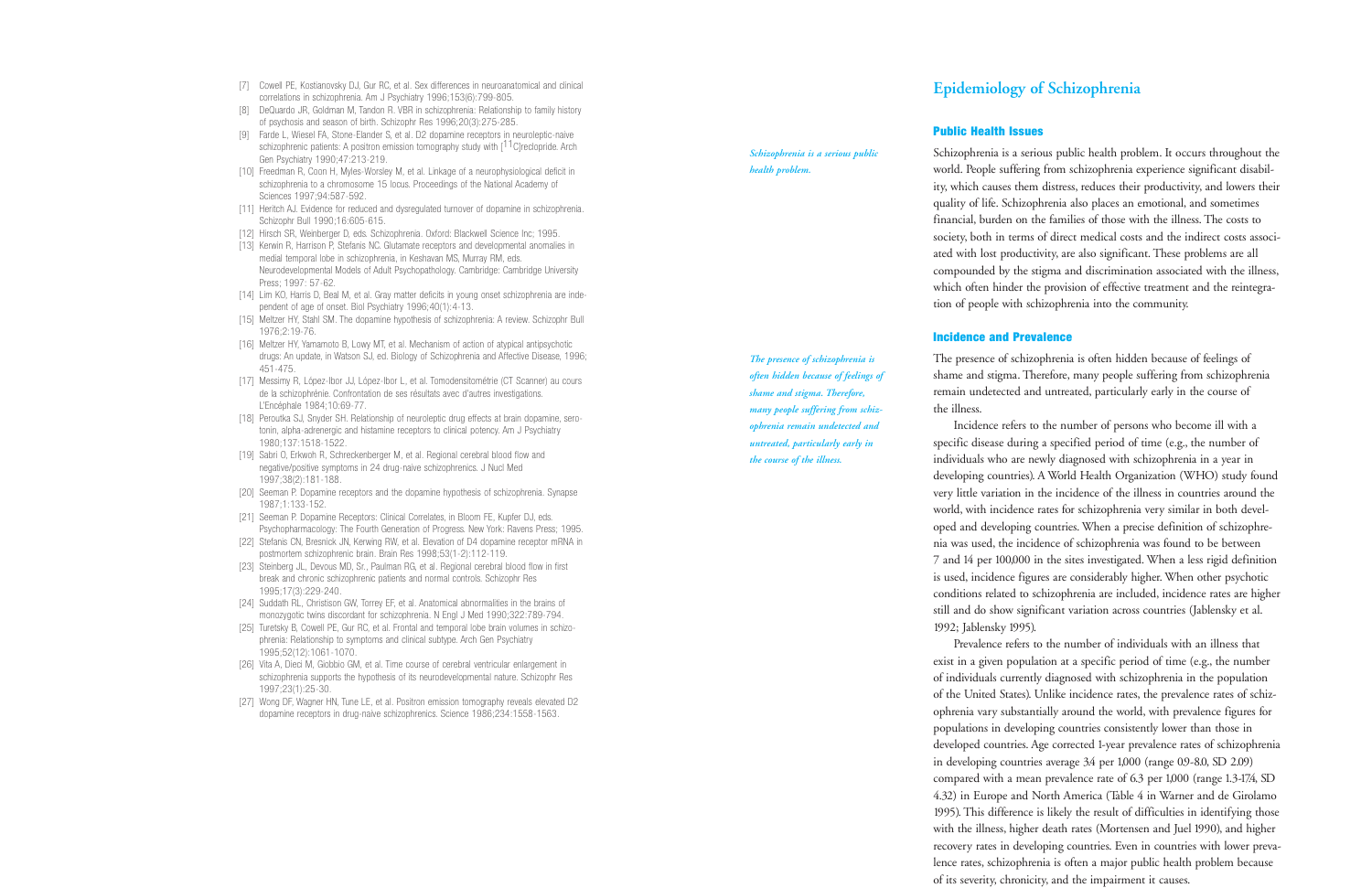# 洫

- [1] Jablensky A. Schizophrenia: Recent epidemiologic issues. Epidemiol Rev 1995;17:10-20.
- Jablensky A, Sartorius N, Ernberg G, et al. Schizophrenia: Manifestations, incidence and course in different cultures. A World Health Organization ten-country study. Psychol Med 1992:22 (suppl 20): 1-97.
- [3] Mortensen PB, Juel K. Mortality and causes of death in schizophrenic patients in Denmark. Acta Psychiatr Scand 1990;81:372-377.
- [4] Warner R, de Girolamo G. Schizophrenia, in Series on Epidemiology of Mental Disorders and Psychosocial Problems. Geneva: World Health Organization; 1995.

### **Disability and Suffering Caused by Schizophrenia**

The discrimination because of schizophrenia increases the suffering of the person with the illness. Those close to the person also suffer because they are marked by the stigma of the disease.

Schizophrenia causes distress and suffering for those with the illness and for their families. Discrimination and stigma, which affect not only the person with the illness but also those close to him or her, significantly increase the suffering associated with the illness.

The symptoms of schizophrenia and the stigma associated with them make it difficult for people with schizophrenia to pursue their goals and be part of the community. According to the World Health Organization, schizophrenia ranks among the ten diseases that cause the most disability among those who are 15-44 years old (See Table 2) (Murray and Lopez 1996).

### **Table 2**

Ten Leading Causes of Disability Adjusted Life Years (DALYs) at Ages 15-44 Years in the World, 1990

[1] Munk-Jørgensen P, Mortensen PB. Incidence and other aspects of the epidemiology of schizophrenia in Denmark. Br J Psychiatry 1992;161:489-495. [2] Murray CJL, Lopez AD. The Global Burden of Disease. Geneva: World Health Organization;

| <b>Rank</b>              | <b>Disease or Injury</b>  |  |  |
|--------------------------|---------------------------|--|--|
| 1                        | Unipolar major depression |  |  |
| $\overline{\phantom{a}}$ | Tuberculosis              |  |  |
| 3                        | Road traffic accidents    |  |  |
| $\overline{4}$           | Alcohol use               |  |  |
| 5                        | Self-inflicted injuries   |  |  |
| 6                        | Bipolar disorder          |  |  |
| 7                        | War                       |  |  |
| 8                        | Violence                  |  |  |
| 9                        | Schizophrenia             |  |  |
| 10                       | Iron-deficiency anemia    |  |  |

Source: Murray CJL, Lopez AD. The Global Burden of Disease. Geneva: World Health Organization; 1996: 270.

Schizophrenia is also costly to society, both in terms of increased medical costs and lost productivity. It has been estimated that, in 1991, schizophrenia cost the United States \$19 billion in direct expenditures and \$46 billion in lost productivity, for a total of almost \$65 billion. This illustrates the financial burden of this illness, which devastates the lives of millions of individuals and their families (Wyatt et al. 1995).

The suidcide rate in schizophrenia is also high. The 5-year cumulative standard mortality rate among individuals with schizophrenia in Denmark increased from 5.3 (males) and 2.3 (females) in 1971-73 to 7.8 (males) and 5.2 (females)in 1980-82, an increase that in part parallels the increase in suicide rates in the general population in the same age groupes in Denmark. The standard mortality rate for males in the ifrst year following the diagnosis of schizophrenia was as high as 16.4 for men in this particular study (Munk-Jorgensen and Mortensen 1992)

Recent studies estimating the total burden of schizophrenia have found that the disease causes distress, loss of productivity, a lower quality of life, and secondary mental and medical problems for patients and their families (Thornicroft and Tansella 1996).

# 瓣

- 
- 1996: 270.
- 
- 

[3] Thornicroft G, Tansella M, eds. Mental Health Outcome Measures. Berlin: Springer; 1996. [4] Wyatt RJ, Henter I, Leary MC, et al. An economic evaluation of schizophrenia: 1991. Soc Psychiatry Psychiatr Epidemiol 1995;30:196-205.

### **Onset**

Schizophrenia typically begins in late adolescence or early adulthood. In some cases the onset of illness is very gradual, over the course of months or years; in other cases, it can begin very suddenly, within hours or days. **Figure 2** shows the age distribution of onsets of schizophrenia (Häfner et al. 1993; 1998b). Schizophrenia may have its onset before the age of 18, which is referred to as early-onset schizophrenia and, in rare cases, may begin before age 13, which is termed very-early-onset schizophrenia. Recent research, however, indicates that all, or almost all, children with very-early-onset-schizophrenia have already entered puberty. Early-onset schizophrenia appears to be much more common in males and to be associated with greater premorbid abnormalities, a more insidious onset, and a poorer response to antipsychotic medication (Robertson 1996). Women with schizophrenia tend to develop their first symptoms later than men and the course of their illness tends to be less severe.

*The discrimination because of schizophrenia increases the suffering of the person with the illness. Those close to the person also suffer because they are marked by the stigma of the disease.*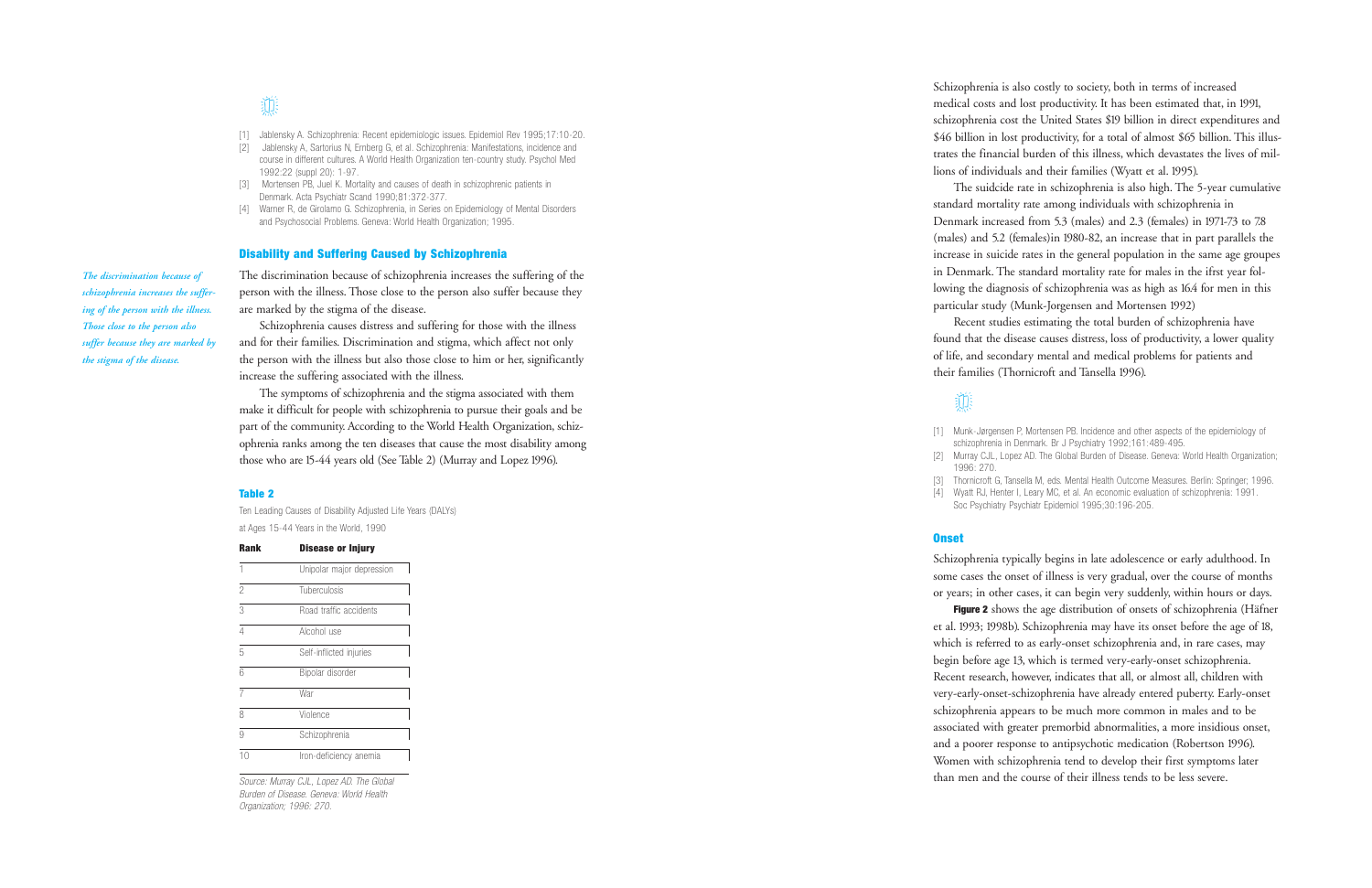### **Figure 2**

Age distribution of onsets of schizophrenia (first ever sign of mental disorder) for males and females (ICD-9 diagnoses: 295, 297, 296.3, 298.4)

**Figure 3** shows mean age values of the onset of schizophrenia in men and women, using different definitions of onset. These data are taken from a population-based first-episode sample of schizophrenia in Germany (Häfner 1996). The sequence of milestones within the early course (i.e., first sign of the illness, first negative and positive symptom, and climax of the first episode) is parallel for both sexes; however, in comparison to men, there is a significant delay in onset of 3-4 years in women. There is also a considerable delay before treatment begins for both men and women.



Source: Reprinted by permission. From Häfner et al. Is schizophrenia a disorder of all ages? A comparison of first episodes and early course over the life cycle. Psychol Med 1998; 28 (351-365)

#### **Figure 3**

Mean age values at 5 definitions of onset until first admission First episode sample of schizophrenia broad definition (N=232)



Source: Reprinted by permission. From Häfner H. The epidemiology of onset and early course of schizophrenia, in Häfner H. and Wolpert EM, eds. New Research in Psychiatry. Göttingen: Hogrefe and Huber; 1996: 33-61.

Late onset schizophrenia (beginning after age 40) is generally milder and less frequent than early onset schizophrenia. However, late onset schizophrenia is less mild and about twice as frequent in women as in men (Jeste et al. 1995; Häfner and an der Heiden 1997). This is presumably due to the menopausal decrease in oestrogen secretion since the female sex hormone appears to have a mild protective effect against schizophrenia (Häfner et al. 1998a).

In old age, the onset of schizophrenia-like delusional disorders, diagnosed as delusional or paranoid psychosis or late paraphrenia, becomes increasingly frequent (Riecher-Rössler et al. 1997; van Os et al. 1995). Generally, the symptomatology is milder but cannot be clearly separated from that of schizophrenia occurring at an earlier age; however, negative symptoms, schizophrenic thought disorders, and bizarre behaviour occur less frequently in delusional disorders at older ages (Häfner et al. 1998b). Risk factors for such late onset disorders are cognitive and sensory, particularly auditory, deficits (Riecher-Rössler et al. 1997). Severe dementia rules out the diagnosis of a schizophrenic-type disorder. The treatment for late onset psychosis is the same as for schizophrenic disorders in younger patients, taking into account differences in metabolism in the elderly (Eastham and Jeste 1997).

## **Course and Outcome**

# **The Course of the Illness is Different in Different People**

Wide variation occurs in the course of schizophrenia. Some people have episodes of illness lasting weeks or months with full remission of symptoms between each episode; others have a fluctuating course in which symptoms are continuous; others have very little variation in the symptoms of their illness over the course of years. At one end of the spectrum is a pattern in which the person has a single episode of schizophrenia followed by complete recovery; at the other end of the spectrum is a course in which the illness continues unabated. Negative symptoms appear to have a more stable course than positive symptoms and the presence of predominant negative symptoms appears to predict a more severe course of illness. The final outcome from the illness (even after several years duration) can be complete recovery, a mild level of disturbance, or severe disability (Bleuler 1978; Fenton 1997).

**Figure 4** presents data from a methodologically sound study that examined the course of illness during the 5 years after the first admission and shows the four most common patterns of the course of schizophrenia (Shepherd et al. 1989). Recent longitudinal studies from developed countries show only slight variations in the overall course and outcome of schizophrenia (McGlashan 1988; Ram et al. 1992). Studies from developing countries report a tendency toward the more favourable types of course, particularly group <sup>1</sup> in **Figure 4** (See the discussion of acute and transient psychoses, p. 5). In assessing the course and outcome of schizophrenia, one must take into account both the different domains of the disease and factors related tothe patients' lives (i.e., positive and negative symptomatology, functional

*People can recover from schizophrenia. The misconception that people cannot recover from schizophrenia leads to hopelessness and despair, neglect, abandonment, and burn-out of family members.*

*The objective and subjective living conditions of people suffering from schizophrenia depend not only on the severity of their illness, but also on the degree of acceptance within the family, at work, and in society at large, which is often reduced because of the stigma associated with schizophrenia.*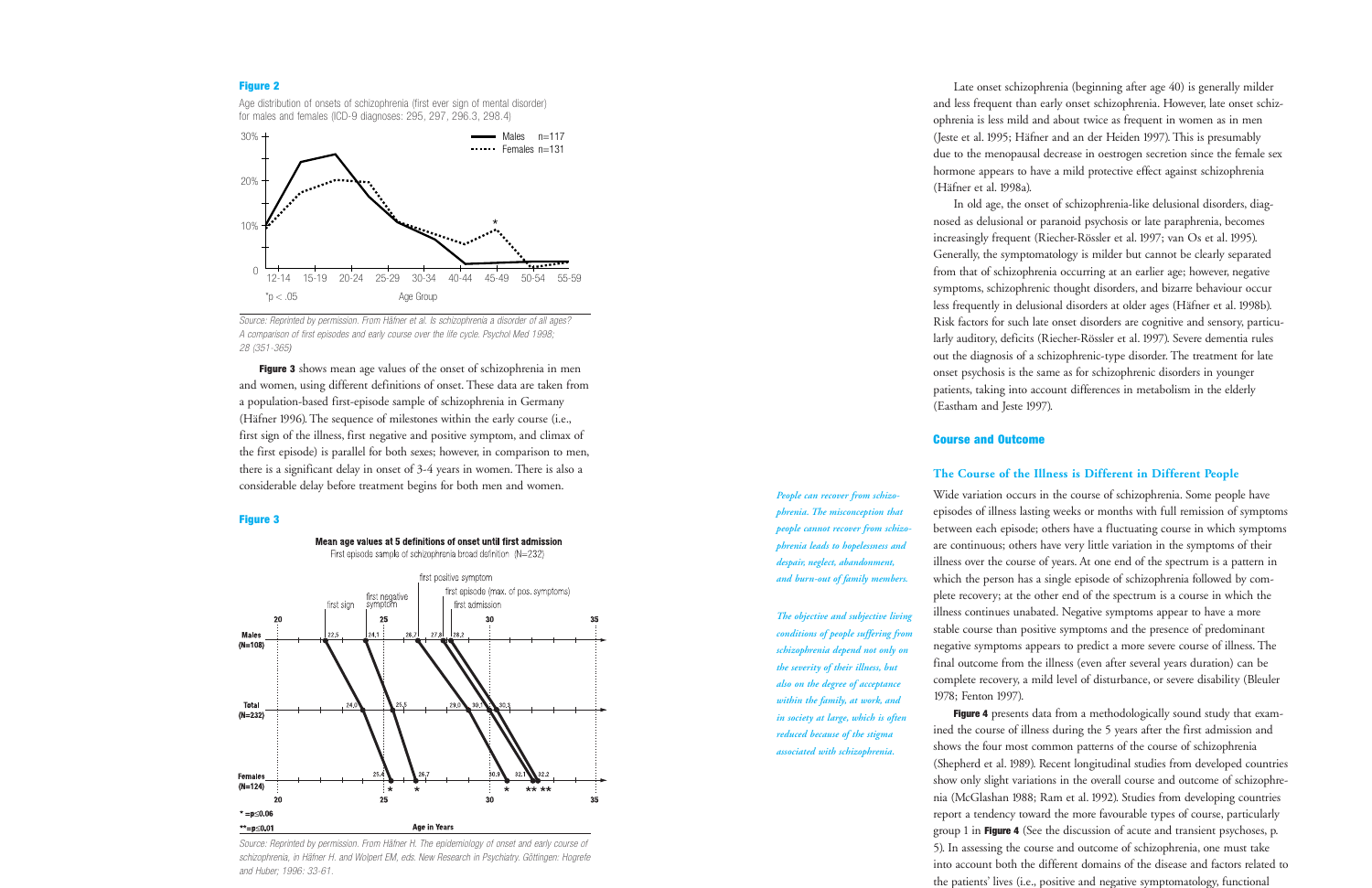impairment and disability, work and living conditions, and subjective life satisfaction). Even after only a short duration of the disease, the objective and subjective living conditions of people suffering from schizophrenia depend not only on the severity of their illness, but also on the degree of acceptance within the family, at work, and in society at large, which is often reduced because of the stigma associated with schizophrenia. In many cases, quality of life is also impaired by a significantly increased vulnerability to depression.

Retrospective long-term clinical studies in the 1970s and early 1980s (e.g., Bleuler 1978; Ciompi 1980) had already showed some degree of social improvement after a course of 10 years or longer. Since that time, several prospective long-term longitudinal studies, which used the same instruments at the beginning and end of the relevant period, have been published. The results of the transnational WHO schizophrenia studies, which covered periods of 25 years (the IPSS) and 13-15 years (the Disability Study), are now available. They demonstrate that, wherever it has been studied, schizophrenia is not a progressively deteriorating disorder (Sartorius et al. 1996; Mason et al. 1995; Wiersma et al. 1996; an der Heiden et al. 1996), an incorrect hypothesis postulated by Kraepelin in 1896 which was held for many years afterwards. The wide variability of individual courses ranges from complete remission of all symptoms after a short psychotic episode with a full return to the previous level of functioning to frequently recurring psychotic episodes and/or a chronic course of negative symptomatology with considerable impairment and a need for long-term treatment and support. Despite recurring episodes and contrary to what one might expect, the indicators of the severity of the disease frequency of relapse, need for treatment, degree of functional impairment, et al.—generally remain relatively stable over the whole course after remission of the first episode (an der Heiden et al. 1996).

Graded course of illness in first-admission schizophrenics as indicated by episodes of illness, symptomatology, and social impairment at assessments during 5 years (n=49)



In early onset schizophrenia, the disease is generally more severe, particularly in men. Episodes are more acute and cause more serious social consequences, mainly because social development is more seriously impeded (Asarnow et al. 1995). With increasing age, the disease generally gets milder, particularly in men, and the course is less severe (Häfner et al. 1998b).

After a prolonged course, psychotic symptomatology frequently becomes more stable (WHO 1979). Even those patients who still suffer from recurring symptoms are often able to live satisfying and productive lives within society and to perform well in their jobs. Several studies investigating a course of up to 40 years found that one-third to two-thirds of patients had a good or at least moderate degree of social life. <sup>A</sup> large proportion of patients were able to live a satisfying and almost completely independent life within society (Harding et al. 1987; Harrison et al. 1996; an der Heiden 1996; an der Heiden et al. 1996; Mason et al. 1995; Wiersma et al. 1996; Ciompi 1980).

#### **Figure 4**



Groun



Source: Reprinted with permission from Shepherd et al. The natural history of schizophrenia: a five-year follow-up study of outcome and prediction in a representative sample of schizophrenics. Psychol Med Monograph Supplement 15. Cambridge: Cambridge University

Press; 1989.

### **Predictors of Outcome**

Studies have examined factors associated with better or worse prognosis in schizophrenia, as well as predictors of short- and long-term outcome, including both the global (overall) outcome of the disorder as well as outcomes in single domains (e.g., symptomatic, clinical, social, and employment outcomes). Factors associated with a better short-term global outcome in schizophrenia are listed in Table 3, while factors associated with a poorer clinical prognosis are summarised in Table 4.

#### **Table 3**

Factors Associated with Better Short-term Outcome in Schizophrenia

Short duration of initial episode of the disorder

- •
- •
- •

Fewer episodes of similar illness in the past

Good premorbid adjustment in the areas of social relationships and employment

Predominance of florid positive symptoms and absence of negative symptoms

•

Short interval between onset of psychosis and initiation of treatment

- •
- Being married
- •Being female
- •
- •Acute onset
- •
- •
- •

Rural background and cohesive family ties

Absence of criticism, hostility, or over-involvement in the home and family atmosphere

Good adherence to drug treatment

*Over the course of time, the severity of symptoms, particlarly positive symptoms, diminishes and the illness becomes less severe.*

*Although schizophrenia may follow a chronic and debilitating course, deterioration is not inevitable.*

*Schizophrenia is associated with an increased risk of suicide, particularly early in the course of the illness.*

> *There is considerable variationamong individuals and cultures*

*in course and outcome.*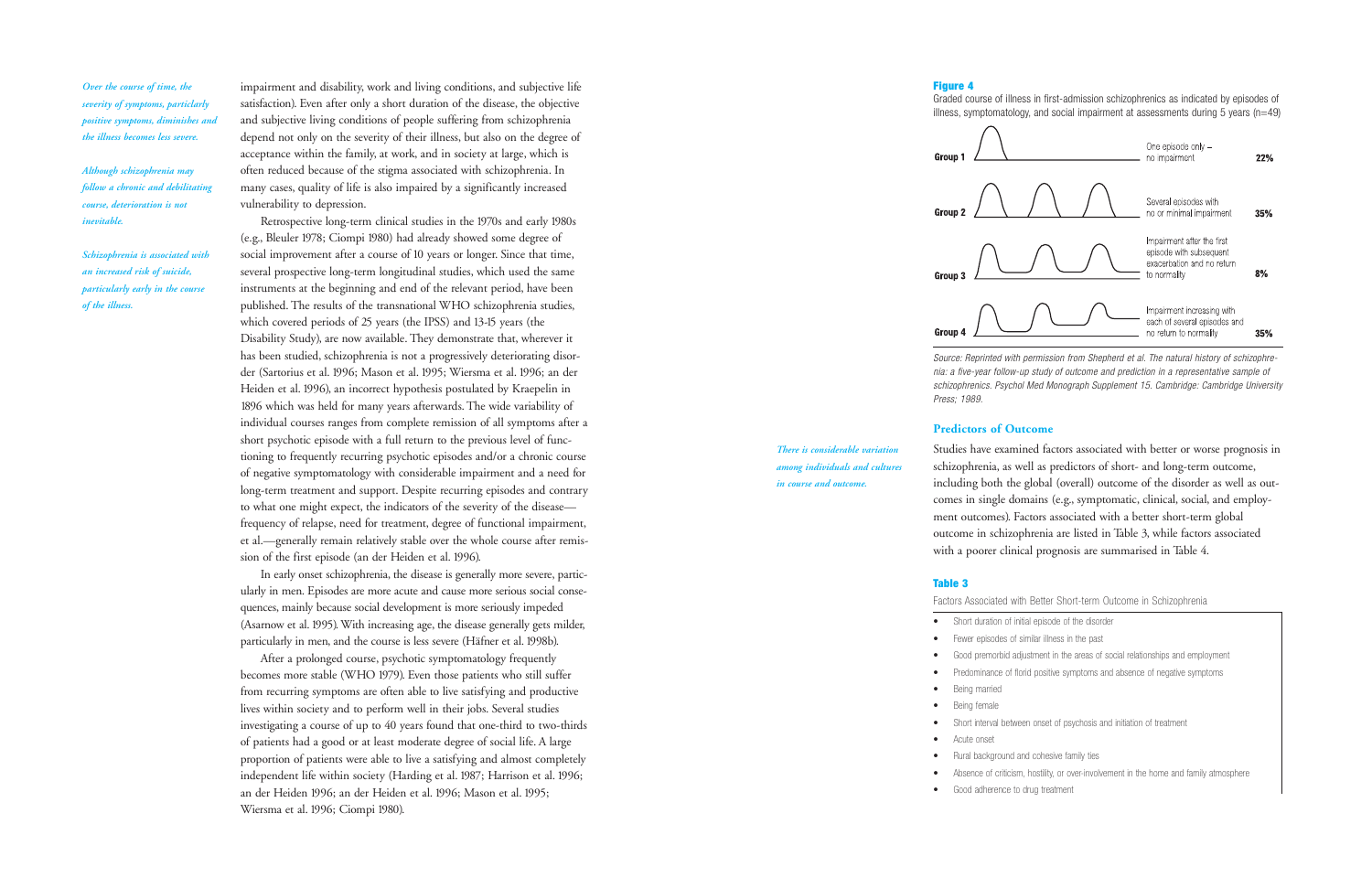#### **Table 5**

Aarhus (Denmark)

Social impairment of schizophrenic patients at 5-year follow-up

| Centre                   | <b>Severe impairment</b><br>℅ | <b>Moderate, mild or no impairment</b><br>℅ |
|--------------------------|-------------------------------|---------------------------------------------|
| Aarhus (Denmark)         | 50%                           | 50%                                         |
| Agra (India)             | 13%                           | 87%                                         |
| Cali (Columbia)          | 17%                           | 83%                                         |
| Ibadan (Nigeria)         | 19%                           | 81%                                         |
| London (England)         | 27%                           | 73%                                         |
| Moscow (USSR)            | 23%                           | 77%                                         |
| Prague (Czech Republic)  | 30%                           | 70%                                         |
| Washington (US)          | 25%                           | 75%                                         |
| All centres              | 24%                           | 76%                                         |
| $(n = 28.12, p < 0.001)$ |                               |                                             |

Source: Reprinted with permission.from Leff et al. The international Pilot Study of Schizophrenia: Fiveyear follow-up findings, in Häfner H, Gattaz WF, eds. Search for the Causes of Schizophrenia, Vol. 2.

Berlin: Springer-Verlag; 1990.

### **Table 6**

Percentage of Patients in Developing Countries and in Developed Countries Falling into Selected Categories of Course and Outcome Variables

# **Course and outcor**

1. Remitting course with

Continuous or episo

2. In psychotic episode

In psychotic episod

3. In complete remissi

In complete remissi

4. No antipsychotic me

On antipsychotic me

5. Never hospitalized

Hospitalized for 76

6. Impaired social fund

Unimpaired social f

| ne category                                    | <b>Developing</b><br><b>countries</b> | <b>Developed</b><br>countries |
|------------------------------------------------|---------------------------------------|-------------------------------|
| th full remission                              | 62.7%                                 | 36.8%                         |
| odic psychotic illness, without full remission | 35.7%                                 | 60.9%                         |
| es 25% of FU* period                           | 18.4%                                 | 18.7%                         |
| es 76-100% of FU period                        | 15.1%                                 | 20.2%                         |
| on 0% of FU period                             | 24.1%                                 | 57.2%                         |
| on 76-100% of FU period                        | 38.3%                                 | 22.3%                         |
| edication throughout FU                        | 5.9%                                  | 2.5%                          |
| edication 76-100% of FU period                 | 15.9%                                 | 60.8%                         |
|                                                | 55.5%                                 | 8.1%                          |
| 100% of FU period                              | 0.3%                                  | 2.3%                          |
| tioning throughout FU period                   | 15.7%                                 | 41.6%                         |
| unctioning for 76-100% of FU period            | 42.9%                                 | 31.6%                         |

\*FU=follow-up

Source: Reprinted with permission. From Jablensky et al. Schizophrenia: Manifestations, incidence and course in different cultures: A World Health Organization ten-country study. Psychol Med 1992;22

(suppl 20):1-97.

### **Table 4**

Factors Associated with Poorer Short-term Prognosis and Outcome in Schizophrenia

- Younger age at onset
- •Chronic and insidious onset
- •Unmarried
- •Being male
- •Poor premorbid adjustment
- •Poor premorbid school or work history
- •Family history of schizophrenia
- •Long duration of illness
- •Longer duration of untreated psychosis
- •Substance abuse and other comorbid mental illnesses
- • Abnormalities on brain imaging and presence of soft neurological signs at the beginning of the illness, particularly in first episode patients
- Excessive criticism, hostility or over-involvement in the home and family atmosphere

# **Differences in Course and Outcome Between Developed and Developing Countries**

Studies by the World Health Organization and other researchers have consistently shown that patients in developing countries have more favourable outcome and course and higher recovery rates (WHO 1979; ICMR 1988; Kulhara 1994). The first indication that the course of the disorder is different in non-white, non-European populations was provided by a study by Murphy and Raman (1971) in Mauritius. They found that the course of the disorder in indigenous blacks and people of Indian origin was more benign and outcomes were more favourable than in white Europeans. Kulhara and Wig (1978) published similar findings from India.

Two World Health Organization (WHO) studies have demonstrated that good outcome occurs in about twice as many patients diagnosed with schizo<sup>p</sup>hrenia in the developing world as in the developed world (WHO 1979; Jablensky et al. 1992). In the International Pilot Study of Schizophrenia (IPSS), <sup>a</sup> transcultural investigation of 1202 patients in nine countries (WHO 1973), investigators found that at 2-year follow-up, patients with an initial diagnosis of schizophrenia had a considerably better course and outcome in centres in developing countries than in developed countries (WHO 1979). At 5-year follow-up, clinical and social outcomes were also found to be better for patients in developing than in developed countries (Leff et al. 1990). The data on social impairment from this study are shown in **Table 5**.

In the second study (Jablensky et al. 1992), 1379 patients from ten countries were followed for 2 years. Again, better outcomes were found in developing than developed countries. The percentage of patients in developing and developed countries falling into selected categories of course and outcome variables are shown in **Table 6**. In this study, 62.7% of patients in developing countries showed a remitting course over the 2 years of follow-up versus 36.8% in developed countries; 38.3% of patients in developing countries were symptom-free (in complete remission) for more than three-quarters of the follow-up period compared to 22.3% in developed countries. More recent studies from India have confirmed these findings (Verghese et al. 1989; Thara et al. 1994).

## *Many psychosocial and clinical factors can influence outcome.*

*Studies have shown that schizophrenia has a worse outcome in developed countries. This difference may in part be due to varying perceptions of the disease, its symptoms, and its origins. For example, the belief in some African countries that schizophrenia is caused by the unfriendly acts of other people or the anger of offended spirits may make people with schizophrenia more acceptable to their families and social group and increase others' willingness to help and work with them.*

*Research has found that relatives of patients with schizophrenia in India are less hostile and critical than relatives of patients in Denmark and the United Kingdom (Wig et al. 1987; Leff et al. 1987).*

*Despite the lack of inpatient care facilities, outcomes are better among patients in developing countries because of social variables.*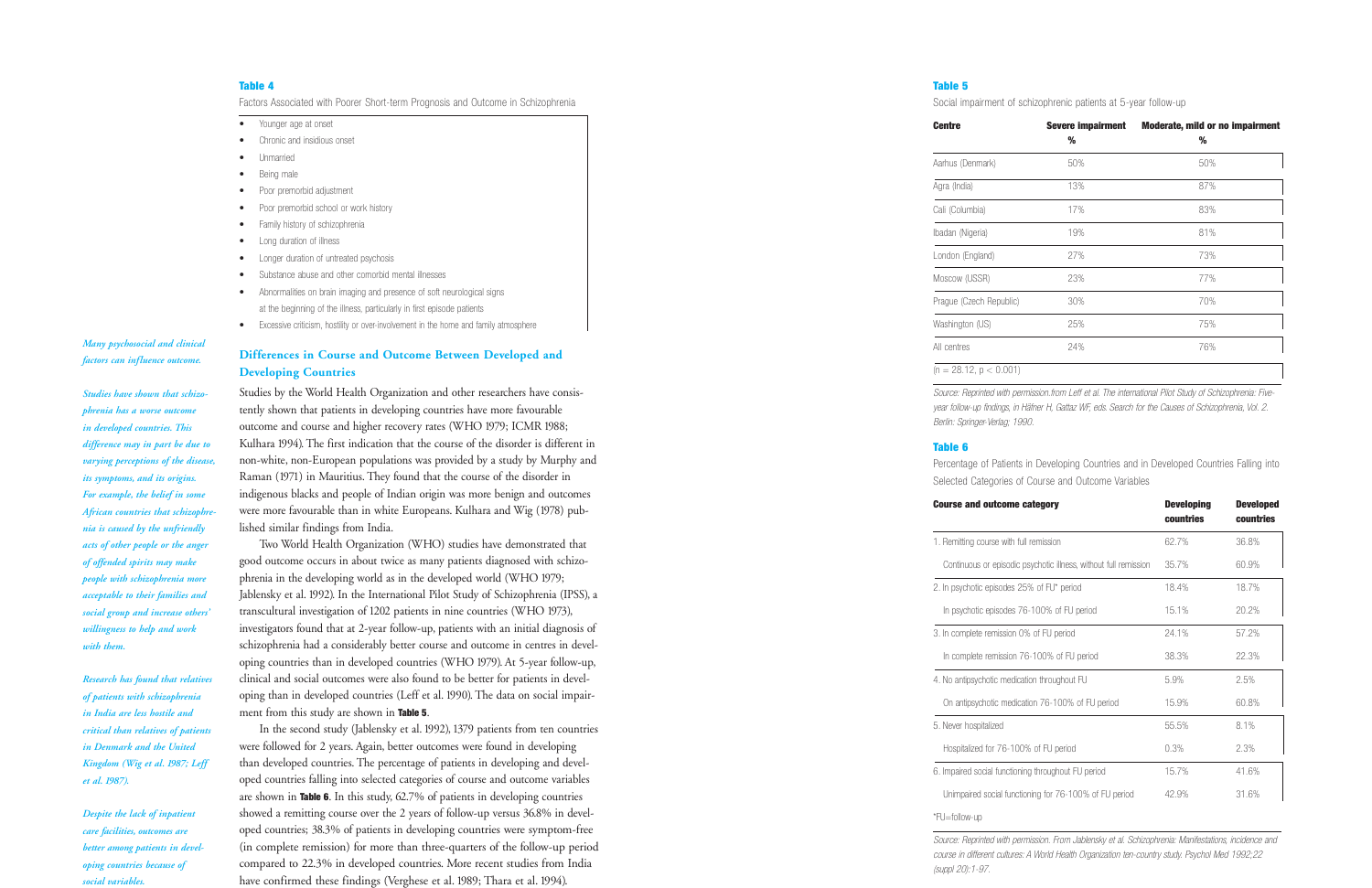[15] Harrison G, Croudace T, Mason P, et al. Predicting the long-term outcome of schizophrenia. Psychol Med 1996;26:697-705.

[16] Henderson S, Duncan-Jones P, McAuley H, et al. The patient's primary group. Br J

[17] Indian Council of Medical Research (ICMR). Multicentred collaborative study of factors associated with cause and outcome of schizophrenia. New Delhi, India: ICMR; 1988. [18] Jablensky A, Sartorius N, Ernberg G, et al. Schizophrenia: Manifestations, incidence and course in different cultures: A World Health Organization ten-country study. Psychol Med

[20] Kulhara P, Wig NN. The chronicity of schizophrenia in North-West India: Results of a followup study. Br J Psychiatry 1978;132:186-190.

[21] Kulhara P. Outcome of schizophrenia: Some transcultural observations with particular reference to developing countries. Eur Arch Psychiatry Clin Neurosci 1994;244:227-235.

[22] Leff J, Vaughn CE. The role of maintenance therapy and relatives' expressed emotions in relapse of schizophrenia: A two-year follow-up. Br J Psychiatry 1981;139:40-45.

[19] Jeste DV, Harris MJ, Krull A, et al. Clinical and neuropsychological characteristics of patients with late onset schizophrenia. Am J Psychiatry 1995;152:722-730.

[23] Leff J, Sartorius N, Jablensky A, et al. The International Pilot Study of Schizophrenia: Fiveyear follow-up findings, in Häfner H, Gattaz WF, eds. Search for the Causes of Schizophrenia, Vol. 2. Berlin: Springer-Verlag; 1990.

[24] Leff J, Wig NN, Ghosh A, et al. Influences of relatives' expressed emotion on the course of schizophrenia in Chandigarh. Br J Psychiatry 1987;151:166-173.

[25] Mason P, Harison G, Glazebrook C, et al. Characteristics of the outcome in schizophrenia at 13 years. Br J Psychiatry 1995;167:596-603.

[26] McGlashan TH. A selective review of recent North American long-term follow-up studies of schizophrenia. Schizophr Bull 1988;14:515-542.

[27] Murphy HBM, Raman AC. The chronicity of schizophrenia among indigenous tropical peoples. Br J Psychiatry 1971;118:489-497.

[28] Ram R, Bromet EJ Eaton WW, et al. The natural course of schizophrenia: A review of first admission studies. Schizophr Bull 1992;18(2):185-207.

[29] Riecher-Rössler A, Löffler W, Munk-Jorgensen P. What do we really know about late-onset schizophrenia? Eur Arch Psychiatry Clin Neuroscience 1997;247:195-208.

[30] Robertson B. Handbook of Child Psychiatry for Primary Care. Cape Town: Oxford University

[32] Shepherd M, Watt D, Falloon I, et al. The natural history of schizophrenia: A five-years follow-up study of outcome and prediction in a representative sample of schizophrenics. Psychol Med Monograph Supplement 15. Cambridge: Cambridge University Press;

[33] Thara R, Henreitta M, Joseph A, et al. Ten year course of schizophrenia: The Madras Longitudinal Study. Acta Psychiatr Scand 1994;90:329-336.

[34] Van Os J, Howard R, Takai N, et al. Increasing age is a risk factor for psychosis in the elderly. Soc Psychiatry Psychiatr Epidemiol 1995;30:161-164.

[35] Verghese A, John JK, Rajkumar S, et al. Factors associated with the course and outcome of schizophrenia in India: Results of a two-year multicentre follow-up study. Br J Psychiatry

[36] Warner R. Recovery from Schizophrenia: Psychiatry and Political Economy, 2nd edition.

[37] Wiersma D, Giel R, de Jong A, et al. Assessment of the need for care 15 years after onset of a Dutch cohort of patients with schizophrenia, and an international comparison. Soc Psychiatry Psychiatr Epidemiol 1996;31:114-121.

[38] Wig NN, Menon DK, Bedi A, et al. Distribution of expressed emotion components among relatives of schizophrenic patients in Aarhus and Chandigarh. Br J Psychiatry

[39] World Health Organization. Report of International Pilot Study of Schizophrenia. Geneva:

[40] World Health Organization. Schizophrenia: An International Follow-up Study, Chichester,

- 
- 
- Psychiatry 1978;132:74-86.
- 
- 1992; 22(suppl 20):1-97.
- 
- 
- 
- 
- 
- 
- 
- 
- 
- 
- Press; 1996.
- 
- 1989:1-46.
- 
- 
- 1989;154:499-503.
- London: Routledge; 1994.
- 
- 1987;151:160-165.
- WHO; 1973.
- - England: Wiley; 1979.

[31] Sartorius N, Gulbinat W, Harrison G, et al. Long-term follow-up of schizophrenia in 16 countries: A description of the International Study of Schizophrenia conducted by the World Health Organization. Soc Psychiatry Psychiatr Epidemiol 1996;31(5):249-258.

- [1] an der Heiden W. Der Langzeitverlauf der schizophrenen Psychosen: Eine Literaturübersicht. Zeitschrift für Medizinische Psychologie 1996;5:8-21.
- [2] an der Heiden W, Krumm B, Müller S, et al. Eine prospektive Studie zum Langzeitverlauf schizophrener Psychosen: Ergebnisse der 14-Jahres-Katamnese. Zeitschrift für Medizinische Psychologie 1996;5:66-75.
- [3] Asarnow RF, Caplan R, Asarnow JR. Neurobehavioural studies of schizophrenic children: A developmental perspective on schizophrenic disorders, in Häfner H, Gattaz WF, eds. Search for the Causes of Schizophrenia, Vol. III. Berlin: Springer-Verlag;1995.
- [4] Bleuler MN. The Schizophrenic Disorders: Long-term Patient and Family Studies. New Haven: Yale University Press; 1978.
- [5] Brugha TS, Wing JK, Brewin CR, et al. The relationship of social network deficits with deficits in social functioning in long-term psychiatry disorders. Soc Psychiatry Psychiatr Epidemiol 1993;28:218-224.
- [6] Ciompi L. Catamnestic long-term study on the course of life and aging of schizophrenics. Schizophr Bull 1980;6:606-618.
- [7] Eastham JH, Jeste DV. Treatment of schizophrenia and delusional disorder in the elderly. Eur Arch Psychiatry Clin Neuroscience 1997;247:209-219.
- [8] Fenton WS. Course and outcome of schizophrenia. Current Opinion in Psychiatry 1997;10:40-44.
- [9] Häfner H, an der Heiden W. Epidemiology of schizophrenia. Can J Psychiatry 1997;42:139-151.
- [10] Häfner H, an der Heiden W, Behrens S, et al. Causes and consequences of the gender difference in age of onset of schizophrenia. Schizophr Bull 1998a;24:99-113.
- [11] Häfner H, Hambrecht M, Löffler W, et al. Is schizophrenia a disorder of all ages? A comparison of first episodes and early course over the life-cycle. Psychol Med 1998b;28 (351- 365)
- [12] Häfner H, Riecher-Rössler A, an der Heiden W, et al. Generating and testing a causal explanation of the gender difference in age at first onset of schizophrenia. Psychol Med 1993;23:925-940.
- [13] Häfner H. The epidemiology of onset and early course in schizophrenia, in Häfner H, Wolpert EM, eds. New Research in Psychiatry. Göttingen: Hogrefe and Huber; 1996:33- 61.
- [14] Harding C, Brooks GW, Ashikaga T, et al. Longitudinal study: II. Long-term outcome of subjects who once met the criteria for DSM-III schizophrenia. Am J Psychiatry 1987;144:718-727.

The reason for the better outcome in the developing world is not completely understood, but it may be due to the fact that many people with mental illness in villages in the developing world are better accepted, less stigmatised, and more likely to find work in the subsistence agricultural economy (Warner 1994; Kulhara 1994). This observation is supported by findings that strategies that reduce criticism and hostility from family members improve outcome (Leff and Vaughn 1981). Another striking difference is that, in developing countries, individuals with schizophrenia are more likely to remain in the community with their families, which helps protect them from becoming socially isolated and perhaps leads to a better prognosis. This theory is supported by research indicating that social isolation is associated with a worse outcome in schizophrenia (Henderson et al. 1978; ICMR 1988; Brugha et al. 1993). Individuals with schizophrenia in developed countries often have to cope with the stresses of a far more competitive and stressful urban environment than those who live in less demanding rural settings in developing countries, which may also contribute to worse outcome. The real reasons for the differences in outcome are still speculative at this stage and more research in this area is needed. (Kulhara 1994).

# 道

*The reason for the better outcome in the developing world is not completely understood, but it may be due to the fact that many people with mental illness in villages in the developing world are better accepted, less stigmatised, and more likely to find work in the subsistence agricultural economy (Warner 1994; Kulhara 1994).*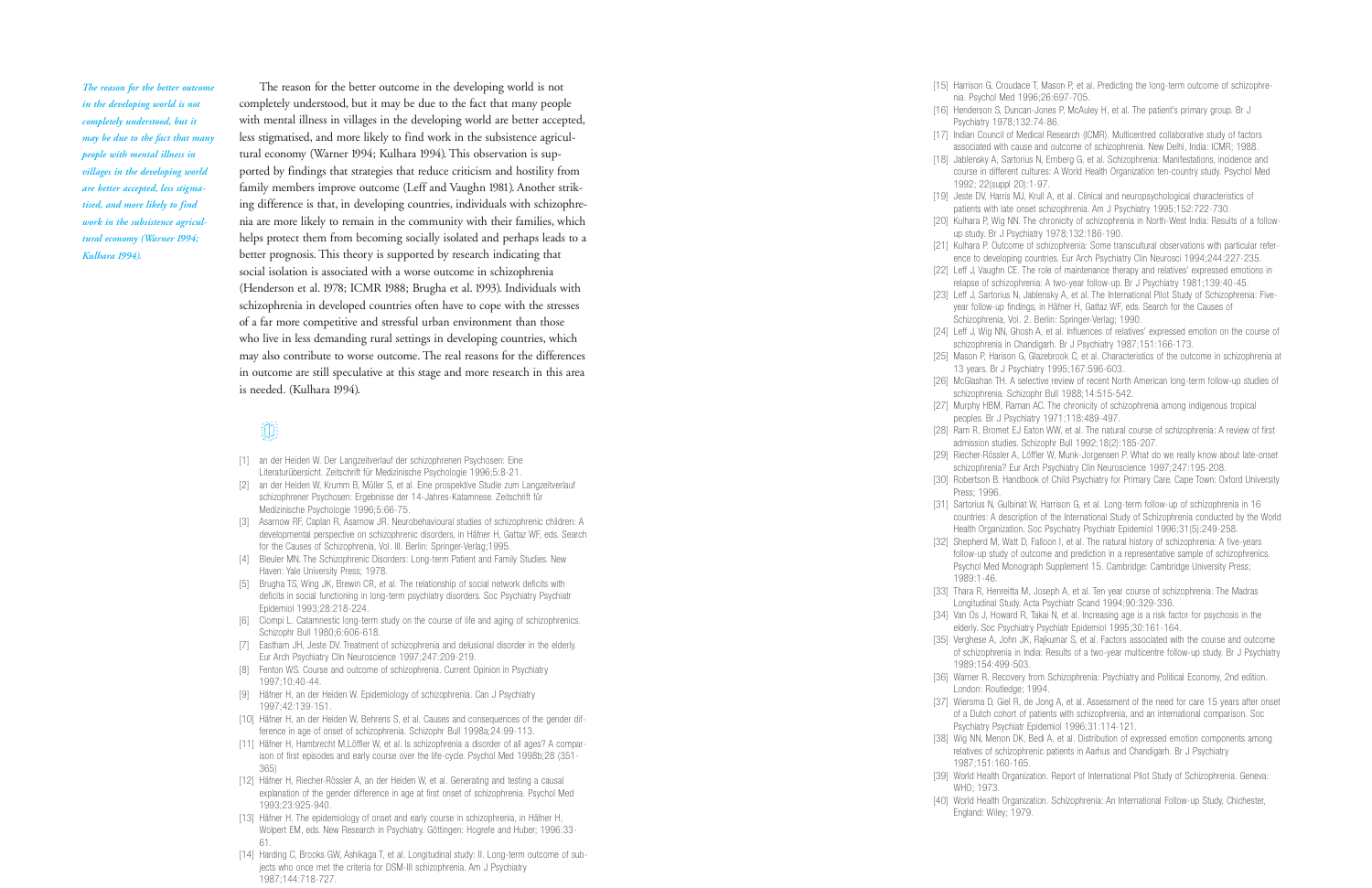# **Medications**

fall into two groups:

- 
- 
- The medications that are currently used to treat schizophrenia generally
- Standard antipsychotics (previously referred to as neuroleptics) • Novel antipsychotics (also referred to as second generation or "atypical" antipsychotics)

The first standard antipsychotic medicines were introduced into clinical practice in the early to mid-1950s. The term "standard" (or "traditional" or "conventional") antipsychotic is used to refer to all the antipsychotic drugs developed before the introduction of clozapine. These antipsychotics were formerly called neuroleptics because of their characteristic side effects on the extrapyramidal motor system, including dystonia, parkinsonism, dyskinesia, and akathisia (see **Table 7A**). These agents have proved useful in reducing, and sometimes eliminating, positive symptoms of schizophrenia such as thought disorder, hallucinations, and delusions. They can also decrease associated symptoms such as agitation, impulsiveness, and aggressiveness. Unfortunately, they do not appear to be as effective in reducing the negative symptoms of schizophrenia such as apathy, social withdrawal, and poverty of ideas. If these medicines are taken consistently, they can also reduce the risk of relapses. The introduction of effective antipsychotic medicines made it much more possible to treat patients with schizophrenia in the community, while avoiding readmission to the hospital. Antipsychotic medication can also help people with schizophrenia benefit from psychosocial forms of treatment.

Whereas the focus in the earlier years of drug development was mainly on reducing positive symptoms such as hallucinations and delusions, in recent years researchers have been working to develop antipsychotic drugs with improved efficacy and fewer side effects, that would be more effective against negative as well as positive symptoms and help improve quality of life, factors that are crucial in modern treatment and rehabilitation efforts. Clozapine was the first antipsychotic drug developed that caused very few extrapyramidal side effects (EPS). Clozapine has been followed by a number of other new drugs (see Appendix D) that share this advantage. The terms "novel," "second generation," or "atypical" antipsychotic are used to refer to this group of medications, novel being the preferred term because atypicality is difficult to delineate. <sup>A</sup> considerably lower risk of inducing EPS is the landmark characteristic of the novel antipsychotics. They also appear to have advantages over the traditional antipsychotics in improving negative symptoms and inducing lower or no relevant increase in prolactin levels.

# **IB. How Is Schizophrenia Treated?**

The development of an array of medications and psychosocial interventions has greatly improved the outlook for patients with schizophrenia. Newer antipsychotics can help control the symptoms of the disorder while causing fewer stigmatising side effects. Education and other psychosocial interventions can help patients and families learn to manage the disorder more effectively, reduce social and occupational dysfunction, and enhance the social reintegration of those with schizophrenia. Research to find safer and more effective treatments is underway. In addition, continuing studies on the better prognosis for schizophrenia in developing as opposed to developed countries may suggest strategies that can be applied globally to improve the outcome for patients with schizophrenia everywhere. There are three main components of treatment for schizophrenia:

- Medications to relieve symptoms and prevent relapse
- Education and psychosocial interventions to help patients and families solve problems, deal with stress, cope with the illness and its complications, and help prevent relapses
- Social rehabilitation to help patients reintegrate into the community and regain educational or occupational functioning

Clinicians should be aware of the principles outlined in the World Psychiatric Association's Declaration of Madrid, issued in 1996, which stressed the importance of keeping abreast of scientific developments, conveying updated knowledge to others, and accepting the patient as a partner by right in the therapeutic process. It is also important that the various treatment approaches be provided in an integrated manner, for example, using the principles of case management teams (Kanter 1989; American Psychiatric Association 1997). This ensures that all efforts are focused on the same goals and that the patient and family will understand the common therapeutic thread in the treatment plans. Finally, clinicians should encourage patients and families to become involved with patient/family support groups, which can provide valuable help and guidance in coping more effectively with the illness.

## *Effective treatments are available for schizophrenia.*

*Treatment improves long-term outcome. Many people recover from schizophrenia if they receive effective and adequate treatment early in the course of the disorder.*

## *There are three main components of treatment for schizophrenia:*

- *• Medications*
- *• Education and psychosocial interventions*
- *• Social rehabilitation*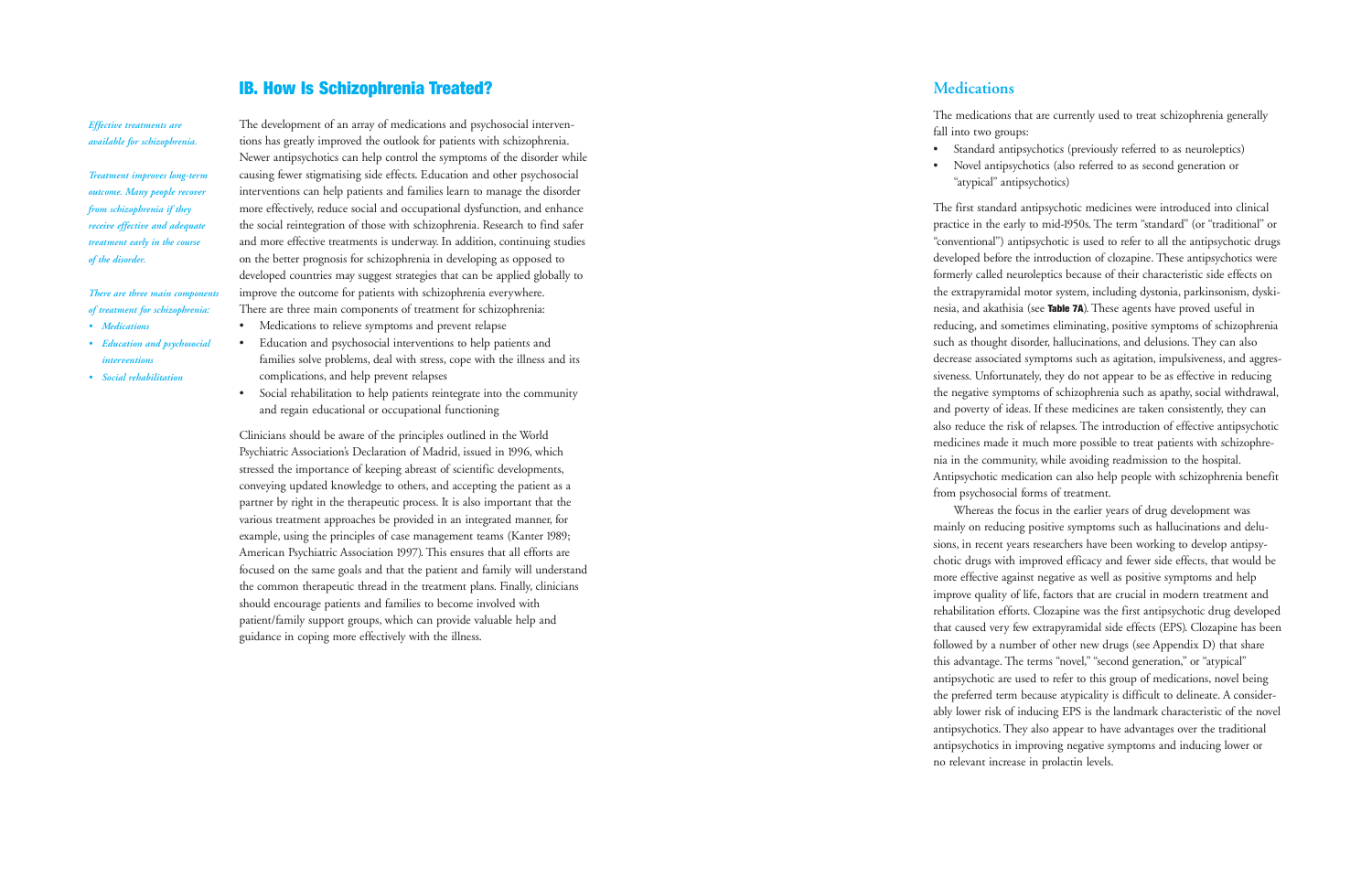Some of the most common side effects caused by standard antipsychotic agents are extrapyramidal symptoms (EPS), which are especially a problem in the early days of treatment (Casey 1996). EPS, which include dystonia, dyskinesia, akathisia, and parkinsonism, may cause stiffness, shakiness, restlessness, or acute muscle spasms. These symptoms can often be controlled by taking anticholinergic medications (e.g., biperiden or benztropine), an antihistamine (e.g., diphenhydramine), or a beta-blocker (Remington and Bezchlibnyk-Butler 1996; Fleischhacker et al. 1990). However, these agents need to be used carefully since they can cause their own side effects, have a potential for abuse, and may lead to a worsening of psychotic symptoms (Fleischhacker et al. 1987; Fayen et al. 1988; Smith 1980; Tandon et al. 1990).

Other adverse reactions that can occur with antipsychotic drugs are blurred vision, over-sedation, blunting of spontaneity, sexual impotence and failure of ejaculation, interruption of the normal menstrual cycle, and, rarely, epileptic seizures. There are no specific treatments for these side effects. Clinicians usually try decreasing the dose and/or switching to

another antipsychotic drug.

<sup>A</sup> late side effect, called tardive dyskinesia (TD), may emerge after taking standard antipsychotic medication for several years, or more rarely, after several months. Tardive dyskinesia involves involuntary movements of the tongue, mouth, or other muscles that usually occur in short episodes. The cumulative incidence of tardive dyskinesia is approximately 5% per year (Kane et al. 1988b). In certain cases, tardive dyskinesia may become chronic or irreversible (see Long-term Management of Side

Effects p. 45).

Neuroleptic malignant syndrome (NMS) is a rare life-threatening side effect that includes akinesia, fluctuating consciousness, profuse sweating, fever, rigidity, and an increase in liver enzymes. When NMS occurs, the drug needs to be discontinued immediately and intensive care management may be necessary. In selectioning medications, clinicians should consider the side effect profile of the medication and possible effects on the patient's life.

# **Novel Antipsychotic Medications**

Recently a number of newer medications have been developed that have an effect on a broader range of brain receptors, including serotonin receptors and several different types of dopamine receptors. These newer agents, which are often referred to as second generation, novel, or "atypical" antipsychotics, may be effective when the standard antipsychotic medications are not.

The first novel antipsychotic drug to be introduced was clozapine. The introduction of clozapine challenged the previously held view that all antipsychotics have similar efficacy. Clozapine is the only antipsychotic that has so far been consistently found to be superior to other antipsychotics in comparative trials. Clozapine has also been shown to be superior to standard antipsychotics for patients who have failed to respond to

## **Standard Antipsychotic Medications**

The most common standard antipsychotic medications currently in use are listed in Appendix C. It is believed that they exert their antipsychotic effect by blocking receptors of the neurotransmitter dopamine in the limbic system of the brain. Some of these medications are available in "depot formulations" that can be given in long-acting injections at 1- to 4-week intervals. Such injections can be especially helpful for patients who find it hard to take pills every day (Davis et al. 1994).

The standard antipsychotic medications do not differ appreciably in their effectiveness, although there are differences in the most common side effects associated with different agents (Wirshing et al. 1995). Therefore, in selecting a standard antipsychotic, the clinician will usually consider its side effect profile, the patient's treatment history (if he or she has responded well or poorly to a certain drug or has had problems with specific side effects in the past), and the availability of a depot formulation of the drug if it appears that adherence to the medication regimen may be a problem.

### **Side Effects of Standard Antipsychotic Drugs**

For treatment to be effective, patients need to take their medication as prescribed. Patients are much more likely to stick with medications if they help quickly and have few visible side effects that may cause other people to react negatively. In selecting a treatment, it is important for clinicians to remember that certain treatments (e.g., electroconvulsive therapy) carry their own stigma. It is important to consider the effect of the treatment on others. If the treatment immediately reduces socially unacceptable symptoms, the family is far more likely to support it and be willing to have the person stay at home.

Side effects of medication prescribed for the treatment of schizophrenic disorders are often very unpleasant for the patient and are likely to decrease compliance with the doctor's recommendations. Worse still, side effects are often the main and visible signs of the illness in the patient. While positive as well as negative symptoms may be significantly decreased or may even have disappeared, some of the extrapyramidal side effects mark the patient and cause those around him to perceive the person as mentally ill or brain damaged, which seriously impedes the chances that the patient will find a place in the community. Earlier treatment efforts focussed on the total removal of symptoms, even if this had to be achieved at the cost of the appearance of serious side effects. Modern treatment strategies, however, are directed toward prescribing treatment that minimises symptoms while avoiding side effects, while adding other therapeutic, non-pharmacological interventions to further reduce symptoms.

Common side effects of medications used to treat schizophrenia are summarised in **Table 7A** and **Table 7B**, along with the types of problems they can cause for individuals with schizophrenia.

*The side effects of antipsychotic medication may be responsible for more stigma than the disorder itself. Treatment that improves acute symptoms quickly while minimising side effects helps other people believe the disorder is milder, thus reducing stigma.*

*Antipsychotic medications are not addictive.*

*The most common standardantipsychotic medications currently in use are listed in Appendix C.*

> *If the side effects of standard antipsychotics or negative symptoms are stigmatising an individual with schizophrenia and making it difficult for the person to be accepted and function in society, the clinician should consider switching to one of the novel antipsychotics which have less risk of causing EPS and have been found to be more effective for the treatment of the negative symptoms of schizophrenia.*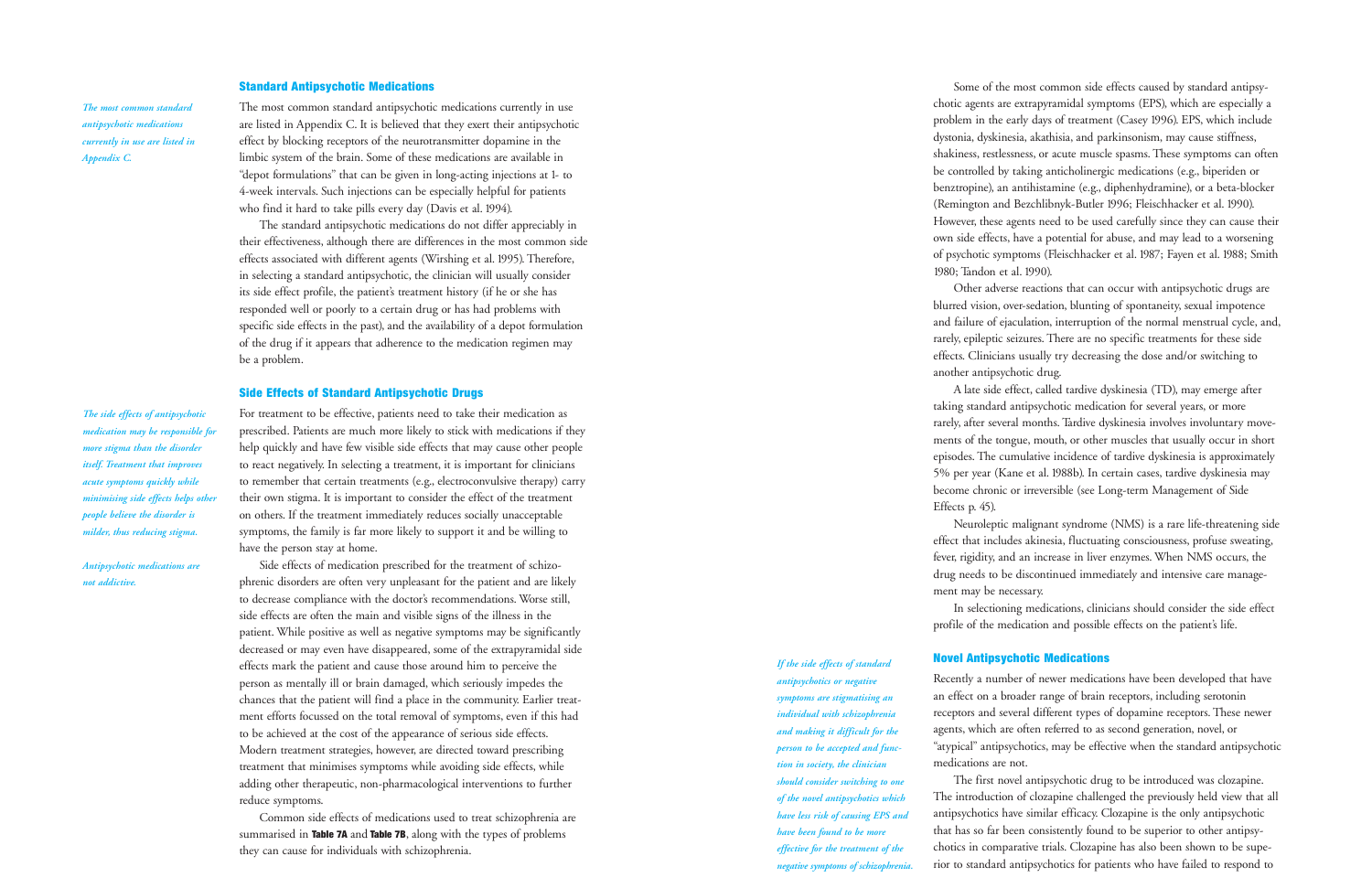the standard drugs. In addition, clozapine has consistently been shown to improve psychopathology and other psychosocial outcomes in patients with schizophrenia and to have a better effect on negative symptoms than standard antipsychotics (Kane et al. 1988a; Hagger et al. 1993; Meltzer et al. 1990). Unlike the standard antipsychotics, clozapine does not induce clinically significant EPS in most patients (Casey 1996; Kurz et al. 1995). Clozapine also has a much weaker dopamine antagonistic effect than the standard antipsychotics.

Unfortunately, clozapine has several other serious side effects. Most significantly, this drug has a risk of causing a fatal blood disorder called agranulocytosis, in which the patient's white blood cells are suddenly destroyed. Agranulocytosis occurs in about 1% of patients treated with the drug (Alvir et al. 1995) and occurs most often in the first 3 months of treatment. Since agranulocytosis is reversible if clozapine is stopped, in most countries, patients must have regular tests of their white blood cell count. For this reason, the indication for clozapine in most countries is restricted to those patients who are either resistant to treatment with other antipsychotics or are unable to tolerate other antipsychotics because of side effects. Dose recommendations for clozapine vary among different countries.

Since the introduction of clozapine, researchers have been trying to develop other new antipsychotics that would have an effectiveness similar to clozapine's but without the risk of agranulocytosis. <sup>A</sup> number of new antipsychotic medicines that do not have the risk of destroying white blood cells have recently been introduced or are expected to be available in the near future (see Appendix D for a list of these medications).

Drugs that are already available in many countries include olanzapine, quetiapine, risperidone, sertindole, and zotepine. All these drugs have been reported to be comparable or even superior to standard antipsychotics for the treatment of the positive symptoms of schizophrenia. They have also been found to improve negative symptoms to a greater extent than the standard drugs.

Since these medications have either only recently been released or are still being tested in clinical trials, it is not yet clear how useful they will be, but it seems likely that they will offer a safer alternative to clozapine for the person with schizophrenia who does not respond to the standard medicines.

### **Side Effects of the Novel Antipsychotics**

As mentioned above, clozapine causes agranulocytosis, a potentially fatal blood disorder, in about 1% of all patients treated with the drug, making regular blood testing a necessity as long as the person continues to take clozapine. Other important side effects of clozapine include weight gain, sedation, drooling, constipation, and epileptic seizures (Physician's Desk Reference 1998).

Side effects of the other novel antipsychotics include weight gain, constipation, and sedation. Some novel antipsychotics have also been found to cause EPS if given at higher doses. Refer to **Tables 7A and 7B** for more details concerning these side effects.

*The novel antipsychotics that are currently available or are expected to be available in the near future are listed in Appendix D.*

*Studies to establish appropriate dose ranges of the novel antipsychotics should be performed in a variety of different patient populations.*

#### **Table 7A**

#### **Side Effect**

Anticholinergic

Parkinsonism

Sexual and menstrua

### Common Side Effects of Antipsychotic Medications

| Side Effect                          | <b>Standard Description</b>                                                                                                                                |  |
|--------------------------------------|------------------------------------------------------------------------------------------------------------------------------------------------------------|--|
| Akathisia                            | Inner unrest and an urge to move (inability to remain seated, pacing,<br>shifting from foot to foot, marching in one spot, hands in and out<br>of pockets) |  |
| Akinesia                             | Slowed down; lack of normal spontaneity; lack of energy                                                                                                    |  |
| Anticholinergic                      | Dry mouth effects<br>Constipation<br>Blurry vision<br>Trouble urinating<br>Memory difficulties<br>Confusion                                                |  |
| Dyskinesia                           | Writhing movements of the mouth, tongue, or sometimes hands.<br>Can become chronic or irreversible (tardive dyskinesia).                                   |  |
| Dystonia                             | Briefly sustained or fixed abnormal postures of eyes, tongue, face,<br>neck, limbs, or trunk                                                               |  |
| Parkinsonism                         | Akinesia, bradykinesia, tremor, rigidity, flexed posture, shuffling gait,<br>postural instability, "mask" face                                             |  |
| Sedation                             | Sleepiness                                                                                                                                                 |  |
| Sexual and menstrual<br>difficulties | Sexual impotence; failure of ejaculation; menstrual irregularities;<br>loss of menses difficulties                                                         |  |
| Tremor                               | Regular shaking of the hands and/or other parts of the body                                                                                                |  |
|                                      |                                                                                                                                                            |  |

Weight gain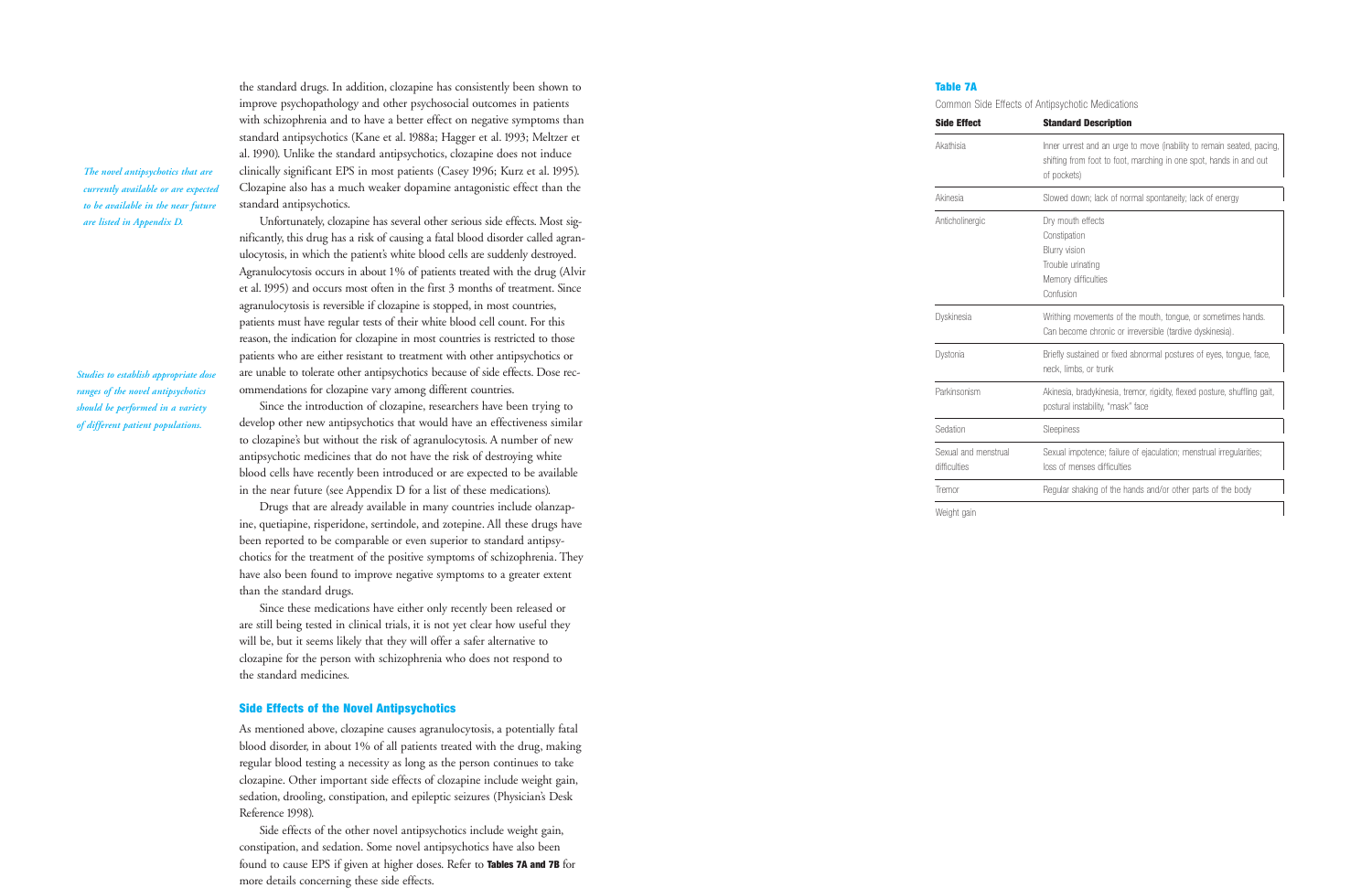## **Table 7B**

Consequences of Side Effects of Antipsychotic Medications

| <b>Side Effect</b>      | <b>Consequences</b>                                   |  |
|-------------------------|-------------------------------------------------------|--|
| <b>Cognitive</b>        |                                                       |  |
| Anticholinergic effects | Decreased cognitive performance: less able to study   |  |
| Akathisia               | and learn new tasks. Difficulty reading. Can diminish |  |
| Dyskinesia              | employment prospects.                                 |  |
| Sedation                |                                                       |  |

| <b>Social Relationships</b>                                 |  |  |  |
|-------------------------------------------------------------|--|--|--|
| Person has difficulty participating normally in social      |  |  |  |
|                                                             |  |  |  |
|                                                             |  |  |  |
|                                                             |  |  |  |
| Dry mouth impairs speech.                                   |  |  |  |
| Interferes with normal sexual life and reduces self-esteem. |  |  |  |
| Loss of attractiveness to others; reduces self-esteem       |  |  |  |
|                                                             |  |  |  |

| <b>Appearance to Others</b> |                                                   |  |  |
|-----------------------------|---------------------------------------------------|--|--|
| Akathisia                   | Generates social rejection and reduces chances of |  |  |
| Akinesia                    | integration into the community. Reduces chances   |  |  |
| Dyskinesia                  | for employment requiring motor skills.            |  |  |
| Dystonia                    |                                                   |  |  |
| Parkinsonism                |                                                   |  |  |
| Tremor                      |                                                   |  |  |
| Weight gain                 |                                                   |  |  |

### **Improving Adherence to Medication**

Side effects often cause patients to discontinue medications. Certain side effects may also be unacceptable to family members and others close to the patient and may cause these individuals to withdraw support for the treatment. Therefore, in order to improve the patient's willingness to stick with treatment, clinicians need to educate patients and families about what adverse effects to expect, instruct them to report side effects quickly, take necessary measures to reduce side effects that are likely to derail treatment (e.g., reducing the dose of the medication, prescribing medications such as benztropine to reduce certain side effects, considering switching to another antipsychotic medication with a more acceptable side effect profile for the particular patient).

Other factors that can also interfere with a person's willingness to take antipsychotic medications include the complexity of the treatment regimen (e.g., b.i.d. versus once-a-day dosing, multiple medications), the personality of the patient, his or her insight into the need for medications, the type of symptoms, the doctor-patient relationship, the therapeutic environment, and various demographic variables (Fleischhacker et al. 1994). The clinician should evaluate these factors and try to take necessary steps to reduce problems that might cause the patient to discontinue

medication. There has recently been a shift away from an emphasis on compliance alone toward a focus on treatment alliance as a means of improving adherence to treatment. Frank et al. (1995) described a method for forming a strong treatment alliance between clinician and patient. They found that this method greatly reduced rates of patient drop-out and increased rates of adherence to treatment among patients with mood disorders and suggest that their method would be similarly effective in general clinical practice. The cornerstones of the method involves providing the patient with as much education and information about the disorder, its treatment, and its side effects as possible at the particular stage of the disorder. Frank et al (1995). suggest involving the patient as a "coinvestigator" in the treatment process, so that the clinician is the expert on the disorder and its treatment in general, while the patient is the expert on his or her own disorder and experience with treatment. They also try to involve family members as "adjunct members of the treatment team" by educating them about the disorder and its treatment and keeping them informed throughout the treatment process. Finally, the method involves using objective measures to monitor adherence to treatment (e.g., serum level measures for medication treatment, "homework" between psychotherapy sessions).

# **Treatment Adjustments When the Current Medication Is Not Effective**

Ten to twenty percent of patients show no or only limited responses to a treatment trial with a presumably adequate dosage of an antipsychotic (Hogarty and Ulrich 1997). In selecting a next step for these patients, the clinician first needs to be sure that the medication trial was long enough and that the dosage was really adequate. Suggestions for an adequate trial range from 1-2 weeks up to several months, especially for clozapine (Meltzer 1989). Some studies have found that patients who subsequently respond to a medication tend to show improvement in non-specific symptoms such as sleep disturbances and agitation as well as some improvement in positive symptoms during the first 2 weeks of treatment (Levinson et al. 1992). This suggests that patients who show no response at all during the first 2-3 weeks of treatment may need a treatment adjustment. Whether clozapine is different from other drugs in this respect needs further evaluation (Meltzer 1989).

*Helping individuals with schizophrenia continue to take their medication as prescribed is very important in reducing relapses. If people with schizophrenia can avoid relapses, this helps them to continue to make progress in rehabilitation, keep their jobs and housing, and maintain social relationships, and consequently helps reduce the stigma associated with the disorder.*

*The terms "compliance" and "adherence" have both been usedto indicate that a patient is taking medications as prescribed. In this document, the term adherence is generally used.*

*Adherance to treatment is also a problem in many other longterm medical disorders (e.g., hypertension, diabetes).*

*<sup>A</sup> good relationship (alliance) between doctor and patient increases the patient's willingness to take medication as prescribed.*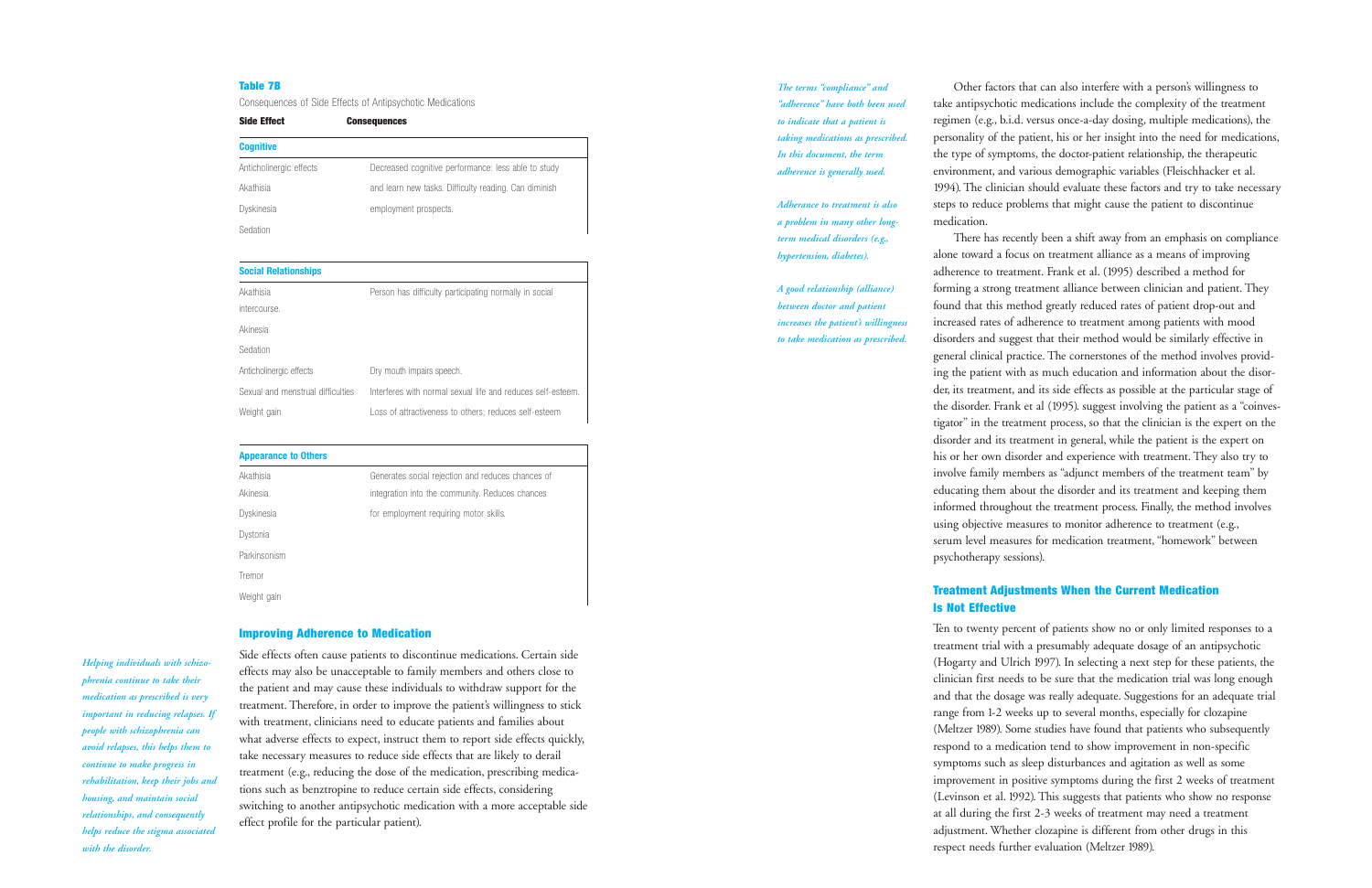When a patient is showing no or minimal response to treatment after an adequate (duration and dosage) trial, clinicians may try increasing the dosage, changing drugs, or combining more than one drug (e.g., using more than one antipsychotic or combining the antipsychotic with a different type of drug such as a benzodiazepine, lithium, or an anticonvulsant (see below) (Zarate and Cole 1994). Although commonly used, such combination strategies have not been investigated in large-scale, controlled clinical trials and should therefore be considered last resort treatment options for patients who have failed to respond to all other strategies. Electroconvulsive therapy is a possibility for patients with severe treatment-resistant schizophrenia (Salzman 1980); however, this treatment is associated with considerable stigma in the minds of the public.

### **Long-term Medication**

#### **Who Should Receive Long-term Treatment?**

There is increasing evidence that the outcome of schizophrenia depends on early pharmacologic treatment and successful prevention of psychotic relapses (Crow et al. 1986; Loebel et al. 1995; Wyatt 1992). The best way to prevent relapse is to continue long-term treatment with antipsychotic drugs (Davis 1988; Kane and Lieberman 1987), which has been shown to reduce 1-year relapse rates by about two-thirds (Kissling 1991; Hogarty et al. 1974; Hogarty and Ulrich 1997). Long-term medication should also be complemented by psychosocial treatment (see p. 50). It is important to remember, however, that about 30% of patients with schizophrenia relapse in the course of a year despite taking antipsychotic medication; during these relapses, these patients seem to be unresponsive to dosage increases (Steingard et al. 1994). Another 20% of patients with schizophrenia experience only a single episode of the illness without any recurrence (Möller and Van Zerssen 1995). Unfortunately, there is currently no way to predict which patients will belong to this group and might not need continuing medication (Gaebel and Pietzcker 1983).

Studies that have been done to investigate the necessary duration of drug treatment to prevent relapse have unanimously shown a high risk of relapse when antipsychotic medication is discontinued (Crow et al. 1986; Kane and Lieberman 1987; Müller 1982; Hogarty et al. 1974; Gilbert et al. 1995). It should be noted, however, that no studies of this kind have been done in developing countries in which the outcome of schizophrenia is demonstrably better than in developed countries. It is suggested that patients whose illness meets criteria for schizophrenia receive treatment for at least 1-2 years. Patients with multiple episodes should be in remission for about 5 years before discontinuing medication is considered (Kissling et al. 1991). If a patient has had repeated episodes, long-term or even lifelong treatment may be needed. It is also very helpful to maintain supervision of patients who have had multiple episodes. Note that it is important, in making the diagnosis, to rule out acute psychosis.

More research is needed to establish the most appropriate duration of treatment for acute transient psychoses, which are particularly common

in developing countries.

Depot formulations of antipsychotics represent a special option in the maintenance treatment of schizophrenia, especially for patients who have difficulty taking their oral medications as prescribed (Davis et al. 1994).

### **Dosage**

Once a person's illness is stable, the person can be maintained on the dosages that were used successfully during acute treatment and stabilisation. The clinician should try to establish the lowest dose of medication that will keep the worst aspects of the illness at bay without causing intolerable side effects. This can be done by cautiously adjusting the dosage. Since it has been reported that relapses caused by insufficient dosages may have a lag time of several months (Kane and Lieberman 1987; Johnson 1979), dosages should be kept stable for 3-6 months before additional adjustments are made.

### **Long-term Management of Side Effects**

Since schizophrenia is often a chronic disorder, maintaining adherence over the long-term is one of the most difficult aspects of treatment. Rates of adherence decline, the longer treatment continues (Kane and Borenstein 1985) and side effects may be a major reason patients discontinue medication. While EPS are often the main problem during the early acute phase of treatment, in long-term treatment other side effects such as weight gain or sexual dysfunction may become increasingly important. Most of the adverse effects of antipsychotics that occur in the early acute phase of treatment can theoretically become chronic problems. Although clinicians try to prevent this, in some cases compromises are necessary when the benefits of long-term treatment clearly outweigh the relevance of certain side effects. The clinician and patient should regularly evaluate the situation together.

Tardive dyskinesia (TD) is an extrapyramidal motor disorder that may occur after long-term treatment with antipsychotic drugs (Kane et al. 1992). (see page 41) Clinicians should therefore regularly monitor for signs of TD, which consists of involuntary muscle movements, usually stereotyped, repetitive pursing, chewing, and smacking movements of the tongue, lips, and muscles around the mouth. Intermittent brief tongue protrusion may occur. Sometimes, in uncommon, severe cases, the condition progresses to writhing movements of the shoulders, limbs, and trunk. TD needs to be managed by a specialist. Although the condition can sometimes be progressive, at least half the cases are reversible (Gardos et al. 1994). It is usually reversible if the antipsychotic medication is discontinued soon after the appearance of symptoms. If TD emerges and continuous treatment with an antipsychotic is necessary, a dosage reduction

*In determining the most appropriate duration of treatment, clinicians should consider the type of symptoms present, the person's history of treatment response, and culture and psychosocial factors.*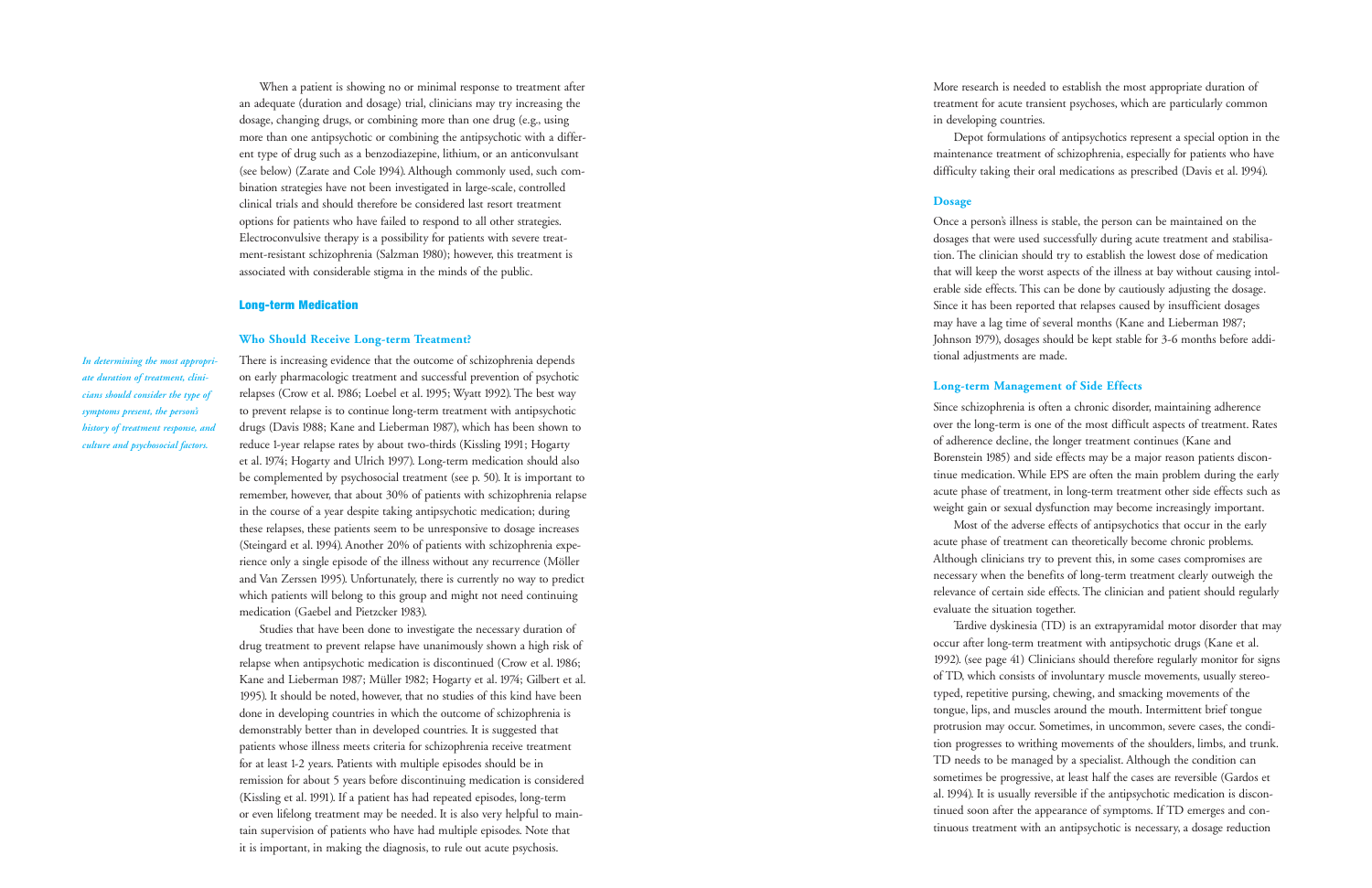or other features that are commonly seen in bipolar disorder. In addition, these medications can be used on a trial basis for patients for whom treatment with any antipsychotic medication alone is not adequately effective.

## **Adjunctive Use of Benzodiazepines in Schizophrenia**

When people with schizophrenia are acutely disturbed (e.g., overactive, excited, at risk of hurting others, attempting suicide, or running away from treatment), they may often be helped in the short-term by the use of benzodiazepines in addition to an antipsychotic medicine. It used to be widely believed that benzodiazepine drugs (e.g., diazepam and lorazepam) were worthless in psychosis. However, it has since been found that benzodiazepines are often effective in calming people with an agitated psychosis (Taylor et al. 1982; Haefely 1978; Nestoros 1980; Bunney and Aghajanian 1976).

[1] Alvir JM, Lieberman JA, Safferman AZ. Do white-cell count spikes predict agranulocytosis in clozapine recipients? Psychopharmacol Bull 1995;31:311-314.

[2] American Psychiatric Association. Practice Guideline for the Treatment of Patients with Schizophrenia. Washington, DC: American Psychiatric Association; 1997.

[3] Bunney GS, Aghajanian GK. The effect of antipsychotic drugs on the firing of dopaminergic neurons: A reappraisal, in Sedvall G, Uvnäs G, and Zotterman Y, eds. Antipsychotic Drugs: Pharmacodynamics and Pharmacokinetics. New York: Pergamon; 1976.

An advantage of the benzodiazepine medications as an adjunct to antipsychotic medications is that they have fewer side effects than antipsychotics. <sup>A</sup> disadvantage is that people may become dependent on the use of these drugs, so that, in most cases, they are suitable only for

short-term use.

# 洫

[10] Fayen M, Goldman MB, Moulthrop MA, et al. Differential memory function with dopaminergic versus anticholinergic treatment of drug induced extrapyramidal symptoms. Am J

[11] Fleischhacker WW, Barnas C, Günther V, et al. Mood-altering effects of biperiden in healthy volunteers. J Affect Dis 1987:12:153-157.

[12] Fleischhacker WW, Meise U, Günther V, et al. Compliance with antipsychotic drug treatment: Influence of side effects. Acta Psychiatr Scand 1994;89(suppl. 382):11-15. [13] Fleischhacker WW, Roth SD, Kane JM. The pharmacologic treatment of neuroleptic-

[14] Frank E. Kupfer DJ, Siegel LR. Alliance not compliance: A philosophy of outpatient care. J Clin Psychiatry 1995;56(Suppl 1):11-17.

[15] Gaebel W, Pietzcker A. Indikation zur neuroleptischen Langzeitmedikation-Standardverfahren oder individualprognostisch geleitete Intervention? Nervenarzt

[4] Carpenter WT. The treatment of negative symptoms: Pharmacological and methodological issues. Br. J Psychiatry 1996;168(suppl. 29):17-22.

[5] Casey DE. Extrapyramidal syndromes: Epidemiology, pathophysiology and the diagnostic dilemma. CNS Drugs 1996;5(suppl. 1):1-12.

[6] Crow TJ, McMillan JF, Johnson AL, et al. The Northwick Park study of first episodes of schizophrenia: II. A randomized controlled trial of prophylactic neuroleptic treatment. Br J Psychiatry 1986;148:120-127.

[7] Dave M. Clozapine-related tardive dyskinesia. Biol Psychiatry 1994;35:886-887.

[8] Davis JM. Maintenance medication, in Barnes TRE, ed. Depot Neuroleptics: A Consensus. London: Mediscript; 1988:47-52.

[9] Davis JM, Matalon L, Watanabe MD, et al. Depot antipsychotic drugs: Place in therapy.

- 
- 
- 
- 
- 
- 
- 
- 
- Drugs 1994;47:741-773.
- Psychiatry 1988;145:483-486.
- 
- 
- 
- 
- 1983;54:467-476.
- 

induced akathisia. J Clin Psychopharmacol 1990;10:12-21.

[16] Gardos G, Casey DE, Cole JO, et al. Ten-year outcome of tardive dyskinesia. Am J Psychiatry 1994;151:836-841.

may be helpful. If the symptoms continue to progress despite a dosage reduction, the clinician should seriously consider switching the patient to clozapine, since this is the only drug so far introduced with a negligible risk of TD (Casey 1996; Kurz et al. 1995; Lieberman et al. 1991; Dave 1994). Preliminary evidence suggests that the other novel antipsychotics also have considerably less risk of inducing TD.

Fortunately, only very few patients experience the more severe, irreversible manifestations of TD. Many patients also have no subjective awareness of the symptoms of TD, although the symptoms can contribute to stigma.

The long-term management of other chronic antipsychotic-induced side effects generally follows the same principles that are used in managing these side effects during acute treatment (see above).

### **Antidepressant Drugs in Schizophrenia**

Diagnosing depression in individuals with schizophrenia can be difficult because it is often hard to distinguish true depressive symptoms from the primary negative symptoms that are part of the schizophrenia and from certain side effects of antipsychotic medication such as akinesia (Carpenter 1996). However, depression can be part of the schizophrenic illness or can be a psychological reaction to the illness, which occurs most often while the person is in remission (Siris 1995; Liddle et al. 1993).

The suicide rate in schizophrenia is also high and one of the reasons for this high suicide rate is the depressive symptoms that frequently occur in schizophrenia, especially early in the course of the illness (Roy 1990). It is therefore extremely important to treat depression when it is present, and antidepressant medication can be helpful in such cases. Both imipramine (Rifkin and Siris 1987) and selective serotonin reuptake inhibitors (Goff et al. 1990) have been shown to be effective for the treatment of depression in patients with schizophrenia. The selective serotonin reuptake inhibitors may also be helpful in treating negative symptoms (Goff et al. 1995). However, a mood stabiliser may be more appropriate, since antidepressant drugs can trigger a manic episode and may exacerbate the symptoms of schizophrenia.

#### **Mood Stabilisers in Schizophrenia**

In instances in which schizophrenia is accompanied by significant mood symptoms (i.e., depression, mania), it may be helpful to add a mood stabiliser to the antipsychotic medication. Lithium carbonate is a mood stabiliser which has been used for decades in the treatment of bipolar disorder (manic-depressive illness). In recent years, anticonvulsant drugs, such as carbamazepine and valproate, have also been found to be effective in treating bipolar disorder. These medications are also used for the treatment of people with a form of schizophrenia, called schizoaffective disorder, in which the person exhibits cyclical fluctuations in mood and drive

*Schizophrenia is often accompanied by significant mood symptoms (i.e., depression, mania). When this is the case, it may be helpful to add a mood stabilizer to theantipsychotic medication.*

*Suicide is frequent in schizophrenia, in part due to the depressive symptoms that often occur, especially early in the course of the illness. Interventions focused on suicide prevention early in the course of treatment help improve outcomes.*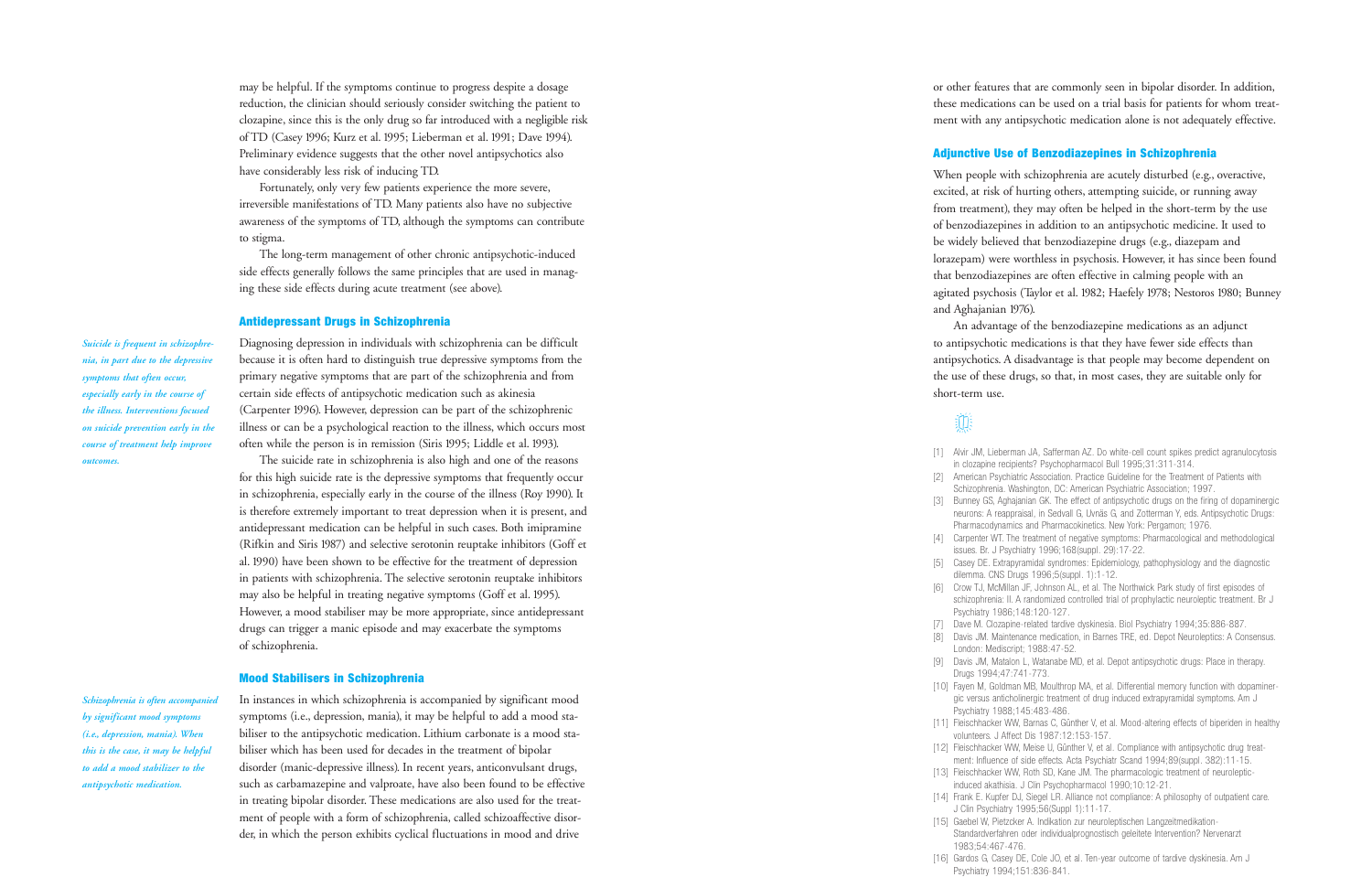[50] Steingard S, Allen M, Schooler NR. A study of the pharmacologic treatment of medicationcompliant schizophrenics who relapse. J Clin Psychiatry 1994;55:470-472.

- [46] Roy A. Relationship between depression and suicidal behavior in schizophrenia, in DeLisi LE, ed. Depression in Schizophrenia. Washington, DC: American Psychiatric Press; 1990. 1980;137:1032-1041.
- [47] Salzman C. The use of ECT in the treatment of schizophrenia. Am J Psychiatry
- [48] Siris SG. Depression and schizophrenia, in Hirsch SR, Weinberger DR, eds. Schizophrenia. Oxford: Blackwell Science; 1995:128-145.
- [59] Smith JM. Abuse of antiparkinsonian drugs-a review of the literature. J Clin Psychiatry 1980;41:351-354.
- 
- [51] Tandon R, Mann NA, Eisner WH, et al. Effect of anticholinergic medication on positive and negative symptoms in medication-free schizophrenic patients. Psychiatry Res
- 1990;31:235-241. [52] Taylor DP, Riblet LA, Stanton HC, et al. Dopamine and anti-anxiety activity. Pharmacology, Biochemistry and Behavior, vol. 17, 1982; suppl 1:25-35.
- 
- [53] Wirshing WC, Marder SR, Van Putten T, et al. Acute treatment of schizophrenia, in Bloom FE, Kupfer DJ, eds. Psychopharmacology: The Fourth Generation of Progress. New York: Raven Press; 1995:1259-1266.
- [54] Wyatt RJ. Neuroleptics and the natural course of schizophrenia. Schizophr Bull 1992;17:325-351.
- [55] Zarate CA, Cole JO. An algorithm for the pharmacological treatment of schizophrenia. Psychiatric Annals 1994;24:333-339.
- [17] Gilbert PL, Harris MJ, McAdams LA. Neuroleptic withdrawal in schizophrenic patients. Arch Gen Psychiatry 1995;52:173-188.
- [18] Goff DC, Brotman AW, Waites M, et al. Trial of fluoxetine added to neuroleptics for treatment resistant schizophrenic patients. Am J Psychiatry 1990;147:492-494.
- [19] Goff DC, Kamal KM, Sarld-Segal O, et al. A placebo-controlled trial of fluoxetine added to neuroleptics in patients with schizophrenia. Psychopharmacology 1995;117:417-23.
- [20] Haefely WE. Behavioral and neuropharmacological aspects of drugs used in anxiety and related states, in Lipton MA, DiMascio A, and Killam KF, eds. Psychopharmacology: A Generation of Progress. New York: Raven Press; 1978.
- [21] Hagger C, Buckley P, Kenny JT, et al. Improvement in cognitive functions and psychiatric symptoms in treatment-refractory schizophrenic patients receiving clozapine. Biol Psychiatry 1993;34:702-712.
- [22] Hogarty GE, Ulrich RS. Temporal effects of drug and placebo in delaying relapse in schizophrenia outpatients. Arch Gen Psychiatry 1997;34:297-307.
- [23] Hogarty GE, Goldberg SC, Schooler NR, et al. Drug and sociotherapy in the aftercare of schizophrenic patients: Two year relapse rates. Arch Gen Psychiatry 1974;31:603-608.
- [24] Johnson DAW. Further observations on the duration of depot neuroleptic maintenance therapy in schizophrenia. Br J Psychiatry 1979;135:524-530.
- [25] Kane JM, Borenstein M. Compliance in the long-term treatment of schizophrenia. Psychopharmacol Bull 1985:21:23-27.
- [26] Kane JM, Lieberman JA. Maintenance pharmacotherapy in schizophrenia, in Meltzer HY, ed. Psychopharmacology: The Third Generation of Progress. New York: Raven Press; 1987:1103-1109.
- [27] Kane JM, Honigfeld G, Singer J, et al. Clozapine for the treatment-resistant schizophrenic. Arch Gen Psychiatry 1988a;45:789-796.
- [28] Kane JM, Jeste DV, Barnes TRE, et al. Tardive Dyskinesia: A Task Force Report of the American Psychiatric Association. Washington DC: American Psychiatric Association; 1992.
- [29] Kane JM, Woerner M, Lieberman J. Tardive dyskinesia: Prevalence, incidence and risk factors. J Clin Psychopharmacol 1988b;8:52S-56S.
- [30] Kanter J. Clinical case management: Definition, principles, components. Hosp Community Psychiatry 1989;40:362-368.
- [31] Kissling W. Duration of neuroleptic maintenance treatment, in Kissling W, ed. Guidelines for Neuroleptic Relapse Prevention in Schizophrenia. Berlin: Springer, 1991:94-112.
- [32] Kissling W, Kane JM, Barnes TRE, et al. Guidelines for neuroleptic relapse prevention in schizophrenia: Towards a consensus view, in Kissling W, ed. Guidelines for Neuroleptic Relapse Prevention in Schizophrenia. Berlin: Springer; 1991:155-163.
- [33] Kurz M, Hummer M, Oberbauer H, et al. Extrapyramidal side effects of clozapine and haloperidol. Psychopharmacology 1995;118:52-56.
- [34] Levinson DF, Singh H, Simpson GM. Timing of acute clinical response to fluphenazine. Br J Psychiatry 1992;160:365-371.
- [35] Liddle PF, Barnes TRE, Curson DA, et al. Depression and the experience of psychological deficits in schizophrenia. Acta Psychiatr Scand 1993;88:243-247.
- [36] Lieberman JA, Saltz BL, Johns CA, et al. The effect of clozapine on tardive dyskinesia. Br J Psychiatry 1991;158:503-510.
- [37] Loebel A, Lieberman J, Alvir J, et al. Time to treatment response in successive episodes of early onset schizophrenia. Schizophr Res 1995;15:158.
- [38] Meltzer HY. Duration of a clozapine trial in neuroleptic-resistant schizophrenia. Arch Gen Psychiatry 1989;46:672.
- [39] Meltzer HY, Burnett S, Bastani B, et al. Effects of six months of clozapine treatment on the quality of life of chronic schizophrenic patients. Hosp Community Psychiatry 1990;41:892-897.
- [40] Möller HJ, van Zerssen D. Course and outcome of schizophrenia, in Hirsch SR, Weinberger DR, eds. Schizophrenia. Oxford: Blackwell Science Ltd; 1995:106-127.
- [41] Müller P. Zur Rezidivprophylaxe schizophrener Psychosen. Stuttgart: Enke; 1982.
- [42] Nestoros JN. Benzodiazepines in schizophrenia: A need for a reassessment, International Pharmacopsychiatry 1980;15:171-179.
- [43] Physicians' Desk Reference, 52th Edition, Montvale, New Jersey: Medical Economics Data, 1998.
- [44] Remington G, Bezchlibnyk-Butler K. Management of acute antipsychotic-induced extrapyramidal syndromes. CNS Drugs 1996;5(suppl. 1):21-35.
- [45] Rifkin A, Siris S. Drug treatment of acute schizophrenia, in Meltzer HY, ed. Psychopharmacology: The Third Generation of Progress. New York: Raven Press; 1987:1095-1101.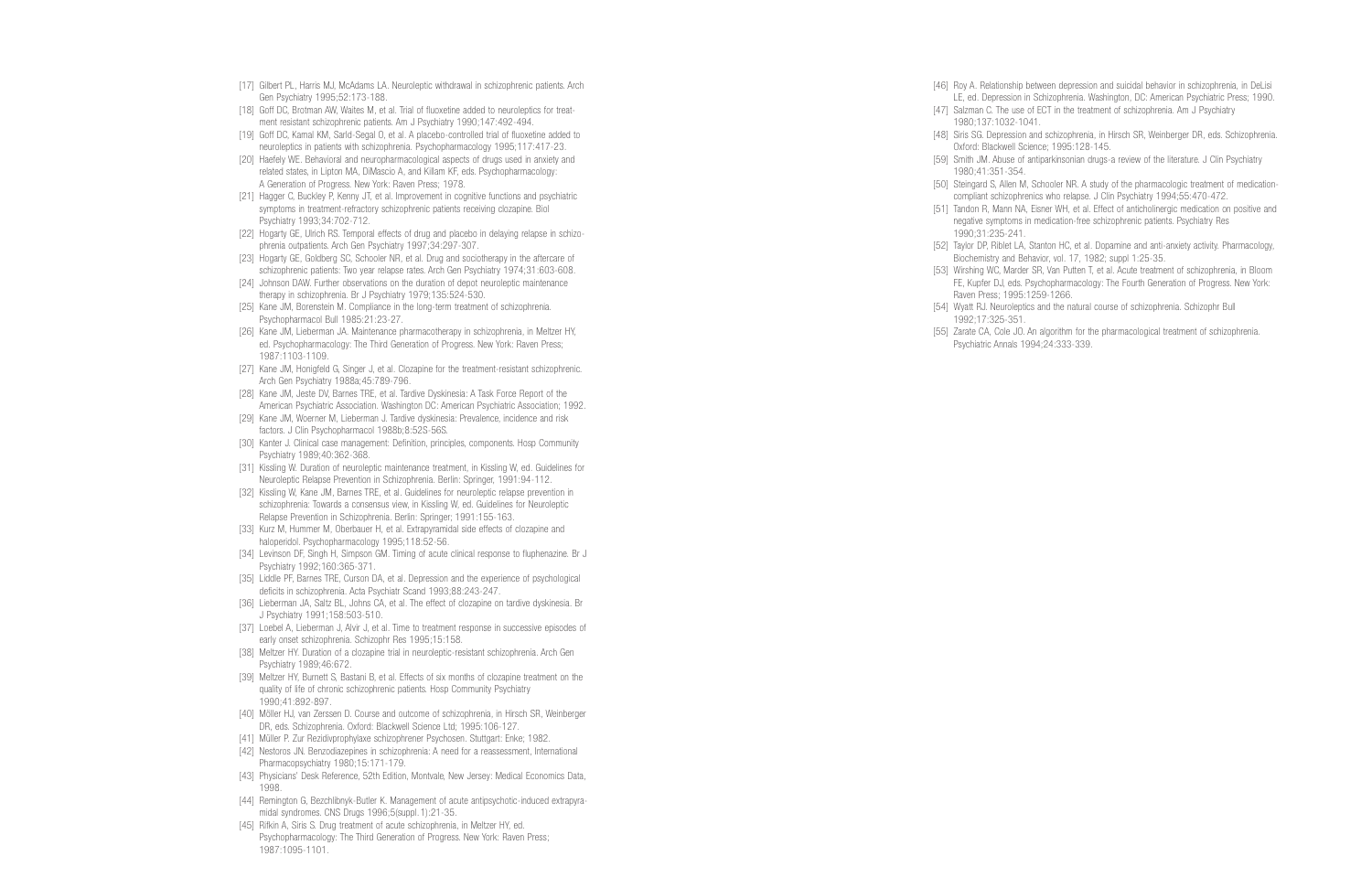benefits and disadvantages of different medications, the most common side effects to expect with each type of medication, the warning signs of relapse, and the particular risks of substance abuse for those with schizophrenia. This information will help patients and families take a more active role in treatment planning and will help to improve the patient's adherence to treatment and the family's or caregiver's support for treatment.

# **Psychotherapies**

Psychotherapies play an important role in the treatment of schizophrenia. It should be recognized that an individual's psychotic experiences are not meaningless, but represent, in a distorted form, major issues and preoccupations in the person's emotional life. Mental health professionals have long recognised the role of family in the course and outcome of schizo<sup>p</sup>hrenia (Brown et al. 1972). Research suggests that involving family members in the psychotherapeutic process is beneficial for both patient and family (Falloon et al. 1988). See pp. 53-54 for a more detailed discussion of family interventions. <sup>A</sup> wide variety of psychotherapy approaches have been investigated for the treatment of schizophrenia.

*Individual supportive psychotherapy* combined with drug maintenance has been widely recommended. Supportive psychotherapy emphasises empathic listening and emotional support. It focuses on exploring the patient's ability to cope with social and other difficulties, while helping and encouraging the patient to find ways to adjust to the complexities of living in the community.

*Cognitive behavioural therapies* <sup>p</sup>lay an increasingly important role in modifying behaviour by the application of various techniques of symptom management, (e.g. anxiety management), control of persistent hallucinations, reduction of delusional speech, and enhancing cognitive functioning (Liberman et al. 1995; Perris 1989, 1992; Brenner et al. 1993). Cognitive behaviour therapy appears to be an effective treatment for both individuals and groups of patients with schizophrenia (Bellack 1992; Kingdon and Turkington 1994). Individual and group psychoeducation is usually included as part of cognitive behavioural therapy. The therapist deals with issues such as acceptance of illness, adaptation to functional deficits and the chronic nature of the illness, self management of medication, and early recognition of symptoms of relapse. Interventions include supportive instruction, role playing, and modelling (Hogarty et al. 1995). *Group psychotherapy* is a form of psychological treatment that is most often used after the positive symptoms have been stabilised by

medication. The purpose is to help the members of the group experience a therapeutic and socialising atmosphere that supports reality and encourages each member to relate to the others by means of a variety of techniques (Yalom 1985). Some comparative research has found that group psychotherapy may be more effective than individual psychotherapy (May 1968).

# **Psychosocial Treatments**

It has long been realised that psychosocial factors affect the treatment, prognosis, course and outcome of schizophrenia. Even though drug therapies have revolutionised the treatment of schizophrenia, recent years have also witnessed a growing awareness supported by research evidence that psychosocial interventions have considerable impact on treatment outcomes in schizophrenia. Psychosocial interventions involve using psychological or social management strategies and techniques to reduce or eliminate cognitive, psychological, and social impairments, disabilities, dysfunctions, and handicaps in order to facilitate social reintegration and psychosocial rehabilitation. In practical terms, psychosocial interventions aim to reduce both positive and negative symptoms, enhance insight and adherence to treatment, prevent relapse, improve social and communications skills, and provide coping skills and strategies to patients and relatives so that they can better deal with stresses (Mueser et al. 1990; Tomaras et al. 1998). Psychosocial intervention is an ideal complement to drug therapies.

The problems in living experienced by people with schizophrenia are social, personal, clinical, and sometimes political (e.g., discrimination). Because the impact of schizophrenia is felt in so many areas of life, effective treatment must address multiple problems, including early recognition of relapse, relapse prevention, improved insight and adherence to treatment, psychoeducation, family living, community care and care in other special settings, and social and coping skills and rehabilitation.

Virtually every rigorous comparison of medical approaches and social rehabilitation has shown that medication combined with social rehabilitation leads to a better outcome than either approach alone. Medications are often a necessary but never a sufficient treatment, while social rehabilitation is almost always augmented by the use of carefully prescribed medications.

People with schizophrenia benefit when an array of treatment methods are provided by teams of professionals who remain in contact with them over time. Continuity of care and caregivers is very important for the person being treated. Patients are also best served when they have a voice in choosing among a range of treatment options, locales, and services. Special types of services that provide both medication and social rehabilitation may be needed for people who are particularly vulnerable (e.g., elderly people, women, children and adolescents, people with multiple disabilities, and those who do not speak the major language of the country).

### **Education**

It is important that people with schizophrenia and their families or care<sup>g</sup>ivers be given information about the nature of schizophrenia, its causes, symptoms, and treatment. Instruction should be given concerning the

*An effective treatment alliance between patient and clinician is an important key to successful Many symptoms of schizophrenia*

*treatment.*

*occur on a continuum with normal beliefs and experience. This fact can be used to reduce stigma and is one of the reasons for using cognitive therapies in schizophrenia.*

*Because the impact of schizophrenia is felt in so many areas of life, effective treatment must address multiple problems, including:*

- *• early recognition of relapse*
- *• relapse prevention*
- *• improved insight and adherence to treatment*
- *• psychoeducation*
- *• family living*
- *• community care and care in other special settings*
- *• social and coping skills and rehabilitation.*

*Education in the treatment of schizophrenia, often referred to as psychoeducation, involves providing information about the disorder, treatment options, side effects, relapse prevention, and coping strategies.*

*Virtually every rigorous comparison of medical approaches and social rehabilitation has shownthat medication combined with social rehabilitation leads to abetter outcome than either approach alone.*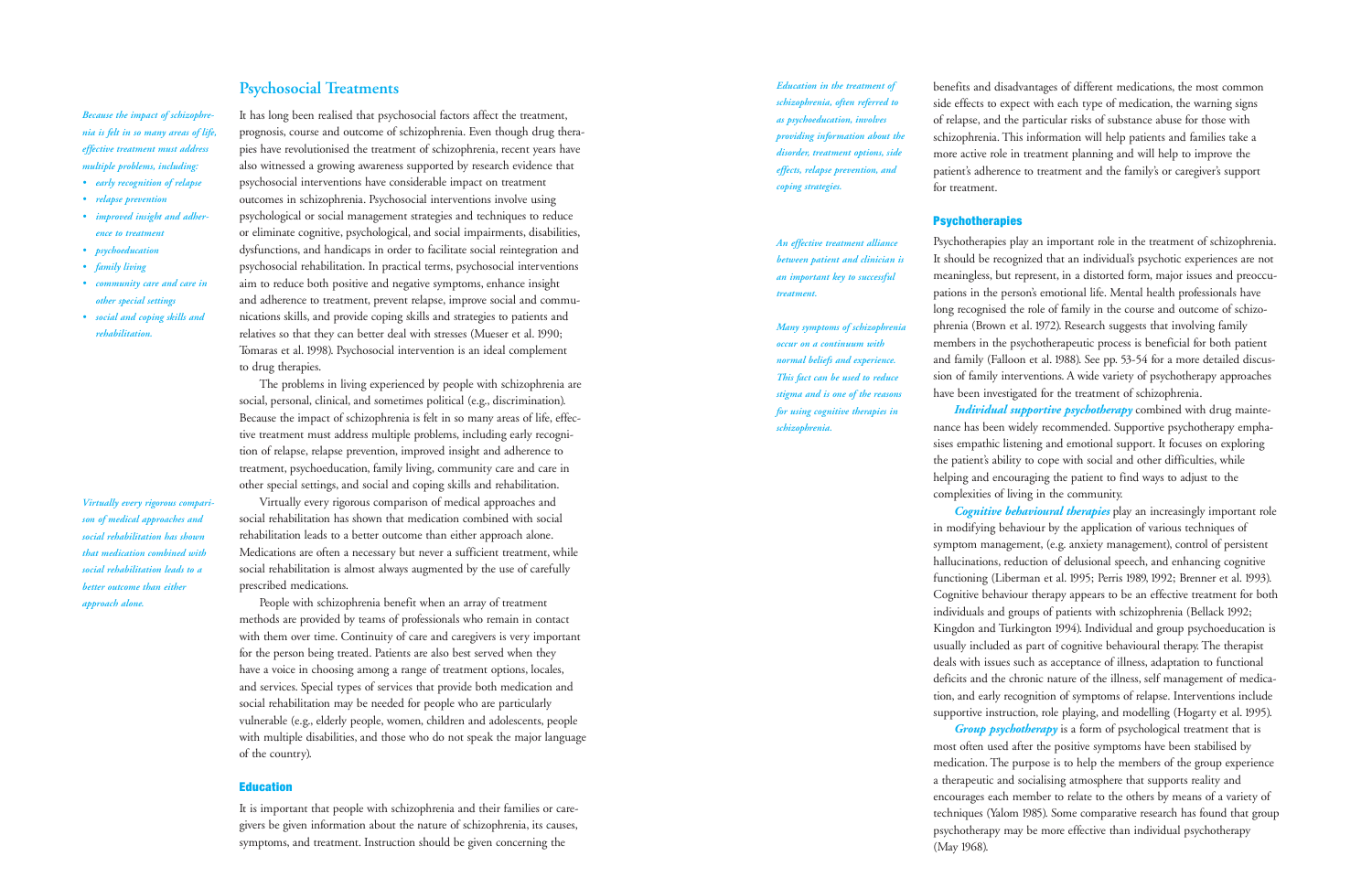## **Participation of the Person with Schizophrenia in Treatment**

The process of recovery from schizophrenia is enhanced if people with the illness are involved with health professionals in discussing and making decisions about their own treatment. People with schizophrenia and their family members can help with the planning of services and, in some cases, with the delivery of treatment services. When appropriate information and education is given to patients and their families and they are <sup>g</sup>iven a chance to participate in making decisions, this also increases the likelihood that patients will adhere to their treatment. In addition, when family members and people with schizophrenia are involved in the training of professionals, there are demonstrable improvements in professional attitudes and treatment outcomes (National Community Advisory Group on Mental Health 1994).

# 泊

[1] National Community Advisory Group on Mental Health. Let's Talk about Action. Canberra, Australia, 1994.

# **The Role of the Family in the Treatment Process Participation of Families in Treatment**

Many people with schizophrenia are limited in their capacity to find work, make friends, find a spouse, and care for themselves. Most people with schizophrenia can function in society if they have concerned and knowledgeable caregivers to help them adapt to these limitations. The caregiver can be an important ally in ensuring that patients follow the treatment that has been prescribed. Caregivers often also need to provide financial assistance and housing; assist the ill person with daily activities, such as shopping, cooking, and washing clothes; supervise the person's medication; monitor their symptoms; negotiate with employers and social agencies; and provide emotional support. Family members are often the most important caregivers for people with schizophrenia. The types of support they provide depend on the needs of the ill relative, the availability of mental health and community support services, and the culturally defined role of families in caring for relatives. In Western, individually-centred societies, the primary goal of family members (and the mental health care system) is to help the ill

**Psychodynamic psychotherapy** consists of interpreting to the patient his or her past and current life. Psychodynamic psychotherapy is not considered a psychological treatment of choice for schizophrenia since controlled studies on psychodynamic psychotherapeutic interventions among patients with schizophrenia have failed to provide evidence for its efficacy (May 1968; Grinspoon et al. 1972; Gunderson et al. 1984).

# 洫

person function independently, manage his or her illness, and lead life on his or her own.Cultures differ in the emphasis they place on self-reliance and independence of the individual. In some cultures, interdependence is considered the best form of social relationship and a moral mode of existence. In such circumstances, individuals who actively or passively avoid the interdependent relationship will be considered as transgressing against good behaviour and social norms. In settings in which large households are frequent and families maintain strong ties throughout life, people who remain dependent on others (or become dependent because of illness or aging) will be well tolerated, provided that they do not consistently bring

*Combination Approaches.* <sup>A</sup> variety of multidimensional psychosocial treatment models for patients with schizophrenia have been proposed that combine individual and family therapy with educational components, vocational rehabilitation, and drug maintenance (Bellack and Mueser 1993; Ciompi 1987; Keith and Docherty 1990).

- [1] Bellack AS, Mueser KT. Psychosocial treatment for schizophrenia. Schizophr Bull 1993;19:317-336.
- [2] Bellack AS. Cognitive rehabilitation for schizophrenia: Is it possible? Is it necessary? Schizophr Bull 1992;18:43-50.
- [3] Brenner HD, Hodel B, Genner R, et al. Biological and cognitive vulnerability factors in schizophrenia: Implications for treatment. Br J Psychiatry 1993;161(suppl 18):154-163.
- [4] Brown GW, Birley JLT, Wing JK. Influence of family life on the course of schizophrenic disorders: A replication. Br J Psychiatry 1972;121:241-258.
- [5] Ciompi L. Toward a coherent multidimensional understanding and therapy of schizophrenia: Converging new concepts, In Strauss JS, Boker W, Brenner H.D, eds. Psychosocial Treatment of Schizophrenia: Multidimensional Concepts. Psychological Family and Self-help Perspectives. Toronto: Hans Huber; 1987:48-62.
- [6] Falloon IRH, Mueser K, Gingerich S, et al. Behavioural Family Therapy: A Workbook. Buckingham: BMHS; 1988.
- [7] Grinspoon L, Ewalt JR, Shader RI. Schizophrenia: Pharmacotherapy and Psychotherapy Baltimore: Williams & Wilkins;1972.
- [8] Gunderson JG, Frank A, Katz HM, et al. Effects of psychotherapy in schizophrenia II: Comparative outcome of two forms of treatment. Schizophr Bull 1984;10:564-598.
- [9] Hogarty GE, Kornblith SJ, Greenwald D, et al. Personal therapy: A disorder-relevant psychotherapy for schizophrenia. Schizophr Bull 1995;21:379-393.
- [10] Keith SJ, Docherty JP, eds. Handbook of Schizophrenia-Psychosocial Treatment of schizophrenia. Vol 4. Amsterdam, the Netherlands: Elsevier; 1990.
- [11] Kingdon DG, Turkington D. Cognitive-Behavioral Therapy of Schizophrenia. Hove, Sussex Lawrence Erlbaum; 1994.
- [12] Liberman RP, Spaulding WD, Corrigan PW. Cognitive-behavioural therapies in psychiatric rehabilitation, in Hirsch SR, Weinberger DR, eds. Schizophrenia. London: Blackwell; 1995:605-625.
- [13] May PPA. Treatment of Schizophrenia: A Comparative Study of Five Treatment Methods. New York: Science House; 1968.
- [14] Mueser KT, Liberman RP, Glynn SM. Psychosocial interventions in schizophrenia, in Kales A, Stefanis C, Talbot J, eds. Recent Advances in Schizophrenia. New York: Springer-Verlag; 1990: 213-236.
- [15] Perris CA. A cognitive-behavioral treatment program for patients with schizophrenic disorder, in Liberman RP, ed. New Directions for Mental Health Services: Effective Psychiatric Rehabilitation. San Francisco: Jossey-Bass; 1992: 21-32.
- [16] Perris C. Cognitive Therapy with Schizophrenic Patients. New York: Guilford; 1989.
- [17] Tomaras V, Vlachonikolis IG, Stefanis CN, et al. The effect of individual psychosocial treatment on the family atmosphere of schizophrenic patients. Soc Psychiatry Psychiatr Epidemiol 1988; 23:256-261.
- [18] Yalom ID. The Theory and Practice of Group Psychotherapy, 3rd Edition. New York: Basic Books; 1985.

*The process of recovery from schizophrenia is enhanced if people with the illness are involved with health professionals in discussing and making decisions about their own treatment.*

*Many people with schizophrenia are limited in their capacity to find work, make friends, find a spouse, and care for themselves. Most people with schizophrenia can function in society if they have concerned and knowledgeable caregivers to help them adapt to these limitations.*

*Family members are often the most important caregivers for people with schizophrenia.*

*Cultures differ in the emphasis they place on self-reliance and independent of the individual.*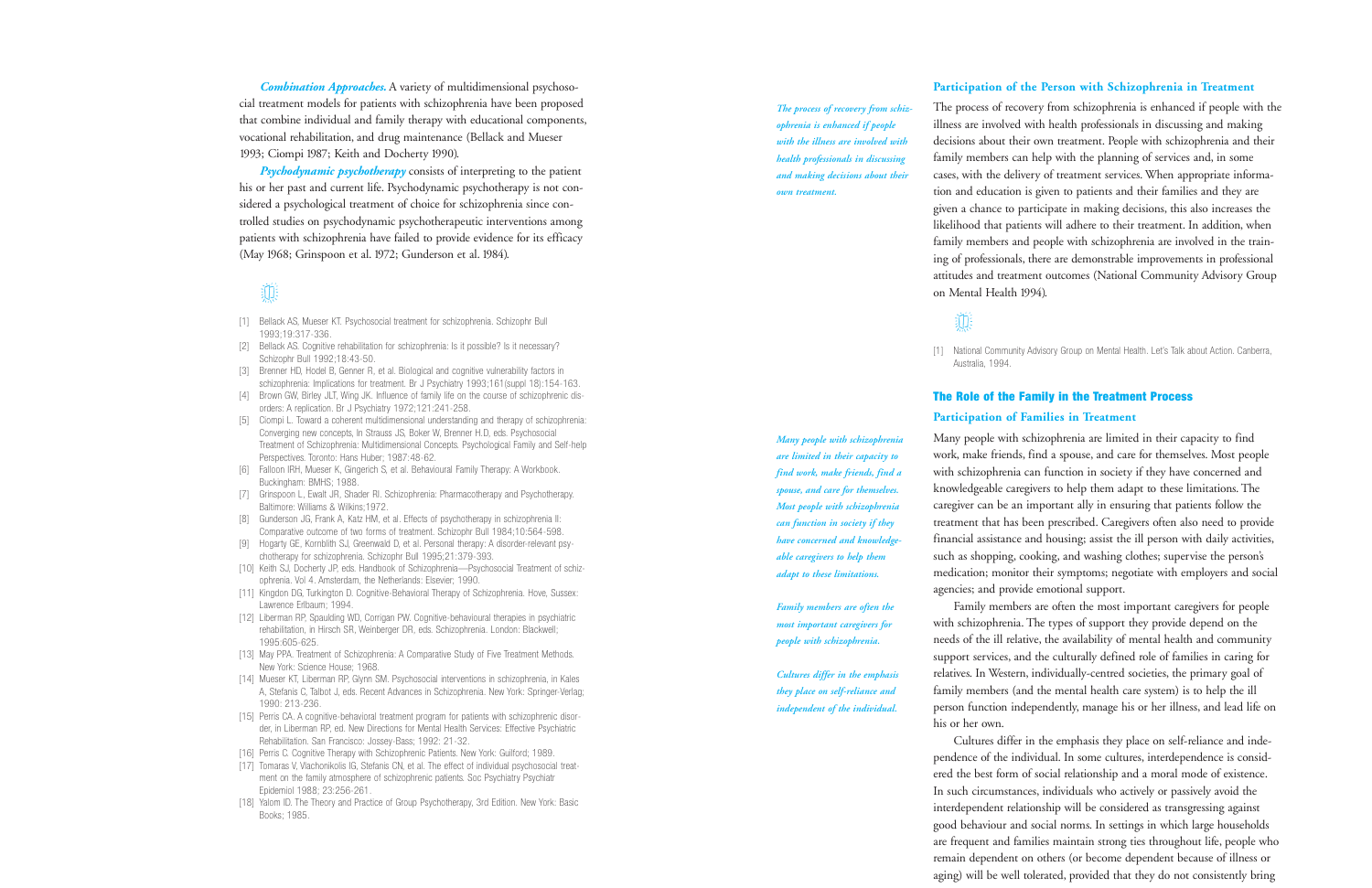[8] Rea MM, Strachan AM, Goldstein MJ, et al. Change in patient coping style following individual and family treatment for schizophrenia. Br J Psychiatry 1991;158:642-647. [9] Torrey EF. Surviving Schizophrenia: A Training Manual (Revised). New York: Harper & Row;

[10] Vaughan K, Doyle M, McConaghy N, et al. The Sydney intervention trial: A controlled trial of relatives counselling to reduce schizophrenic relapse. Soc Psychiatry Psychiatr Epidemiol

[11] Xiong W, Phillips MR, Wang RW, et al. Family-based intervention for schizophrenic patients in China: A randomized controlled trial. Br J Psychiatry 1994;165:239-247. [12] Zhang MY, Yan HQ, Phillips MR. Community-based psychiatric rehabilitation in Shanghai: Facilities, services, outcome, and culture-specific characteristics. Br J Psychiatry

- 
- 1988.
- 
- 1992;27:16-21.
- 1994;165(suppl. 24):70-79.

### **Professional Work with Families**

After a diagnosis of schizophrenia has been made, it is important for those treating the patient to educate the family (and patient, unless the severity of the illness makes this impossible) about the illness and the benefits and risks of medication treatment. It is important for patients and families to understand the importance of taking medications as they are prescribed, to learn to recognise and report side effects as they occur, and to learn to recognise the early symptoms of a relapse. It has been demonstrated that, when patients and families are given adequate information, this can improve adherence to the treatment regimen considerably (Bäuml et al. 1993). These early contacts are crucial in establishing a *therapeutic alliance* between clinician and patient, an alliance on which all future treatment efforts will be based. Psychoeducational workshops have been shown to be very helpful in establishing such alliances, improving medication adherence, and preventing relapses (Bäuml et al. 1993;

Goldstein 1994). However, there is more to family interventions than education alone. Work with the families of those with schizophrenia has been given many different titles including crisis management (Goldstein et al. 1978), behavioural family intervention (Falloon et al. 1982), and psychoeducation (Hogarty et al. 1986). The latter has proved most popular with relatives' organisations because it suggests that the major component of these interventions consists of giving information about schizophrenia to family members. Some professionals have also chosen to interpret the research in this fashion since it appears to offer a quick, cheap, and easy way of increasing the satisfaction of relatives and improving the outcome for patients. However this is a serious misrepresentation of the findings of a substantial body of research, which has demonstrated which interventions are effective and which are not. Education sessions alone make very little impact (Berkowitz et al. 1984; Tarrier et al. 1988). This is partly because relatives often have high levels of anxiety that prevent them from absorbing information when it is first presented. It takes time and professional skill to alleviate the anxiety sufficiently for relatives to be able to take in the factual information and make use of it. In addition to information, families also need help in developing coping skills for the difficult behaviour they face day and night.

- [1] Birchwood M, Cochrane R. Families coping with schizophrenia: Coping styles, their origins and correlates. Psychol Med 1990;20:857-865.
- [2] Katz MM, Marsela A, Dube KC, et al. On the expression of psychosis in different cultures: Schizophrenia in an Indian and in a Nigerian community. Cult Med Psychiatry 1988; 12(3):331-355.
- [3] Kavanagh DJ. Family interventions for schizophrenia, in Kavanagh DJ, ed. Schizophrenia: An Overview and Practical Handbook. London: Chapman & Hall; 1992a: 407-423.
- [4] Kavanagh DJ. Recent developments in expressed emotion and schizophrenia. Br J Psychiatry 1992b;160:601-620.
- [5] Lam DH. Psychosocial family interventions in schizophrenia: A review of empirical studies. Psychol Med 1991;21:423-441.
- [6] Leff J, Berkowitz R, Shavit N, et al. A trial of family therapy versus a relatives' group for schizophrenia: Two-year follow-up. Br J Psychiatry 1990;157:571-577.
- [7] Phillips MR. Strategies used by Chinese families coping with schizophrenia, in Davis D, Harrell S, eds. Chinese Families in the Post-Mao Era. Berkeley: University of California Press; 1993.

shame to the family or household. Societies vary significantly in their evaluation of the symptoms of schizophrenia that are considered most disturbing (Katz et al. 1988).

The proportion of people with schizophrenia who live with their family varies. In developing countries, there are limited social welfare services, so that individuals are even more likely to live with family members. In some family-centred cultures (such as China), the family as a whole, not the individual, makes most of the health care and social decisions for ill family members. In these societies, it is assumed that people with longstanding illnesses such as schizophrenia are dependent on family support, so there is little attempt to promote independence. The family goal is to cure the illness if possible or, if the symptoms of the illness persist, to develop a sustainable family-based support system (Phillips 1993; Xiong et al. 1994; Zhang et al. 1994).

Supporting a relative with schizophrenia is a difficult, life-long effort that can be very stressful. The presence of someone with schizophrenia in the home can result in financial burden, affect the work and social life of other family members, and be emotionally draining—particularly when the ill person has a relapse. In some cases, the emotional response of family members to the illness and the method family members use to manage the illness prove counterproductive. Attempts to control the ill person's behaviour by excessive criticism or being overprotective may result in more frequent relapses (Kavanagh 1992 a and b). Family members often benefit from education about the illness and its treatment and family counselling that provides emotional support and practical advice about how to manage the ill person's behaviour. Patient and family support groups can also be a good source of education for patients and families and are especially helpful in improving communication skills and teaching coping strategies. Improving the coping skills of family members can decrease the burden on the family and reduce the ill person's symptoms and disability (Birchwood and Cochrane 1990; Lam 1991; Leff et al. 1990; Rea et al. 1991; Torrey 1988; Vaughan et al. 1992).

# 洫

*Families can become effective partners in treatment and can help enhance the effectiveness of treatment in a number of ways. Family support for treatment also helps improve patients' adherence to treatment.*

*Support for families can be provided in a number of different settings, including individual counseling and groups that involve only family members or both family members and patients.*

*Family support groups are an important means of reintegrating families into the community.*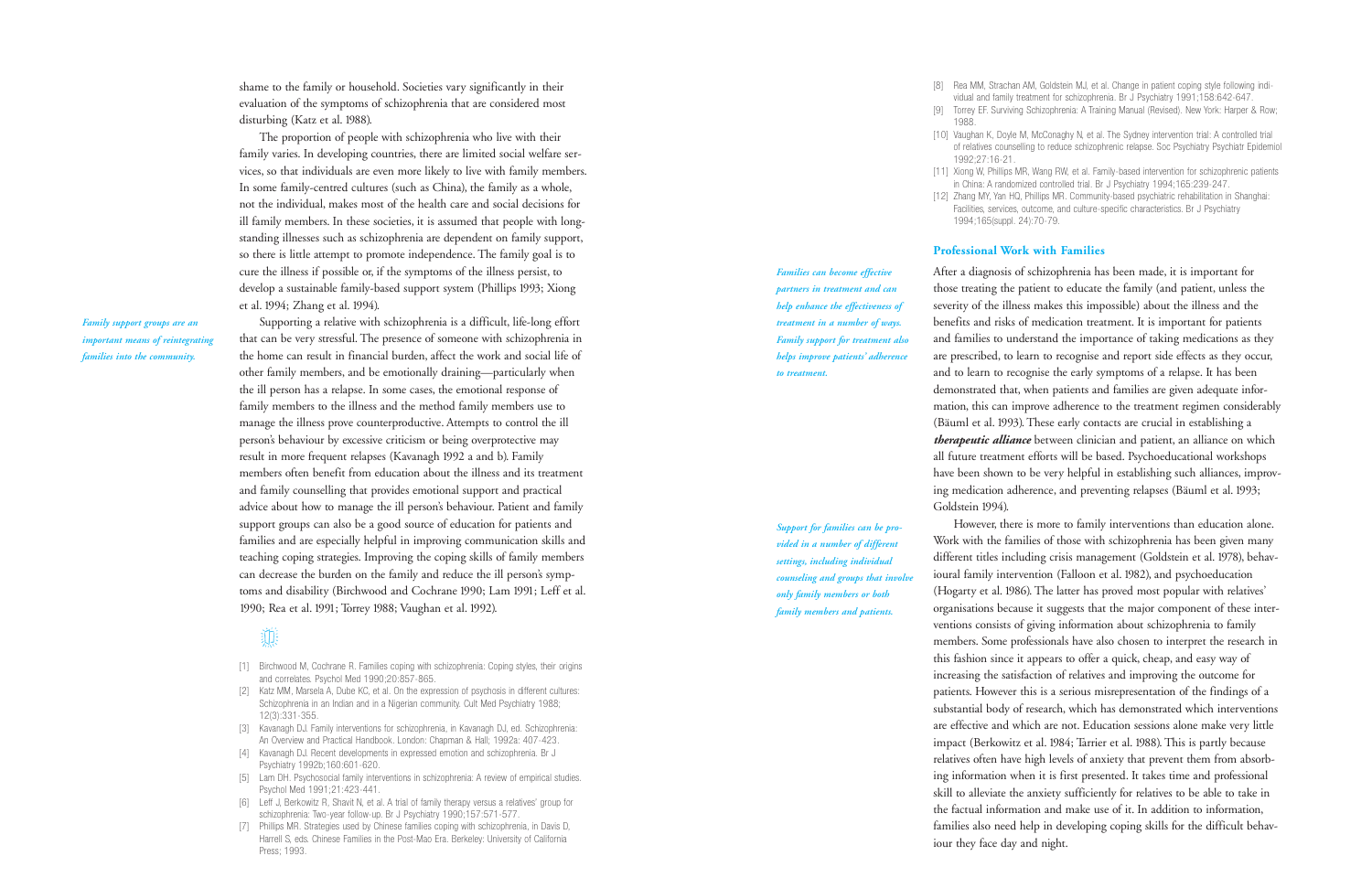- [12] Leff JP, Kuipers L, Berkowitz R, et al. A controlled trial of social intervention in the families of schizophrenic patients. Br J Psychiatry 1982;141:121-134.
- [13] McCreadie RG, Phillips K, Harvey JA, et al. The Nithsdale schizophrenia surveys VIII: Do relatives want family intervention-and does it help? Br J Psychiatry 1991;158:110-113. schizophrenia family work. J Clin Nursing 1995;4:335-336.
- [14] Midence K, Marshall L, Bell R, et al. Community psychiatric nurses: Their role as trainers in
- 
- [15] Randolph ET, Eth S, Glynn SM, et al. Behavioural family management: Outcome of a clinical-based intervention. Br J Psychiatry 1996;164:501-506.
- [16] Schooler NR, Keith SJ, Severe JB, et al. Relapse and rehospitalization during maintenance treatment of schizophrenia: The effects of dose reduction and family treatment. Arch Gen Psychiatry 1997;54:453-463.
- [17] Tarrier N, Barrowclough C, Vaughn C, et al. The community management of schizophrenia: A controlled trial of a behavioural intervention with families to reduce relapse. Br J Psychiatry 1988;153:532-542.
- [18] Vaughan K, Doyle M, McConaghy N, et al. The Sydney intervention trial: A controlled trial of relatives' counselling to reduce schizophrenic relapse. Soc Psychiatry Psychiatr Epidemiol 1992;27:16-21.
- [19] Xiong W, Phillips MR, Hu X, et al. Family-based intervention for schizophrenia patients in China: Randomised controlled trial. Br J Psychiatry 1994;165:239-247.
- [20] Zhang M, Li J, Phillips MR. Randomised controlled trial of family intervention for 78 firstepisode male schizophrenic patients: An 18-month study in Suzhou, Jiangsu. Br J Psychiatry 1994;165(Suppl 24):96-102.

Brief interventions, though superficially attractive, are illusory. <sup>A</sup> time limited course of ten sessions proved ineffective in altering the course of the disorder (Vaughan et al. 1992). Family intervention by therapists who have not acquired the necessary skills is also ineffective (McCreadie et al. 1991). The requisite therapeutic skills and techniques have been set out by a number of authors (Anderson et al. 1986; Falloon et al. 1984; Kuipers et al. 1992). They include:

- imparting education about schizophrenia
- helping families learn problem-solving techniques
- improving communication
- dealing with conflict
- •reducing criticism and over-involvement
- •lowering expectations
- increasing social networks

Eight controlled trials have established the value of family work (Goldstein et al. 1978; Falloon et al. 1982; Leff et al. 1982; Anderson et al. 1986; Tarrier et al. 1988; Xiong et al. 1994; Zhang et al. 1994; Randolph et al. 1996) and the efficacy of this type of intervention has been endorsed by the Cochrane collaboration on evidence-based medicine (Anderson and Adams 1996). The National Institute of Mental Health (NIMH) Treatment Strategies Study has shown that even a monthly family support group is associated with a lower relapse rate and better adjustment in patients (Schooler et al. 1997).

Unfortunately, despite the evidence for the efficacy of family work, family psychoeducation and support are probably the most underused of the empirically validated psychosocial strategies for the treatment of schizophrenia (Kane and McGlashan 1995). This is partly because it is necessary to learn the skills from an experienced teacher, few of whom are available.



- [1] Anderson J, Adams C. Family interventions in schizophrenia: An effective but underused treatment. BMJ 1996 313:505-506.
- [2] Anderson CM, Reiss DJ, Hogarty GE. Schizophrenia in the Family: A Practitioner's Guide to Psychoeducation and Management. New York: Guilford; 1986.
- [3] Bäuml J, Kissling W, Buttner P, et al. Informationszentrierte Patienten und Angeh^rigengruppen zur Complianceverbesserung bei schizophrenen Psychosen. Verhaltenstherapie 1993;3(suppl. 1):1-96.
- [4] Berkowitz R, Eberlein-Fries R, Kuipers L, et al. Educating relatives about schizophrenia. Schizophr Bull 1984;10:418-429.
- [5] Falloon IRH, Boyd JL, McGill CW, et al. Family management in the prevention of exacerbations of schizophrenia. N Engl J Med 1982;306:1437-1440.
- [6] Falloon IRH, Boyd JL, McGill CW. Family Care of Schizophrenia. New York: Guilford; 1984.
- [7] Goldstein MJ. Psychoeducation and family therapy in relapse prevention. Acta Psychiatr Scand 1994;89(suppl 382):54-57.
- [8] Goldstein MJ, Rodnick EH, Evans JR, et al. Drug and family therapy in the aftercare treatment of acute schizophrenia. Arch Gen Psychiatry 1978;35:169-177.
- [9] Hogarty GE, Anderson CM, Reiss DJ, et al. Family psychoeducation, social skills training, and maintenance chemotherapy in the aftercare treatment of schizophrenia: 1. One-year effects of a controlled study on relapse and expressed emotion. Arch Gen Psychiatry 1986;43:633-642.
- [10] Kane JM, McGlashan TH. Treatment of schizophrenia. Lancet 1995;346:820-825.
- [11] Kuipers E, Leff J, Lam D. Family Work for Schizophrenia: A Practical Guide. London: Gaskell; 1992.

*Many families with a seriously ill member need help in developing coping skills for the difficult behavior they face day and night.*

*There is an increasing trend to train mental health professionals in family work. For example, two centres for training psychiatric professionals in family work have been established in London andManchester. The Thorn Courses include both didactic and experiential learning, and have already trained over 100 practitioners (Midence et al. 1995).*

*Family psychoeducation and support are probably the most underused of the empirically validated psychosocial strategies for the treatment of schizophrenia*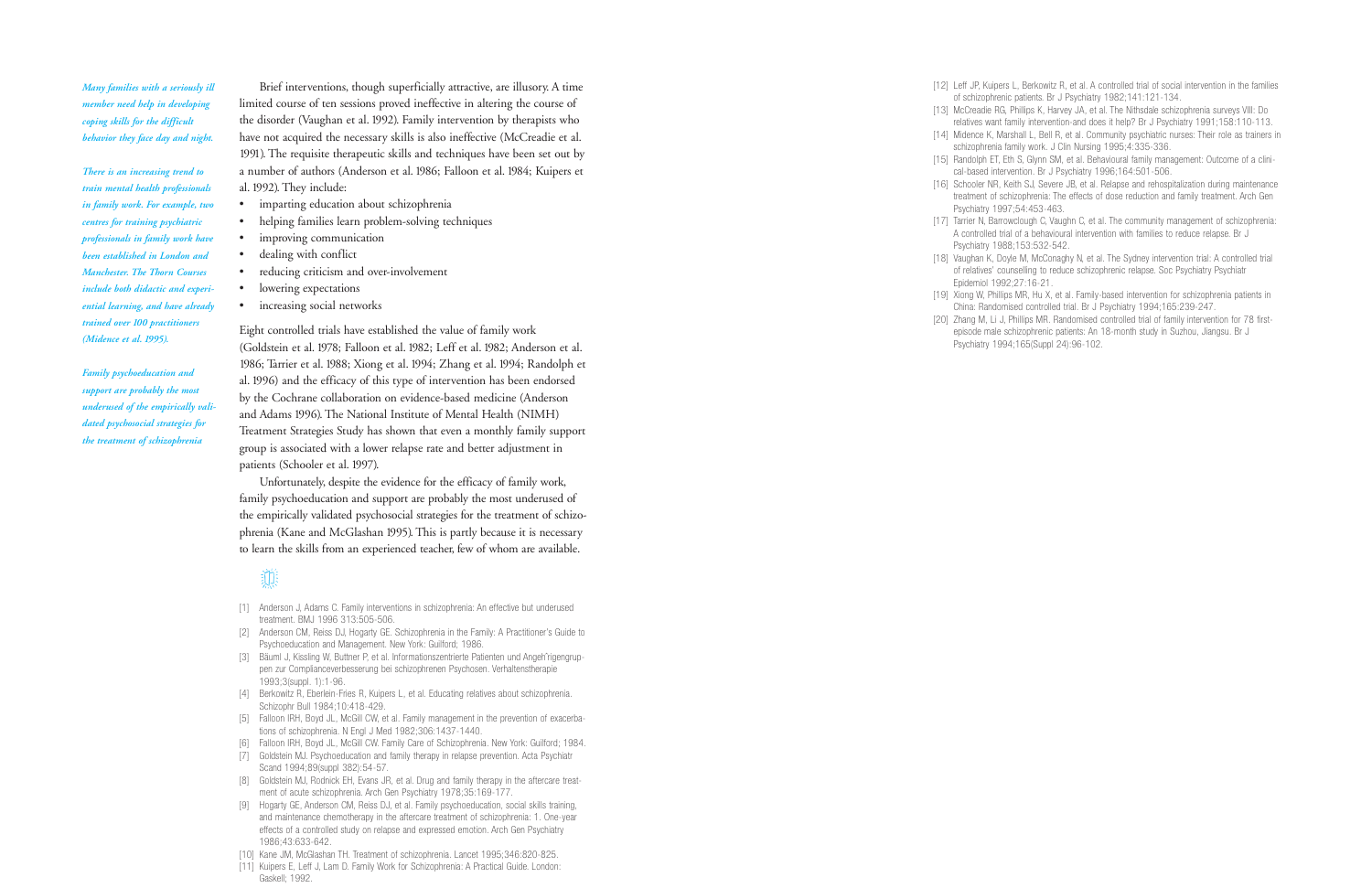support systems try to help manage the various problems that face individuals with schizophrenia and their families, such as controlling symptoms, securing continuity of care, preventing relapses, reducing social stigma and isolation, and obtaining necessary financial resources (Caplan and Killilea 1976; Killilea 1982). Community support systems involve both mental health professionals and a variety of community resources to help the patient and the family cope with problems caused by the illness and improve the quality of life for the affected individual. Such programs usually involve developing a community support system and setting up a case management program (Bachrach 1992).

*Case management* helps to ensure that patients get all the help and services they need to lead as full a life as possible in the community. Case managers may co-ordinate the provision of services by others or may provide many of the services themselves. In the latter case, the case manager may help the client find an apartment, obtain monetary benefits, budget money, modify drug use, and keep doctors' appointments (Goering et al. 1988). Case management may be especially important in complex systems of services to ensure continuity of treatment and coordination of services.

<sup>A</sup> number of other strategies are important in the reintegration process: *Training in independent living skills* aims to improve the individual's ability to perform basic daily living activities (Stein and Test 1978). The goal is to educate the person to pay attention to proper dress and appearence. Other skills for independent living may include meal preparation, security measures, and obtaining and maintaining housing. *Social skills training* is widely used in the treatment of patients with chronic schizophrenia. Individuals are trained in interpersonal communication skills, such as maintaining appropriate eye contact and voice volume, using learning processes such as modelling, role playing, reinforcement, and *in vivo* exercises (Liberman 1992; Liberman et al. 1986, 1989). Several studies have demonstrated the positive effects of social skills training on symptoms, relapse reduction, and social adjustment of patients with schizophrenia, especially in younger patients (Bellack et al. 1984; Liberman et al. 1986; Hogarty et al. 1987; Marder et al. 1996).

*Vocational rehabilitation* involves vocational training activities related to real work environments and experiences. Its goal is to facilitate

the job placement of the trainee. *Job placement* (permanent or transitional) is the final stage of the

*Patient self-help groups* also provide an opportunity for socialisation and emotional support and give patients an opportunity to learn coping strategies that have worked for others with schizophrenia.

vocational rehabilitation process for those individuals who are eligible to work. When individuals with schizophrenia are able to work, this enhances their self-esteem, provides economic benefits or income, and <sup>g</sup>ives them opportunity for socialisation and interpersonal communication (Anthony et al. 1990). (See below for a more detailed discussion of issues related to working.)

# **Social Rehabilitation**

**Improving Quality of Life**

An essential goal of mental health programmes is to ensure that appropriate treatment is received and impairment and social handicaps are reduced.

Rehabilitation of individuals with schizophrenia has two main objectives: 1) to improve functioning and 2) to reduce handicaps, stigma, and social disabilities. Although such services are not needed by all patients with schizophrenia, they are important for those with continuing impairment and disability.

In recent years, there have been changes in the strategies of rehabilitation of psychiatric patients. While, in the past, primary emphasis was <sup>p</sup>laced on returning the individual to work, it has now been accepted that there are many other equally important goals of the rehabilitative process. It has also been accepted that, for many individuals with schizophrenia, returning the individual to his or her previous position is not realistic. Because the illness often begins early in life, the person may never have achieved a desirable position. Improving the quality of life of the individual with schizophrenia—both during the illness and after—has emerged as the primary concern of many programmes, which has changed the types of interventions, settings, and other characteristics of management of the disease (Sartorius 1995).

The intermediate objectives of the psychosocial rehabilitation process are:

- • to reduce the symptoms of the patient through medication and psychological and psychosocial interventions
- to reduce adverse physical and behavioural consequences of the illness
- •to improve the individual's social competence
- to increase family and social support in the areas of employment, housing, and socialisation.

Several psychosocial interventions have been considered effective in rehabilitating individuals with schizophrenia, including group supportive therapy, patient self-help groups, community support and outreach programs, case management, and social reinforcement (token economy).

*Group supportive psychotherapy* <sup>p</sup>lays an especially important role after the acute symptoms of the illness have been stabilised. Such therapy helps members of the group experience a therapeutic and socialising atmosphere that supports reality and encourages each member to relate to the others.

The goals of *community support and outreach programs* are to reduce readmission rates to psychiatric inpatient facilities and improve skills needed to live independently in the community. Community

*Skills for independent living include attention to proper dress and appearance, meal preparation, security measures, and obtaining and maintaining housing.*

*Deficits in social skills (e.g., lack of smiling in response to social approaches) mark out the person with schizophrenia as different from others. Improving social skills increases the likelihood that the person will be accepted in society.*

*When individuals with schizophrenia are able to work, this enhances their self-esteem, provides economic benefits or income, and gives them opportunity for socialisation and interpersonal communication.*

*Improving the quality of life of the individual with schizophrenia is the primary goal of social rehabilitation.*

*Psychiatrists and other mental health professionals should be aware of social and legal barriers to the reintegration of individuals with schizophrenia into the community and should work to reduce these obstacles.*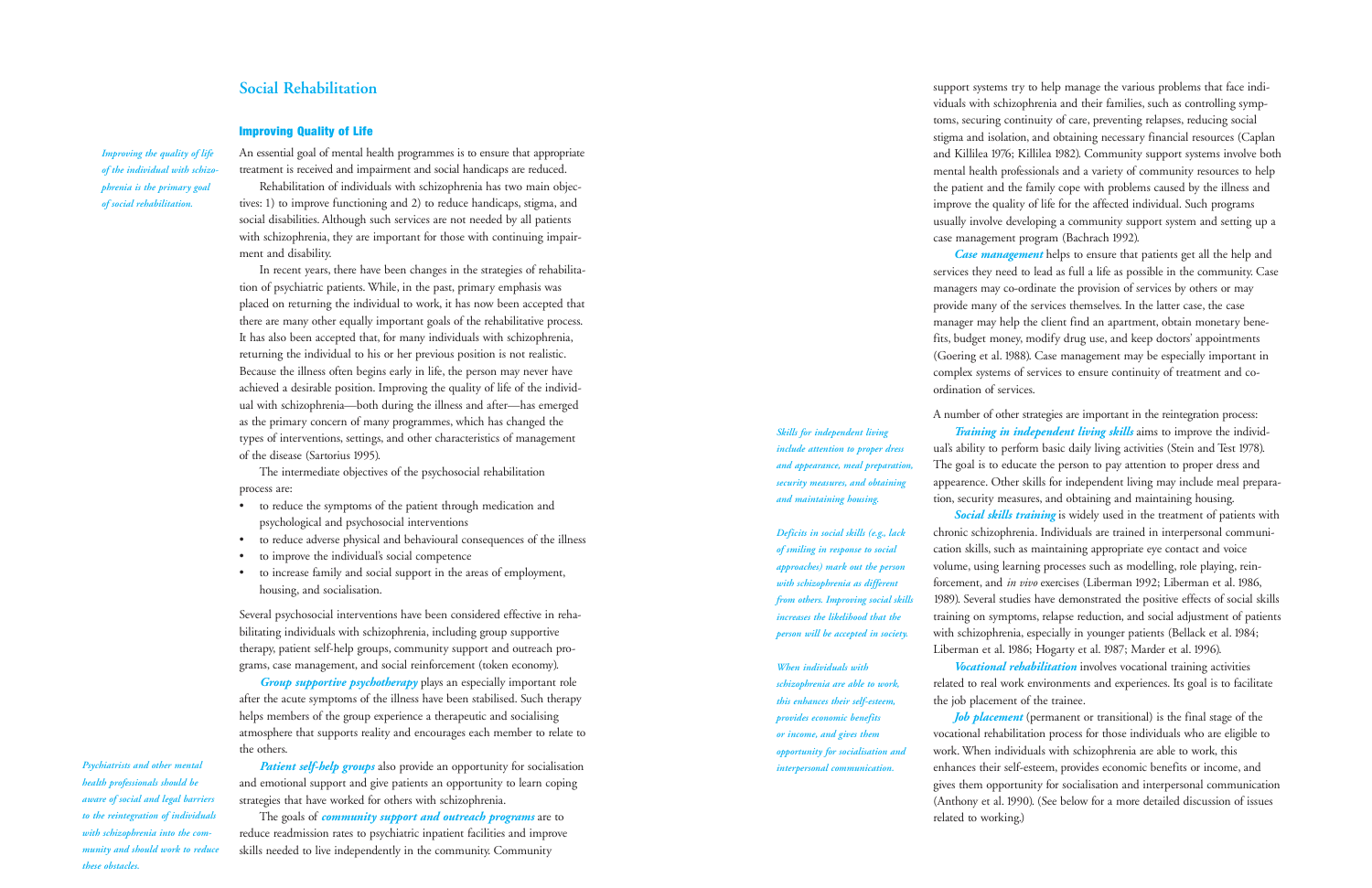### **Work and Schizophrenia**

### **Most People with Schizophrenia Can Work Even If They Have**

**Symptoms** 

Several studies have shown that people with major mental illness fare better if they are working but that the ability to hold a job is scarcely related to the severity of the person's illness. British and American studies have shown that people with schizophrenia are more likely to stay out of hospital if they are employed. It has also been shown that seriously disturbed patients can hold jobs on a long-term basis (Freeman and Simmons 1963; Fairweather et al. 1969). While many people with schizophrenia are able to work successfully in competitive employment, for others long-term sheltered work is a necessity.

[1] Bond GR, Drake RE, Mueser KT, et al. An update on supported employment for people with severe mental illness. Psychiatric Services 1997;48:335-346. [2] Fairweather GW, Sanders DH, Maynard H, et al. Community Life for the Mentally III.

[3] Freeman HE, Simmons OG. The Mental Patient Comes Home. New York: Wiley; 1963.

In a recent study, Bond et al. (1997) reviewed a number of studies and surveys concerning employment and schizophrenia, all of which suggested significant gains in supported employment programs. In the experimental studies they examined, 58% of clients in supported employment programs achieved competitive employment compared to 21% of those who received traditional vocational services. Two features of supported employment programs appear to be particularly important in achieving these better results: the integration of mental health and vocational services within a single team and avoidance of prevocational training, or the "train then place" model (i.e., programs that place people and then provide on the job training appear to achieve better results than the more traditional approach of pre-employment training).

# 洫

- 
- 
- Chicago: Aldine; 1969.
- 

### **Work Helps People Recover from Schizophrenia**

Engaging in productive and meaningful activity is basic to an individual's sense of social and personal identity and to his or her sense of self worth. Work benefits not only the individual but also his or her social group. Schizophrenia can impair a person's ability to work during an acute attack. However, research has shown that, with the proper encouragement, training, treatment, and support, most people with schizophrenia can work inside or outside the home (Cook and Pickett, 1994).

Work helps the person with schizophrenia in a number of ways: • it enhances self-esteem

• it contributes to household income and elevates the sick person's

- 
- standing in the family
- (Wing et al. 1964)

• it provides a focus of attention that can decrease the person's preoccupation with hallucinations and delusions, when they are present

*Residential alternative accommodation* is a basic component of community-based psychosocial rehabilitation for those individuals who need a residential alternative either to a long-term stay in a psychiatric hospital or with their family (Stein and Test 1978). More severely disabled patients need staff to be present in the accommodation during the day and, in some cases, throughout the night as well. In these situations, staff and patients in some respects come to resemble family groups. Studies have shown that staff in these homes can develop critical attitudes toward patients, just as happens in some families (Ball et al. 1992; Snyder et al. 1994). <sup>A</sup> training programme for staff based on family interventions has been quite successful in improving staff attitudes toward patients (Willetts and Leff 1997).

# 洫

- [1] Anthony W, Cohen M, Farkas M. Psychiatric Rehabilitation. Boston: Center for Psychiatric Rehabilitation, 1990.
- [2] Bachrach LL. What we know about homelessness among mentally ill persons: An analytical review and commentary. Hosp Community Psychiatry 1992;43:453-464.
- [3] Ball RA, Moore E, Kuipers L. Expressed emotion in community care staff: A comparison of patient outcome in a nine month follow-up of two hostels. Soc Psychiatry Psychiatr Epidemiol 1992;27:35-39.
- [4] Bellack AS, Turner SM, Hersen M, et al. An examination of the efficacy of social skills training for chronic schizophrenic patients. Hosp Community Psychiatry 1984;35:1023-1028.
- [5] Caplan G, Killilea M, eds. Support Systems and Mutual Help: Multidisciplinary Explorations. New York: Grune and Stratton; 1976.
- [6] Goering PN, Wasylenski DA, Farkas M, et al. What difference does case management make? Hosp Community Psychiatry 1988;39:272-276.
- [7] Hogarty GE, Anderson CM, Reiss J. Family psychoeducation, social skills training, and medication in schizophrenia, the long and short of it. Psychopharmacol Bull 1987;23:12- 13.
- [8] Killilea M. Interaction of crisis theory, coping strategies, and social support systems, in Schulberg HC, Killilea M, eds. The Modern Practice of Community Mental Health. San Francisco: Jossey-Bass; 1982: 163-214.
- [9] Liberman RP, DeRisi WJ, Mueser KT. Social Skills Training for Psychiatric Patients. New York: Pergamon Press; 1989.
- [10] Liberman RP, ed. Handbook of Psychiatric Rehabilitation. New York: McMillan; 1992.
- [11] Liberman RP, Mueser KT, Wallace CJ. Social skills training for schizophrenia individuals at risk for relapse. Am J Psychiatry 1986;143:523-526.
- [12] Marder SR, Wirshing WC, Mintz J, et al. Two-year outcome of social skills training and group psychotherapy for outpatients with schizophrenia. Am J Psychiatry 1996;153:1585- 1592.
- [13] Sartorius N. Rehabilitation and quality of life. Int J Ment Health 1995;24:7-13.
- [14] Snyder KS, Wallace CJ, Moe K, et al. Expresse emotion by residential care operators and residents' symptoms and quality of life. Hosp Community Psychiatry 1994;45:1141-1143.
- [15] Stein L, Test MA. Alternatives in Mental Hospital Treatment. New York: Plenum Press; 1978.
- [16] Willetts L, Leff J. Expressed emotion and schizophrenia: The efficacy of a staff training programme. Journal of Advanced Nursing 1997; 26:1125-1128.

*In developed countries, being unemployed carries with it its own stigma and most people with schizophrenia are unemployed. Not having a job in a developing country is not associated with a similar stigma because only a small proportion of the population*

*holds a paying job.*

*Work brings people with schizophrenia into contact with a healthy group of people and increases their chances of forming relationships with others.*

*While many people with schizophrenia are able to work successfully in competitive employment, for others long-term sheltered work is a necessity.*

*The integration of mental health and vocational services within a single team is important.*

*Individuals working with people with schizophrenia in residential treatment settings can experience some of the same stresses as family members and may benefit from similar education and supportive interventions (see p. 54).*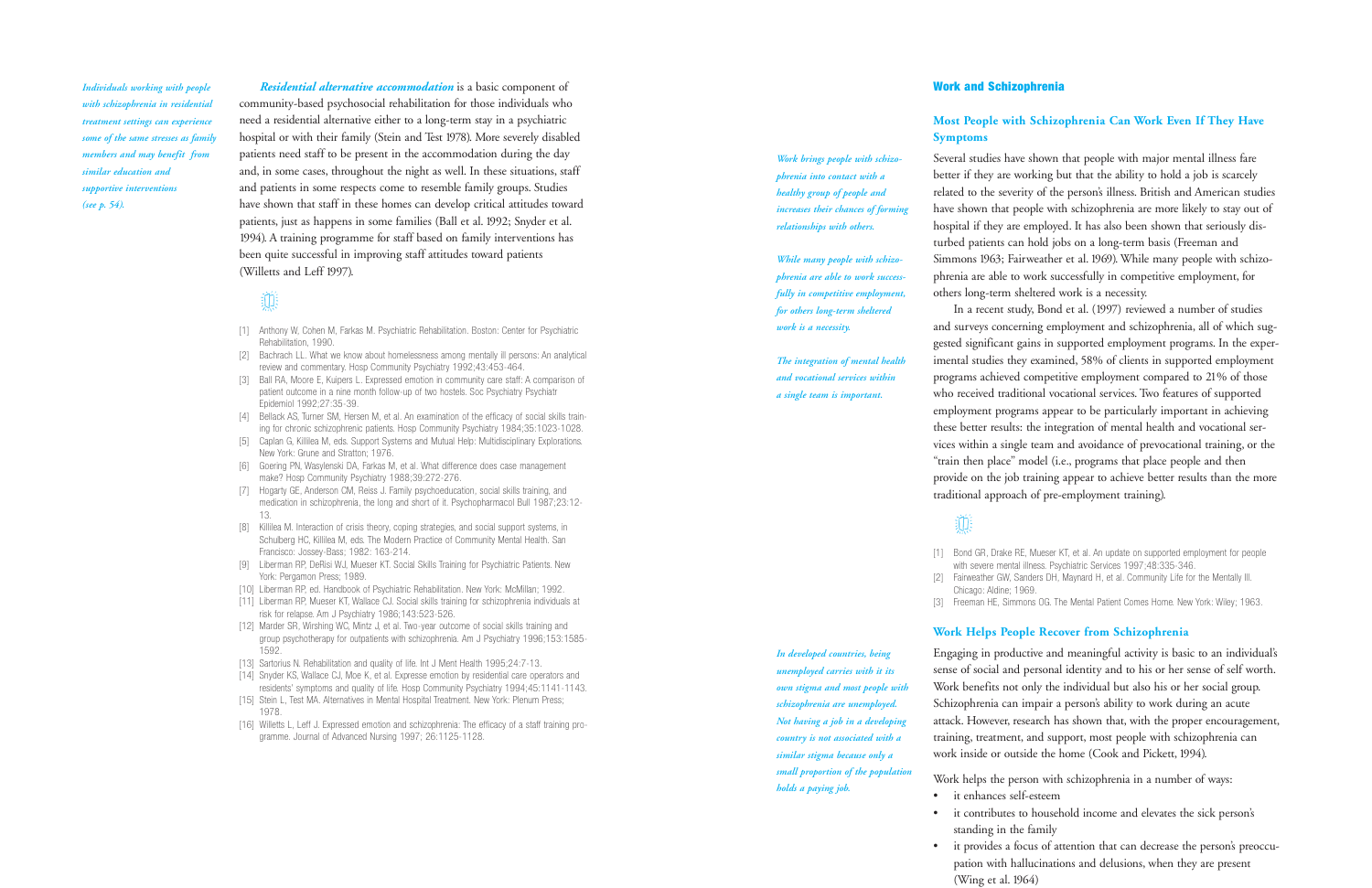[3] Bond GR, Drake RE, Mueser KT, et al. An update on supported employment for people with severe mental illness. Psychiatric Services 1997;48:335-346.

[4] Brenner MH. Mental Illness and the Economy. Cambridge, Massachusetts: Harvard

- 
- University Press; 1973.
- 
- 
- 
- 
- 

[5] Cook JA, Pickett SA. Recent trends in vocational rehabilitation for persons with psychiatric disabilities. American Rehabilitation 1994; 20:2-12.

[7] Warner R. Recovery from Schizophrenia, 2nd Edition. London: Routledge; 1994. [8] Warner R., Polak P. The economic advancement of the mentally ill in the community: 1. Economic opportunities. Community Ment Health J 1995a;31:381-396.

[6] Farkas M, Rogers S, Thurer S. Rehabilitation outcome for the recently deinstitutionalized psychiatric patient. Hosp Community Psychiatry 1987;38:864-870.

[9] Warner R, Polak P. The economic advancement of the mentally ill in the community:

2. Economic choices and disincentives. Community Ment Health J 1995b;31:477-492.

[10] Wing JK, Bennett DH, Denham J. Industrial rehabilitation of long-stay schizophrenic

patients. Medical Research Council Memo No. 42. London: Her Majesty's Stationary Office,

1964.

### **Changing Approaches to Employment**

In traditional mental hospitals, many patients were employed on the farms, which supplied the hospitals with produce, and in services such as the laundry. They were not paid for this work, which eventually came to be seen as exploitation and was discontinued, although it may have benefited some for the reasons given above. It was replaced by occupational therapy, with the functions of recreation and self expression, and industrial therapy (IT), which provided work-like activities through which very small sums of money could be earned. The work consisted predominantly of assembly and packing tasks, which were contracted out to the hospital IT department by local businesses and factories. The repetitive work was within the capacities of many of the patients, but was boring for those with a higher level of competence and frustrating for those who had been in higher education or in positions of some responsibility before becoming ill. Furthermore, very little social interaction took place among those who participated (Dunn et al. 1990).

With the advent of community care, IT activities began to be provided outside mental hospitals in facilities such as day hospitals, day centres, and sheltered workshops. The major disadvantages of these arrangements were that the work was still largely repetitive and boring and that the attendees were all mentally ill. Hence, they came into social contact only with other users or with providers of the service, so that the work, instead of aiding their reintegration into society, perpetuated their segregation.

<sup>A</sup> number of different approaches to these problems have proved successful. Some services have developed work projects that generate jobs of differing levels of responsibility and involve a variety of tasks, thereby avoiding boredom. Examples are a cafe, a picture framing shop, and a bakery. Projects like these that provide services to the general public help to break down the barriers of social isolation which grow from stigma. The Clubhouse model enables people who are quite severely affected by mental illness to participate in a work force and to provide services to the public (Fairweather et al. 1969). Worker co-operatives and social enterprises have been established in a number of European countries and often

- [1] Anthony WA, Blanch A. Supported employment for persons who are psychiatrically disabled: An historical and conceptual perspective. Psychosocial Rehabilitation Journal 1987;11:5-23.
- [2] Anthony WA, Cohen MR, Danley KS. The psychiatric rehabilitation model as applied to vocational rehabilitation, in Cardiello JA, Bell MD, eds. Vocational Rehabilitation of Persons with Prolonged Psychiatric Disorders. Baltimore: Johns Hopkins University Press; 1988:59-80.
- it provides a daily structure and order to life and reduces boredom
- • it provides a new set of relationships and social interactions with coworkers and generates a sense of community
- it brings the sick person into the society of healthy people.

Unfortunately, in many industrialised countries, fewer than 20% of people with serious mental illness are in full-time or part-time work (Anthony and Blanch 1987; Farkas et al. 1987; Anthony et al. 1988). This low level of employment is as much the result of the nature of the economy (e.g., high levels of unemployment) and the disability support system in industrial countries as of the mental disability itself. When competition for jobs is fierce, applicants with a history of severe mental illness tend to be rejected in favour of those without such a history. In addition, individuals with severe mental illness encounter economic disincentives to work because increasing work hours results in loss of income from the person's disability pension, rent subsidy, and other forms of income support (Bond et al. 1997). These disincentives could be alleviated by a more gradual reduction of disability benefits for beginning workers (Warner and Polak 1995b). Unemployment adversely affects the course of serious mental illness. Hospital admissions for schizophrenia increase during economic downturns (e.g., the outcome for schizophrenia worsened during the Great Depression) (Warner 1994), while efforts to rehabilitate those with mental illness improve under full-employment conditions (Brenner 1973). It is, of course, important, as it is for everyone, that the kind of work be appropriate for the individual. The most suitable types of employment for those with schizophrenia are generally well-structured situations that are not too stressful. Part-time work may be a useful option for some individuals.

In several European countries, where economic disincentives to work are less severe, model vocational programs have demonstrated that a much larger proportion of people with serious mental illness can gain employment. European social enterprises successfully employ a mixed workforce of mentally disabled and healthy workers in manufacturing and service enterprises (Warner and Polak 1995a). Similar ventures may be viable in other industrialised countries, especially if attention is paid to the issue of reducing individual economic disincentives to work.

In contrast, in developing countries, work prospects for people with schizophrenia are less affected by fluctuations in the economy because many individuals can be employed in subsistence agriculture and family enterprises.

# 瀧

*Sheltered work facilities established in the community have major disadvantages: the work is often repetitive and boring and attendees only come into contact with other users or providers of*

*the service.*

*Work projects that generate jobs of differing levels of responsibility and involve a variety of tasks help to avoid boredom.*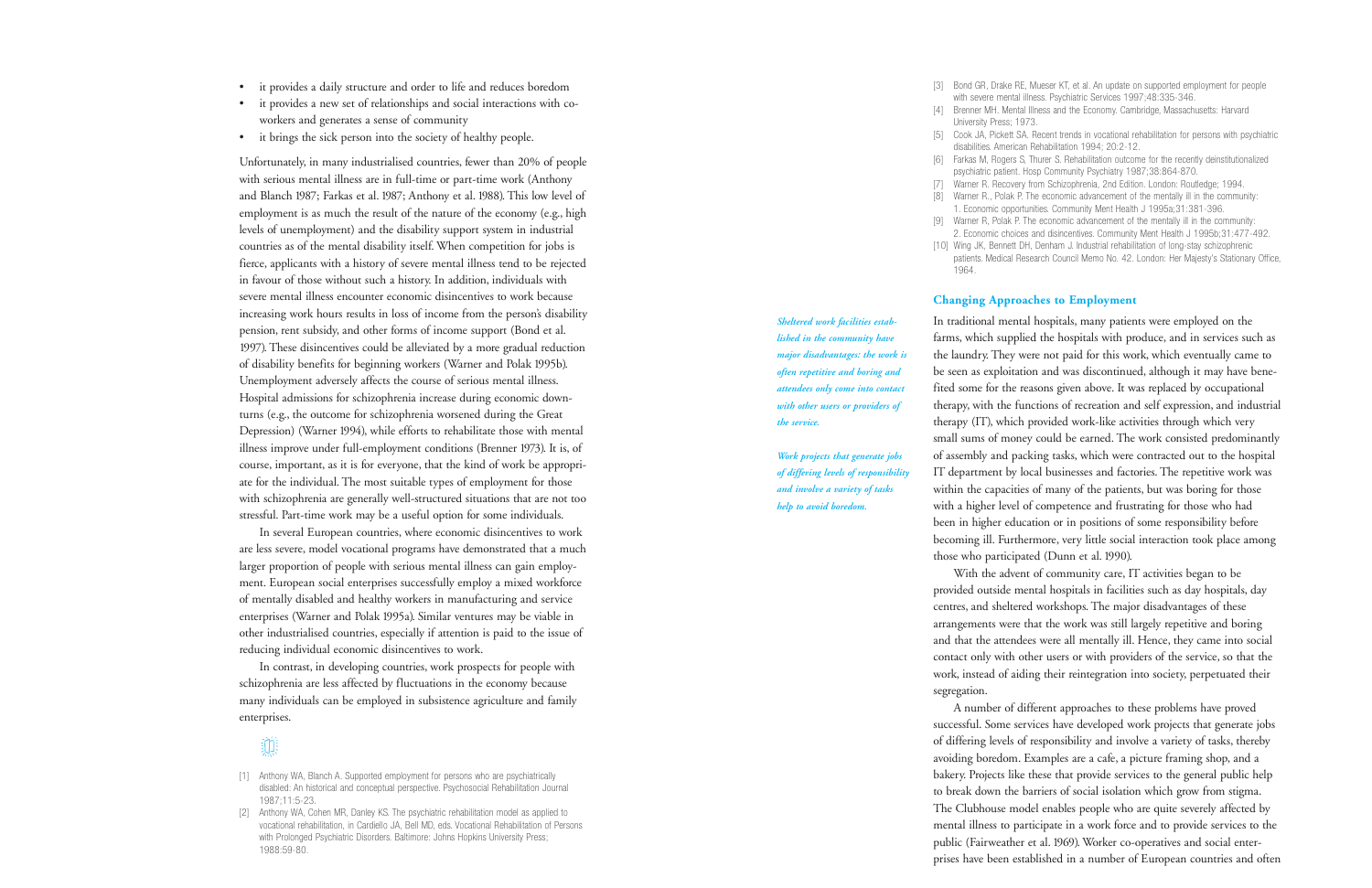# **Treatment Settings**

Individuals with schizophrenia may be treated by general and mental health practitioners in a variety of settings as described below.

# **Inclusion in the Community**

For centuries, the public has viewed people with severe mental illness with fear, based on a stereotype of the mentally ill as difficult to understand, dirty, unkempt, unpredictable, and violent. In developed countries, the response to these attitudes during the nineteenth century was a massive program of building psychiatric hospitals—self-contained worlds with their own farms and water supplies—on isolated sites far from the towns. Most of the wards were locked and patients rarely passed out of the gates. Relatives were discouraged from visiting by the distance and the grim atmosphere that pervaded these institutions. <sup>A</sup> recent study of two London psychiatric hospitals found that 75% of long-stay patients had no contact with relatives (Leff 1997).

Although it was felt at the time that such peaceful surroundings and green spaces would be helpful to patients, it became clear that such isolation of the mentally ill from the rest of society adversely affected both the patients and the public. The public image of the mentally ill as alien and dangerous was reinforced, as well as the belief that mental illness was incurable. It appeared that, once a person entered the hospital, they stayed for life. The hospitals themselves became objects of fear and stigma, reflected in slang terms such as "loony bins," "nut houses," and "funny farms." The patients' mental state was made worse by the combination of social isolation and inactivity, which resulted in an increase in apathy, inertia, lack of speech, and restricted emotional responsiveness—the socalled secondary negative symptoms of schizophrenia.

The concept of the large isolated institution for the mentally ill was also exported to a number of developing countries, especially those that were colonies of Western countries. Such institutions proved even more inappropriate and isolating in these cultures.

- [1] Bond GR, Drake RE, Mueser KT, et al. An update on supported employment for people with severe mental illness. Psychiatric Services 1997;48:335-346.
- [2] Dunn M, O'Driscoll C, Dayson D, et al. The TAPS Project, 4: An observational study of the social life of long-stay patients. Br J Psychiatry 1990;157:661-670.
- [3] Fairweather GW, Sanders DH, Maynard H, et al. Community Life for the Mentally III. Chicago: Aldine; 1969.
- [4] Grove B, Freudenberg M, Harding A, et al. The Social Firm Handbook. Brighton: Pavilion Publishing; 1997.
- [5] Warner R, Polak P. The economic advancement of the mentally ill in the community: 2. Economic choices and disincentives. Community Mental Health Journal 1995;31:477-492.

After World War II, progressive attitudes led to a policy of early discharge and, beginning in the late 1940s, the number of inpatients began to fall in northern Europe. With the introduction of effective antipsychotic medication in 1954, patients began to be discharged in larger numbers. Improvements in the social environment within the hospitals led to a decrease in negative symptoms (Wing and Brown 1970), which diminished even further as patients moved from hospital to more stimulating environments in the community (Leff 1997). However, while discharging patients to homes in the community can improve negative symptoms, it does not automatically lead to social integration. Many patients were hastily released in the 1970s and 1980s without adequate preparation or support for living in the community, which caused problems for them and their communities, and increased the stigma because of

schizophrenia.

employ a mixed workforce of mentally disabled and healthy workers (Grove et al. 1997). They are able to compete with local businesses and pay standard wages to those mentally ill employees who work full time (Warner and Polak 1995). As mentioned above, recent research suggests that programs that use on-the-job training approaches produce better results than the more traditional "train then place" approach (Bond et al. 1997).

These relatively new approaches to employing those with mental illness offer much more attractive opportunities than the traditional IT units, but require ingenuity and enthusiasm to succeed in establishing and maintaining viable enterprises. The chances of success are probably increased if local business people of goodwill can be persuaded to contribute their expertise and guidance.

# 狐

*For centuries, the public has viewed people with severe mental illness with fear, based on a stereotype of the mentally ill as difficult to understand, dirty, unkempt, unpredictable, and violent.*

*Isolation of those with mental illness from the rest of society reinforces the public image of the mentally ill as alien and dangerous and contributes to stigma.*

*Providing a more stimulating environment, both inside and outside the mental hospital, leads to a decrease in the negative symptoms of schizophrenia.*

*Projects that provide services to the general public help to break down the barriers of social isolation.*

*Programs that use on-the-job training approaches produce better results than the more traditional "train then place" approach.*

*The chances of success are probably increased if local business people of goodwill can be persuaded to contribute their expertise and guidance.*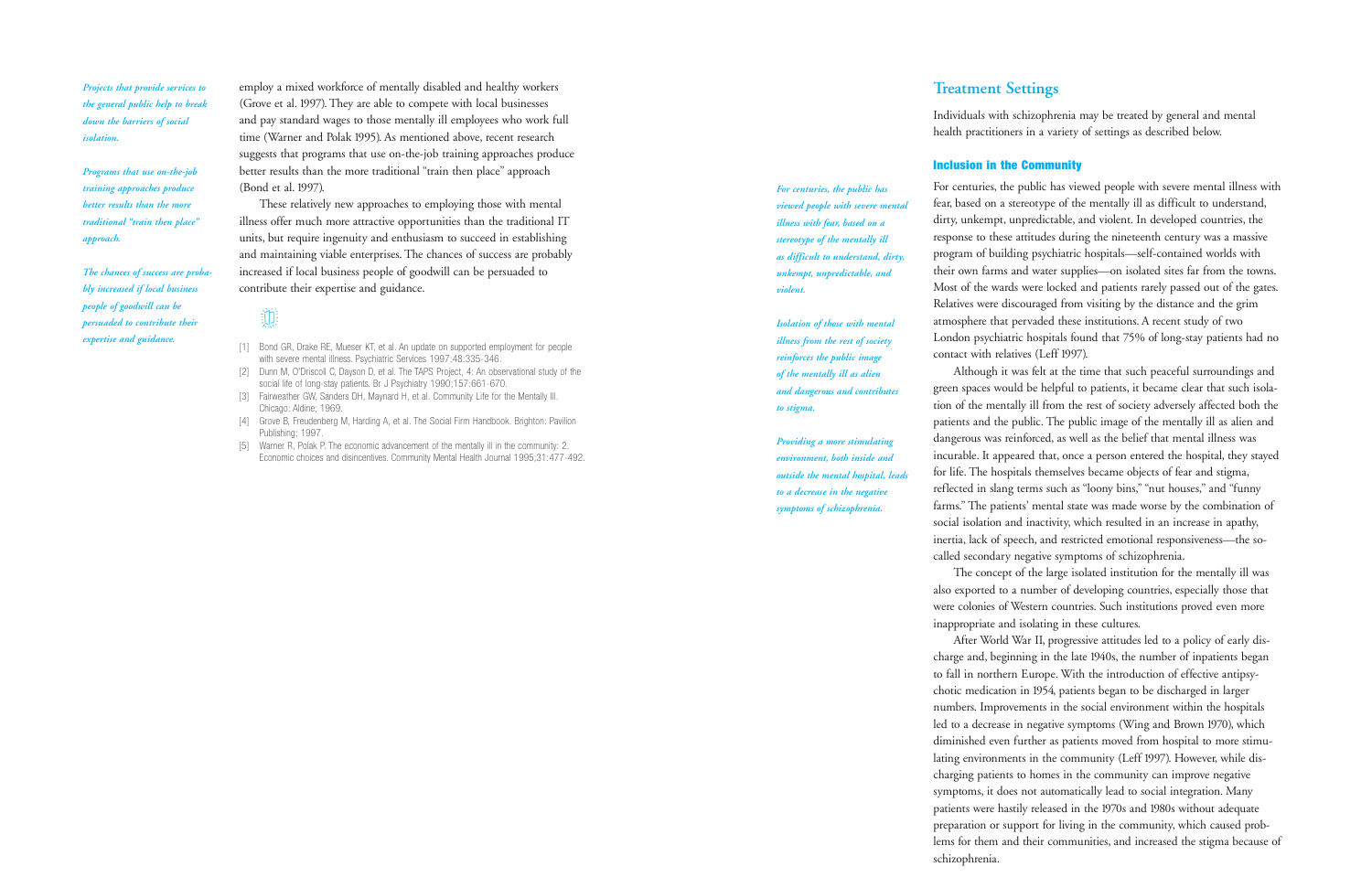ment of choice is the one that puts the fewest restrictions on the patient's The growth of different kinds of services for specific populations or

choices, causes the least disruption in the person's daily life and social relations, and is the most focused on social and vocational rehabilitation. needs (e.g., the acutely disturbed, adolescents) increases the risk of losing the long-term approach which is needed in schizophrenia. Case management, therefore, has become increasingly important (see page 59).

# **People with Schizophrenia Can Get Worse If Treated Punitively or Confined Unnecessarily**

People with schizophrenia are likely to get worse if treated punitively or confined unnecessarily. The history of psychiatry reveals that patients who are treated with the least restriction and coercion can better integrate into the everyday life of the family and community. For many people with schizophrenia, their most unpleasant memory of treatment is the experience of being detained in seclusion or held down with physical restraints. Treatment facilities should establish guidelines to minimise the use of such measures.

while other aspects of the personality can remain intact and undamaged. People with schizophrenia generally want to live their own lives, surrounded by friends, eating decently and free from abuse or confinement. For these reasons, international standards, national laws, and modern treatment approaches all promote voluntary treatment and the avoidance of confinement. Jails are considered especially harmful to the person with schizophrenia and are not suitable places for treatment (see below). the law or the accepted codes of behaviour. In such cases when the behaviour is the result of the person's illness, the offender may fail to

Schizophrenia changes some aspects of a person's thinking and feeling Illogical thinking may lead a person with schizophrenia to break understand cause and effect in the usual way and will be unlikely to learn from punishment.

Surveys of public attitudes still reveal negative attitudes towards the mentally ill, but also a substantial amount of goodwill towards discharged patients (Wolff 1997; Reda 1995). This goodwill can be mobilised by focussed education campaigns to encourage neighbours of patients to ini tiate social contact (Wolff 1997). Patient and family advocacy groups, churches, and research foundations can often offer valuable assistance in improving community attitudes and initiating outreach programs. Patients can also be offered a social skills training program (see p. 59) that improves their ability to initiate and sustain relationships (Liberman et al. 1986). Tackling the issue from both sides in this way offers the possibility of true social integration of people with schizophrenia into the commu nity of citizens where they belong. Are the source of the source of the source of the solicity and the solicity of the solicity of the solicity of the solicity of the solicity of the solicity of the solicity of the solicity of the solicity of the solicity o

# **People with Schizophrenia Should Not Be Put in Jail or Prison**

About 25% of people involved in police encounters in North America are considered to be displaying abnormal behaviour due to substance abuse or mental illness (Arboleda-Florez and Holley 1988). Many of these people end up in jail or prison. In Ontario, the largest province in Canada, 15%- 20% of inmates have a psychiatric illness and 5%-7% are considered to be seriously mentally ill (Government of Ontario 1995). In North America and other parts of the developed world, prisons and, even more so, local jails, have become the modern asylum and a substitute for the mental hospital (Torrey 1995; Warner 1995).

- [1] Leff J. The outcome for long-stay non-demented patients, in Leff J, ed. Care in the Community: Illusion or Reality? New York: Wiley; 1997.
- [2] Liberman RP, Mueser K, Wallace CJ, et al. Training skills in the severely psychiatrically disabled: Learning coping and competence. Schizophr Bull 1986;12:631-647.
- [3] Reda S. Attitudes towards community mental health care of residents in north London. Psychiatric Bulletin 1995;19:731-733.
- [4] Wing JK, Brown GW. Institutionalism and Schizophrenia: A Comparative Study of Three Mental Hospitals. Cambridge: Cambridge University Press; 1970.
- [5] Wolff G. Attitudes of the media and the public, in Leff J, ed. Care in the Community: Illusion or Reality? New York: Wiley; 1997.

<sup>A</sup> large number of the people with mental illness in prisons and jails have severe mental disorders, including schizophrenia. Lacking proper resources, and geared, not for treatment, but for containment and control, jails and prisons merely warehouse the mentally ill. Most inmates with mental illness do not receive appropriate treatment. If they are given med-

Currently in many parts of the world, the largest part of the care pro vided to those with schizophrenia is community based. Often a primary care physician acts as gatekeeper and arranges referrals for more specific mental health services. It is therefore essential that primary care physicians receive adequate education and information about the symptoms and treatments of severe mental illness.

Integration of mental health care into general health care has special advantages for developing countries. <sup>A</sup> number of nations, such as India, Iran, and Pakistan, have used this approach to provide essential care to rural populations.

### **Inpatient and Outpatient Care**

Recent studies have shown that a variety of settings, ranging from innova tive alternatives to the hospital to comprehensive community programs, can be effective in treating people with schizophrenia. In general, when inpatient and comprehensive outpatient programs are compared, people in the community-based programs show better outcome for longer periods of time than those treated in the hospital. Even people who are acutely psychotic can be treated effectively in carefully monitored community settings where supervision is continuous, where the setting is quiet and comforting, and where lay and professional staff are available.

Inpatient care that is as brief as feasible and combines a variety of treatment approaches, including comprehensive discharge planning and post-hospital reintegration services, is effective. Although compulsory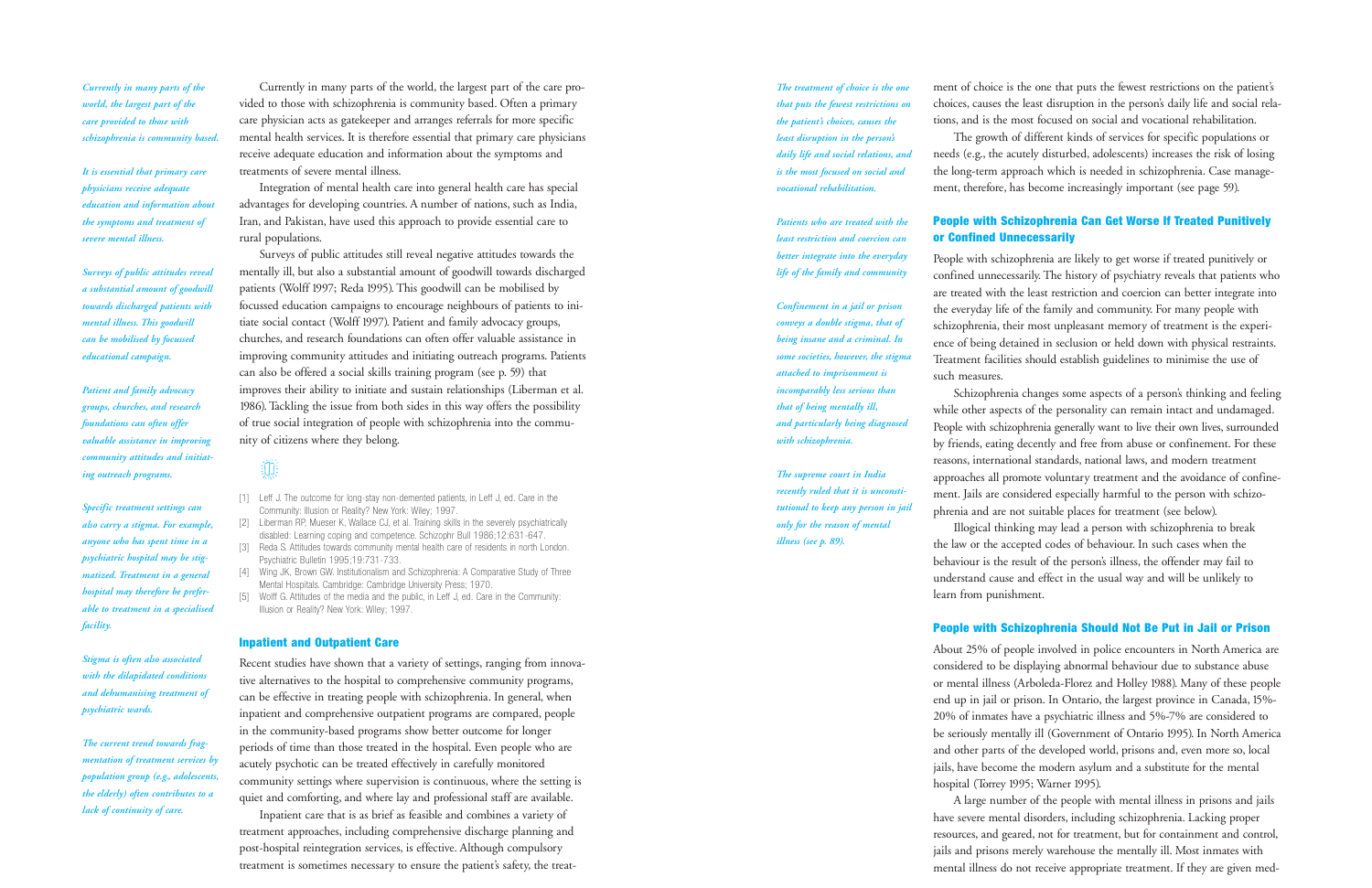### **Sources of Support Exist Outside the Health Care System**

People in distress seek help from a variety of individuals or institutions in the community. When distress is caused by illness they approach priests or institutions such as temples or mosques, organisations of patients, other non-governmental organisations, practitioners of alternative medicine, traditional healers, and others they think might help them. Often, patients approach more than one such source of potential help as well as health care services, in succession or simultaneously. There is relatively little evidence about the benefit that people derive from these contacts, although anecdotal reports indicate that there may be considerable benefit.

In some countries, traditional healers are trained in accordance with a well-organised doctrine (e.g., Ayurveda, Unani, Chinese traditional medicine), while, in other locations, training takes place through apprenticeship or other means. In some countries, no collaboration exists between traditional healers and the official health care system and the work of traditional healers is not recognised by the official health care system. In other parts of the world, traditional healers have established collaboration with the health care system and have proven to be useful in recognising psychoses and referring people suffering from them to health services. On the other hand, the exclusive use of indigenous healing methods for the treatment of schizophrenia can delay the start of effective treatment, and some traditional healing practices are known to harm patients.

- [1] Arboleda-Florez J, Holley H. Criminalization of the mentally ill: Part 2. Initial detention. Can J Psychiatry 1988;33:87-95.
- [2] Government of Ontario. The Mental Disorder and Justice Review Project. North York, Ontario: Consultation document; 1995.
- [3] Torrey EF. Editorial: Jails and prisons—America's new mental hospitals. Am J Public Health 1995;85:1611-1613.
- [4] Warner R. Alternative to the Hospital for Acute Psychiatric Treatment. Washington, DC: American Psychiatric Press; 1995.

Information is available about the practice of traditional healers in a number of countries, while little is known about the way in which they operate in other locations. The types of institutions mentioned above, traditional and religious healers, and community leaders all serve as a point of first contact for a large number of people with mental illness and often provide help to them and their families.

In developing mental health programmes, it is important to explore the pathways people use, who are seeking help and to learn about the practices of those whom people approach for help in order to optimise their action and ensure that patients receive appropriate and co-ordinated support from the health care services and others in the community.

icine in the form of pills, other inmates tend to steal it. They are, therefore, more likely to be given long-acting injections with little regard for side effects. If the inmates with mental illness are kept with the general jail population their behaviour soon becomes disturbing to other prisoners, so that jail authorities usually have to segregate them in order to prevent them from being beaten or otherwise abused. This segregation is like a double imprisonment and the isolation simply worsens the person's symptoms.

The supreme court in India recently ruled that it is unconstitutional to keep any person in jail only for the reason of mental illness. (see p. 89 and Appendix E, Volume I)

# 洫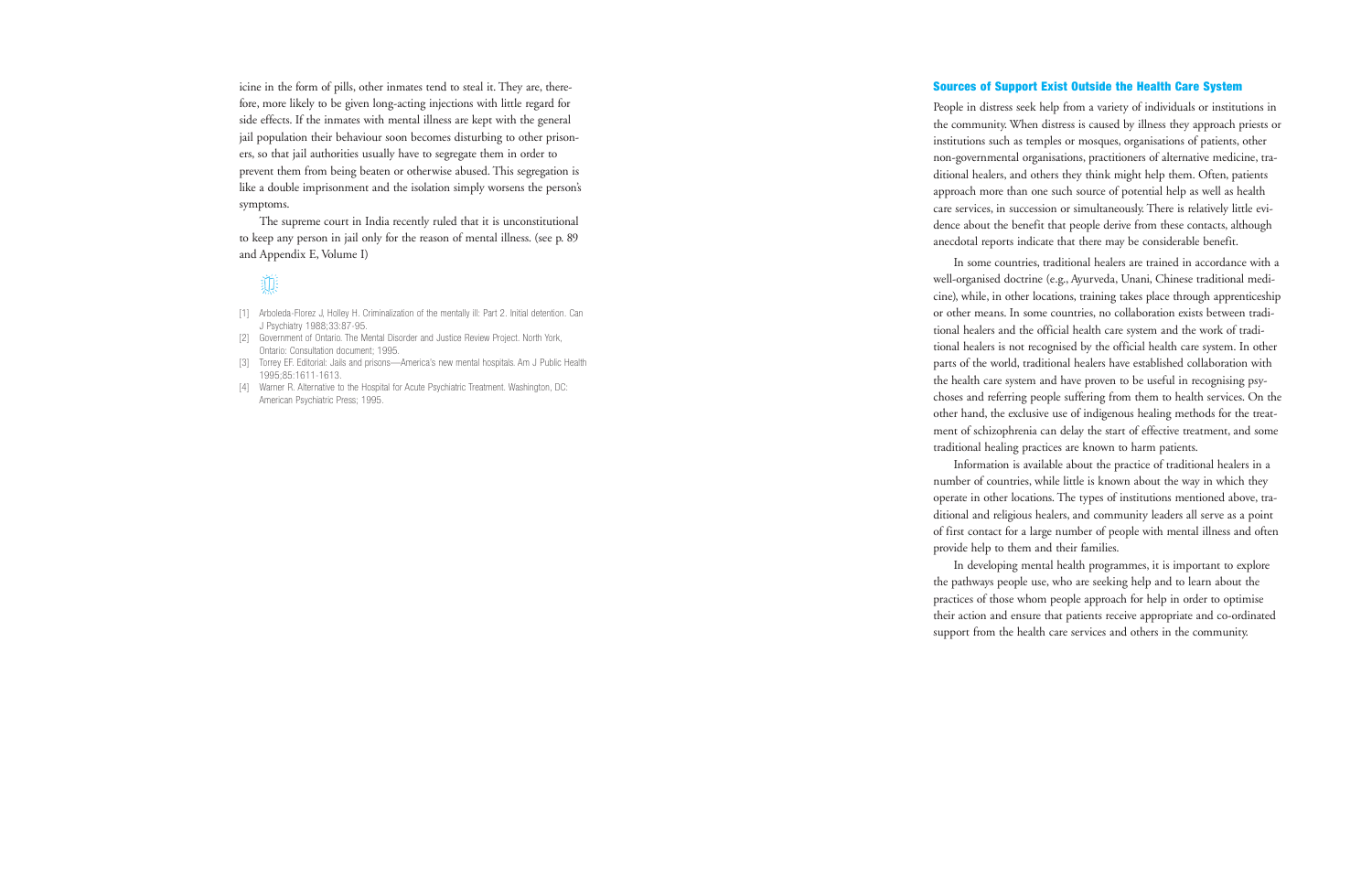# **What Is the Stigma Because of Schizophrenia?**

The general public and even health professionals tend to hold a stereotyped image of those with schizophrenia. This image usually involves some or all of the following misconceptions:

• Nobody recovers from schizophrenia.

- Schizophrenia is an untreatable disease.
- People with schizophrenia are usually violent and dangerous.
- People with schizophrenia are likely to infect others with their

•

madness.

•

People with schizophrenia are lazy and unreliable.

- Schizophrenia is the result of a deliberate weakness of will and character ("the person could snap out of it if he would").
- Everything people with schizophrenia say is nonsense.
- People with schizophrenia cannot reliably report the effects of treatment or other things that happen to them.
- People with schizophrenia are completely unable to make rational decisions about their own lives (e.g., where to live).
- People with schizophrenia are unpredictable.
	- People with schizophrenia cannot work.
- People with schizophrenia get progressively sicker all their lives. • Schizophrenia is the parents' fault.
- 
- •
- •

The stigma that attaches to schizophrenia extends beyond the individual with the illness to encompass everything and everyone associated with him or her. This includes the medications and other treatments that may be used to control symptoms, family members (who are often wrongly considered to have caused the illness), other caregivers, health professionals who care for those with schizophrenia, and even the hospitals and other institutions in which those with schizophrenia are treated.

# **Extent of the Stigma**

It is clear that people with mental illness are highly stigmatised in the West. Branded as "psychos" in popular parlance, they encounter discrimination in housing and employment (Miller and Dawson 1965) and generate fear that they are dangerous. Citizens fight to exclude treatment facilities and living quarters for the mentally ill from residential neighbourhoods. According to a 1990 survey of the American public, the "not in my backyard" phenomenon is a widespread obstacle to the community integration of people with mental illness (Robert Wood Johnson Foundation 1990). The status afforded the mentally ill is the very lowest lower than that of ex-convicts or the developmentally disabled (Tringo 1970). According to one U.S. survey, even after 5 years of normal living and hard work, an ex-mental patient is rated as less acceptable than an exconvict (Lamy 1966).

# **II. Decreasing Stigma**

**What are Stigma, Prejudice, and Discrimination?**

The word "stigma" is of Greek origin and means "to pierce, to make a hole." The word was also used, however, to mean branding a criminal with a hot iron to mark infamy. In the *Anatomy of Melancholy*, Burton spoke of being "stigmatized with hot iron." It was in the late middle ages that the word came to mean the public defaming and branding of a criminal so that all could recognise him. Other meanings of the word, in particular with reference to stigmata (wounds similar to those of Christ indicating that a person has lived a life of extraordinary sanctity), have gradually disappeared. In more recent years, stigma has been used especially to indicate that certain diagnoses (e.g., tuberculosis, cancer, mental illness) awaken prejudice against persons so diagnosed.

Prejudice is an attitude reflecting the readiness of people to act in a positive or negative way toward the object of the prejudice without examining whether there is any justification for such behaviour. There are numerous prerequisites for prejudice to develop. Several of the most important are:

- Recognition of the object of prejudice: for example, prejudice is awakened once the individual admits that he has a mental disorder or when extrapyramidal side effects make it clear to others that he has been receiving antipsychotic medication.
- Social acceptance of the prejudice: there is an absence of any strong reaction by others to the prejudice.
- Lack of personal knowledge about the object of prejudice: for example, serving in the same military unit with people from a different race can help reduce prejudice against those belonging to that racial group.

The literature concerning breaking down prejudice indicates that there are numerous methods of eliminating or weakening prejudice, but that none of them is easy or quick.

Discrimination is a particularly negative consequence of stigma and prejudice. It means that individuals or groups in a society deprive others of rights or benefits because of stigma and prejudice. For example, those <sup>g</sup>iven a diagnosis of schizophrenia are often denied the rights or benefits they would have if they were not given such a diagnosis. Discrimination because of schizophrenia is expressed in numerous ways, including lack of parity in reimbursement for care, injustice in legislation, unwillingness to employ people with schizophrenia, and refusal to allow someone with a mental disorder entry into a social group (e.g., by way of marriage). In terms of priorities, there is no doubt that discrimination should be the first target of action—not only because it is the most direct form of harm inflicted on those with mental illness, but also because reducing discrimination (e.g., in the laws) in turn helps reduce stigma and consequent prejudice.

*The stigma associated with mental illness has a long historical tradition. It is pervasive and difficult to overcome.*

*The stigma associated with schizophrenia is attached not only to the individual with the illness, but also to everything and everyone associated with the person, the illness, and its treatment (e.g., medications, other treatments such as electroconvulsive therapy, family members, caregivers, health care professionals who work with those with schizophrenia, and*

*institutions where individuals with schizophrenia are treated).*

*Stigma is currently used especially to indicate that certain diagnoses (e.g., tuberculosis, cancer, mental illness) and the characteristics and behaviours associated withthem awaken prejudice against persons so diagnosed.*

*Prejudice is an attitude reflecting the readiness of people to act in a positive or negative way toward the object of the prejudice without examining whether there is any justification for such behaviour.*

*Discrimination is a particularly negative consequence of stigma and prejudice. It means that individuals or groups in a society deprive others of rights or benefits because of stigma and prejudice. (see Figure 5, p.76)*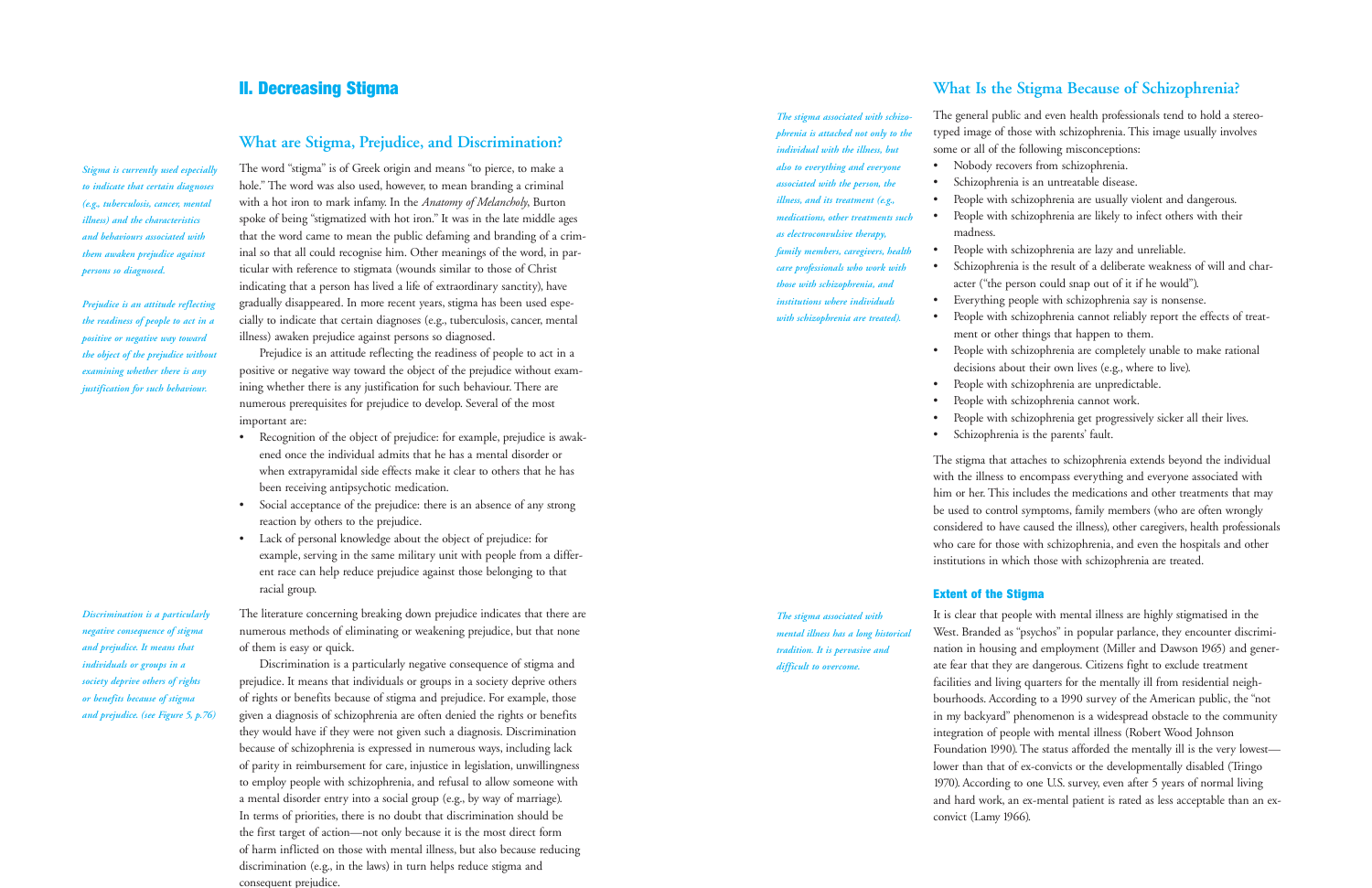# **People with Schizophrenia Are Often Viewed Differently in Developing Countries**

<sup>A</sup> number of factors in developing countries result in greater tolerance and continued family and community support for those with serious mental illness. In developing countries, persons with mental illness and schizophrenia have traditionally lived in the community and with their own families. In addition, large scale institutionalisation has not been part of the mental health care system in these countries. Other factors contributing to greater tolerance and support are • the rural agrarian nature of the society • strong family system with filial affiliation

• models for explaining the cause of the illness that are external (e.g., spirits) and are shared by community members

• reversibility of behaviour including symptoms

However, this situation could change with increasing urbanisation, the influence of mass media, and the breakdown of family structure. A number of studies in the 1970s and earlier found that a lower level of stigma was attached to mental disorder in developing countries and that those with mental illness were often better tolerated by families and were the object of less criticism and hostility. Among the Formosan tribesmen studied by Rin and Lin (1962), mental illness was free of stigma. Sinhalese families freely refer to their psychotic family members as pissu (crazy) and show no shame about it; tuberculosis in Sri Lanka was more stigmatising than mental illness (Waxler 1977).

The lower level of stigma in parts of the developing world may be a result of different folk-diagnostic practices. Throughout the non-industrial world, the features of psychosis are likely to be given a supernatural explanation (e.g., people with these symptoms may be considered the victims of witchcraft, shamans, or spiritualists [Warner 1974]). When urban and rural Yoruba with no formal education from Abeokuta in Nigeria were asked their opinions about profiles of mentally ill people, only 40% of those questioned thought the person described with symptoms of paranoid schizophrenia was mentally ill (Erinosho and Ayonrinde 1981), whereas nearly all Americans labelled the subject of this vignette as mentally ill (D'Arcy and Brockman 1976). Only a fifth of uneducated Yorubans considered the person described with symptoms of simple schizophrenia to be mentally ill, versus three-quarters of American respondents (D'Arcy and Brockman 1976). A third of the uneducated Yoruba would have been willing to marry the person with paranoid schizophrenia and more than half would have married the person with simple schizophrenia. However, when skilled workers from the area of Benin in midwestern Nigeria were asked their opinions about someone specifically labelled a "nervous or mad person," 16% thought that all such people should be shot and 31% believed that they should be expelled from the country. These educated Nigerians conceived of mad people as "senseless, unkempt, aggressive and irresponsible"(Binitie 1970).

The agencies serving the mentally ill are tainted by association and mental health professionals themselves sometimes hold attitudes towards mental patients that are similar to those of the general public; they may even be more rejecting. In one study, mental hospital staff were considerably less likely than members of the public to take the trouble to mail a sealed, addressed letter which they believed to have been accidentally lost by a mental hospital patient (Page 1980).

Tragically, people with mental illness themselves accept the stereotype of their own condition. Young patients in rural Ireland viewed "spending time in the 'madhouse'… as a permanent 'fall from grace' similar to a loss of virginity" (Scheper-Hughes 1979, p. 89). <sup>A</sup> number of studies have shown that mental patients are as negative in their opinions of mental illness as the general public (Giovannoni and Ullman 1963; Manis et al. 1963; Crumpton et al. 1967). Some reports, indeed, indicate that mental patients are more rejecting of the mentally ill than are family members or hospital staff (Bentinck 1967; Swanson and Spitzer 1970).

In a comparison of attitudes toward the mentally ill at sites in four European countries, people in Athens, Greece, and Naples, Italy, were more rejecting than those in Britain and Sweden. Most of the respondents in Greece and Italy felt that "lack of will power" was a primary cause of mental illness and believed that the mentally ill were "far more dangerous than most suppose" (Hall et al.).

Some individual factors are known to moderate stigma and improve public tolerance of the mentally ill. Younger and better educated people are usually more tolerant (Brockington et al. 1993; Wolff 1997; Rabkin 1980). Prior contact with someone who suffers from mental illness decreases stigma and fear of dangerousness, as does knowledge of the person's living situation (Penn et al. 1994). Those who do not perceive the mentally ill as violent are relatively tolerant (Penn et al. 1994; Link et al. 1987). Residential facilities for the mentally ill are better accepted in downtown, transient districts with low social cohesion, while they are less well accepted in single-family neighbourhoods (Trute and Segal 1976).

<sup>A</sup> survey in England, Scotland, and Wales (Mori 1997) seemed to indicate an improvement in public attitudes toward schizophrenia, at least with regard to treatment possibilities and integration into the community. In this study, 59% of those surveyed felt that schizophrenia can be treated effectively while only 10% disagreed; only 18% said that they would not be willing to work alongside someone with schizophrenia while 54% disagreed; 12% felt that people with schizophrenia should live in institutions for the mentally ill, not in neighbourhood areas, while 64% disagreed; and, finally, 72% felt that, with careful support and appropriate treatment with modern medicines, people with schizophrenia can live successfully in the community. However, when questions about more personal issues were posed, the public's tolerance appears to change to a more neutral or negative feeling, with only 13% saying they would be happy if their son or daughter was going out with someone with schizophrenia, while 47% disagreed.

*The perception of people with schizophrenia is to a great extent influenced by the culture of the community. When the culture is strongly family-based, there tends to be much greater tolerance for those with serious mental illness.*

*In general, there tends to be more tolerance for mental illness in developing countries. This is partly because mental illness is generally not considered the fault of the person who is ill and because families tend to be more tolerant and cohesive. However, with increasing urbanisation, attitudes are changing.*

*Tragically, people with mental illness themselves accept the stereotype of their own condition.*

*72% felt that, with careful support and appropriate treatment with modern medicines, people with schizophrenia can live successfully in the community.*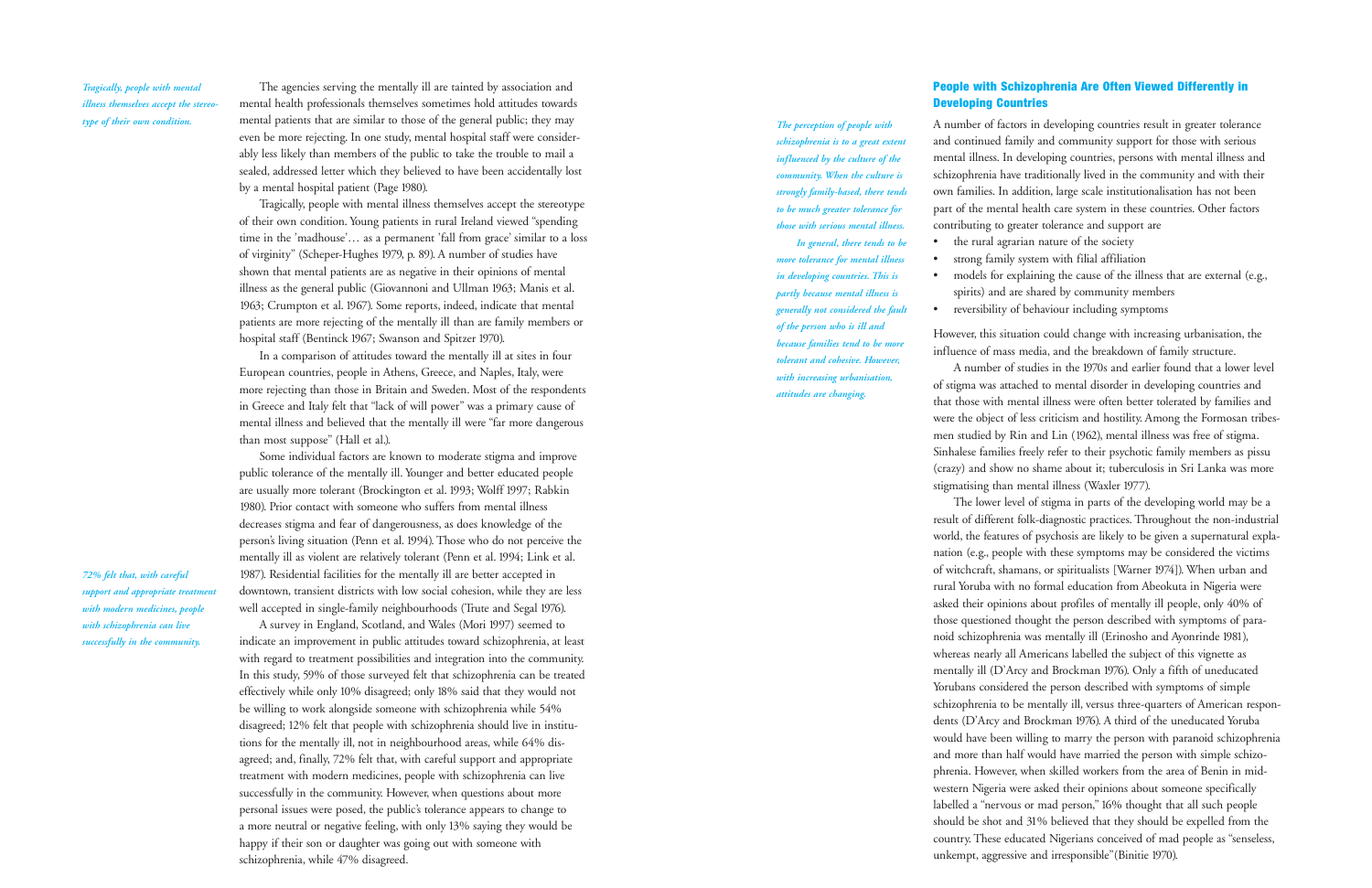[4] D'Arcy C, Brockman J. Changing public recognition of psychiatric symptoms? Blackfoot revisited. J Health Soc Behav 1976;17:302-310.

[3] Brockington IF, Hall P, Levings J, et al. The community's tolerance of the mentally ill. Br J

[7] Giovannoni JM, Ullman LP. Conceptions of mental health held by psychiatric patients. J Clin Psychol 1963;19:398-400.

[8] Indian Council of Medical Research (ICMR). Multicentredl collaborative study of factors associated with the cause and outcome of schizophrenia. New Delhi, India: CMR:1988 [9] Lamy RE. Social consequences of mental illness. J Consult Psychol 1966;30:450-455. [10] Link BG, Cullen FT, Frank J, et al. The social rejection of former mental patients:

[5] Crumpton E, Weinstein AD, Acker CW, et al. How patients and normals see the mental patient. J Clin Psychol 1967;23:46-49.

[6] Erinosho OA, Ayonrinde A. Educational background and attitude to mental illness among the Yoruba in Nigeria. Human Relations 1981;34:1-12.

[11] Manis M, Houts PS, Blake JB. Beliefs about mental illness as a function of psychiatric status and psychiatric hospitalization. Journal of Abnormal and Social Psychology

[13] MORI. Attitudes Toward Schizophrenia: A Survey of Public Opinions. Research study conducted by Fleishman Hillard Eli Lilly, September, 1997.

[14] Page S. Social responsiveness toward mental patients: The general public and others. Can J Psychiatry 1980;25:242-246.

[17] Prabhu GC, Raghuram A, Verma N, et al. Public attitudes toward mental illness: A review. NIMHANS Journal 1984;2:1-14.

[18] Rabkin JG. Determinants of public attitudes about mental illness: Summary of the research literature, presented at the National Institute of Mental Health Conference on Stigma Toward the Mentally Ill, Rockville, Maryland, January 24-25, 1980.

Understanding why labels matter. Am J Sociol 1987;92:1461-1500.

[20] Robert Wood Johnson Foundation. Public Attitudes Toward People with Chronic Mental Illness. New Jersey: The Robert Wood Johnson Foundation Program on Chronic Mental

[21] Sathyavathi K, Dwarki BR, Murthy HN. Conceptions of mental health. Transactions of All India Institute of Mental Health 1971;11:37-49.

[12] Miller D, Dawson WH. Effects of stigma on re-employment of ex-mental patients. Mental Hygiene 1965;49:281-287.

[22] Scheper-Hughes N. Saints, Scholars and Schizophrenics: Mental Illness in Rural Ireland. Berkeley: University of California Press; 1979:89.

[25] Trute B, Segal SP. Census tract predictors and the social integration of sheltered care residents. Social Psychiatry 1976;11:153-161.

[26] Verghese A, Beig A. Public attitude towards mental illness: The Vellore study. Indian Journal

[27] Warner R. Recovery from Schizophrenia: Psychiatry and Political Economy, 2nd Edition.

[28] Waxler NE. Is mental illness cured in traditional societies? A theoretical analysis. Cult Med

[15] Pai S, Kapur RL. Evaluation of home care treatment for schizophrenic patients. Acta Psychiatr Scand 1983;67:80-88.

- 1967;6:193-207.
- 1970;46:391-398.
- Psychiatry 1993;162:93-99.
- 
- 
- 
- 
- 
- 
- 1963;67:226-233.
- 
- 
- 
- 
- 
- 
- 
- Illness; April 1990.
- 
- 
- 1970;11:44-51.
- Education 1970;4:295-306.
- 
- of Psychiatry 1974;16:8-18.
- London; Routledge: 1974.
- Psychiatry 1977;1:233-253.

[1] Bentinck C. Opinions about mental illness held by patients and relatives. Family Process

[2] Binitie AO. Attitude of educated Nigerians to psychiatric illness. Acta Psychiatr Scand

[16] Penn DL, Guynan K, Daily T, et al. Dispelling the stigma of schizophrenia: What sort of information is best? Schizophr Bull 1994;20:567-578.

[19] Rin H, Lin T. Mental illness among Formosan aborigines as compared with the Chinese in Taiwan. Journal of Mental Science 1962;108:134-146.

[23] Swanson RM, Spitzer SP. Stigma and the psychiatric patient career. J Health Soc Behav

[24] Tringo JL. The hierarchy of preference towards disability groups. Journal of Special

The WHO multicentre study in four developing countries studied community attitudes using seven case vignettes in Columbia, India, Philippines, and Sudan. This study found that the community differentiated the different disorders in terms of severity, treatability, marriagiability, and desirability as neighbours (Wig et al. 1980). The respondents placed greater emphasis on external behaviour rather than internal symptoms experienced by the individual.

Indian mental health professionals have conducted many studies on the attitude of the general public toward mental illness. Again, earlier studies found higher levels of tolerance than in developed countries. <sup>A</sup> survey of Indian professionals (Sathyavathi et al. 1971) found that they were willing to interact with the mentally ill in various aspects of life and would not feel the need to conceal the illness of someone in their own family. Similarly, most adults in Vellore, India, when interviewed, were sympathetic toward mental patients and accepted modern treatment methods available in hospital (Verghese and Beig 1974). The respondents expressed optimism about the outcome of treatment, especially if provided early in the course of the illness. However, nearly two-thirds of the respondents felt that the cure could be only partial and also opposed marital alliances with families in which there is a history of mental illness.

The authors of a WHO follow-up study of schizophrenia suggest that one of the factors contributing to the good outcome from schizophrenia in Cali, Colombia, is the "high level of tolerance of relatives and friends for symptoms of mental disorder," a factor that can help the "readjustment to family life and work after discharge"(WHO 1979). In an Indian 5-year follow-up study of persons with schizophrenia, 80% of families preferred that the person continue to stay with the family (ICMR 1988). Another study found home care treatment for persons with schizophrenia was more accepted and less disruptive for families than hospital care (Pai and Kapur 1983).

More recent findings, however, have shown that with increasing urbanisation and the breakdown of traditional values and social structures, there has been a decline in tolerance for the mentally ill in industrialising parts of the developing world. In a review of public attitudes toward mental illness in New Delhi, India, Prabhu et al (1984) concluded that "the lay public, including the educated urban groups, are largely uninformed about the various aspects of mental health. The mentally ill are perceived as aggressive, violent and dangerous. There is a lack of awareness about the available facilities to treat the mentally ill and a pervasive defeatism exists about the possible outcome after therapy. There is a tendency to maintain social distance from the mentally ill and to reject them."

It is clear that attitudes to the mentally ill vary from culture to culture and are influenced by the label that is applied to the person with psychosis.

# 瓣

*<sup>A</sup> survey of Indian professionals (Sathyavathi et al. 1971) found that they were willing to interact with the mentally ill in various aspects of life and would not feel the need to conceal the illness of someone in their own family.*

*The authors of a WHO follow-up study of schizophrenia suggest that one of the factors contributing to the good outcome from schizophrenia in Cali, Colombia, is the "high level of tolerance of relatives and friends for symptoms of mental disorder," a factor that can help the "readjustment to family life and work after discharge"(WHO 1979).*

*It is clear that attitudes to thementally ill vary from culture to culture and are influenced by the label that is applied to the person with psychosis.*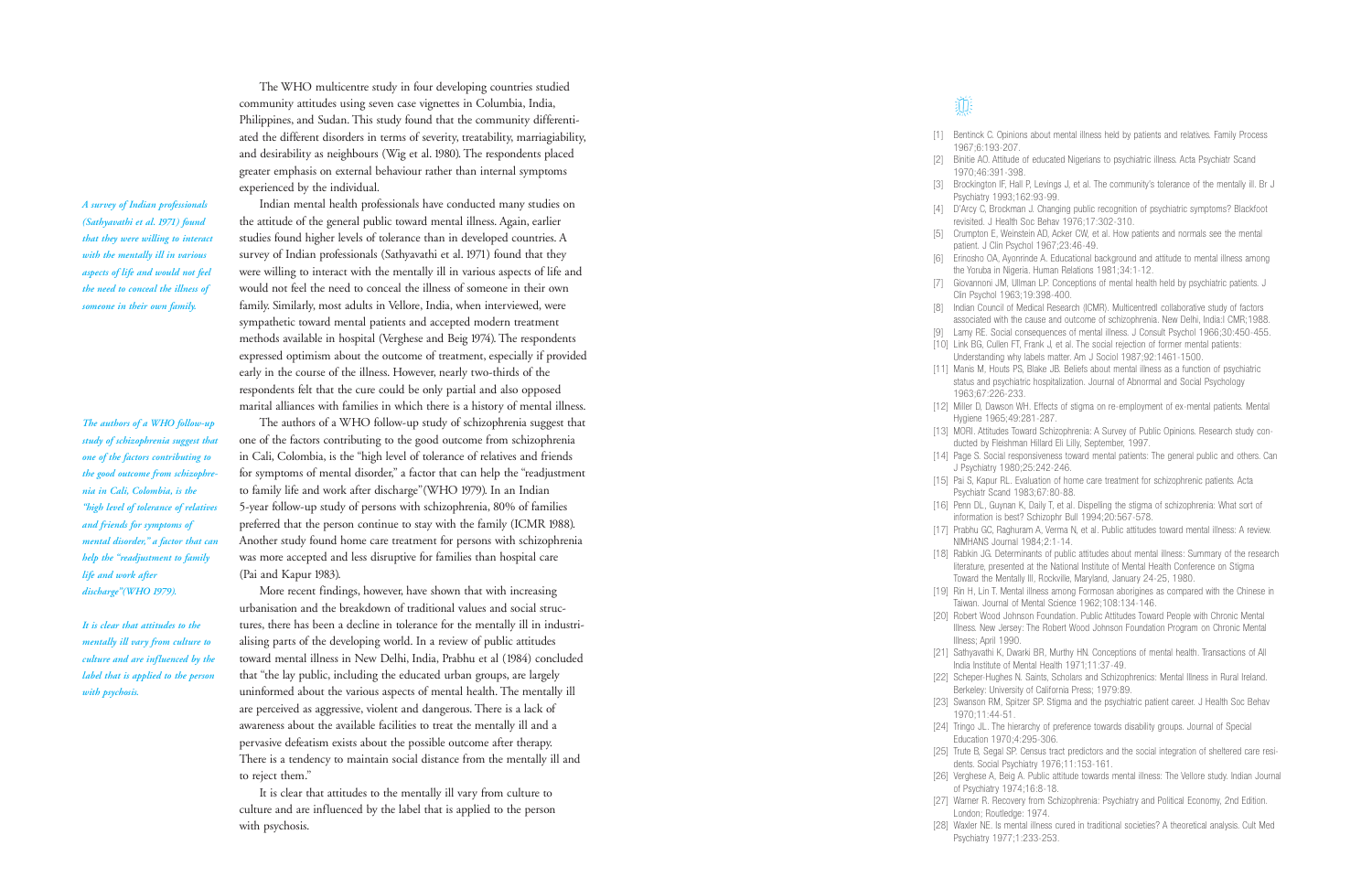# **Origins of Stigma**

Discrimination adds to the difficulty people with schizophrenia have in regaining the ability to function in society. Such discrimination is the result of a process (see **Figure 5**) that begins when someone is labelled as different (see discussion of labelling theory below). The public at large will develop an attitude toward those who are different. Cultural practices and norms will, of course, influence the types of attitudes that develop. If negative attitudes are adopted, negative actions may follow. Discrimination — which is an expression of negative attitudes — can take many forms. People may refuse to rent to someone with schizophrenia, may refuse to hire the person or not be willing to pay a reasonable amount for his or her work, or may be reluctant to spend time with the person or let him or her associate with their family. Such actions place a great additional burden on those with schizophrenia who are already struggling to overcome their illness and regain a more normal life. Public health authorities will invest less in mental health care than in other areas. Post-graduate students may avoid entering psychiatric training.

- [29] Wig NN, Suleiman MA, Routledge R, et al. Community reactions to mental disorders: A key informant study in three developing countries. Acta Psychiatr Scand 1980;61:111-126.
- [30] Wolff G. Attitudes of the media and the public, in Leff J, ed. Care in the Community: Illusion or Reality? New York: Wiley, 1997.
- [31] World Health Organization. Schizophrenia: An International Follow-up Study. Chichester, England: Wiley, 1979.

As shown in **Figure 5**, interventions to reduce stigma and discrimination can be targeted toward each step of the stigma/discrimination process. Treatment that effectively reduces symptoms without causing stigmatising side effects (e.g., tremors, sluggishness, diminished spontaneity) makes it less likely that people will notice a difference in the person. Education about what schizophrenia is and is not can help change people's attitudes from negative to positive. Finally, social and legal measures targeted at discriminatory practices can reduce the discrimination people with schizophrenia encounter.

## **FIGURE 5**

This figure illustrates how stigma and discrimination develop. Note that one can intervene at any

point in the process

Intervention

Intervention to reduce noticeable difference (e.g., treatment to reduce symptoms while minimising side effects)

Education to foster positive attitudes and increase acceptance

Educational, social, and legal measures to decrease discrimination and increase integration



*Discrimination adds to the difficulty people with schizophrenia have in regaining the ability to function in society.*

*Cultural practices and norms will, of course, influence the types of attitudes that develop. If negative attitudes are adopted, negative actions may follow.*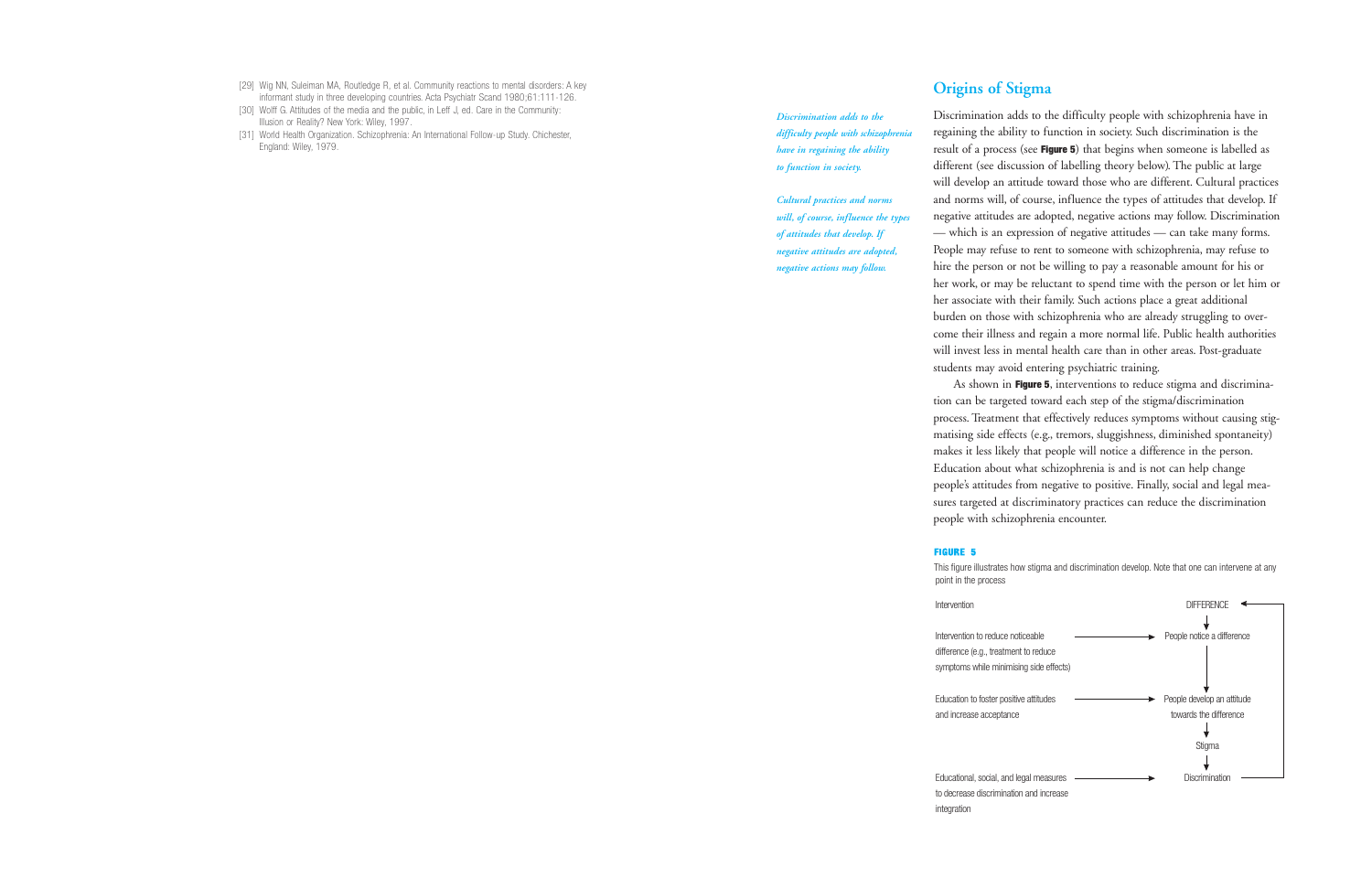years after Nunally's original survey, Cockerham again analysed public attitudes towards the mentally ill in Champaign-Urbana and found that the public was somewhat more tolerant (Cockerham 1981). Rabkin argued in 1980 that attitudes had improved but had subsequently reached a plateau (Rabkin 1980). Other researchers found no improvement in popular mental health attitudes between the 1960s and 1970s (Olmsted and Durham 1976). <sup>A</sup> second survey of public tolerance of the mentally ill in Blackfoot, Saskatchewan, 23 years after Cummings' original study, revealed that virtually no change had occurred (D'Arcy and Brockman 1976). As recently as 1993, surveys conducted in two English communities found that respondents failed to identify mental illness much as they had in Star's U.S. study in 1950; the authors argued that there was a public reluctance to label someone mentally ill because of the negative associations of the term (Hall et al. 1993). The same study revealed that public tolerance of the mentally ill was scarcely better in a district that had been served for 10 years by a model community psychiatry program than in an area that had no such service (Hall et al. 1993; Brockington et al. 1993). Misconceptions about schizophrenia are still common. For example, <sup>a</sup> British survey reported in 1996 revealed that 50% of the people surveyed believed that setting fire to public buildings was a "very likely" consequence of mental illness (O'Grady 1996). Similarly, although many Americans correctly attribute the cause of mental illness to inheritance and chemical imbalance, 93% also blame drug and alcohol abuse and

58% blame "lack of discipline" (Borenstein 1992).

Misconceptions about the nature of schizophrenia and the most appropriate treatments for the disorder exist even among mental health professionals. Angermeyer and Matschinger (1996a and b, 1997) investigated the attitudes of medical students toward the treatment of schizophrenia with antipsychotic drugs during the beginning, middle, and end of their studies, and compared them with corresponding attitudes among the general public in Germany. While 50% of the general population favoured treatment of schizophrenia with natural rather than "chemical" remedies, only 10% of the medical students shared this view. In their last terms of study, 25% of the medical students were undecided about medication, indicating that during the course of their studies the students had slightly modified their attitudes in favour of a more rational treatment of schizo<sup>p</sup>hrenia. In comparison with the beginning of their studies, when the students' attitudes were far more in line with the negative attitudes of the general public, this represents significant progress. However, at the end of their studies, 30% of students were still in favour of a qualified prohibition of treatment with neuroleptics with a risk of severe side effects. There are presumably national, age, and speciality-dependent differences in the attitudes of physicians toward mental illnesses in general and schizophrenia and its treatment in particular. Nevertheless, it is important to increase the knowledge of mental illness and appropriate treatments and to improve the attitudes of the medical profession in order to achieve further progress in fighting the stigma and discrimination because of schizophrenia.

### **Labelling Theory**

In the early post-war period, research on the stigma of mental illness was fuelled by interest in labelling theory (Hastings and Remington 1993). Once a deviant person has been labelled "mentally ill," argued Scheff, society responds in accordance with a pre-determined stereotype and the individual is launched on a career of chronic mental illness from whichthere is little opportunity for escape (Scheff 1966). There is evidence to support Scheff's position. Phillips' study of the attitudes of residents of a small New England town showed that a normal person of an "ideal type" who was described as having been in a mental hospital was socially rejected to a much greater degree than was a person with schizophrenia who sought no help or who instead consulted a clergyman (Phillips 1966).

Critics of labelling theory argue that the approach understates the importance of the initial deviance and of the inherent pathology of mental illness in causing a label to be attached, and that it minimises the capacity of mental patients to shake off the harmful effects of stigma (Gove 1975). A dozen studies conducted after 1963 assessed the relative importance of the mental illness label versus the person's behaviour in determining public attitudes. Most of these studies found that the effect of labelling was significant but nearly all found that the person's behaviour was more potent (Link et al. 1987). Similarly, in a more recent study, knowledge of the symptoms of a person's acute schizophrenic episode created more stigma than the label "schizophrenia" (Penn et al. 1994).

### **Public Attitudes**

With the growth of interest in community psychiatry in the 1950s and 1960s, attention in the industrial world was focused on the question of the stigma of mental illness. Star, using vignettes depicting people with psychotic symptoms, conducted a nation-wide survey of members of the American public in 1950 and found the general reaction to the mentally ill to be negative and poorly informed (Star 1955). Using the same techniques in 1951, Cumming and Cumming uncovered similar attitudes among residents of a rural town (which they called Blackfoot) in Saskatchewan, Canada, and found that the negative attitudes were untouched after a 6-month educational campaign (Cumming and Cumming 1957). Following a survey of residents of the Champaign-Urbana area of Illinois in the 1950s, Nunally concluded that the mentally ill were viewed by the general public with "fear, distrust, and dislike." "Old people and young people," reported Nunally, "highly educated people and people with little formal training—all tend to regard the mentally ill as relatively dangerous, dirty, unpredictable and worthless." They were considered, in short, "all things bad" (Nunally 1961, p.46).

In the following years, a dispute has arisen over whether the initial impressions of high levels of stigma attached to mental illness continue to hold true. <sup>A</sup> number of researchers in the 1960s concluded that public tolerance for the mentally ill had improved (Lemkau and Crocetti 1962; Meyer 1964; Bentz et al. 1969; Crocetti et al. 1971). In the late 1970s, <sup>20</sup>

*Commonly held misconceptions about schizophrenia include the following:*

- *• People with schizophrenia are usually violent and dangerous.*
- *• People with schizophrenia are likely to infect others with their madness.*
- *• People with schizophrenia are lazy and unreliable.*
- *• People with schizophrenia cannot reliably report the effects of treatment or other things that happen to them.*
- *• People with schizophrenia are completely unable to make rational decisions about their own lives (e.g., where to live).*
- *• People with schizophrenia are unpredictable.*
- *• People with schizophrenia cannot work.*
- *• People with schizophrenia get progressively sicker all their lives.*

*Misconceptions about the nature of schizophrenia and the most appropriate treatments for the disorder exist even among mental health professionals.*

*It is important to increase the knowledge of mental illness and appropriate treatments and to improve the attitudes of the medical profession in order to achieve further progress in fighting the stigma and discrimination because of schizophrenia.*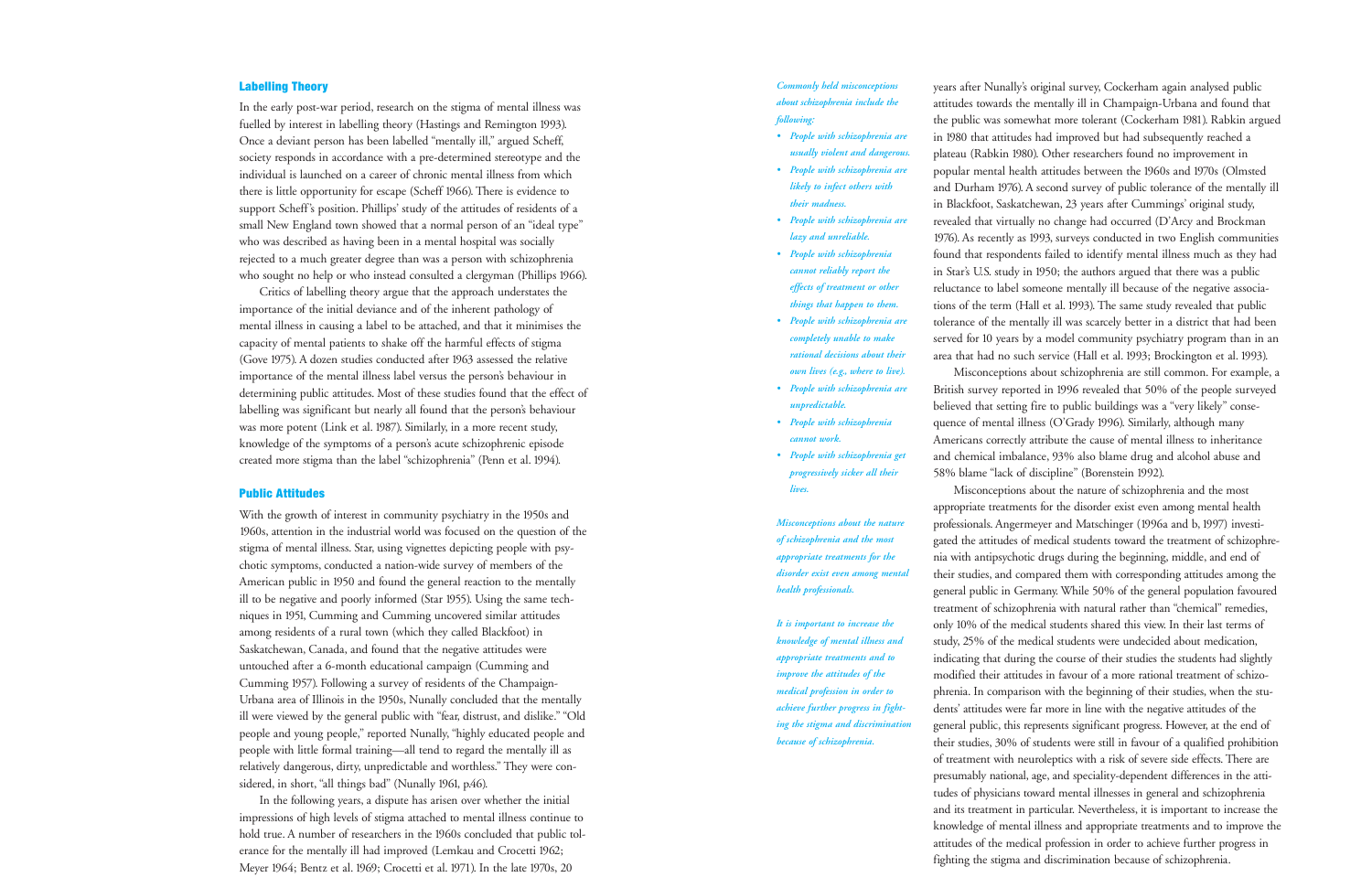In order to explore the relationship between psychiatry and the media, Matas et al. (1985) administered an attitudinal questionnaire to reporters, psychiatrists, medical outpatients with no psychiatric history, and psychiatric inpatients. The results showed that the media reporters were not less accepting of mental illness than the other groups. However, all groups sampled gave the media low scores for their coverage of mental illness, with psychiatrists tending to be the most critical. Reasons for the negative portrayals of mental illness offered by the reporters included "sensationalism sells" along with cost and time factors.

# 道

[4] Barnes RC. Mental illness in British newspapers (or my girlfriend is a Rover Metro). Psychiatric Bulletin 1993;17:673-674.

[1] Angermeyer MC, Matschinger H. Social distance towards mentally ill: Results of representative surveys in the Federal Republic of Germany. Psychol Med 1997;27:131-141. [2] Angermeyer MC, Matschinger H. The effect of diagnostic labelling on the lay theory regarding schizophrenic disorders. Soc Psychiatry Psychiatr Epidemiol 1996a;31:316-

[7] Brockington IF, Hall P, Levings J, et al. The community's tolerance of the mentally ill. Br J Psychiatry 1993;162:93-99.

[8] Cockerham WC. Sociology of Mental Disorder. Englewood Cliffs, New Jersey: Prentice-

[3] Angermeyer MC, Matschinger H. The effect of personal experience with mental illness on the attitude towards individuals suffering from mental disorders. Soc Psychiatry Psychiatr Epidemiol 1996b;31:321-326.

[13] Gove WR. Labelling and mental illness, in Gove WR, ed. The Labelling of Deviance: Evaluating a Perspective. New York: Halsted, 1975.

[14] Hall P, Brockington IF, Levings J, et al. A comparison of responses to the mentally ill in two communities. Br J Psychiatry 1993;162:99-108.

[5] Bentz WK, Edgerton JW, Kherlopian M. Perceptions of mental illness among people in a rural area. Mental Hygiene 1969;53:459-465.

[6] Borenstein AB. Public attitudes toward persons with mental illness. Health Affairs

[17] Link BG, Cullen FT, Frank J, et al. The social rejection of former mental patients: Understanding why labels matter. Am J Soc 1987;92:1461-1500.

[20] Nunally JC. Popular Conceptions of Mental Health: Their Development and Change. New York: Holt, Rinehart and Winston; 1961:46.

[21] O'Grady TJ. Public attitudes to mental illness. Br J Psychiatry 1996;168:652 (letter). [22] Olmsted DW, Durham K. Stability of mental health attitudes: A semantic differential study. J Health Soc Behav 1976;17:35-44.

[9] Crocetti G, Spiro JR, Siassi I. Are the ranks closed? Attitudinal social distance and mental illness. Am J Psychiatry 1971;127:1121-1127.

[10] Cumming E, Cumming J. Closed Ranks: An Experiment in Mental Health Education. Cambridge: Harvard University Press; 1957.

[11] D'Arcy C, Brockman J. Changing public recognition of psychiatric symptoms? Blackfoot revisited. J Health Soc Behav 1976;17:302-310.

- 
- 320.
- 
- 
- 1992;Fall:186-196.
- 
- Hall;1981:295-299.
- 
- 
- 1981;305:901-904.
- 
- 
- 
- 
- 
- 
- 1964;79:769-772.
- 
- 
- -

[12] Gerbner G, Gross L, Morgan M, et al. Health and medicine on television. N Engl J Med

[15] Hastings RP, Remington B. Connotations of labels for mental handicap and challenging behavior: A review and research evaluations. Mental Handicap Research 1993;6:237-249. [16] Lemkau PV, Crocetti GM. An urban population's opinions and knowledge about mental illness. Am J Psychiatry 1962;118:692-700.

[18] Matas M, el-Guebaly N, Peterkin A, et al. Mental illness and the media: An assessment of attitudes and communication. Can J Psychiatry 1985;30:12-17.

[19] Meyer JK. Attitudes toward mental illness in a Maryland community. Public Health Reports

## **Media Representations**

Media representations of people with mental illness have shown little change since World War II. In the late 1970s and early 1980s, U.S media were still projecting a sensational image of those with mental illness (Steadman and Cocozza 1978); much of the time TV dramas represented the mentally ill as violent or homicidal (Gerbner et al. 1981). A U.S. media survey in 1983 (Shain and Phillips 1991) found the same misconceptions of mental illness as Nunally had found in 1961. In the following years, the U.S. advocacy group, the National Alliance for the Mentally Ill, grew in influence and confronted the issue of media coverage, so that, by 1988, press reporting had improved somewhat. There was less focus on crime, and more on causes of illness and treatment, but dangerousness was still a dominant theme (Shain and Phillips 1991).

As part of the Annenberg School for Communication Cultural Indicators Project, a recent study analysed nearly 20,000 speaking parts in 1,371 television programs over 10 seasons of major network television, including cartoons and soap operas, as well as other network and cable programs (Rovner 1993). George Gerbner, dean emeritus of the Annenberg School of Communication at the University of Pennsylvania and author of the report, said he was "frankly appalled" by the results. "The most negatively valued characters, with actually more villains than heroes, are the mentally ill who are at the bottom of fate's 'pecking order,' perpetuating stigma of the most damaging kind." The report found that mentally ill characters are mostly cast in the role of deviants who are "feared, shunned, shamed and punished," that mentally ill characters are the most violent and the most victimised single group on television and that "violence and retribution are shown as inherent in the illness itself and thus inescapable." In the analysis of prime time programming, the study found that 42% of "normal" individuals, but 70% of characters labelled as mentally ill are portrayed as violent. Although approximately 6 out of 10 characters are depicted in a positive way, only 2 out of 10 characters with mental illness are depicted as "good." Concerning the study, Gerbner wrote "The majority of mentally ill characters on television are not only dangerous but are also touched with a sense of evil that justifies mistrust and eventual failure and victimization."

<sup>A</sup> 1993 review of British news coverage revealed that individuals with mental illness were almost always portrayed in a negative light—as violent criminals, murderers, or rapists, or, at best, as figures of fun (Barnes 1993). <sup>A</sup> 1994 study of British media coverage of mental illness found that accounts of violence outweighed sympathetic reports by four to one (Philo 1994). Fearmongering by tabloids continues to be common. <sup>A</sup> recent British headline trumpeted, "Hospital Bungle Released Beast for Sex Spree" (Wolff 1997). Another headline vilified health services as "Setting Patients Free to Kill and Rape" (Wolff 1997).

*The report found that mentally ill characters are mostly cast in the role of deviants who are "feared, shunned, shamed and punished."*

*Fearmongering by tabloids continues to be common.*

*In the media, individuals with mental illness are very frequently portrayed in a negative light as violent criminals, murderers, or rapists, or at best, as objects of mockery.*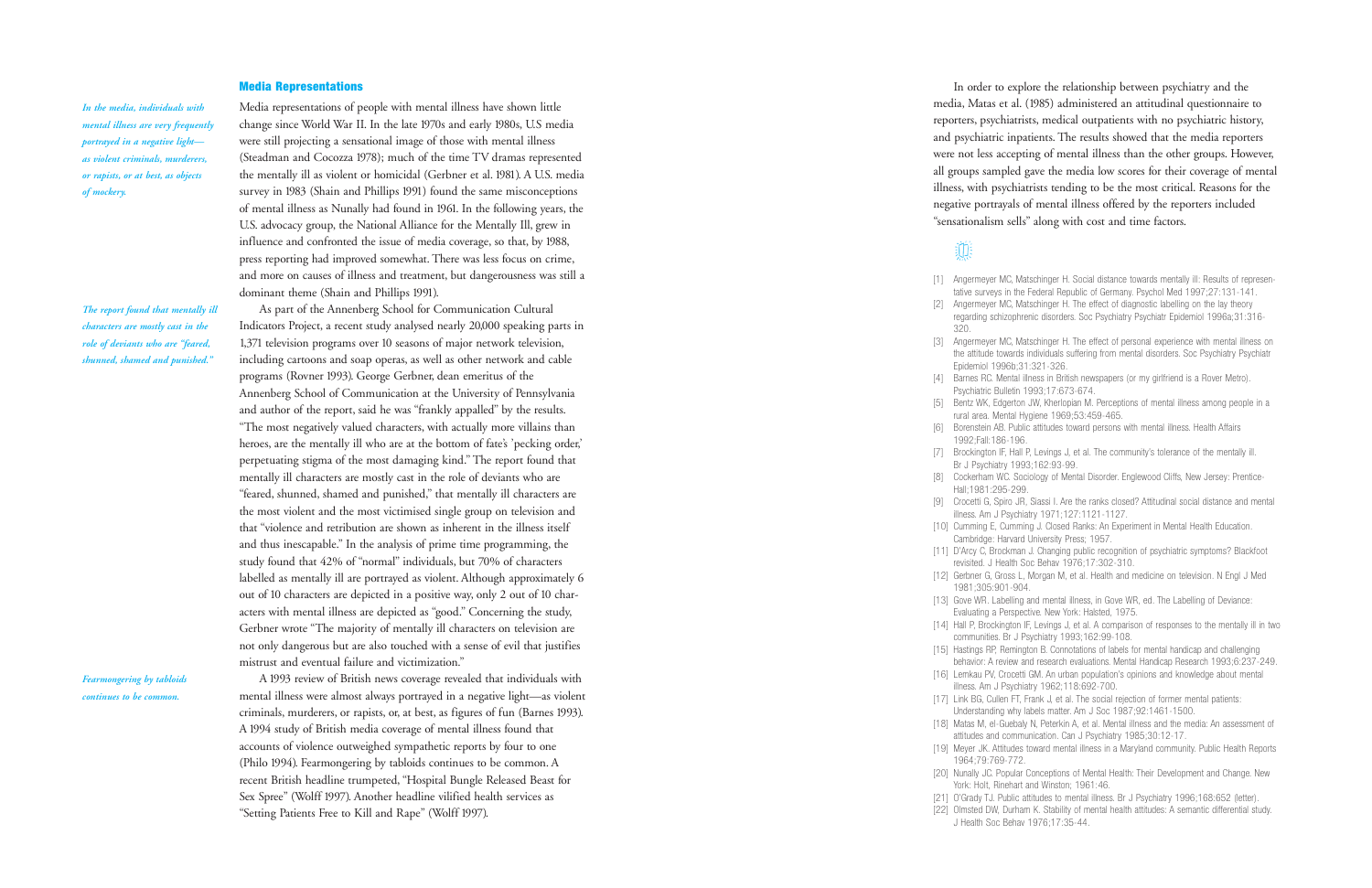- [23] Penn DL, Guynan K, Daily T, et al. Dispelling the stigma of schizophrenia: What sort of information is best? Schizophr Bull 1994;20:567-78.
- [24] Phillips DL. Public identification and acceptance of the mentally ill. Am J Public Health 1966;56:755-763.
- [25] Philo G. Media images and popular beliefs. Psychiatric Bulletin 1994;18:173-174.
- [26] Rabkin JG. Determinants of public attitudes about mental illness: Summary of the research literature, presented at the National Institute of Mental Health Conference on Stigma Toward the Mentally Ill, Rockville, Maryland, January 24-25, 1980.
- [27] Rovner S. Mental Illness on TV. Washington Post, July 6, 1993.
- [28] Scheff TJ. Being Mentally III: A Sociological Theory. Chicago: Aldine; 1966.
- [29] Shain RE, Phillips J. The stigma of mental illness: Labeling and stereotyping in the news, in Wilkins L, Patterson P, eds. Risky Business: Communicating Issues of Science, Risk and Public Policy. Westport, Connecticut: Greenwood Press; 1991.
- [30] Star S. The public's idea about mental illness, presented at the National Association for Mental Health meeting, Chicago, Illinois, November 1955.
- [31] Steadman H, Cocozza J. Selective reporting and the public's misconceptions of the criminally insane. Public Opinion Quarterly 1978; 41:523-533.
- [32] Wolff G. Attitudes of the media and the public, in Leff J, ed. Care in the Community: Illusion or Reality? New York: Wiley, 1997.

# **Consequences of Stigma**

One of the chief obstacles to the successful treatment and management of schizophrenia is the stigma often associated with the disorder. This stigma can lead to severe discrimination that needlessly exacerbates the problems of individuals with schizophrenia. Such discrimination limits the amount of resources for the treatment of schizophrenia, availability of housing, employment opportunities, and social interaction, problems that in turn further increase the stigma associated with the illness. The stigma associated with schizophrenia leads to frequent misrepresentations in the media which help to perpetuate negative stereotypes. The stigma associated with having schizophrenia can also have a negative impact on the course and outcome of the illness itself. Finally, stigma because of schizophrenia affects not only those with the illness but also their families, caregivers, and healthcare providers.

# **Scarcity of Resources for the Development of Mental Health Services**

In most countries of the world, mental health programmes function under conditions of severe financial scarcity. Even in highly developed countries, funds necessary to introduce changes in the treatment and rehabilitation of patients suffering from schizophrenia and its consequences are difficult to obtain. There is a severe disproportion between the seriousness of problems raised by schizophrenia and other mental disorders and the resources reserved to deal with them. It is highly probable that the fact that it is more difficult to obtain funds for services to people with mental illness than for services to people suffering from other diseases can, at least in part, be linked to the stigma attached to mental illness. In 1992, the United Nations adopted resolution 119, which stated that receiving health care for mental illness is a human right (see p. 90).

# **Housing Problems**

Landlords often refuse to rent to individuals with psychiatric problems. In a recent study, it was found that over 40% of landlords immediately rejected qualified applicants who had a known psychiatric disorder (Alisky & Iczkowski 1990). In addition, neighbourhoods often block mental health residences despite the fact that such residences have not been shown to have adverse effects on communities (Boydall et al. 1989). Consequently, many individuals with severe psychiatric illness find themselves homeless or living in very substandard housing. In developing countries, people with schizophrenia and their families may also find themselves ostracised (Wig et al. 1980).

*One of the chief obstacles to the successful treatment and management of schizophrenia is the stigma often associated with the disorder.*

*Stigma because of schizophrenia affects not only those with the illness but also their families, caregivers, and healthcare providers.*

*In 1992, the United Nations adopted resolution 119, which stated that receiving health care for mental illness is a human right. (see page 90)*

*Neighbourhoods often block mental health residences despite the fact that such residences have not been shown to have adverse effects on communities*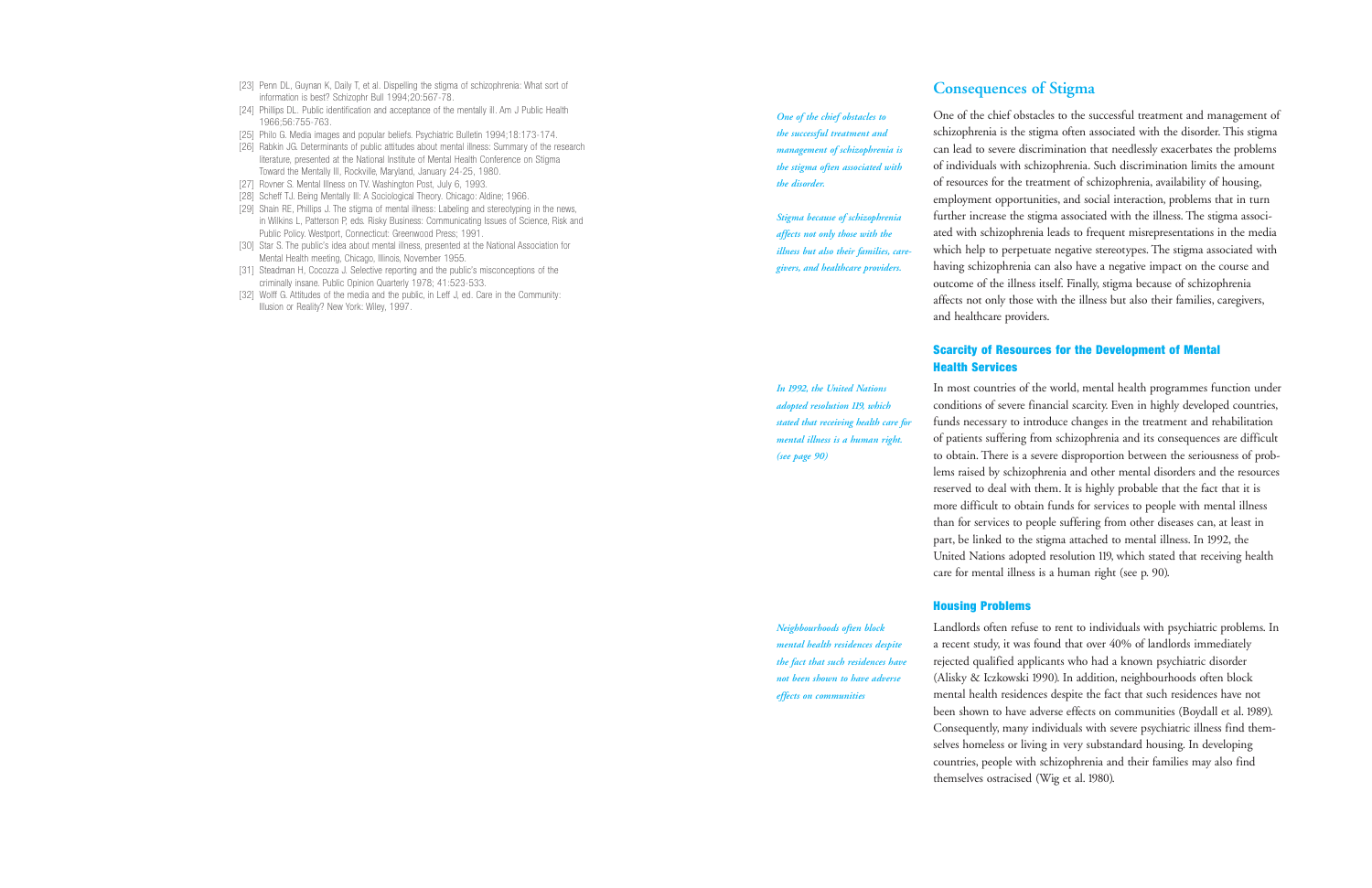that patients could only benefit from accepting that they were ill if they also had a sense of control over their lives. Such patients were few and far between, however, since a consequence of accepting the illness label was loss of a sense of mastery (Warner et al. 1989). Thus, stigma creates a vicious cycle for people with schizophrenia—accepting the illness can mean losing the capacity to cope with it.

Patients and families continue to report that stigma is a significant obstacle to community integration (Penn et al. 1994), and it seems likely that being labelled as mentally ill has a significant effect in shaping the self-concept, behaviour, and symptoms of the person with mental illness. The stigma associated with antipsychotic treatment may also be aggravated by psychiatrists who have been shown to be ill-informed about the necessity of long-term antipsychotic maintenance treatment (Meise et al. 1994) and the potential of antipsychotics to induce irreversible tardive dyskinesia (Kissling 1994), which is highly overestimated.

### **Negative Effects on the Families of People with Schizophrenia**

The stigma that attaches to mental illness also taints relatives. Some react by talking to no one, not even close friends, about the illness for years. Those who do discuss the matter openly may find themselves snubbed by acquaintances. "Some old friends quit talking to us," said the mother of a person with schizophrenia. "They absolutely dropped us." Other families respond by withdrawing socially. "We haven't done much entertaining because of this," commented the parent of another youth with schizophrenia. "I'm never quite sure—he's so up and down." In a study in the United States, one-third of wives of those with schizophrenia actively concealed their husband's illness, dropping and avoiding friends or even moving to a new residence. Another third of the wives discussed their husbands' illness with only a few selected friends (Yarrow et al. 1955). Although there is a tendency for family members to deny the stigma, their concealment and withdrawal point to an underlying sense of shame and lead them into social isolation (Kreisman and Joy 1974).

In a survey of relatives of people with schizophrenia in Washington, D.C., Hatfield (1978) observed "a picture of unremittingly disturbed family life marked by almost constant stress" as the consequence of caring for a patient at home. She noted that marital disruption, blame, grief, and helplessness were common results. In a study of British families in which someone with schizophrenia was living at home, half the family members reported severe or very severe impairment of their own health as a consequence of their relative's psychiatric condition (Creer 1975).

All of the parents of people with mental illness in a Massachusetts discussion group "to a greater or lesser extent saw themselves and the others as ogres responsible for the misfortune that befell their children" (Grinspoon et al. 1961). The burden of guilt such relatives carry is the result of the popular misconception that mental illness is a product of faulty upbringing. Mental health professionals, adopting this same

### **Employment Opportunities**

Even though most mentally ill people have a significant capacity for work, fewer than 15% of the mentally ill in the United States are employed (Anthony and Blanch 1987; Farkas et al. 1987; Anthony et al. 1988). Figures from developing countries are difficult to obtain.

### **Social Isolation**

In developed countries, people with schizophrenia are often socially isolated, partly due to stigma and partly as a consequence of the negative symptoms associated with their illness. They have far fewer social contacts than other members of the community, perhaps only a third to a fifth of the number individuals without mental illness possess. <sup>A</sup> third of the chronically ill have no friends at all. Although family relationships deteriorate less than contact with friends, a considerable disintegration of family ties does occur (Pattison et al. 1975; Cohen and Sokolovsky 1978; Pattison and Pattision 1981; Lipton et al. 1981). The social isolation of the person with schizophrenia in the West stands in contrast to the more effective social reintegration of people with psychosis in the developing world. Although disruptive and violent individuals living in villages who have been designated "mad" do have restricted social networks (Westermeyer and Pattision 1981), the problem does not apply to the same extent to less chronically and severely disturbed people with psychosis in the developing world (Strauss and Carpenter 1981).

In both the developed and developing world, however, social isolation has been repeatedly shown to be associated with poor outcome (WHO 1979; Strauss and Carpenter 1981; Brugha et al. 1993). For example, regardless of symptom severity, people with schizophrenia who have broader and more complex social networks are less likely to be readmitted to hospital (Cohen and Sokolovsky 1978).

#### **Negative Effects on the Course of Illness**

How does the stigma of mental illness affect symptoms of schizophrenia and shape the course of the illness? Warner suggests that patients who accept the diagnosis of mental illness feel internal pressure to conform to the stereotype of incapacity and worthlessness, becoming more socially withdrawn and adopting a disabled role. As a result, their symptoms persist and they become dependent on treatment and on the assistance of others. Thus, insight into one's illness may be rewarded with poor outcome (Warner 1974).

Warner's view is confirmed by Doherty's study of self-labelling by psychiatric inpatients. Hospitalised patients who accepted that they were mentally ill were rated as showing the least improvement, while those who denied that they were mentally ill did better (Doherty 1975). A study by Warner and colleagues supported this finding. Patients who accepted that they were mentally ill had lower self-esteem and lacked a sense of control over their lives. Those who found mental illness most stigmatising had the worst self-esteem and the weakest sense of mastery. The study suggested

*Patients and families continue to report that stigma is a significant obstacle to community integration (Penn et al. 1994), and it seems likely that being labelled as mentally ill has a significant effect in shaping the self-concept, behaviour, and symptoms of the person with mental illness.*

*The stigma that attaches to mental illness also taints relatives.*

*Social isolation is often associated with poor outcome.*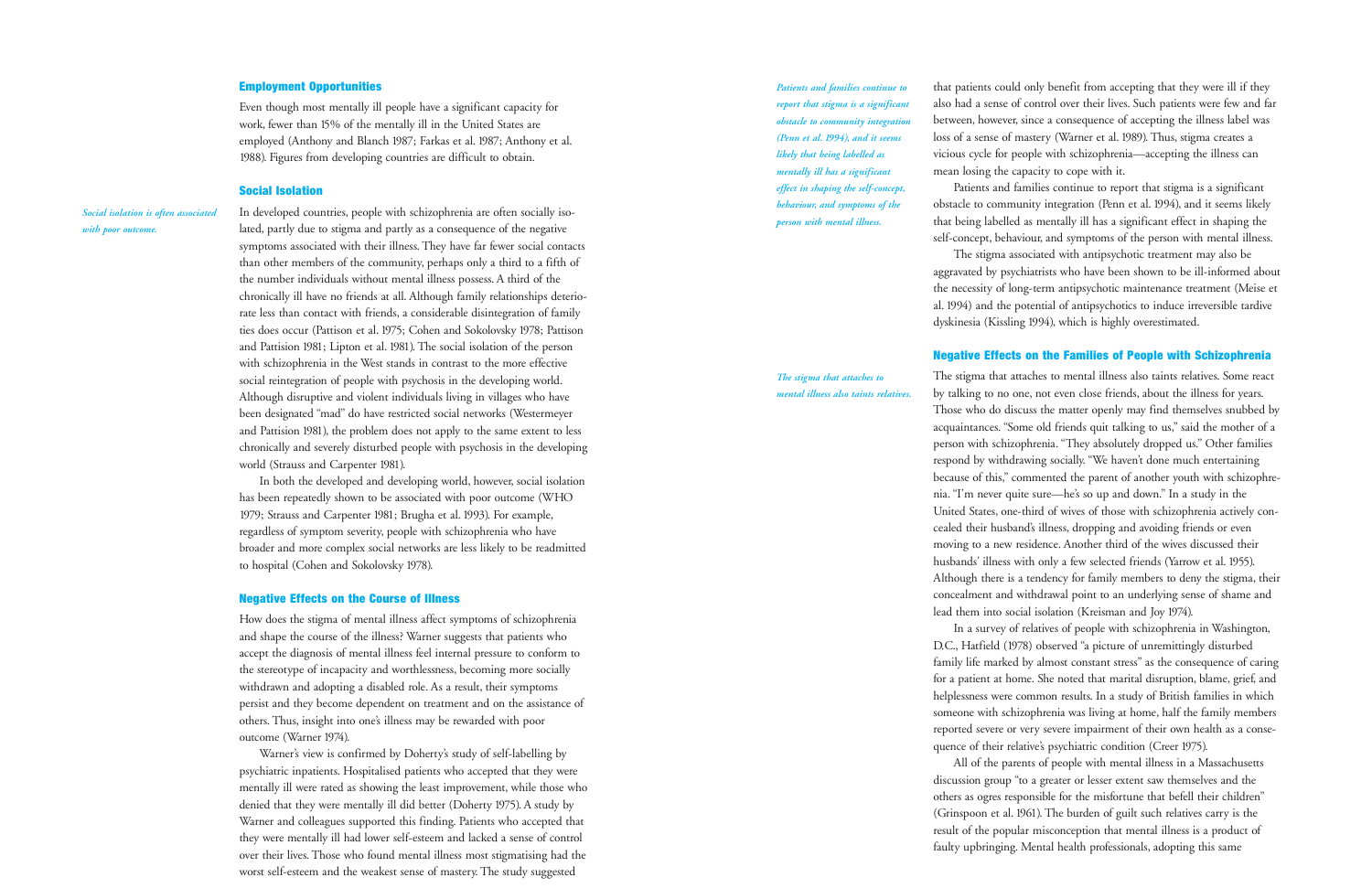- 
- [23] Vaughn CE, Leff JP. The influence of family and social factors on the course of psychiatric illness. Br J Psychiatry 1976;129:125-137.
- 
- [24] Warner R, Taylor D, Powers M, et al. Acceptance of the mental illness label by psychotic patients: Effects on functioning. Am J Orthopsychiatry 1989; 59:398-409
- [25] Warner R. Recovery from Schizophrenia: Psychiatry and Political Economy (second edition) London; Routledge, 1974.
- [26] Westermeyer J, Pattison EM. Social networks and mental illness in a peasant society. Schizophr Bull 1981;7:125-134.
- [27] Wig NN, Suleiman MA, Routledge R, et al. Community reactions to mental disorders: A key informant study in three developing countries. Acta Psychiatr Scand 1980;61:111-126. [28] World Health Organization. Schizophrenia: An International Follow-up Study. Chichester,
- England: Wiley, 1979.
- [29] Yarrow M, Clausen J, Robbins P. The social meaning of mental illness. Journal of Social Issues 1955;11:33-48.
	-

[22] Strauss JS, Carpenter WT. Schizophrenia. New York: Plenum; 1981.

attitude, may see the family members as adversaries and add to their estrangement. Isolated and guilt-ridden as they are, it is not surprising that the families of people with schizophrenia sometimes become overinvolved with their sick relatives (Brown et al. 1972; Vaughn and Leff 1976). Seeing this interaction, mental health professionals may try to separate them, encouraging the patient to move away from home and minimise contact with relatives. This step completes a process of social disintegration: the patient may become separated from almost everyone except other stigmatised patients; the family members are socially isolated and feel banished not only from the social mainstream but also from their affected relatives (Schene et al. 1996).

# 瓣

- [1] Alisky JM, Iczkowski KA: Barriers to housing for deinstitutionalized psychiatric patients. Hosp Community Psychiatry 1990;41:93-95.
- [2] Anthony WA, Blanch A., Supported employment for persons who are psychiatrically disabled: An historical and conceptual perspective. Psychosocial Rehabilitation Journal 1987;11:5-23.
- [3] Anthony WA, Cohen MR, Danley KS. The psychiatric rehabilitation model as applied to vocational rehabilitation. In Cardiello JA, Bell MD, eds. Vocational Rehabilitation of Persons with Prolonged Psychiatric Disorders. Baltimore: Johns Hopkins University Press; 1988:59-80.
- [4] Boydall KM, Trainor JN, Pierri AM: The effect of group homes for the mentally ill on residential property values. Hosp Community Psychiatry 1989;40:957-958.
- [5] Brown GW, Birley JLT, Wing JK. Influence of family life on the course of schizophrenic disorders: A replication. Br J Psychiatry 1972;121:241-258.
- [6] Brugha TS, Wing JK, Brewin CR, et al. The relationship of social network deficits with deficits in social functioning in long-term psychiatric disorders. Soc Psychiatry Psychiatr Epidemiol 1993;28:218-224.
- [7] Cohen CI, Sokolovsky J. Schizophrenia and social networks: Ex-patients in the inner city. Schizophr Bull 1978;4:546-560.
- [8] Creer C. Living with schizophrenia. Social Work Today 1975;6:2-7.
- [9] Doherty EG. Labeling effects in psychiatric hospitalization: A study of diverging patterns of inpatient self-labeling processes. Arch Gen Psychiatry 1975;32:562-568.
- [10] Farkas M, Rogers S, Thurer S. Rehabilitation outcome for the recently deinstitutionalized psychiatric patient. Hosp Community Psychiatry 1987;38:864-870.
- [11] Grinspoon L, Courtney PH, Bergen HM. The usefulness of a structured parents' group in rehabilitation, in Greenblatt M, Levinson DJ, Klerman GL, eds. Mental Patients in Transition: Steps in Hospital-Community Rehabilitation. Springfield, Illinois: Charles C. Thomas; 1961:245.
- [12] Hatfield A. Psychosocial costs of schizophrenia to the family. Social Work 1978;23:355-359.
- [13] Kissling W. Compliance, quality assurance and standards for relapse prevention in schizophrenia. Acta Psychiatr Scand 1994;89 (suppl 382):16-24.
- [14] Kreisman DE, Joy VD. Family response to the mental illness of a relative: A review of the literature. Schizophr Bull 1974;10:34-57.
- [15] Lipton FR, Cohen CI, Fischer E, et al. Schizophrenia: A network crisis. Schizophr Bull 1981;7:144-151.
- [16] Meise U, Kurz M, Fleishhacker WW. Antipsychotic maintenance treatment of schizophrenia patients: Is there a consensus? Schizophr Bull 1994;20:215-225.
- [17] Pattison EM, DeFrancisco D, Wood P, et al. A psychosocial kinship model for family therapy. Am J Psychiatry 1975;132:1246-1251.
- [18] Pattison EM, Pattison ML. Analysis of a schizophrenic psychosocial network. Schizophr Bull 1981;7:135-143.
- [19] Penn DL, Guynan K, Dally T, et al. Dispelling the stigma of schizophrenia: What sort of information is best? Schizophr Bull 1994;20:567-78.
- [20] Rovner S. Mental Illness on TV. Washington Post, July 6, 1993.
- [21] Schene AH, Tessler RC, Gamache GM. Instruments measuring family or caregiver burden in severe mental illness, in Thornicroft G, Tansella M, eds. Outcome Measures. Berlin: Springer;1996:53-73.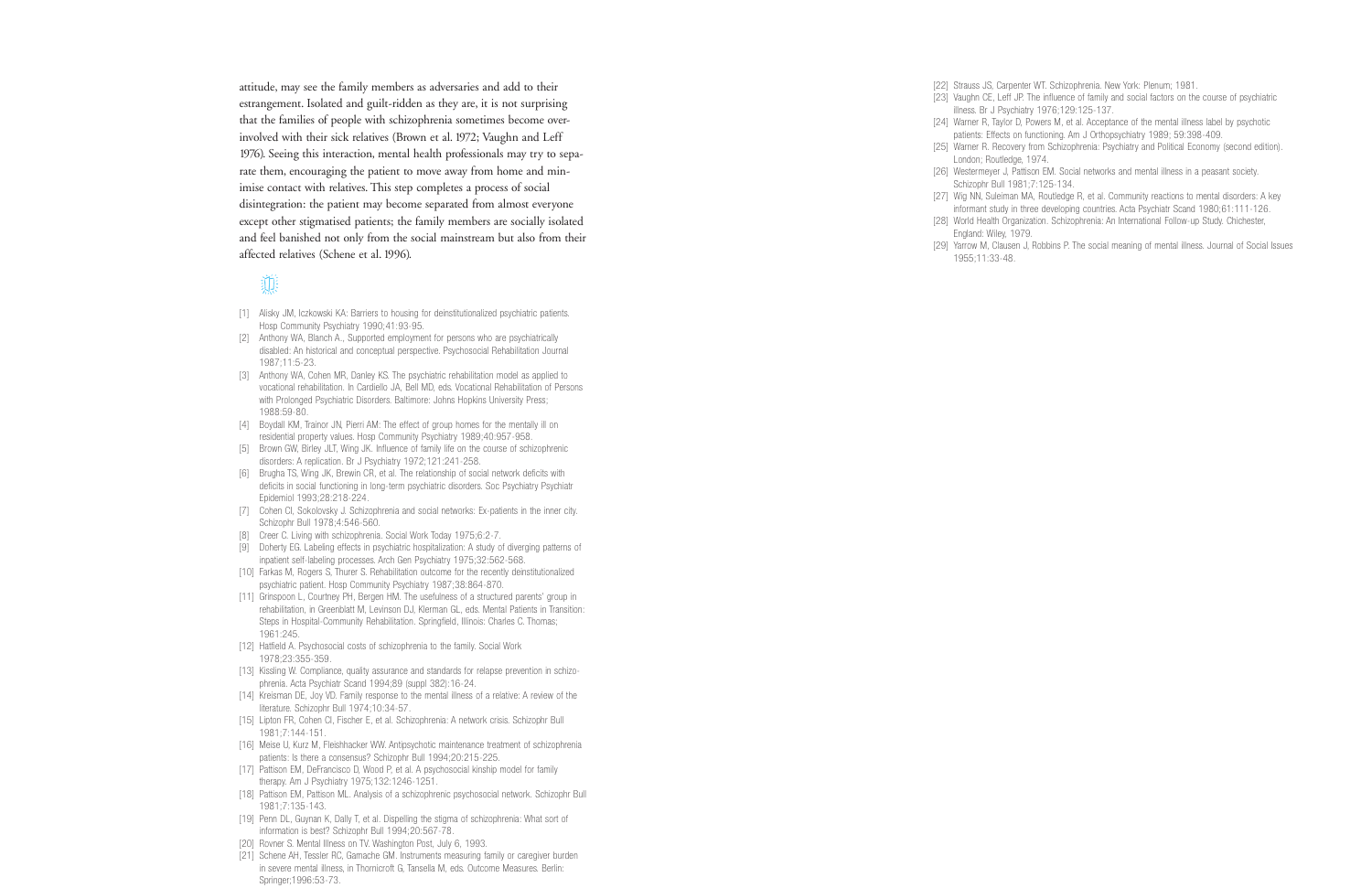Such projects suggest that local action campaigns are feasible and effective. Can broader societal campaigns achieve a similar impact? To answer this question, we should study advances in modern communica-

tion technology.

Since the unsuccessful anti-stigma campaigns of the post-war period, public education methods and techniques for health promotion have improved dramatically. Such "social marketing" campaigns, as they are known in the communication field, have been used successfully around the world in reducing infant mortality, AIDS prevention, family planning, improving nutrition, smoking cessation, and a variety of other causes (Rogers 1995). Carefully designed campaigns can have substantial effects on behaviour (Rogers et al. 1995). Effectiveness is increased by "audience segmentation"—partitioning a mass audience into sub-audiences that are relatively homogeneous and devising promotional strategies and messages that are more relevant and acceptable to those target groups (Rogers et al. 1995; Rogers 1996). In developing such campaigns, it is important to conduct a needs assessment to gather information about cultural beliefs, myths and misapprehensions, and the media through which people would learn about the

topic. The needs assessment may incorporate focus groups, telephone surveys, and information from opinion leaders. <sup>A</sup> pre-testing mechanism is then established that allows the promotional strategy to be continuously refined (Rogers 1995) (see Volume 1). Initially, specific objectives, audiences, messages, and media are selected, and an action plan is drawn up. These messages and materials are pre-tested with specific audiences and revised. The plan is implemented and, with continuous monitoring of impact, a new campaign plan is developed and constantly refined. <sup>A</sup> number of common misconceptions about schizophrenia along with information that can be used to dispel these misconceptions are listed in Appendix E to this volume.

Health promotion campaigns aim to heighten awareness and to provide information. Awareness campaigns need to be supported by an infrastructure that can link people to sources of information and support—for example, a telephone number to call where trained people respond to the caller. Ideally, the infrastructure should be a central organisation with a local network.

Entertainment media, such as popular songs and soap operas, can heighten awareness and provide information and are especially useful for socially taboo topics such as mental illness. Soap operas have been successful in advancing social messages in several countries. For example, <sup>a</sup> television soap opera in China called *Ordinary People*, which promotes smaller family size and AIDS education, began broadcasting in 1995 and will, in due course, reach 16% of the world's population (Rogers et al. 1995). <sup>A</sup> radio soap opera encouraging AIDS awareness and family planning gained a wide audience in Tanzania and was effective in changing attitudes and sexual behaviour. Similarly, a television program centred on a character named Maria and aired in Mexico for 40 years, has promoted adult education among other things (Rogers et al. 1995).

# **What Can be Done to Reduce Stigma and Discrimination?**

In order to reduce the stigma and discrimination because of schizo <sup>p</sup>hrenia, it is necessary 1) to improve treatments, 2) to change people's attitudes through education and outreach programs, and 3) and to change public policy and laws to reduce discrimination and increase legal protection for those with mental illness (see Figure 5, p.76). Some specific strategies that can help reduce stigma and improve the quality of life for individuals with schizophrenia are listed in **Table 8**.

## **Table 8**

Strategies for Reducing Stigma and Improving Quality of Life for Individuals with Schizophrenia

- Increase development and use of medications that control symptoms while minimising stigmatising side effects.
- •Initiate community educational activities aimed at changing attitudes.
- •Include anti-stigma education in the training of teachers and health care providers.
- •Improve psychoeducation of patients and families about ways of living with the disease.
- •Involve patients and families in identifying discriminatory practices.
- Promote social and legal action to reduce discrimination.

#### **Educational and Outreach Initiatives**

Educational campaigns on the local level have been shown to be effective in reducing stigma and discrimination because of schizophrenia. Surveys of public attitudes reveal negative attitudes but also a substantial amount of goodwill toward the mentally ill. When neighbours of a new group home for people with mental illness in south London were surveyed, twothirds expressed a willingness to help the new facility and showed interest in learning more about mental illness. Organisers found that this goodwill could be mobilised by a focussed education campaign which encouraged neighbours to initiate social contact with mentally ill residents (Wolff 1997). During the campaign, informational packets (videotapes and written materials) were distributed, and social events and informal discussion sessions were organised. The campaign decreased fearful and rejecting attitudes and increased contacts between group-home residents and their new neighbours. Thirteen percent of the neighbours made friends with patients or invited them into their homes, whereas no neighbours did so in an area which was not exposed to the educational program (Wolff 1997). Campaigns that increase contact with patients can be expected to improve attitudes, since personal knowledge of someone with mental illness is associated with greater tolerance (Penn et al. 1994).

*Carefully designed campaigns can have substantial effects on behaviour.*

*See Appendix E for a list of common misconceptions about schizophrenia and information that can be used to dispel these myths.*

*In developing campaigns to increase awareness and knowledge of mental illness, it is very helpful to collaborate with local social advocacy groups.*

*Campaigns that increase contact with patients can be expected to improve attitudes, since personal knowledge of someone with mental illness is associated with greater tolerance.*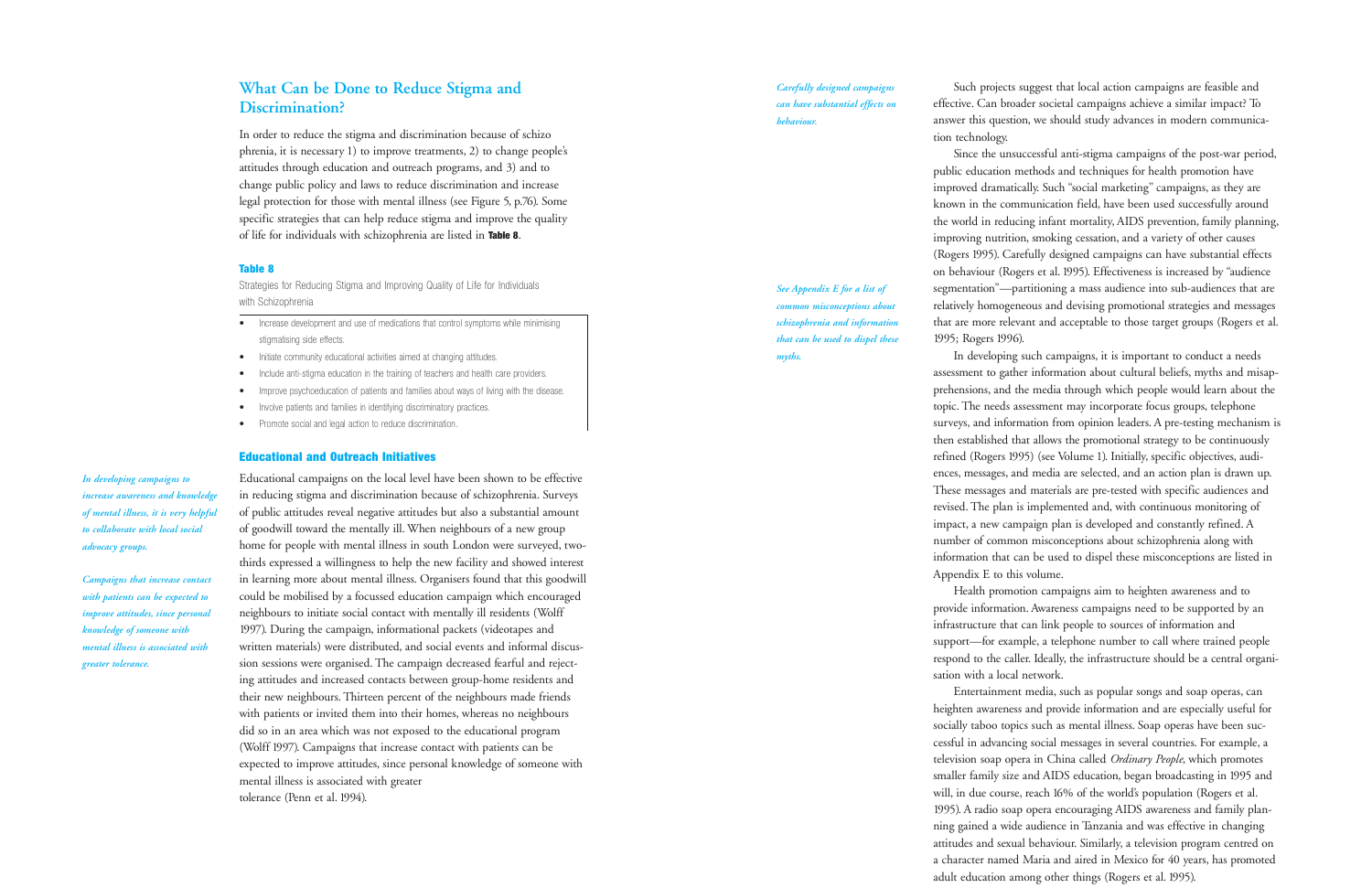<sup>A</sup> number of countries have also taken legislative steps to end discrimination against those with physical and mental disabilities. The Americans with Disabilities Act was signed into law in the United States in July, 1990. This Act prohibits discrimination on the basis of disability in employment, programmes, and services provided by state and local governments, goods and services provided by private companies, and in commercial facilities. This step marked a large step forward in reducing discriminatory practices against all those with disabilities, including individuals with serious mental illness.

Similar legislation was passed in Australia in 1992 (the Australian Disability Discrimination Act), in the United Kingdom in 1995 (the U.K. Disability Discrimination Act), in Hong Kong in 1995 (the Disability Discrimination Ordinance), and in India in 1995 (The Persons with Disabilities [Equal Opportunities, Protection of Rights, and Full Participation] Act). These legislative initiatives cover a wide range of physical and mental disabilities and address discrimination and harassment in areas such as employment, education, access to premises, provision of goods, facilities, and services, and design of and alterations to buildings

(Cheung 1997).

On February 18, 1992, the United Nations adopted resolution 119. This resolution provided for the adoption and dissemination of the "Principles for the Protection of Persons with Mental Illness and for the Improvement of Mental Health Care." The principles are outlined in an annex to the resolution and indicate the awareness of the United Nations that • Mental illness is a major public health problem • People with mental illness often do not receive appropriate mental

- 
- health care
- 
- •

• Receiving health care for mental illness is a human right Care should be provided in the least restrictive facilities possible.

Numerous professional associations, including the World Medical Association and the World Psychiatric Association, have set out guidelines for providing ethical and high quality care for the mentally ill. In 1977, the World Psychiatric Association adopted the Declaration of Hawaii, which was subsequently amended in 1983 (World Psychiatric Association 1977, 1983). This document set out ethical guidelines for the practice of psychiatry. In 1989, the World Psychiatric Association adopted a Statement on the Rights and Legal Safeguards of the Mentally Ill at the General Assembly at the Athens (World Psychiatric Association Bulletin 1990).

Reflecting the impact of changing social attitudes and new medical developments in the psychiatric profession, in August, 1996, the World Psychiatric Association General Assembly adopted the Declaration of Madrid. This Declaration deals with the ethical principles that should govern the work of psychiatrists and the organisation of psychiatric services. The dominant theme in the Declaration is the need for the psychiatrist to respect the patient and arrive at a treatment decision in collaboration with the patient rather than to impose treatment upon him. (The text of the Declaration of Madrid is given in Appendix F.)

Focus groups of local experts and representatives of interest groups help generate the "moral messages" for such serial dramas. Scriptwriters develop positive, negative, and transitional characters. Transitional characters switch from positive to negative behaviour, or vice versa, to illustrate the rewards and consequences of their decisions. Characters are devised to reflect a variety of age ranges of both genders so that listeners can find someone with whom to identify. The approach embraces social-learning theory and the concept that people model their behaviour on others.

Pure entertainment soap operas can also be adapted to incorporate characters with a social message. In the United States, a group calling itself the "Soap Summit" analyses the content of soap operas (looking at such topics as teenage sexual behaviour), lobbies scriptwriters to change the content of their programs to create positive social messages, and measures the impact of their lobbying on soap-opera content. <sup>A</sup> character with schizophrenia was recently introduced into the most widely watched program in Britain, *EastEnders.* The National Schizophrenia Fellowship reports that this story line has attracted unprecedented attention and done more to reduce stigma than any number of worthy media appeals. The program has humanised the illness and exploded the myths that schizophrenia means someone has a split personality and or that it is likely to make someone violent (Frean 1997).

Films can also help to heighten awareness and to communicate information. After the film *Rain Man* was released in 1988, the National Alliance for the Mentally Ill (NAMI) and other associations reported that the general public became more accepting and sympathetic to autistic children and adults with schizophrenia. <sup>A</sup> recent film, *Le Huitième Jour*, which received a prize at the Cannes Film Festival in 1996, concerns a boy with Down's Syndrome and can be expect to increase understanding and tolerance for individuals with this condition. The Oscar-winning Australian movie *Shine* conveyed several anti-stigma messages about serious mental illness.

#### **Legislative and Policy Initiatives**

To reduce discrimination because of schizophrenia, it is also important to lobby for better legal protections for those with mental illness. In some countries, legislative measures and judgements by the courts have greatly helped to reduce discrimination against people with mental illness.

For many years, mental health professionals in India have been protesting against the pitiable condition of the mentally ill languishing in the country's jails. Recently, a group of social workers started a campaign to improve the lot of women prisoners in jails in West Bengal. It soon turned out that a large number of these women were mentally ill and were being kept in jails without any criminal record. <sup>A</sup> public interest litigation in the Supreme Court of India, the highest court in the land, resulted in a swift enquiry by a commission of the court and a far reaching judgement by the Chief Justice of India that it is unconstitutional to keep any person in jail in India only for the reason of mental illness. This single judicial intervention has forced many states in India to think of the human rights of those with mental illness and to provide better facilities for their care (Times of India, August 19, 1993).

*Focus groups of local experts and representatives of interest groups help generate the "moral messages" for such serial dramas.*

*The approach embraces sociallearning theory and the concept that people model their behaviour on others.*

*<sup>A</sup> character with schizophrenia was recently introduced into the most widely watched program in Britain, EastEnders. The National Schizophrenia Fellowship reports that this story line has attracted unprecedented attention and done more to reduce stigma than any number of worthy media appeals.*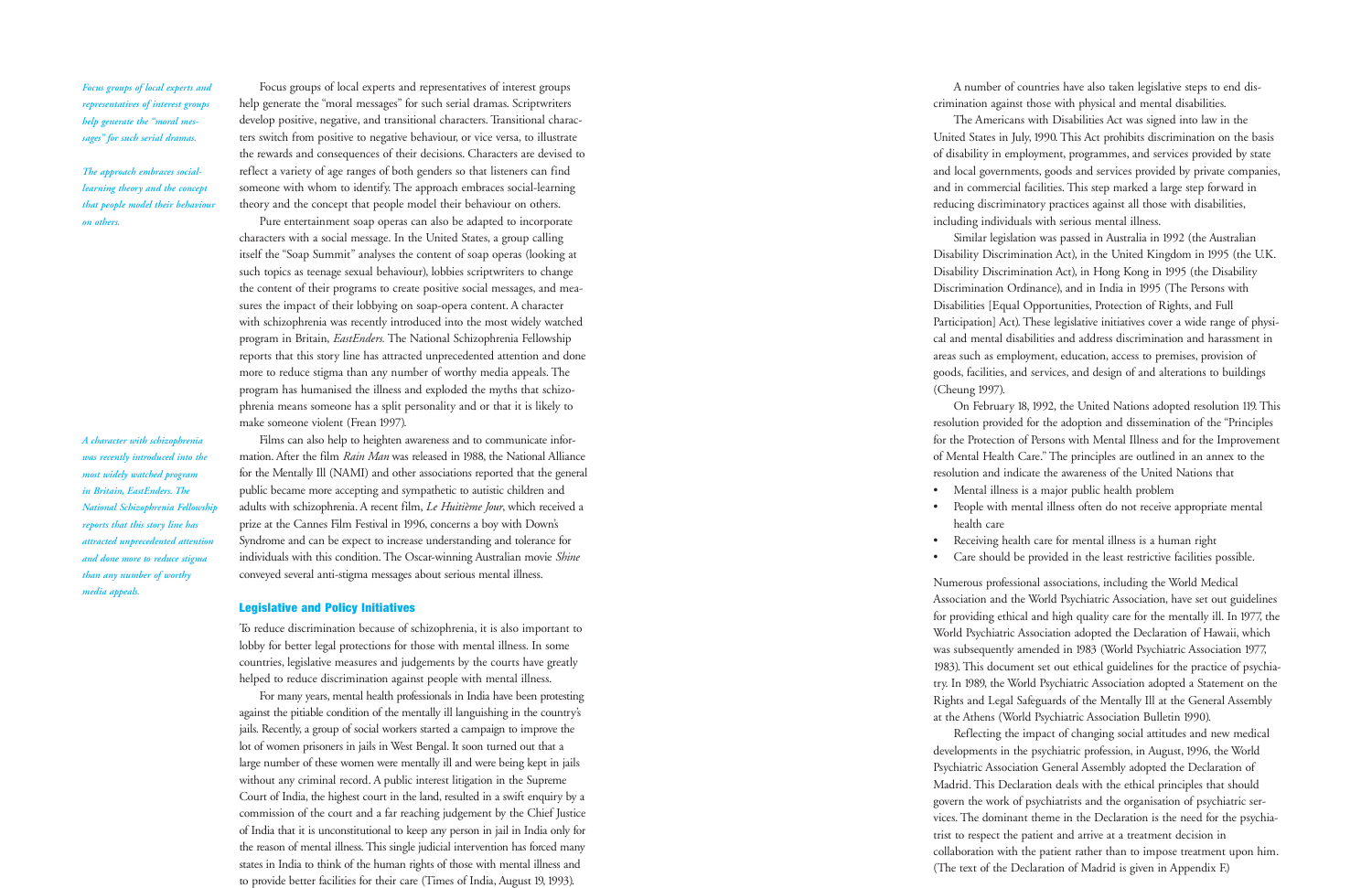# **Appendices to Volume 2**

# **Appendix A**

### The ICD-10 Diagnostic Criteria for Schizophrenia

The ICD-10 diagnostic criteria for schizophrenia organise the symptoms into nine groups, a certain number of which are required to make a diagnosis (usually one very clear symptom or two or more if they are less clear-cut). The symptoms must have been present for at least 1 month in order to diagnose schizophrenia. The nine groups of symptoms are listed and described below:

### **(a) Thought echo, thought insertion or withdrawal, and thought**

Thought echo is hearing one's thoughts aloud. Thought insertion and withdrawal mean that the person believes that thoughts are either being put into or taken out of his or her head by an external agency. Thought broadcasting means that the person believes that everybody knows his or her thoughts because they are being broadcast in some way that is different from voluntary communication. These symptoms reflect the person's alienation from the content of his or her own thoughts.

# **broadcasting**

# **(b) Delusions of control, influence, or passivity, clearly referred to body or limb movements or specific thoughts, actions, or sensations;**

- [1] Cheung FM. Legislation against disability discrimination. Paper presented at The First International Symposium on Community Psychiatric Rehabilitation. Hong Kong, January 15,1997.
- [2] Frean A. EastEnders praised for breaking taboo on schizophrenia. The Times, May 10, 1997, p.13.
- [3] Penn DL, Guynan K, Daily T, et al. Dispelling the stigma of schizophrenia: What sort of information is best? Schizophr Bull 1994;20:567-578.
- [4] Rogers EM, Dearing JH, Rao N, et al. Communication and community in a city under siege: The AIDS epidemic in San Francisco. Communication Research 1995;22:664-677.
- [5] Rogers EM. Diffusion of Innovations, 4th Edition. New York: Free Press; 1995.
- [6] Rogers EM. The field of health communication today: An up-to-date report. Journal of Health Communication 1996;1:15-23.
- [7] Times of India. Jailing of mentally ill persons illegal. New Delhi: Times of India; August 19, 1993.
- [8] Wolff G. Attitudes of the media and the public. In Leff J, ed. Care in the Community: Illusion or Reality? New York: Wiley, 1997.
- [9] WPA Statement and Viewpoints on the Rights and Legal Safeguards of the Mentally III. WPA Bulletin 1990; 1:2-3, 29-33.
- [10] World Psychiatric Association. Declaration of Hawaii, 1977 (amended 1983).
- [11] World Psychiatric Association. Declaration of Madrid, 1996.

In this type of delusion, people believe that their thoughts, actions, and perceptions are being controlled by someone or something outside them, again reflecting a dissociation of the individual's mental processes from

**delusional perception** the experience of the self.

# **(c) Hallucinatory voices giving a running commentary on the patient's behaviour, or discussing the patient among themselves, or other types of hallucinatory voices coming from some part of the body**

Many people with schizophrenia report that voices keep commenting on their behaviour. These voices usually make very negative judgements

about the person.

**(d) Persistent delusions of other kinds that are culturally inappropriate and completely impossible, such as religious or political identity, or superhuman powers and abilities (e.g., being able to control the weather or being in communication with aliens from another world)** For example, people may believe that they can live for ever and repeatedly survive experiences that would kill others, that they can heal others by "clean thinking," that they are a king or renowned leader, or that they are married to someone from another planet.

Symptoms a-d are considered especially typical of schizophrenia. Therefore, if one of these symptoms is present for at least 1 month, the diagnosis of schizophrenia can be established.

# 瓣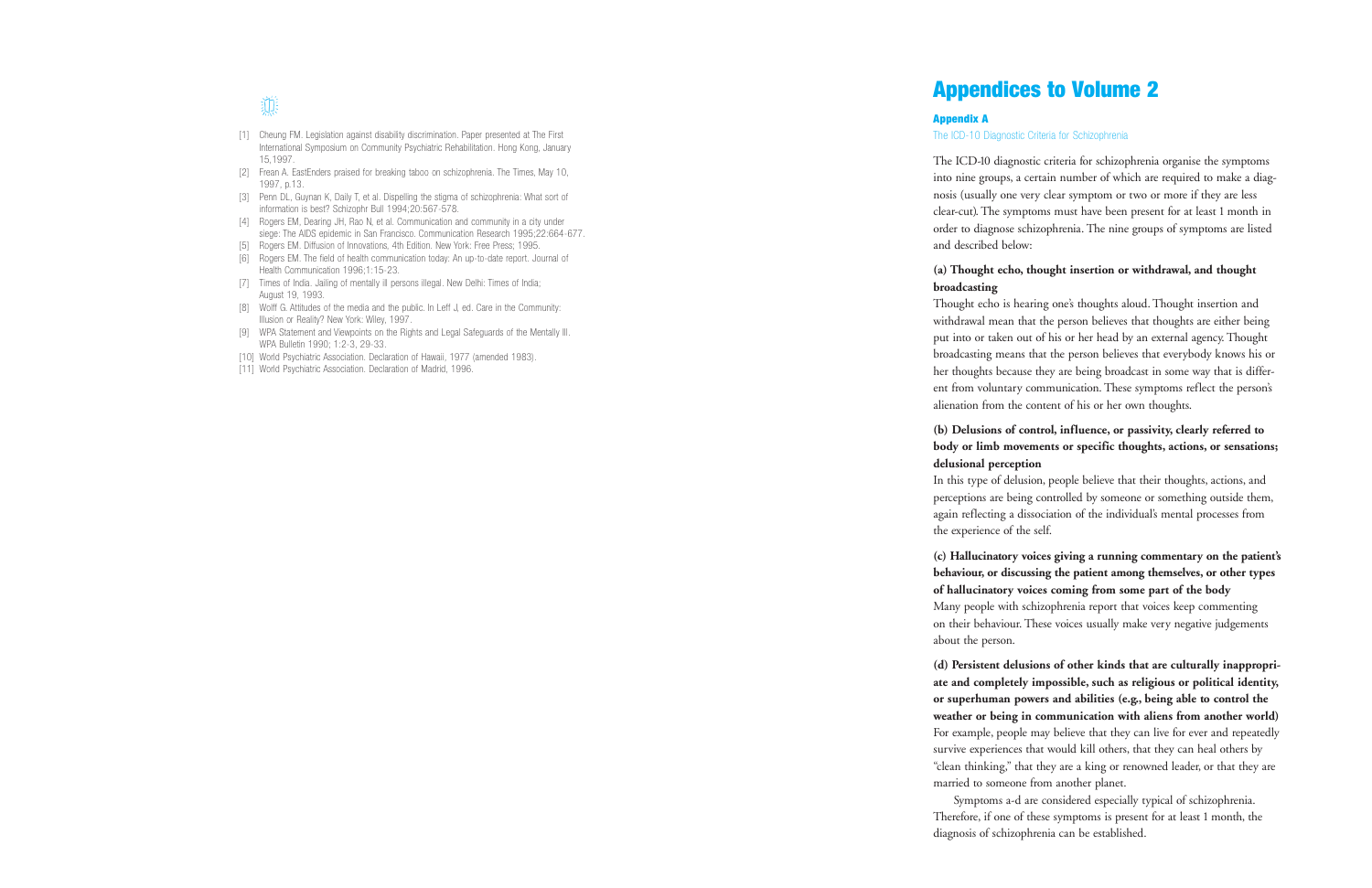symptoms may be considered a manifestation of an overall decrease in energy level. People may show a restricted range and depth of emotions and may be less able to participate emotionally in certain situations. This loss of emotional depth and range may increase and become more general so that the person becomes completely apathetic. Scarcity and impoverishment of thoughts is reflected in a poverty of speech. The person may lose motivation (a symptom called avolition). These symptoms may cause the person to withdraw socially or become uneasy and clumsy in social situations because of a fear of failure. It can be difficult to distinguish negative symptoms from the depression that may accompany schizophrenia. However, it is important for clinicians to try to make this distinction since proper treatment of depressive symptoms may significantly improve the person's ability to function.

The final group of symptoms (i) may be one of the main causes of the social and occupational problems people with schizophrenia face.

**(i) A significant and consistent change in the overall quality of some aspects of personal behaviour, manifest as loss of interest, aimlessness, idleness, a self-absorbed attitude, and social withdrawal.**

The following four groups of symptoms (e-h) are also important, but two of them must have been present for 1 month to make the diagnosis.

# **(e) Persistent hallucinations in any modality, when accompanied either by fleeting or half-formed delusions without clear affective content, or by persistent overvalued ideas, or when occurring every day for weeks or months on end**

As mentioned above (see criterion c), the most common hallucinations are auditory, but tactile, olfactory, visual, and other misperceptions and false perceptions may also be present. People with schizophrenia may smell "poisonous" odours, experience the sensation of flying through the air, feel a stranger in their own bodies, or have the feeling that an insect is crawling on their skin. They may see people that are not really there or complex scenes that are not real.

# **(f) Breaks or interpolations in the train of thought, resulting in incoherence or irrelevant speech, or neologisms**

Oddities in the thought processes of persons with schizophrenia may lead to the fragmentation and disintegration of logical thinking. The person may be unable to organise a group of unrelated thoughts. Neologisms are words that people with schizophrenia may make up to replace standard words (e.g., using the word "rementification" to mean building a new personality).

## **(g) Catatonic behaviour, such as excitement, posturing, or waxy flexibility, negativism, mutism, and stupor**

These symptoms include a wide variety of strange, purposeless motor behaviour. In stupor, the person loses the ability to react to the environment so that movements and spontaneous activity disappear. In mutism, the person does not communicate orally. The opposite of stupor is excitement and agitation in which motor activity increases in a way that is not related to external stimuli and appears to have no goal or purpose. In some cases, when individuals with schizophrenia are placed in a position by someone else, they will maintain this position (called "waxy flexibility"). They may also assume and maintain inappropriate postures for long periods of time. For example, the person may assume an unnatural head position as if lying on a pillow ("a psychological pillow"). Other catatonic symptoms include muscular rigidity, conspicuous jerking movements, mimicking the words and movements of others, and a loss of "natural grace" in movements.

**(h) "Negative" symptoms such as marked apathy, paucity of speech, and blunting or incongruity of emotional responses, usually resulting in social withdrawal and lowering of social performance; it must be clear that these are not due to depression or to neuroleptic medication.**

This is an important group of symptoms that may help predict the outcome of the disorder (See Course and Outcome of Schizophrenia p. 24 ). Negative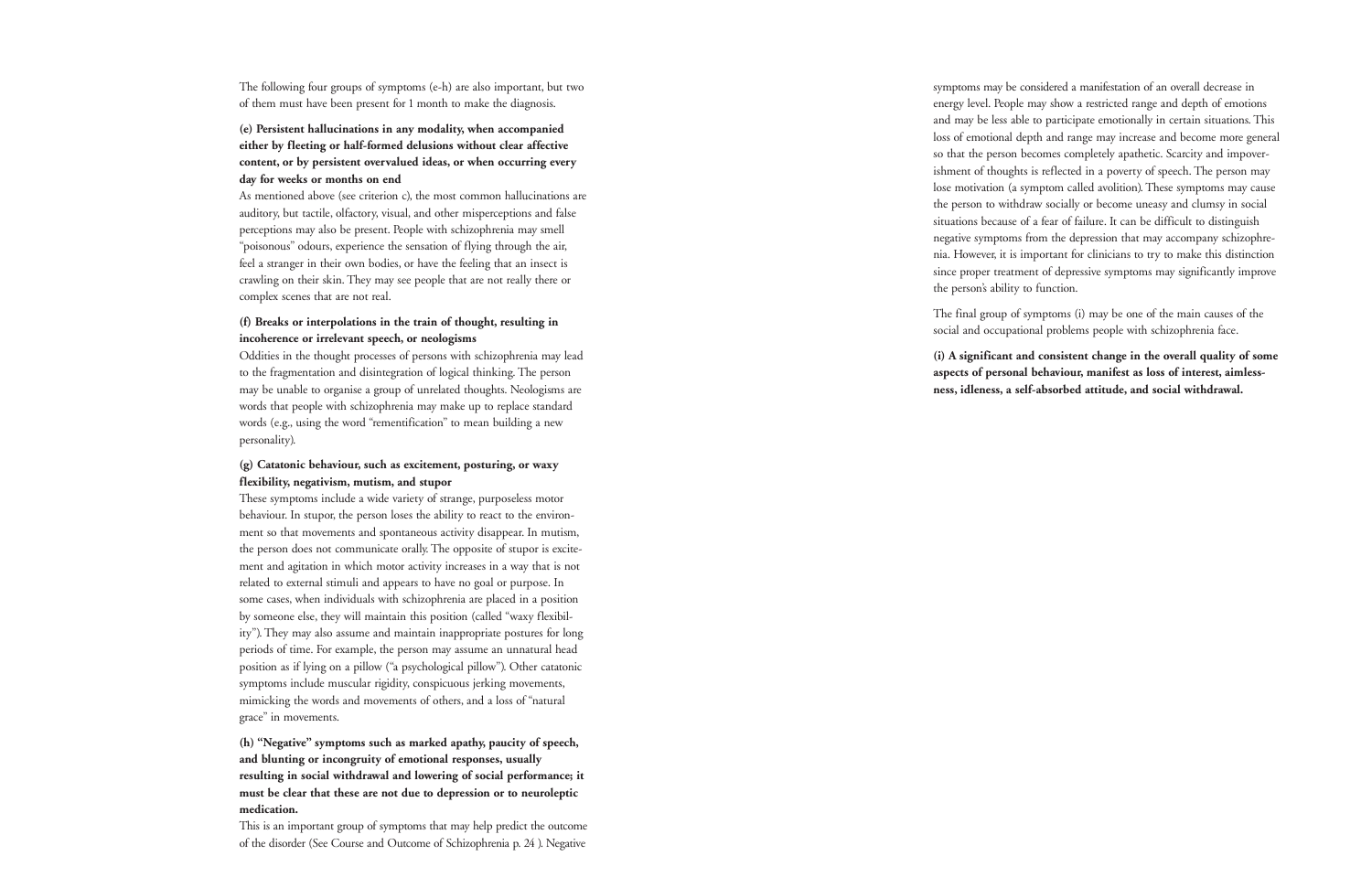# **Appendix B**

ICD-10 Subtypes of Schizophrenia

*Undifferentiated schizophrenia* combines features of two of the following types: paranoid, hebephrenic, and catatonic. The person's symptoms meet the diagnostic criteria for schizophrenia but do not fully conform to any one of the main subtypes.

# **Common Standard (Traditional) Antipsychotic Medications\*** Benperidol **Levomepromazine** Bromperidol **Districts** Oxypertine Butaperazine **Penfluridol** Chlorpromazine **Perazine** Perazine Chlorptothixene Periciazine Clopenthixol Perphenazine Clotiapine **Pimozide** Droperidol Pipamperone Fluanisone Promazine Flupentixol Promethazine Fluphenazine Sulpiride Fluspiriline Thioridazine Haloperidol Trifluoperazine

*Residual schizophrenia* describes a stage in the disorder in which there has been a clear-cut episode of schizophrenia in the past and prominent negative symptoms are still present. However, the intensity or frequency of other psychotic symptoms, such as delusions, hallucinations, or catatonic symptoms, is reduced.

*Post-schizophrenic depression* describes the common situation in which a person develops mainly depressive symptoms following an acute psychotic episode, although negative or positive symptoms may still also be present.

### **Appendix C**

### Common Standard Antipsychotic Medications

\*Product names vary from country to country and more than one product name may be used for the same drug within one country. When participating in this program, it will be helpful to obtain a list of the common product names in use in the country where the project is being undertaken.

### **Appendix D**

Clozapine Sertindole

Olanzapine Zotepine

Novel Antipsychotic Drugs That Are Currently Available in Selected Countries

Amisulpiride Risperidone

Quetiapine

#### **Four Main Subtypes of Schizophrenia**

| <b>Subtype</b>             | <b>Target systems</b>    | <b>Typical Symptoms</b>                                                               | <b>Comments</b>                            |
|----------------------------|--------------------------|---------------------------------------------------------------------------------------|--------------------------------------------|
| Paranoid                   | Thinking, perception     | Delusions (mostly of persecution),<br>hallucinations                                  | Commonest type                             |
| Hebephrenic (disorganised) | Emotions, volition       | Inappropriate affect, silliness, formal<br>thought disorder, mental fragmentation     | Typically begins in<br>adolescence         |
| Catatonic                  | Volition, motor activity | Stupor, agitation, posturing, mannerism,<br>negativism                                | Becoming rare                              |
| Simple                     | Volition, personality    | Social withdrawal, flat emotions, poverty<br>of ideas, decreased drive and motivation | Insidious onset of<br>behavioural problems |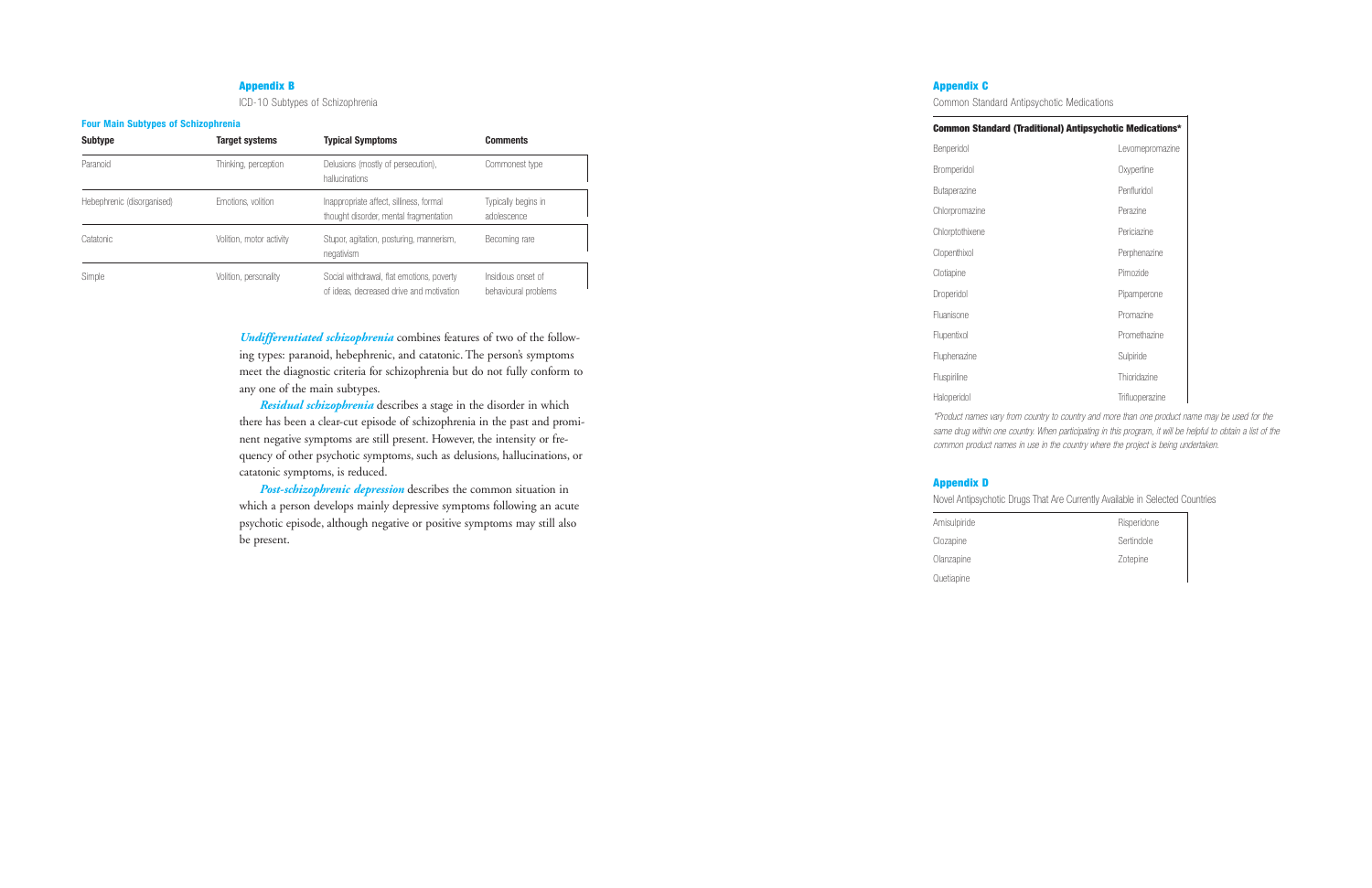As early as 1948, psychoanalysts proposed that mothers fostered schizophrenia in their offspring through cold and distant parenting (Fromm-Reichmann 1948). Others have pointed to parental schisms and confusing patterns of communication within the family as important in causing the illness (Lidz et al. 1965; Laing and Esterton 1970). The double-bind theory, put forward by anthropologist Gregory Bateson and his colleagues, argued that schizophrenia is promoted by contradictory parental messages from which the child is unable to escape (Bateson et al. 1956).

While enjoying broad public recognition, such theories have seldom been adequately tested. Research that claimed to find abnormalities in the communication patterns of families of people with schizophrenia (Wynne and Singer 1963) was not confirmed by later research (Hirsch and Leff 1975; Woodward and Goldstein 1977). None of the work in this area, furthermore, satisfactorily resolves the question of whether the patterns of deviance alluded to in the families of people with schizophrenia are the cause or the effect of psychological abnormalities in the family member with mental illness.

# 瓣

Thousands, if not millions, of family members of people with schizo<sup>p</sup>hrenia have suffered shame, guilt, and stigma as a consequence of the widespread acceptance of such theorising. Parents not only witness their child's personality change and his or her ambitions being destroyed by illness, they sometimes feel blamed for causing the condition. Family members often carry the burden of living with someone whose actions may be distressing and whose emotional responses may be unrewarding. They need empathy and support from therapists, not censure and distrust.

- [1] Bateson G, Jackson D, Haley J. Towards a theory of schizophrenia. Behavioral Science 1956;1:251-64.
- [2] Fromm-Reichmann F. Notes on the development of treatment of schizophrenia by psychoanalytic psychotherapy. Psychiatry 1948;11:263-273. [3] Hirsch S, Leff J. Abnormality in Parents of Schizophrenics. London: Oxford University Press;
- 1975.[4] Laing RD, Esterton A. Sanity, Madness and the Family: Families of Schizophrenics. Baltimore: Penguin Books; 1970.
- 
- [5] Lidz T, Fleck S, Cornelison A. Schizophrenia and the Family. New York: International Universities Press; 1965. [6] Woodward J, Goldstein M. Communication deviance in the families of schizophrenics: A
- comment on the misuse of analysis of covariance. Science 1977;197:1096-1097. 1963;9:199-206.
- [7] Wynne LC, Singer M. Thought disorder and family relations. Arch Gen Psychiatry

### **Appendix E**

Dispelling Popular Misconceptions About Schizophrenia

The information provided in this appendix can be used in educational and public awareness programs to correct misinformation about schizophrenia. In each case, we first present the popular misconception about schizophrenia and then give information that can be used to dispel the myth and cross-references to the sections in Volume 2 where these issues are discussed in more detail.

## **Misconception: Schizophrenia is Split Personality or Multiple Personality Disorder.**

**Fact: Schizophrenia is not multiple personality disorder, which is an hysterical or dissociative condition.** Nor is it "split personality," a term that has sprung up from the Greek origins of the name "schizophrenia"— "split mind." The term "schizophrenia" was coined by the Swiss psychiatrist, Eugen Bleuler, in the early years of the twentieth century to describe the fragmentation of the person's thinking and feeling processes which he saw occurring in the illness. Neither the term "split mind" nor "split personality" clarify what schizophrenia really is—a serious brain illness. Moreover, the popular use of the word "schizophrenic" to mean a mixture of contradictory qualities is completely different from the psychiatric use of the term or the characteristics of people who suffer from schizophrenia.

#### **Misconception: People Never Recover from Schizophrenia**

**Fact: Schizophrenia does not invariably have a downhill course. The misconception that schizophrenia is always an incurable disease leads to hopelessness and despair, neglect, abandonment, and burnout of family members.** (See the discussion on the course and outcome of schizophrenia, pp. 29-33, for a detailed discussion of these issues.)

### **Misconception: Poor Parenting Causes Schizophrenia**

**Fact: Psychiatrists since Sigmund Freud have regarded the family as crucial to the development of human personality and mental disorder and many have looked to the family for dynamic forces capable of creating schizophrenia. Despite this concerted effort, no evidence has been found that the family environment or poor parenting cause schizophrenia.**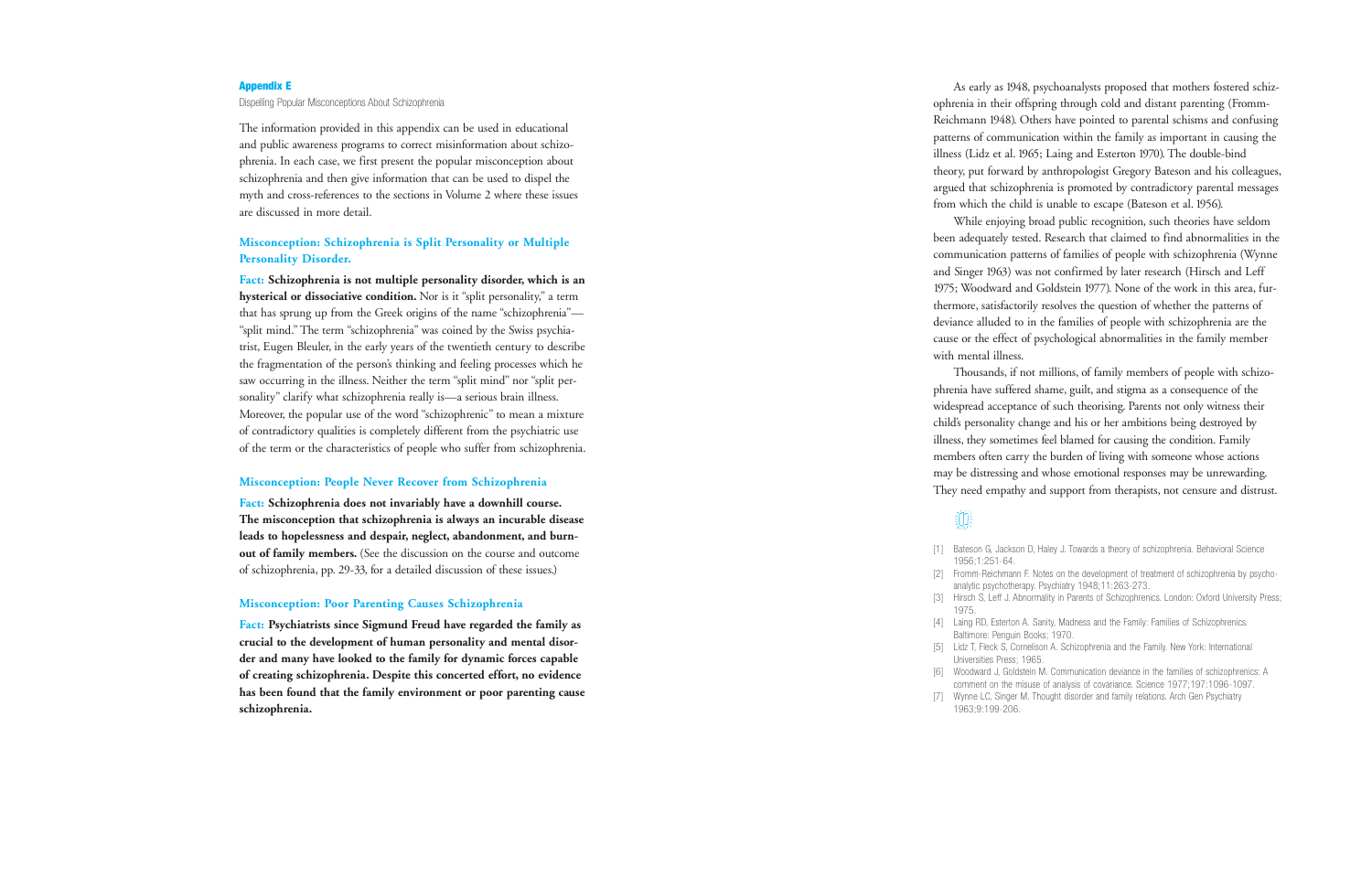# **Misconception: People with Schizophrenia Have to Be Kept in the Hospital**

**Fact: Recent studies have shown that a variety of settings, ranging from innovative alternatives to the hospital to comprehensive community programs, can be effective in treating people with schizophrenia.** (See the discussion of treatment settings, pp. 64-68, for a discussion of these issues.)

# **Misconception: Jail is an Appropiate Place for People with Schizophrenia**

**Fact: People with schizophrenia should not be kept in jail. People with schizophrenia are likely to get worse if treated punitively or confined unnecessarily.** (See p. 67 for a detailed discussion.)

# **Misconception: People with Schizophrenia Are Not Able to Make Decisions About Their Own Treatment**

**Fact: People with schizophrenia can be involved in their treatment.**

(See p. 53)

# **Misconception: People with Schizophrenia Are Likely to**

# **Be Violent**

**Fact: People with schizophrenia are not likely to be violent.** (See pp. 15-16 for a detailed discussion of this issue.)

# **Misconception: Most People with Schizophrenia Can't Work**

**Fact: People with schizophrenia can work even if they have symptoms. Work helps people recover from schizophrenia**. (See pp. 61-64 for a discussion of employment issues and schizophrenia.)

### **Misconception: Schizophrenia Is Contagious**

**Fact: Schizophrenia is not contagious. However, the belief that schizophrenia is contagious is widespread around the world and is the basis for much prejudice against people with mental illness.** Fear of contagion results in people avoiding social contacts with those who have schizophrenia and excluding them from living or working near others in the community. Fear of contagion may also lead to the stigmatisation of family members, mental health professionals, and places of treatment.

Fact: Although, people with schizophrenia are sometimes confused **with people who have mental retardation, schizophrenia and mental retardation are two very different conditions.** This can be seen from the age of onset of the two disorders. Mental retardation is usually identified in early childhood, whereas, in the majority of cases, schizophrenia has its onset in adolescence or young adulthood.

# **Misconception: Schizophrenia Is Caused by Evil Spirits or Witchcraft**

**Fact: Although this is untrue, in a large part of the world many people believe that schizophrenia is caused by the actions of ancestral spirits or the use of witchcraft.** There are a multitude of other misconceptions about schizophrenia. For example, we know that:

- Schizophrenia is not caused by a curse or "evil eye."
- Schizophrenia is not God's punishment for family sins.
- Schizophrenia is not caused by a lack of faith in God.
- Schizophrenia is not a form of demonic possession.
- •Schizophrenia is not a result of frustrated love.
- Schizophrenia is not caused by reading too many books.
- Schizophrenia is not caused by eating poisoned food when asleep or awake.
- •Schizophrenia is not transmitted by breast feeding.
- •Schizophrenia is not caused by masturbation.

•

Diverse traditional beliefs about the nature and cause of mental illness may lead people with symptoms of schizophrenia and their families to seek care from a broad array of practitioners, and the use of indigenous healing practices in conjunction with medical treatment is widespread. For a discussion of the role of the traditional healer in the treatment of schizophrenia, see p. 60.

### **Misconception: People with Schizophrenia Are Mentally Retarded**

*The belief that schizophrenia is contagious has greatly contributed to the stigma that is attached to all those who are in contact with people with schizophrenia (e.g., family members, caregivers, therapists).*

*The belief that schizophrenia is caused by evil spirits or witchcraft may reduce the provision of appropriate treatment. At the same time, however, such beliefs may have the effect of freeing the person with the illness from stigma, since he or she is viewed as the innocent victim of others' hostility.*